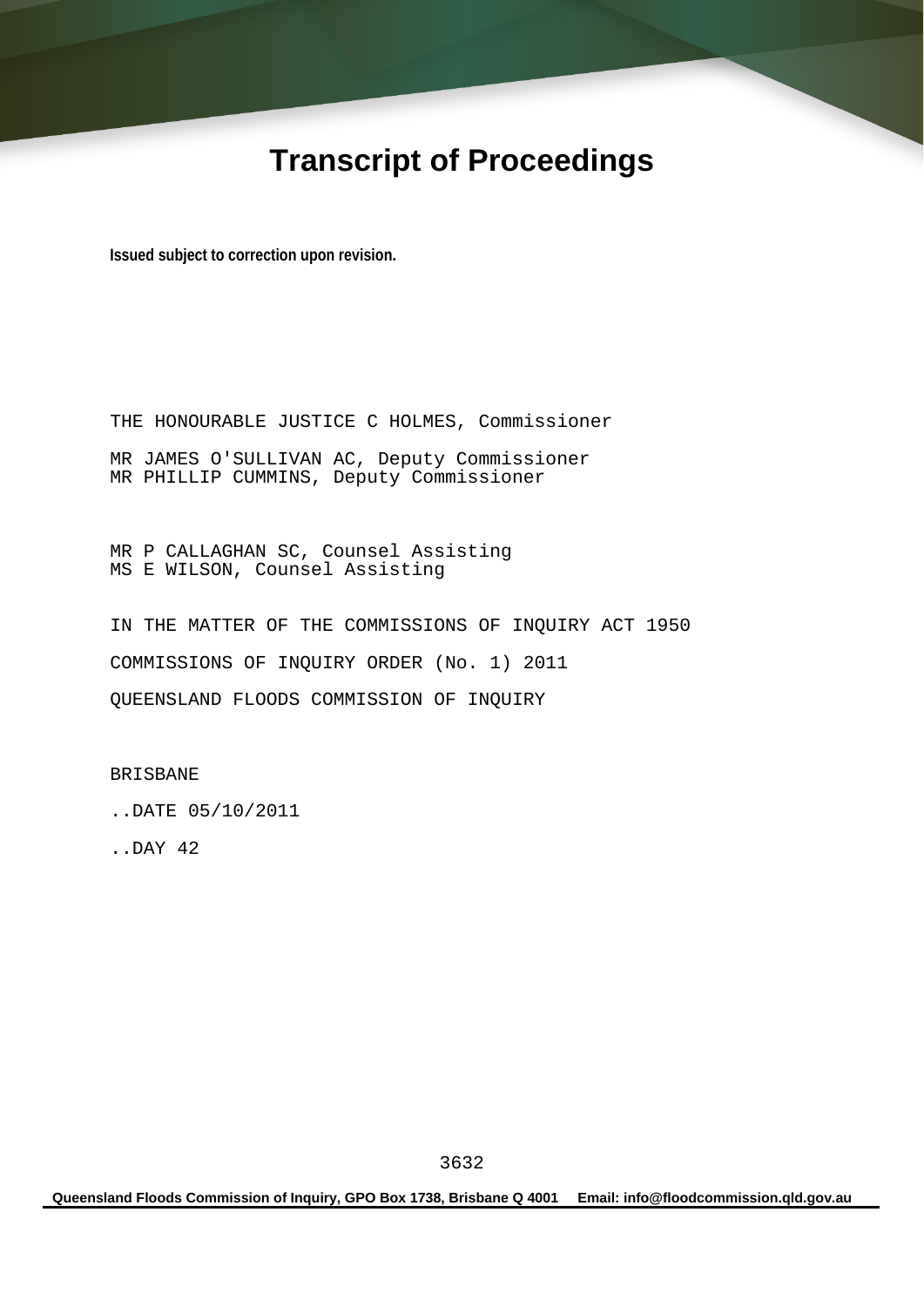# 05102011 D42 T1 JJH QUEENSLAND FLOODS COMMISSION OF INQUIRY **1 10 20 30 40 50**  THE COMMISSION RESUMED AT 10.01 A.M. COMMISSIONER: Yes, Mr Callaghan. MR CALLAGHAN: I call Sally Anne Doyle. SALLY ANNE DOYLE, SWORN AND EXAMINED: MR CALLAGHAN: Could you tell the Commission your full name, please?-- My name's Sally Anne Doyle Ms Doyle, you prepared a statement for the purposes of the Commission, a statement with a number of attachments; is that correct?-- Yes. I'll just get a copy of that shown to you. That's it?-- That's it. Yes, I tender that. COMMISSIONER: Exhibit 715. ADMITTED AND MARKED "EXHIBIT 715" MR CALLAGHAN: Ms Doyle, we're concerned with an insurance claim that was made on your property at West End?-- Yes. It's the case, we can tell from your statement, that you were not present at that property until after the water subsided; is that correct?-- That's correct. It was tenanted?-- It was tenanted and I physically couldn't return to Brisbane because my - at my place of work in Esk I'd been flooded-in earlier in the week and couldn't physically get out of that area until Friday. So in terms of what actually happened by way of inundation you rely upon what you've been told by others?-- Correct. But just in that regard, the issues involved there concerning the inundation itself may be of interest to the Commission in another context so I'll just ask you a little about them. The most convenient way to do that might be to refer to a conversation between yourself and your tenant and representatives from WorleyParsons-----?-- Yeah. -----a report from whom is attachment 7 to your statement, is that right, or part of attachment 7?-- That's correct.

XN: MR CALLAGHAN 3633 WIT: DOYLE S A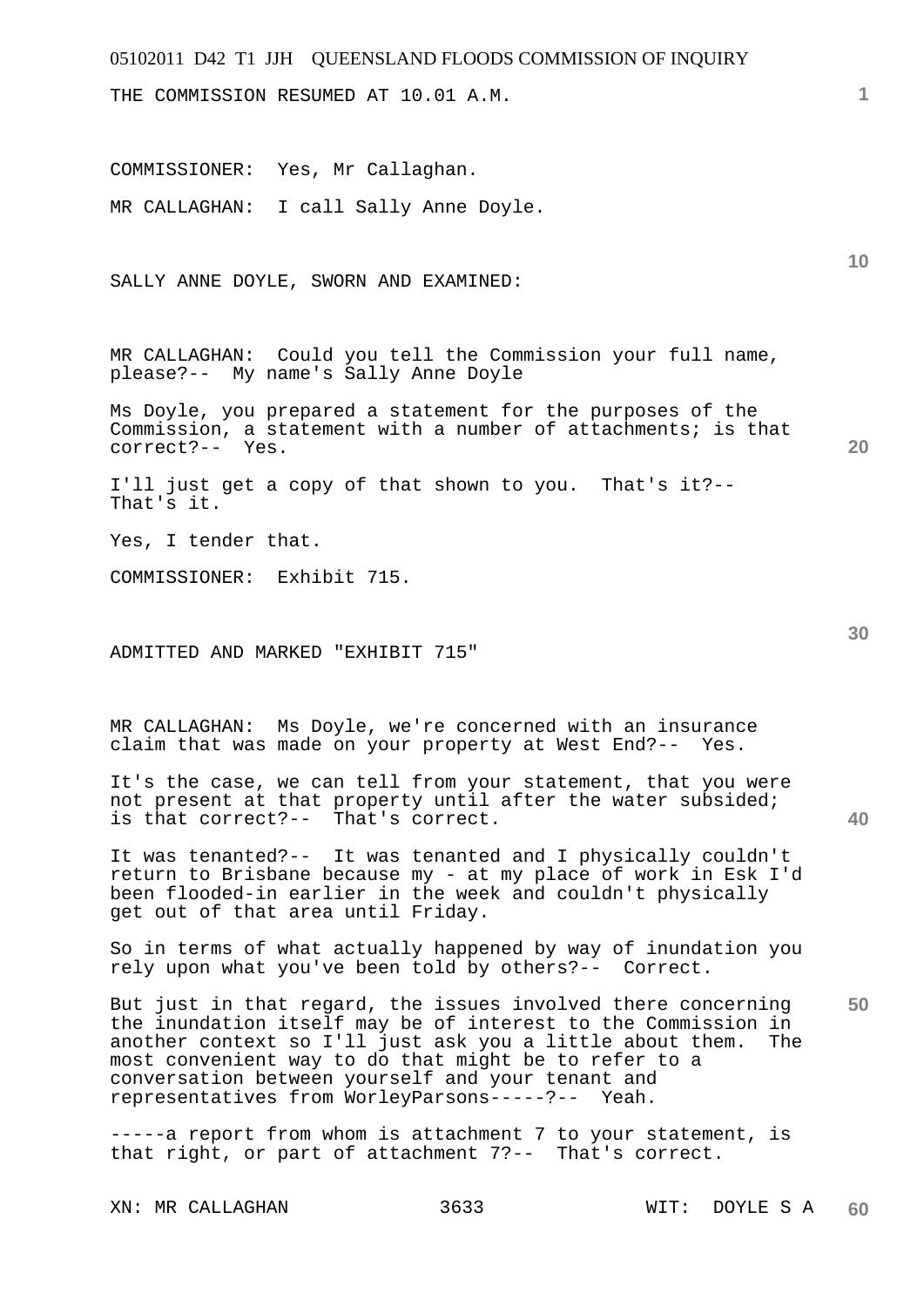Now, if we go to page 6 of that report there is a summary of what's described as the "insured's recollections", would appear to be the recollections of others, but you were present whilst this conversation took place, according to this note at least; is that right?-- That's correct.

And so does that - that note of that conversation appear accurate to you?-- Yes, I read it earlier this morning and it is.

Was there anything else about the process of inundation that is not reflected there which you thought to be of relevance?-- I guess just in general terms the comment that the tenants made again and again was that water was coming from everywhere. It was coming from the front of the property, it came up from the back of the property, and they were stunned at the amount of water and they were stunned at how quickly it came up and that was something that they repeated to me.

And, in essence, this gave rise to a concern that the inundation of the property began because the drains couldn't cope with the amount of water flowing into them; is that right?-- That's correct. In terms of my experience of the property and just basic knowledge of the property it sits at the low point of the street at the bottom of two hills. There's large drain - stormwater drainage areas at the front of my property and at the rear of the property and my understanding is that drains from each side of those two hills drains down into the lower part which is at my house and that the drains couldn't cope, and that was the information also that I had from one of my neighbours, that that was her concern.

The drains initially at the rear and then-----?-- At the front.

-----at the front?-- Yep.

All right. Well, you made your claim via your insurance broker on the 13th of January; is that right?-- Correct.

And on that date you sent an e-mail, which I believe is attachment 9, in which you give this account of the way in which the flood developed or at least what you were told about that; is that right?-- Correct.

And moving through your statement, at paragraph 12 you say that you made numerous phone calls between the 14th of January and the 1st of February of this year?-- Sorry, is that still attachment 9?

No, sorry, back to paragraph 12 of your statement?-- Okay. Yes.

And, as you've said in paragraph 8, just a bit further up that page, you now have access to the CGU file notes, which are attachment 4?-- Yes.

XN: MR CALLAGHAN 3634 WIT: DOYLE S A

**10** 

**1**

**30** 

**20**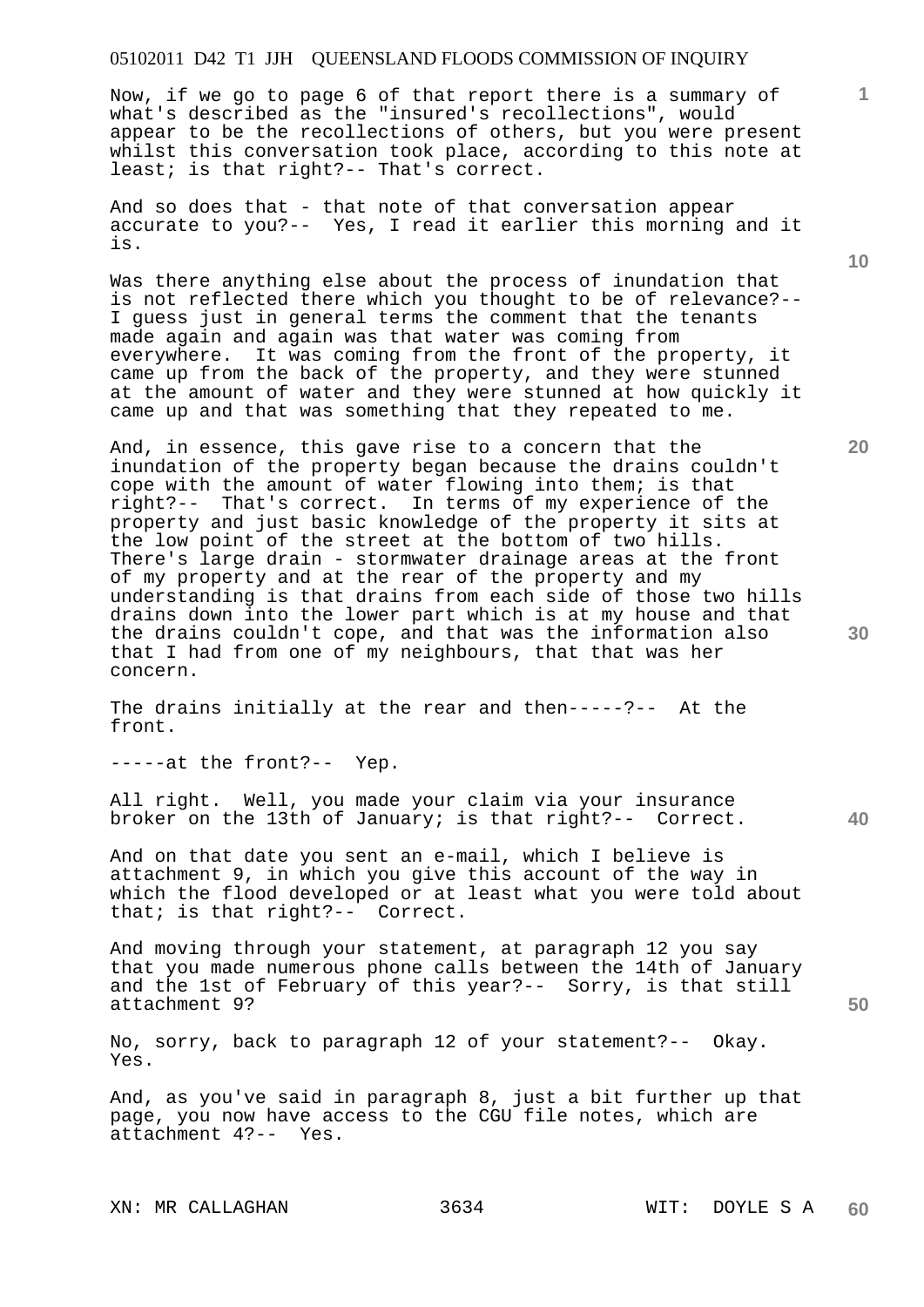And, look, I don't want to traverse all the communications in that period, but there is a file note on the 24th of February which records - or the broker is recorded as saying, I think, that you were very persistent and you wanted to know what was going on?-- Yes.

That's a fair summary of the way things were during that period?-- Yes.

**10**  Okay. In paragraph 13 you indicate that the first contact you had initiating from CGU itself was on the 1st of February?-- Correct.

And in paragraphs 14 and 15 you describe the conversation that you had with Ms Tarabay?-- Yes.

You say in your statement that it seems to you that Ms Tarabay was sticking strictly to a script; is that right?-- Yes.

And now that you've seen the file notes, we go back to attachment 4, the bottom of page 2 over to the top of page 3, there appears what is described as a "template set of questions"?-- Yes.

Does that reflect what you describe in your statement as a "script"?-- Yes, it does. I - my recollection of the content of that conversation was that several - or a number of questions were asked. I can't specifically recall all of the questions that are listed on page 3 but I do recall that questions about whether the water was muddy or not and whether my house was highset. Were asked - some of the other questions I don't - that are listed there I don't specifically recall.

And whilst that script might reflect part of the conversation, I think you've indicated - I might go back to paragraph 15 that this conversation actually went for, you recall, about 30 minutes; is that right?-- Correct.

So it clearly wasn't as simple as just running through that script, which wouldn't have taken-----?-- No.

-----that long? You've described this - or your sense of, I suppose, frustration at this process or about this conversation in various documents. In attachment one, for example, in an e-mail there, I think that's to your broker, in paragraph 1.1 there you describe it as, "part amusing and part distressing double-speak"; is that right?-- Correct.

Perhaps you can just recount your feelings about the process at this stage?-- Yep. Up until I received that phone call I'd been reassured by my broker, RockSure, that each claim would be looked at individually and would be looked at on its merits so I guess I still had some sense of confidence that the process would be fair and reasonable. In the course of the conversation on February the 1st I started to feel, I suppose, that I wasn't going to have access to a fair and reasonable and even-handed process with CGU. I felt by the

**20** 

**40** 

**50** 

**30**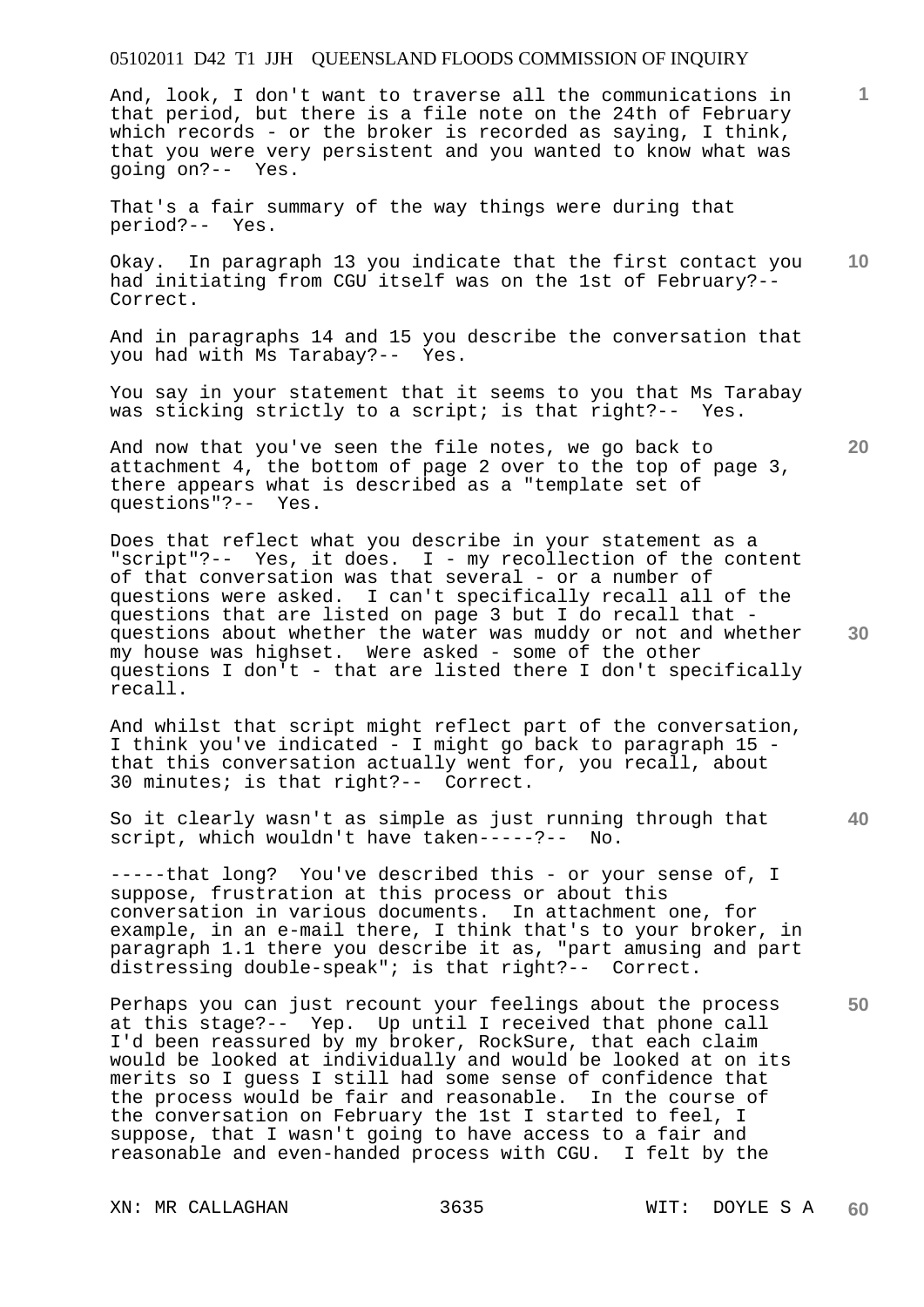end of the conversation that it had just been draining and torturous and incredibly distressing and the reason for that was that - one of the reasons for that was that I felt that when I tried to provide information that was outside the set questions that information which I thought fairly obviously contradicted Danielle Tarabay's information that my claim was going to be denied, so information that I thought was a dissenting view was then reflected back to me by Miss Tarabay as proof that flood had occurred and it actually supported CGU's decision, so we had this circular strange kind of conversation where I would say, "But actually I think the drains were important and I think stormwater was a very significant part of what happened," and she would say, "Yes, and that supports the view of CGU and the decision to deny your claim," and I said, "No it doesn't, it contradicts it," and around and around we would go. And so I felt that there was this strange, bizarre double-speak going on where information that I gave that contradicted the position taken by CGU was somehow being turned around to support their position, so I felt like my dissenting view actually wasn't being heard and it wasn't being considered. The other reason that I felt totally demoralised by the end of the conversation was that these set questions seemed quite bias. There weren't really any questions to explore the information that I'd given about my understanding that stormwater and the stormwater drains were significant, so the questions seemed to me to be looking for evidence of flood. So there was a question about, "Was the water muddy?" and I said, "Well, yes it was muddy," and then afterwards - and that was taken as proof that it was Brisbane River water. And then after the conversation I thought, "But hang on a minute, I'm at the bottom of two hills, of course any water's going to have something in it. Like, water's not going to come in a pristine state down two hills to me." And again when I was - the other question I recall very vividly being asked is, "Is your house highset or lowset?" and obviously Danielle was expecting a "yes" or - you know, is it - "Yes, is it highset?" "No." What I gave was a more complex answer because my house is a bit of both. It's sits at street-level at the front and because of the lie of the land it drops off to the rear and so it's mid - midset, I suppose, or highset at the rear and I was trying to explain this, and again it seemed to me that a simple answer was wanted but I was trying to give the specifics of my property that wasn't so simple. So by the end of the conversation I felt like the process that being - that was being applied to my claim was skewed very heavily in favour of looking for flood and skewed very heavily against - or actually didn't want to consider information that I gave that was dissenting to the position. The other thing I was really concerned about was that I'd actually in an e-mail on January 13, and during conversations with my broker as well, outlined quite specifically what I thought were significant factors, and this was before I had any clue that my claim was going to be declined, but it didn't seem like any of those factors had been looked at by Danielle or much less been considered.

All right. Well, how were things left at the conclusion of that phone call? Specifically, I'd suggest, we would gather

**10** 

**1**

**20** 

**30** 

**40**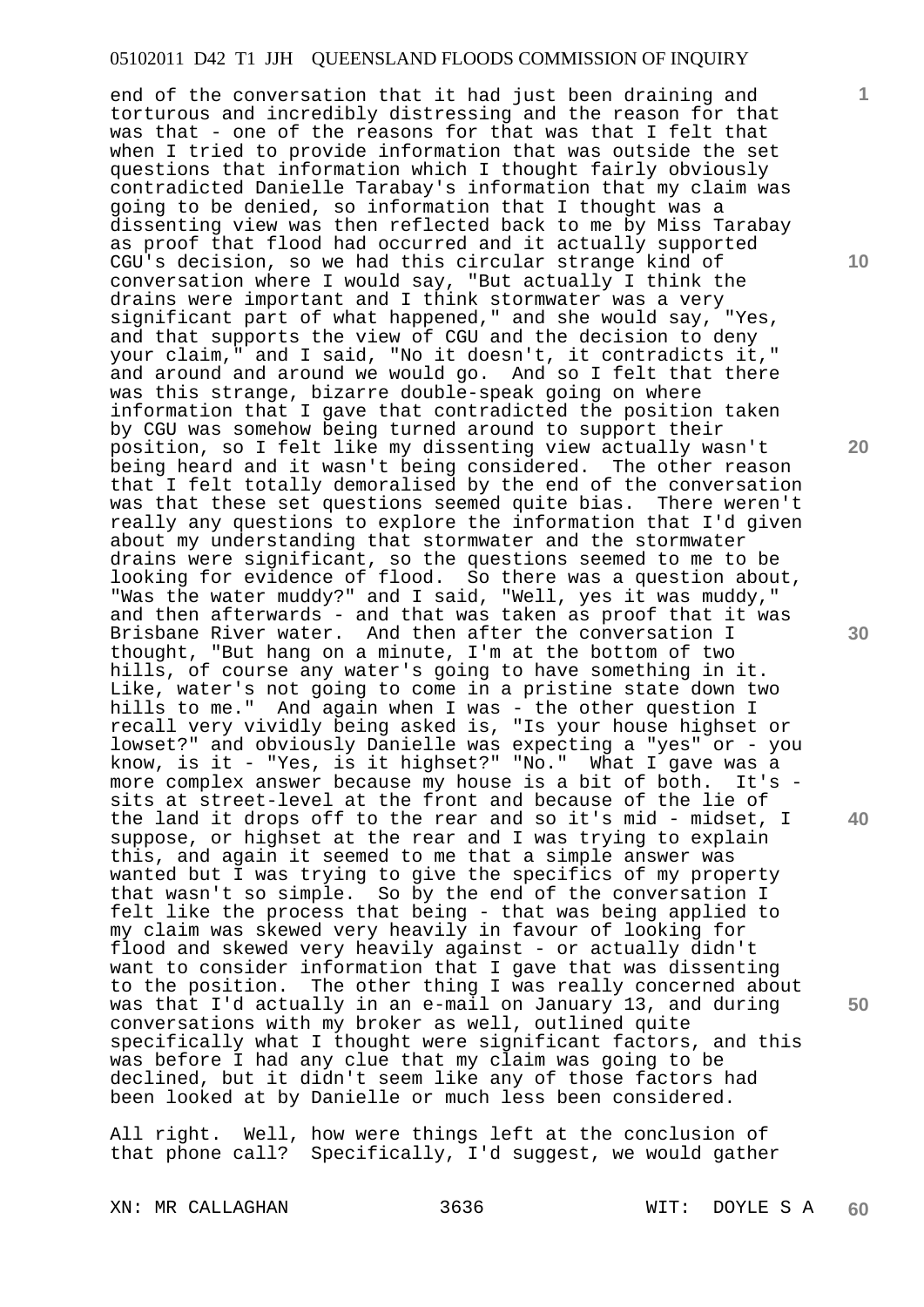from your statement, that there was no mention of an assessor or an assessment-----?-- No.

-----or anything like that?-- No, there wasn't. I think look, I think both Danielle and I were exhausted with each other by the end of that conversation, and because I wasn't letting it go, because I wasn't, I suppose, playing by the rules and I wasn't sticking to or just blithely accepting the decision by CGU that flood had occurred and hence I wasn't covered, and because I persisted in arguing that other factors specific to my property were really important to be considered, the conversation went on and on and on, and I think, you know, by way of sort of drawing the conversation to a close Danielle said, "Oh, look, why don't you get more information from your tenants then," and I said, "Yeah, okay." When I put down the phone and afterwards again I reflected on what had happened and I thought to myself, "God, I'm not going to get a fair hearing and why would I bother getting any more information when it's not going to be treated objectively," so I kind of thought, "Why would I persist?"

And I think that takes us to paragraph 17 of your statement where you record that you were discouraged-----?-- Yes.

-----as a result of this-----?-- Yes.

----- conversation? But you did, as you say in paragraph 18, make a further call on the-----?-- Yep.

-----2nd of February?-- Yep.

We can trace through there what's said in paragraphs 18 and 19 and your e-mail to your broker, that you refer to in paragraph<br>20. Paragraph 21 you talk about a visit from the Premier on Paragraph 21 you talk about a visit from the Premier on the 9th of February?-- Yes.

And some interest being shown by The Courier-Mail on the 10th of February; is that right?-- Yes.

And again we can read that there, but if we pick up at paragraph 24, I take it that from what we read there, and what we understand from the documents, as at the 10th of February, at least, you were under the impression that your claim had been denied; is that right?-- Yes.

Hence your request for a letter confirming that?-- Yes.

You did in fact receive an e-mail from Ms Rough at around about this time; is that right?-- Yes.

And on the 11th, at least, you became aware of the fact, as you say in paragraph 25, that a decision had been made to send an assessor?-- Yes.

Apparently that had been sent the previous day but you weren't-----?-- Yes.

**10** 

**1**

**40** 

**50**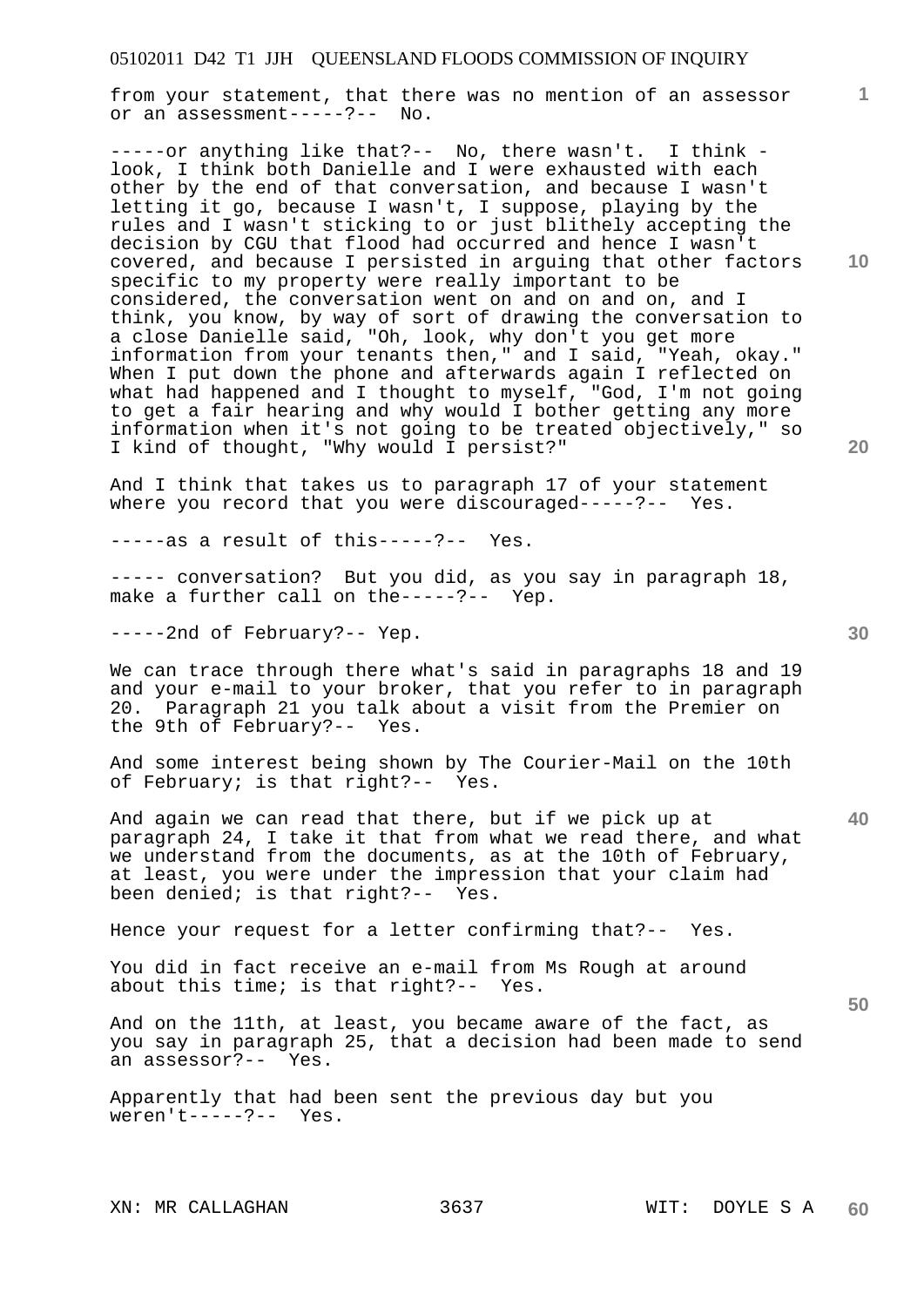-----aware of it until the 11th; is that right?-- What happened was I was sent an e-mail, I think it was around about half past 3 in the afternoon from Danielle Tarabay and the e-mail was entitled "Open letter to CGU". So earlier that day I'd sent to CGU and to RockSure, to various politicians and media contacts, an open letter again explaining my frustration with various processes-----

That's referred to in paragraph 23 and-----?-- Correct.

-----appears in attachment 10?-- Correct. So that's how the e-mail was entitled, and I don't recall making a decision to not read the e-mail but I do know that for some reason I didn't open the e-mail possibly for a day or maybe several days, so the first time I was actually aware that an assessor was an option and was going to be provided to me from CGU's point of view was first thing in the morning on the 11th, which is when I received a phone call from CGU.

**20**  Right. Okay. So that was - the phone call was actually your first awareness-----?-- It was, yes.

-----not the e-mail?-- Not the e-mail.

Well, can we move then to the 14th of February when there was a meeting that you've described between yourself, Joanne Doyle, Ben Bessell and Mr Peter Harmer; is that correct?-- Yes, it is.

And, look, you have your recollections of that meeting. We know from a statement that Mr Harmer has provided that he has his. The only aspect I particularly wanted to ask you about was the point you raise in paragraph 27.3 of your statement?-- Yes.

And that is about the triage process?-- Yes.

Do you recall anything else said about that, and specifically as to whether Mr Harmer told you that this had come about or was some sort of result of customer feedback following floods in Coffs Harbour?-- I don't recall that Coffs Harbour was mentioned specifically and it was a general conversation. We were all seated around on the front patio of the house, and basically Mr Harmer said, "On the basis of feedback we've had in past situations where flood has occurred, we've had feedback that we've been too slow in providing a decision and because of that criticism we have set in place a system, a triaging system," and that word was used, I recall that because I thought it was kind of a funny, medicalised kind of word to use in an insurance context, but, anyway, so he said, "we've set up a triaging system so that a number of questions can be asked and it can be then decided whether it was flood or not and a quick decision could be provided to customers."

All right. In any case, you've said, in paragraph 30, that the tone of this meeting was pleasant and-----?-- Yeah.

-----aimable; is that correct?-- Correct.

XN: MR CALLAGHAN 3638 WIT: DOYLE S A

**10** 

**1**

**30**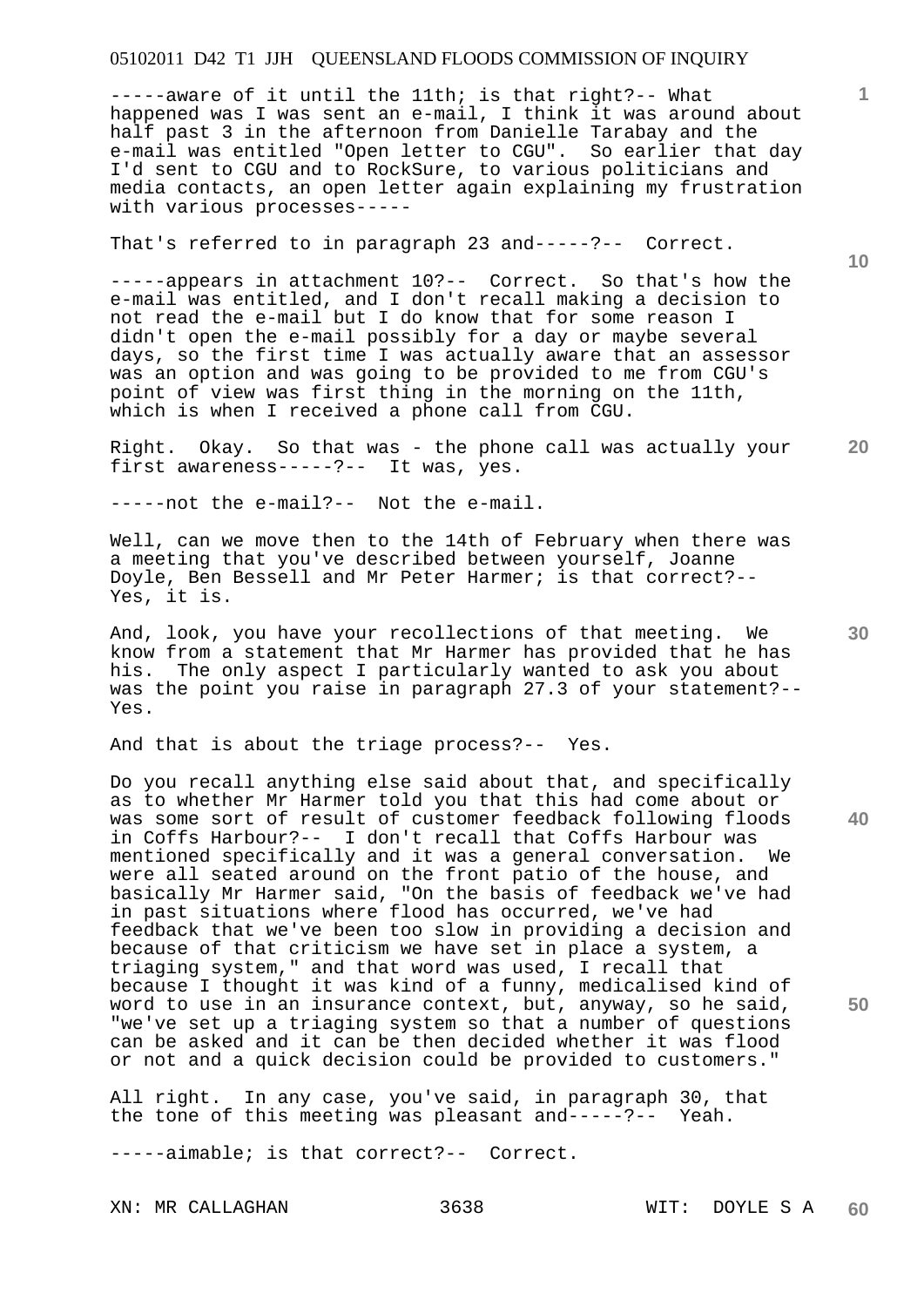And then you detail further communications on the 15th and 16th and talk about the rally that was held on the 18th; is that right?-- Correct.

Can I ask you this, how many people, not specifically but just broadly, how many people do you think were at that rally?-- Probably somewhere between 40 and 50. The rally started at about 7 a.m. with the idea that people who had to go to work could still come by, be part of things. It's difficult to provide a specific number because it's not like I kept-----

No?-- -----a record of names or anything and people kind of came and went as the morning progressed but it would have been roughly that.

How many of these people do you think - were you in contact with any of them specifically? I mean, in as much as were you sharing grievances about CGU with other individuals who were there and-----?-- Yes, I was, and, in fact, one of the processes that happened earlier after the floods was that there were community forums held that were attended by Legal Aid, the Financial Ombudsman and the Insurance Council of Australia, and that gave flood victims, I guess, an opportunity to network and to share stories of what had happened with them individually, and it was on the basis of that that I've made contact with quite a few other CGU policyholders.

Do you have any idea how many?-- Probably in total something like 20. There were - at the rally there was a delegation of six of us that went to - upstairs to meet with CGU executives after the rally and there were probably - I didn't speak individually to everybody who was there but there probably would have been that number again, and, I suppose, possibly double that that that were CGU people, policyholders that were there, but again I can't be specific because I didn't speak to everybody who was there.

You speak about that meeting in paragraph 34 and 35, which brings us to the 22nd of February, and a conversation which you had over the telephone with Mr Harmer-----?-- Yes.

-----the Chief Executive officer?-- Yes.

Now, you've - we've all read your statement and we know what you've had to say but just, as best you can as you sit there, are you able to relate to us what happened in that conversation?-- Yes, I am. At the rally that happened on the 18th several requests were put to CGU executives from the delegation of policyholders and an agreement was made by people in the delegation and by CGU executives that feedback would be provided about those requests and that that would be provided on Wednesday, which I think is the 23rd. Now, up to the day before then I still hadn't heard from anyone from CGU about how or when that feedback was going to be provided. Given that the meeting that the delegation had had with CGU executive was face-to-face and was quite reasonable, I thought, I presumed that any feedback regarding those requests

XN: MR CALLAGHAN 3639 WIT: DOYLE S A

**20** 

**10** 

**50** 

**40**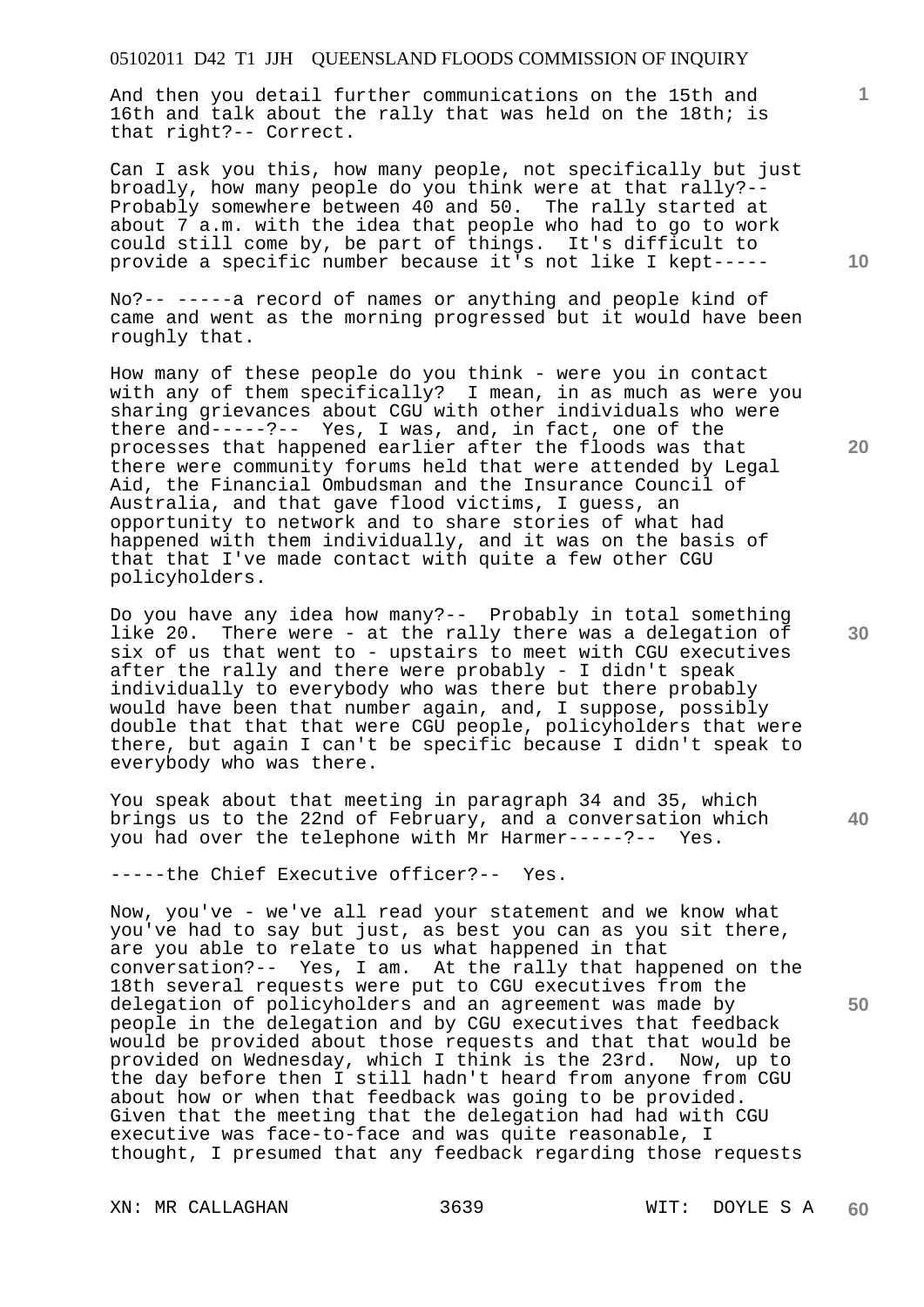would be in person and face-to-face, so I had presumed that we would need to talk about a time and a place, et cetera, so I'd made a couple of phone calls on the 22nd to Mr Harmer's office to try and find out what was going on because I was aware that it was the day before the time that they were going to give us the feedback. Now, we - Mr Harmer did return my calls and we played phone tag. It was at about 3 o'clock that afternoon, and I can't recall whether it was me that made the phone call or whether it was Peter Harmer returning my earlier calls, I can't remember who picked up the phone, but, anyway, we spoke then. Mr Harmer told me - his first comment was that he was phoning because a media release was going to be made that afternoon and he wanted to walk me through the contents of that media release. Now, I didn't have the media release in front of me so I didn't know what he was reading from or whether he was just speaking spontaneously but basically he went through two of the three requests that we had put to the executives the week before, and he said, I'm pretty sure having read - obviously afterwards I read the media release he talked about the assessment process and the use of the set questions or triage or whatever you want to call it, and said that that would continue to be used, and that the position of CGU was that if a policyholder was unsatisfied with a decision that they were free to ask for an assessor to come out. Now, the request that the delegation had made was that an assessor - onsite assessment be provided as a matter of course and automatically in the case of major loss, so that was a "no" to that request. The other request that was made was that some fund be set up to provide financial assistance to CGU customers who found themselves in difficult situations because they had been defined as being flood-affected and weren't eligible for cover, and the answer to that was "no", that wouldn't happen, and my recollection of the media release was it was a very difficult decision to make and they thought about it very carefully, however they didn't feel it was fair to previous flood-affected CGU policyholders who had been declined to now provide assistance. Now, the other request made by the delegation was that there be some recognition of the fact that the assessment process followed by CGU was inadequate and that compensation be provided to people who'd been subjected to that inadequate over-the-phone assessment process. No mention of that was made in the media release but he - in the conversation that's what he said to me. He said there has been - the assessment process is adequate, it's proper and therefore no compensation will be provided. So it was quite specific and sort of focused on the three requests that we talked about and he talked about each one in turn.

**10** 

**1**

**20** 

**30** 

**40**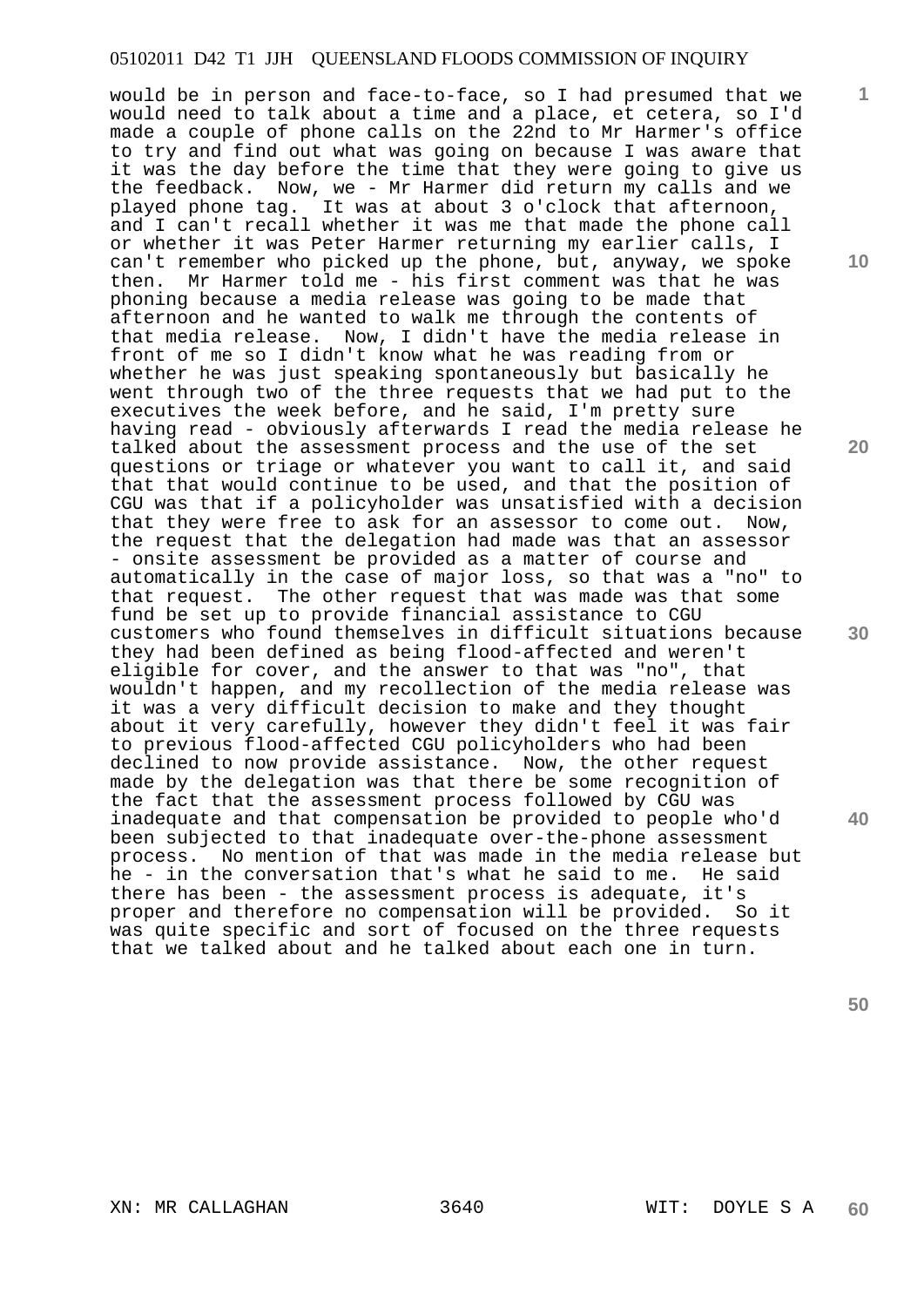Now, because I had been anticipating having a sit-down meeting with someone from CGU and a face-to-face meeting, I was caught fairly unawares that all of this detail was going to be thrown my way. So I was at work in a shared office space, and I kind of grabbed some pieces of paper and was madly jotting down notes as he went, so that I could try to be clear - obviously other people who were in the delegation would want to hear back about what the outcome was, and obviously contacts I had in the media would want to hear back about what the feedback was. So I was very focussed on what we'd asked for, what their response was and trying to get it all down clearly. And then the tone of the conversation shifted and Mr Harmer's voice was very deliberate and the tone was, I guess, rather than the kind of matter of factness and flow that happened earlier on when he was talking about their response to the three requests, the tone was deliberate and careful and very simple and very precise, and he said, "I have copies of tapes of conversations between you and CGU. I have listened to those tapes and I know you misled the media." And I was kind of in the middle of writing down all this stuff, and getting my head around that stuff, and I sort of went, "What?", and he repeated again, "I have tapes of the conversation" - "of conversations between you and CGU. I've listened to those tapes and I know you misled the media about the reasons for you being provided an assessor visit." So it was really simple and it was very deliberate and it was quite a simple kind of statement, and it just stayed with me. But my head, I suppose, was still - was still thinking about, "Oh, shit, we've not got a positive response on any of the three requests we've made.", and so that's where my head was. And I said to him, "Well, I suppose it is open season on CGU now." And he said, "Well, you do what you need to do", and that was the end of the conversation.

Well, can I ask you, you say that you were making some notes of the conversation as it was occurring?-- Yes.

Do those notes still exist?-- No.

Can I ask you whether you made any use of those notes at a subsequent time?-- I did. I used those notes when I was talking to media contacts I had and when I was talking also to - when I rang a few of the members of the delegation and gave them feedback. I also used them when I put together - while all this was going on, I was in contact with Legal Aid, because I'd come in contact with them when I'd gone to the community forums, and basically keeping them up to date on where my claim was at and what was happening. Catherine Uhr was my representative there and she had suggested that it would be useful for Legal Aid to have summaries of key parts or key aspects of my experiences with CGU. So, those notes I referred to again when I put together a summary for her of my contact with Peter Harmer.

And is that the document which now appears at attachment 5?-- Yes, it is.

**10** 

**1**

**20** 

**40**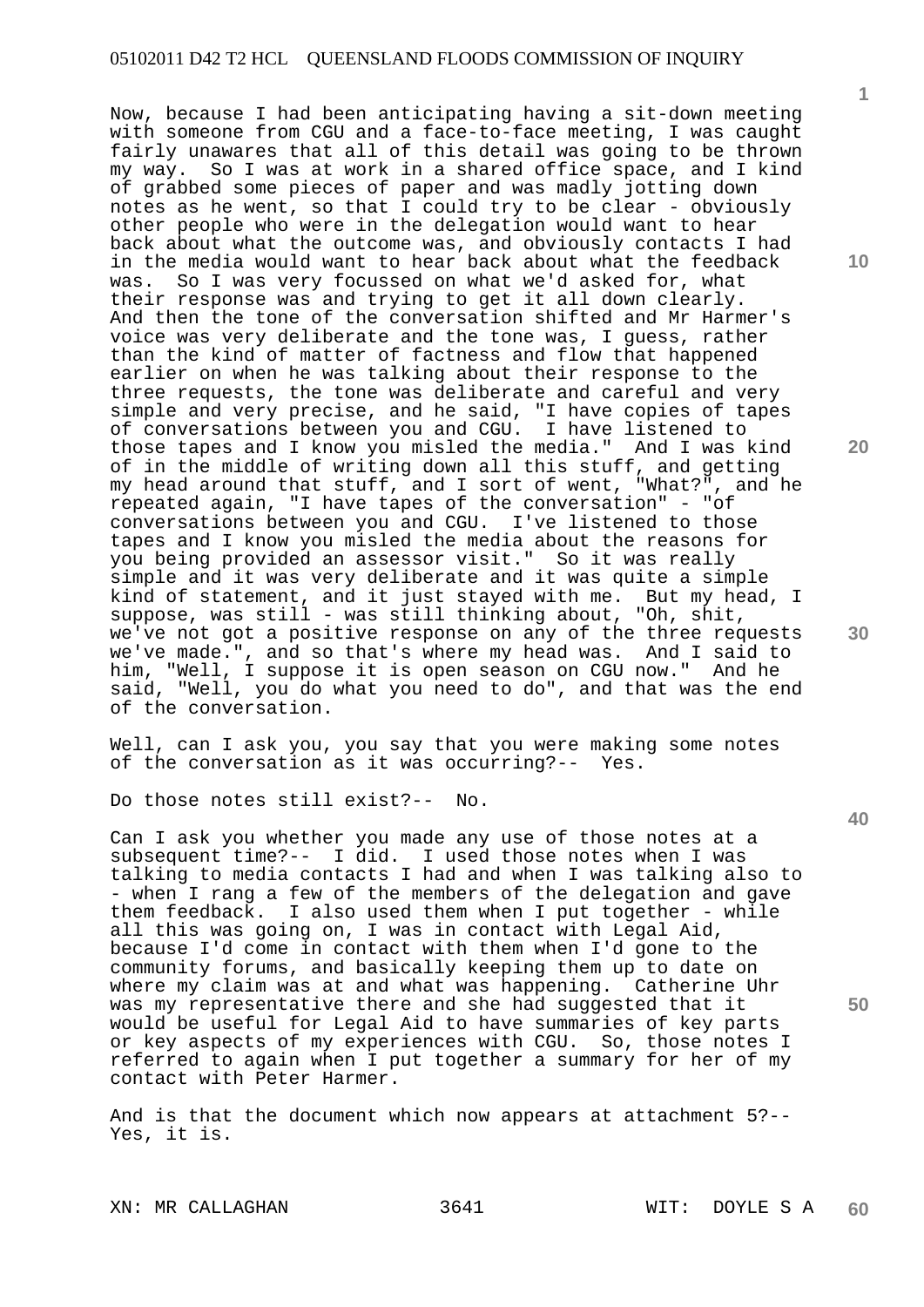While we're there can we look at attachment 6, which is a handwritten set of notes entitled "Summary of sequence of events", is that right?-- Yes.

Can you just explain that document to us as well?-- Yep. That also was put together in response to a request from Catherine to have some kind of timeline and summary of what had happened with my claim.

And just to tidy up on that, paragraph 29 of your statement, you identify attachment 5 there as the typed summary. Is attachment 6 something that was also - did you also refer to any handwritten notes that you had in the preparation of attachment 6 or was that something that you-----?-- That was something that was - that was something that probably was more from memory-----

Yes?-- -----and also I made use of the trail of emails that I'd exchanged sort of mainly between - well, not so much between me and my broker or me and CGU, but ones that I'd actually sent to them.

We might go to the trail of emails. If we pick up at perhaps paragraph 39 of your statement, you record your feelings as a result of the conversation in paragraph 38, and in paragraph 39 we pick up on the 23rd of February where you say you contacted CGU and RockSure requesting copies of all tape recordings?-- Yep.

And your emails start with attachment 3, is that correct?-- The first email that I sent to RockSure actually was dated the 13th of January.

Yes, sorry, but within that-----?-- But the first one that relates to a request for copies of taped conversation is attachment 3 and it is dated the 23rd of February.

Specifically I am interested in the one at 4.06 p.m.?-- Yes.

In which we can read you say that Mr Harmer has advised you that he has been in receipt of and listened to taped conversations of you?-- Yes.

Did you refer to any note before you compiled that email, or was it just a reflection of your memory of your conversation, do you recall?-- I can't recall. I think it was mainly from memory. It was only the day - well, it was the day after the phone conversation, so it was fairly close.

All right. Just while we're on that email, can I take you down to the second last paragraph beginning, "Since that time"?-- So "Since that time as you are no doubt aware", that one?

That's the one?-- Yep.

In that photograph you conclude - or the final sentence reads,

XN: MR CALLAGHAN 3642 WIT: DOYLE S A

**10** 

**20** 

**1**

**30** 

**40**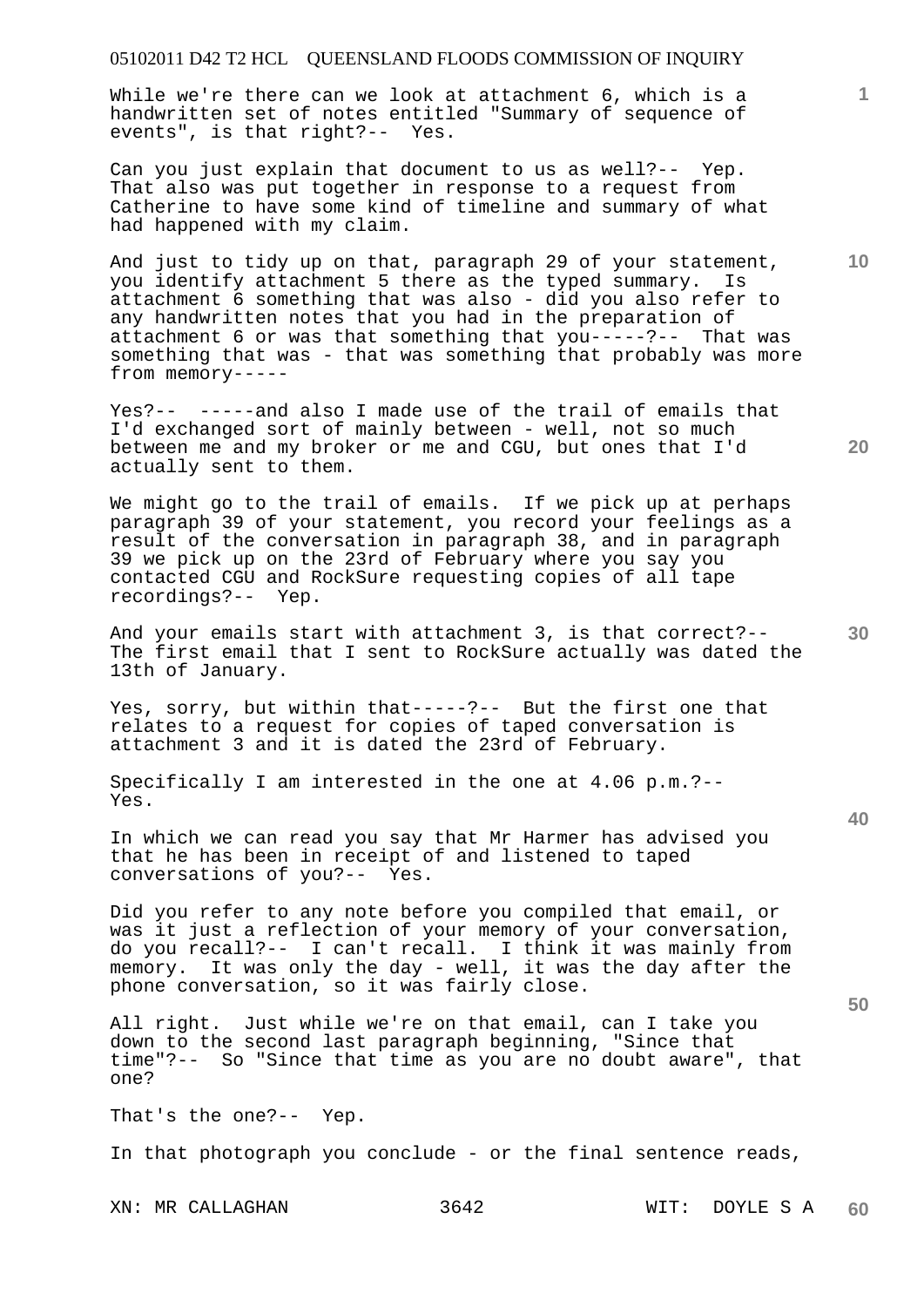" You can imagine my surprise when on February 14 I was contacted at 8 a.m. by Theresa from CGU claims"?-- Yep.

In fact, I think you told us earlier that might have been on the 11th, is that right?-- That's correct. It was actually February the 11th that I was contacted, and I knew it was first thing in the morning. Now that I've actually looked at CGU sort of computer notes, I think it was more like 8.30 or something, but it was the 11th of February, not the 14th.

We might actually go to those. Are they at attachment 4?--Yes.

Are we on page 5? Would that be right?-- Yes.

That would seem to indicate that there were calls both on the 11th and the 14th-----?-- Yes, there were.

-----would that be right?-- Yeah.

Were they from the same person?-- Yes, they were.

So might it be that you've just swapped those dates in your mind?-- Yep.

All right. Well, the balance of the contents of the email of the 23rd, I suppose, speak for themselves but I have to ask you this, Ms Doyle: how certain are you that Mr Harmer said, "I have copies of the tapes of the conversations you've had with CGU staff and I've listened to them."?-- 100 per cent certain.

Subsequently, that is to say after you requested a copy of the tapes, Mr Harmer sent you a letter and that also appears in attachment 4, is that right?-- Yes.

He says there what is written there. Does that affect your recollection of the conversation at all?-- It doesn't change my recollection at all.

All right. Look, we can read for ourselves the balance of your statement from paragraphs 43 to 47 but you conclude by noting that your claim has been denied and referred to the Financial Ombudsman service, is that correct?-- Correct.

All right. Thank you. They are the questions that I wanted to ask, but just stay there, there will be some more?-- Sure.

COMMISSIONER: Mr Newton?

**10** 

**20** 

**1**

**50**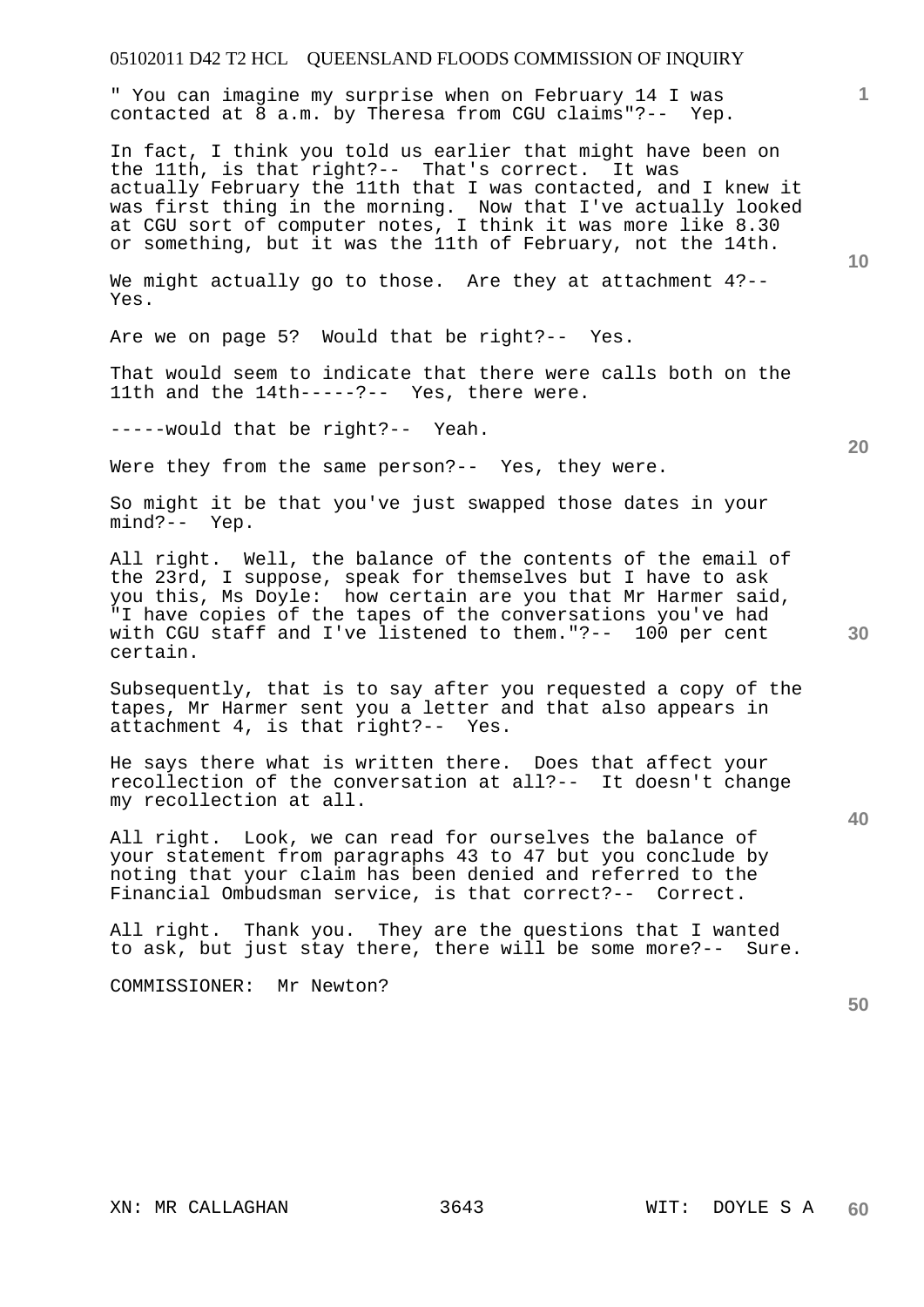MR NEWTON: Thank you, your Honour.

Ms Doyle, I see from paragraph 6 of your statement that your house was obviously inundated with water?-- Uh-huh.

**10**  You say in paragraph 6 in the second line that the level of water had reached the top most point of the front French doors of the house?-- Correct.

So there was, you would accept, an extreme inundation of water in terms of the damage it caused to your property?-- Correct.

Now, can I just take you to the chronology of some key documents, if I may? Your claim is lodged through your broker on the 13th of January?-- Correct.

**20**  All right. And if we can skip ahead, on the 15th of February there was a booking made for an assessor to attend to inspect your property?-- I don't know when it was booked but I was - I was aware that an assessor would be available on the 11th and I was aware that the booking was made for the 16th.

Right. But in any event, the assessor actually attended your property on the 16th of February?-- Correct.

So clearly there was a booking made some time in advance of that to suit everybody's convenience?-- Yep.

Can I take you to - do you have Mr Harmer's - sorry, Mr Merchant's statement in front of you? If you do, can I take you to-----

MR CALLAGHAN: I don't think I've tendered that yet.

MR NEWTON: Would you mind doing that?

**40**  MR CALLAGHAN: It would make it easier for everyone if I do.

COMMISSIONER: There are two, I take it, that you're going to tender?

MR CALLAGHAN: Yes. I tender first the statement of Mr Peter Harmer.

COMMISSIONER: Exhibit 716.

ADMITTED AND MARKED "EXHIBIT 716"

MR CALLAGHAN: I tender the statement of James Merchant. COMMISSIONER: 717.

**1**

**30**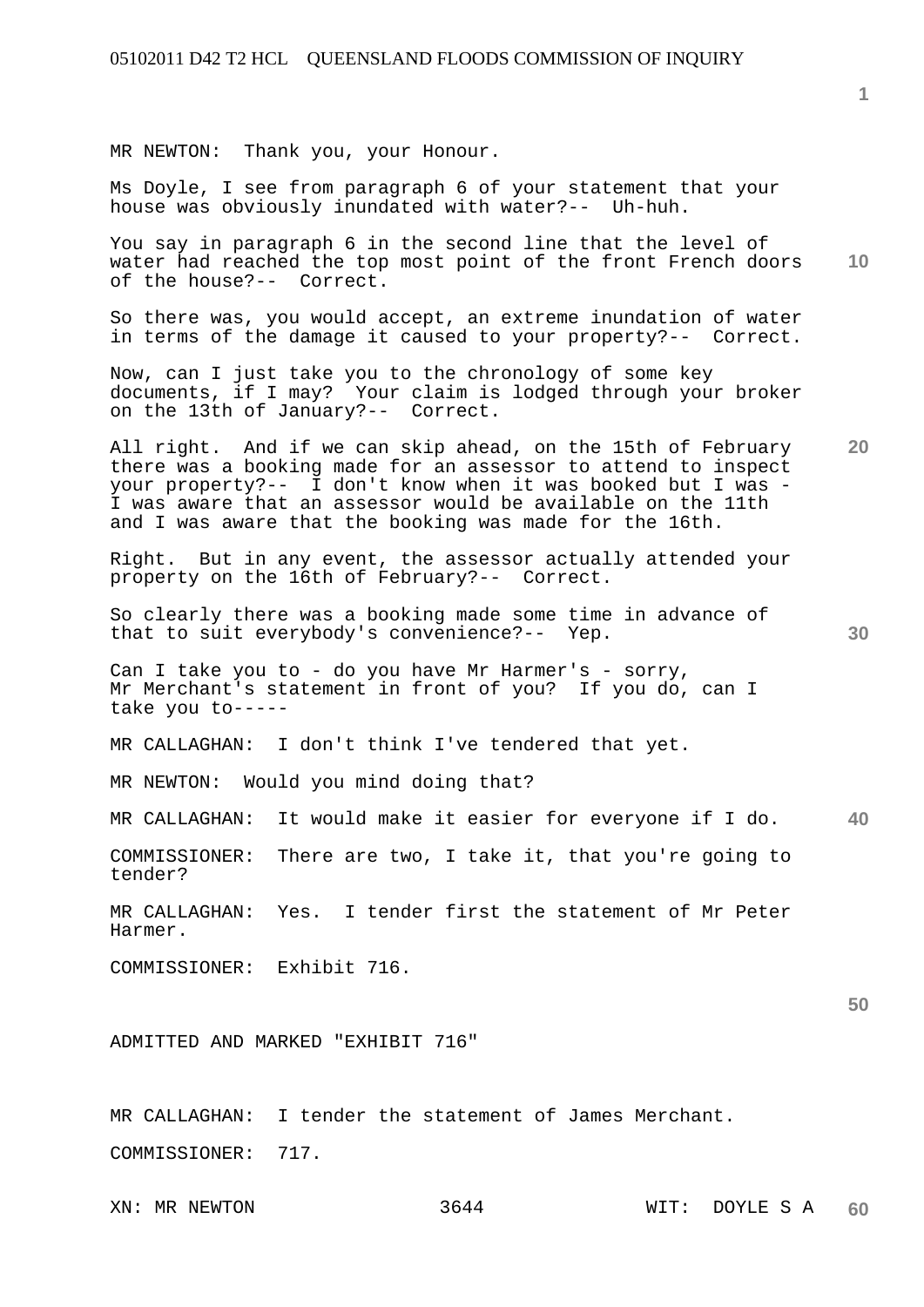ADMITTED AND MARKED "EXHIBIT 717"

MR NEWTON: Thank you.

**10**  Mrs Doyle, I assume you will be using the hard copy. You will find there are some numbers down the right-hand side which are the documents I will take you to?-- Uh-huh.

Can I take you first to the one numbered 17, which will be the assessment report of 16th of February?-- Mmm. assessment report of 16th of February? $-$ -

All right. Now, you will see that it is carried out on Wednesday the 16th of February?-- Uh-huh.

It records there that the client has provided lots of photographs showing that the house became inundated by rainwater and water coming out of the drains?-- Uh-huh.

You will see on the front page there is a question "recommended expert report", and the word "hydrologist". So there is a recommendation that a hydrologist be appointed to carry out an expert assessment. If you go over the page, you will see that it reflects some discussions which took place with you where at about line 5 of the section headed "Discussions", it said, "Insured agreed that if the river had flooded without the rain contributing, then she would accept that that was flood." Now, I accept there is a dispute about what the cause actually was-----?-- Uh-huh.

-----but that reflects accurately one of the matters discussed with the assessor. Do you agree with that?-- I don't have recollection of that level of specificity.

But it sounds right?-- I don't have recollection of that amount of specificity.

Well, it doesn't sound wrong to you?-- No, it doesn't sound wrong. What I'm saying is I don't recall that level of detail about the discussions that I had with the assessor.

Then you will see that you have made reference to the fact that you had called the council to come and pump the drains but that they hadn't come?-- Where is that, sorry?

In the following paragraph-----?-- Yep.

-----"The insured advised"-----?-- Yep.

-----"had called council", et cetera?-- That's correct.

If you skip over to the next page, at about halfway down the page there is a reference to Nick. Now, Nick is your tenant, is that right?-- He was.

**1**

**20** 

**30** 

**40**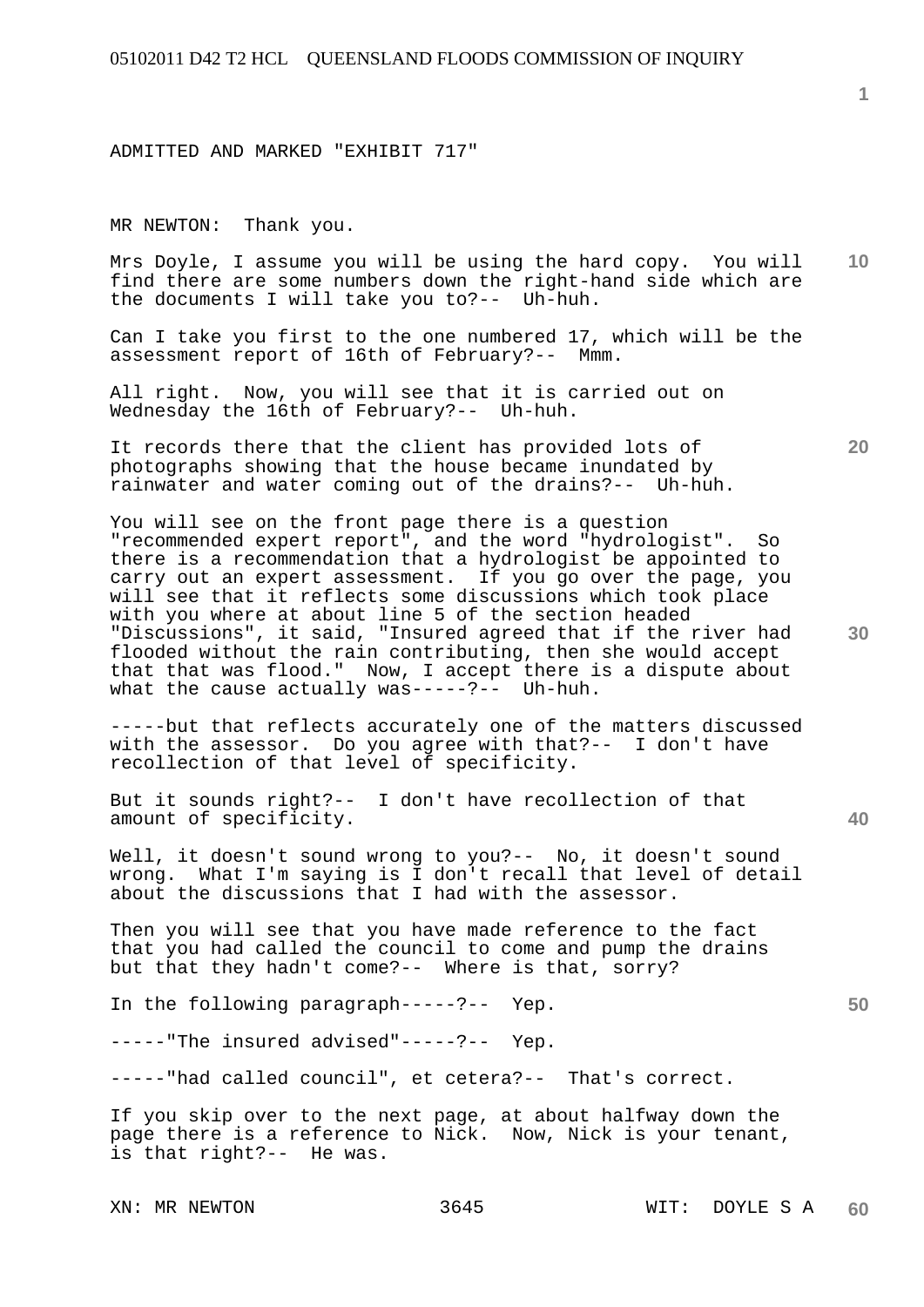Was your tenant, all right. And it says, "Nick believes that the floodwater and stormwater met on Wednesday at some stage" - that would be Wednesday the 12th of January, do you see that? Then there is an observation about how far from the river your property is. Do you see that?-- Mmm.

Then the recommendation in relation to the next action is "appoint hydrologist to confirm if water coming out of drains before the river peaked was floodwater or stormwater run-off"?-- Uh-huh.

Now, that accurately records, doesn't it, the distinction that you wanted to draw and bring to your insurance company's attention?-- The distinction I wanted to bring to CGU's attention was my concern that stormwater and the stormwater drains were significant in producing what ended up happening to my house and producing damage to the house. That was that was my point that I was trying to have heard by CGU.

All right. But bearing in mind this is a paragraph asking for a recommendation, it is an accurate enough precis of what the process was that had to be undertaken, isn't it?-- I have just given my precis of what I wanted to have happened.

Right. Now, you will understand then that the next step was the preparation of the hydrologist report which was done on the 16th - it was arranged for the 16th. If you go to tab 20 of the document that is in front of you, now this is the same day, you will understand, as the assessment was carried out, which I just took you?-- Mmm.

If you go to tab 20, you will see that the date of that document is on the second page on the reverse. You will see it is dated 16th of February, and this is the document by which WorleyParsons was appointed to carry out a hydrology report on the property. Do you see that? If you go to the back page of the document?-- Sorry, which section are we at?

It should be tab 20?-- Yep. And it is annexure 20?

Yes. Sorry, annexure/tab, I use the terms interchangeably, probably?-- Yep.

Number 20?-- Yep.

You will see, if I start again, it says, "Property assessment notification." Is that the document you're looking at?-- Yes.

All right. This is the document that is the instruction sheet by CGU dated 16 February 2011 to WorleyParsons-----?-- Uh-huh.

-----to carry out a report in relation to your property?-- Mmm.

If you go to the back page, which is the last page, you will

**20** 

**10** 

**1**

**40**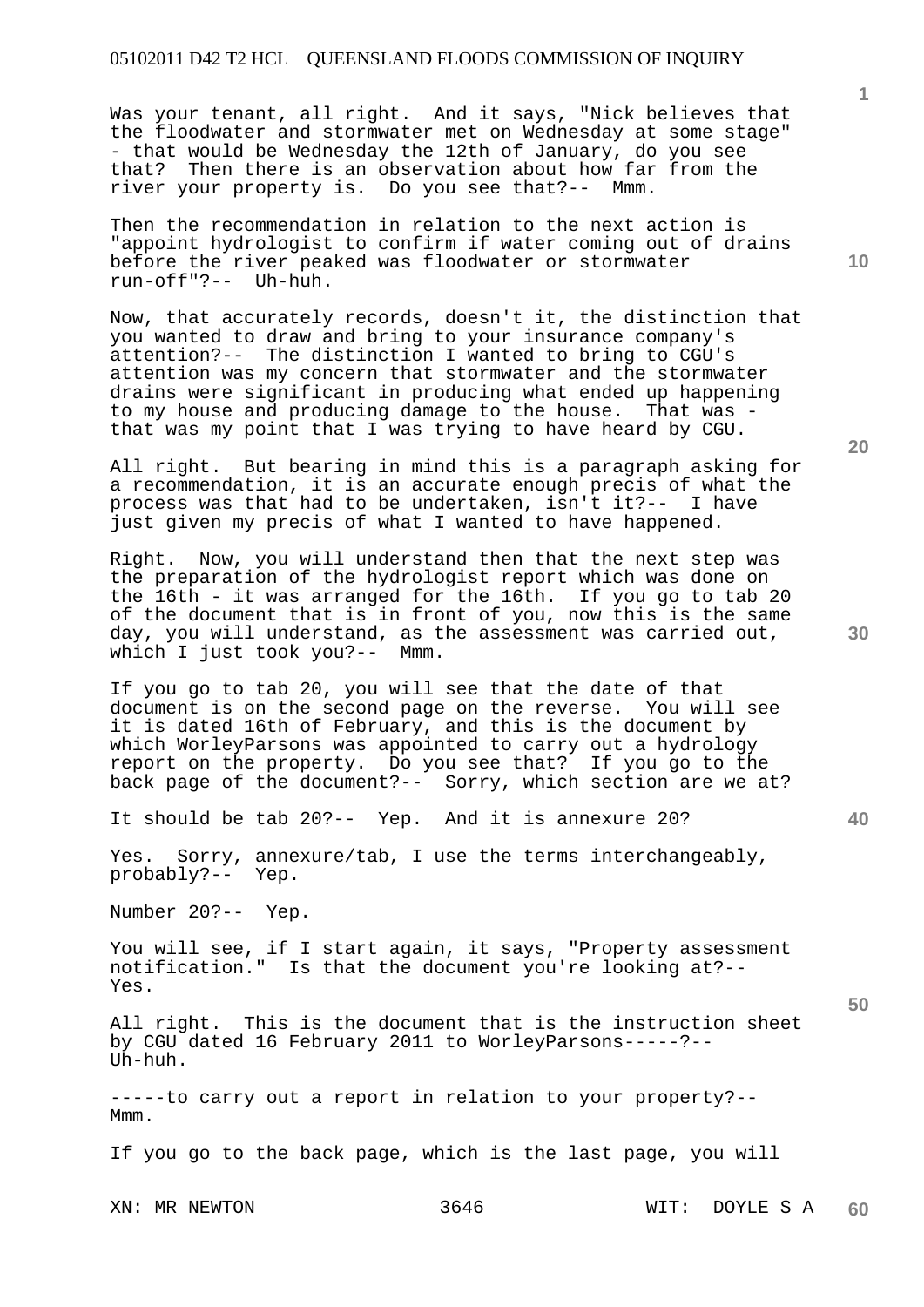see there is a heading "Cause of damage needs to be determined"?-- Yep.

Then about halfway down that page it says, "In order to determine policy coverage, CGU needs to know if stormwater did enter the premises prior to the flood and, if so, to what height." Do you see that?-- Uh-huh.

All right. Now, that's a question that you certainly wanted answered?-- Mmm.

All right. Now, the point I wish to make is that that request for the hydrology report is made on the same day that the assessment had been carried out, namely the 16th of February. Now, the WorleyParsons report is dated the 9th of March but they in fact carried out an inspection at your premises on the 24th of February. Do you understand that? Right. If you go to the next tab, which is tab 21, if you go to page 8 of the document, you will see two matters of interest. There is a reference to the fact that the property was inspected on the 24th of February. Do you see that?-- Yep.

There is a photograph of your house?-- Uh-huh.

And there is a dotted line almost at the roof level which indicates the level of water inundation. Do you see that?-- Yep.

That accurately reflects the height of the water?-- Probably a touch lower, but roughly, yes.

As in the line is a touch lower, or the water was a touch lower?-- The water was a touch lower because I could see  $the---$ 

All right. And if you go to page 15 of the document, which is the conclusion page, you will see they - at the end of the first paragraph there is a reference to the fact that what happened caused the property to be inundated directly from the Brisbane River. Do you see those words?-- Yep.

If you go to the end of the second paragraph - in other words the last paragraph on the page - I want to direct your attention to this part. It concludes by saying, "A small proportion may have entered in through the side of the basement level of the house causing damage to items, such as the air-conditioner, prior to the site being inundated by water from the Brisbane River." Now, this is the point that you were trying to make, wasn't it?-- Mmm.

Yes, all right. Now, if you then - you will see that report is the 9th of March. You will see that your insurance company receives that report probably the following day, the 10th of March, and on the same day the insurance company asks for a supplementary report to deal with the passage that's at the conclusion, what I just took you to?-- Uh-huh.

If you go, for example, to the email of the 10th of March,

**10** 

**1**

**30** 

**20**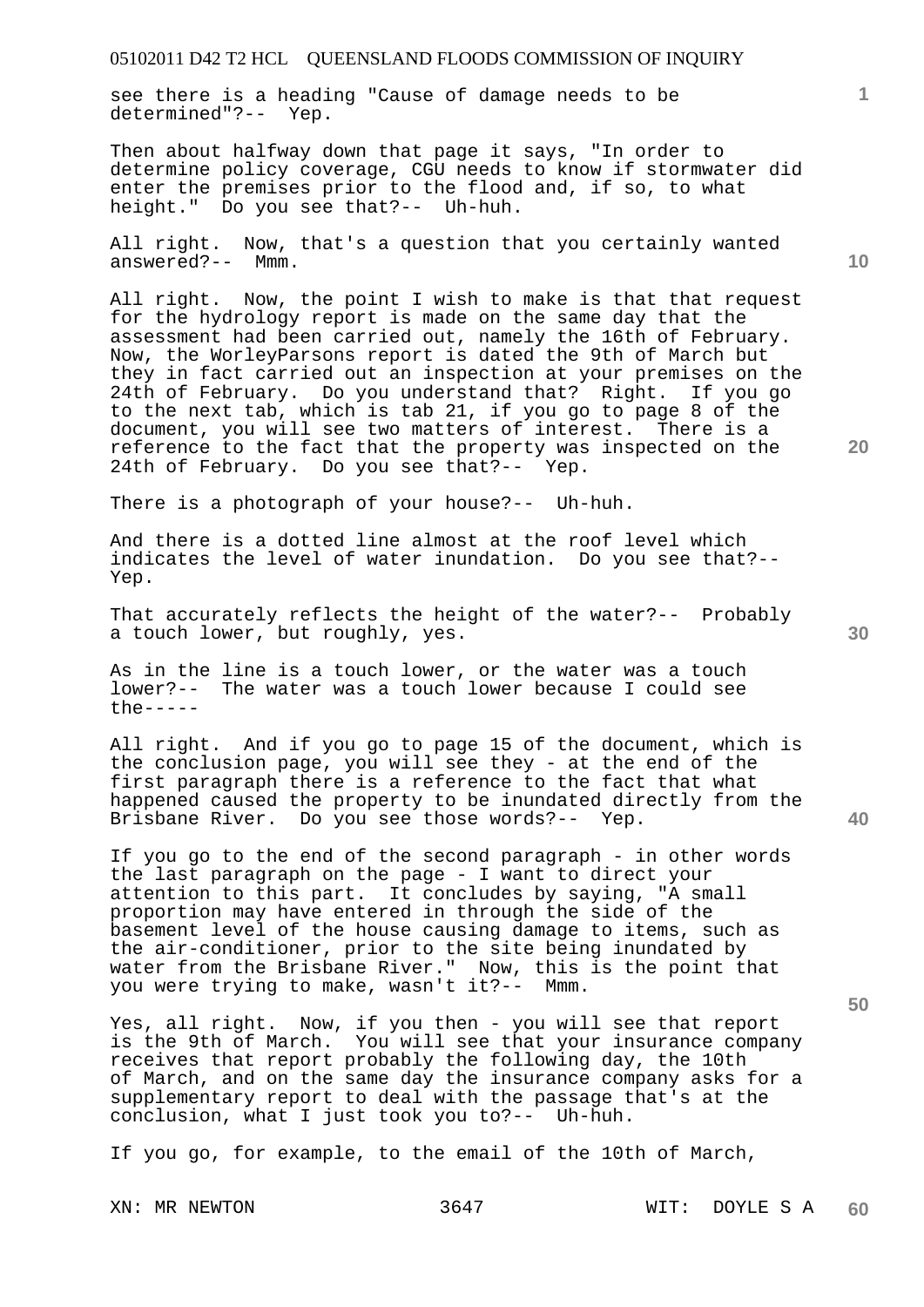which is part of tab 3 to Mr Merchant's statement?-- Sorry, which part of the statement?

It should be tab 3, and if you go to the section which is the 10th of March - it is not paginated, but the 10th of March commences at the bottom of the left-hand page?-- Sorry, so this isn't in the body of his statement; this is one of  $the$  -----

**10**  It is part of the annexures, the numbers down the right-hand side?-- Yeah.

If you go to the one numbered 3, there will be a series of file notes. And if you can go to - it is all done chronologically?-- Uh-huh.

And if you can go to the one that commences on the 10th of March, which will be on the bottom of the left-hand page?-- Yep.

All right. Now, the passage which commences at the bottom of that left-hand page, which is dated the 10th of March, is a reflection of the receipt by your insurance company of the WorleyParsons report to which I just took you?-- Mmm.

**30**  It is dated the 9th of March. This conversation happens on the 10th. They note there what the report says. And if you can go to the top of the next page, the first complete sentence says, "Chris Rodd has also reviewed this report" this is a reference to the WorleyParsons report - "and I agree with his conclusion that" - and then there is a passage - "if our insured is to be given the benefit of any doubt, you would act upon the conclusions on page 15."?-- Uh-huh.

Then there is a quote and the page 15 reference is a reference to the passage that commences "with a small proportion." Do you remember that?-- Uh-huh.

So what your insurance company is saying is the WorleyParsons report may in fact give you an out, so to speak, in your favour, because it talks about the fact that there may be a small proportion of the loss which is contributed to by the stormwater?-- Uh-huh.

And they then speak, if you have a look at the rest of that paragraph, of trying to assess what sort of loss would be referable to the stormwater inundation-----?-- Mmm.

-----if you just read down?-- Uh-huh.

And you will see at the end of that first paragraph on the second page it says that they "recommend we go back to WP", which is WorleyParsons, "to get an idea of the likely depth of stormwater inundation so that appropriate settlement can be calculated."?-- Mmm.

Do you see that?-- Mmm.

**20** 

**40**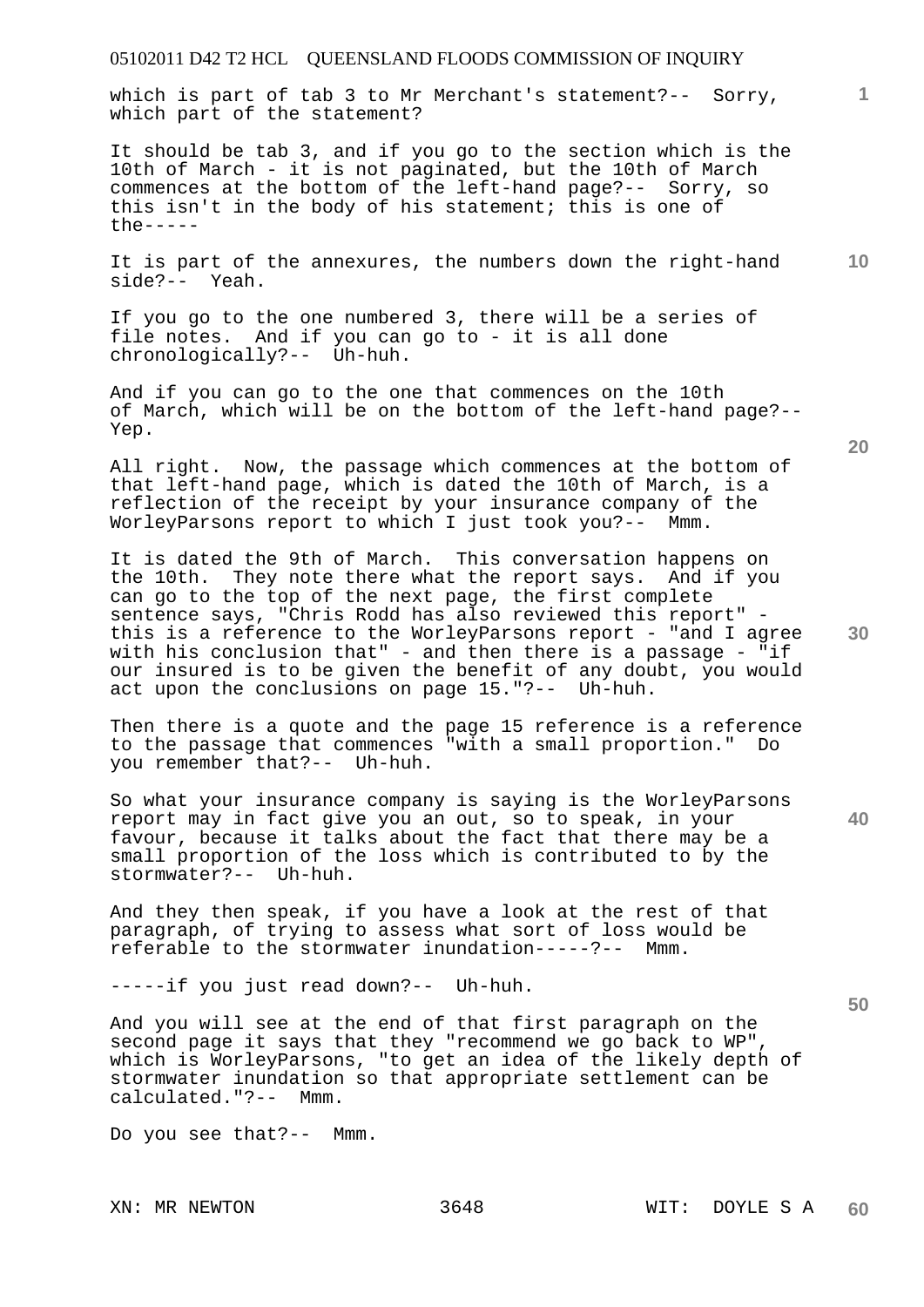Now, they certainly weren't saying then that they were denying your claim; they were in fact acting on a qualification, as they saw it, in the first WorleyParsons report-----?-- Mmm.

-----to have another report prepared which may in fact give you the benefit of the doubt?-- Can I ask a question?

COMMISSIONER: Well, you can't actually, I am sorry, Ms Doyle. That's not the process?-- Okay. Could I make a comment?

No, not really?-- Okay.

It may be that Mr Callaghan, when he re-examines you, gives you that opportunity. But this is cross-examination so you should stick to answering the questions you are asked?-- Yep.

MR NEWTON: You will see, if I can move on - perhaps this will provide the answer - you will see the next date, the 10th of March, on the same page. You will see this is an email from your insurance company to WorleyParsons?-- Uh-huh.

Right. Now, what they are asking for is urgent advice about the qualification they had on page 15 of the earlier report. Can you have a look at that, please?-- Is that the bottom of the page?

You will see in about the middle of the page there is another date of 10 March. Do you see that?-- Uh-huh.

With a time 7.47. What this is, it is an email from your insurance company to WorleyParsons which says, "Thank you for your report. Can you please ask engineer T McCluskey to provide me with additional information urgently as follows."?-- Uh-huh.

Now, I won't bother reading through it, but it concludes by saying, "Your urgent response will be appreciated as we are anxious to finalise this claim"?-- Uh-huh.

And they suggest if you need further information to contact them. But the particular information that they seek is this: "In order for us to determine an appropriate settlement, can you please provide your opinion as to the likely depth of initial stormwater inundation in the basement level of the house." Now, that reflects the point you were trying to make, that there may have been some damage caused to your property in the basement as a result of stormwater inundation?-- That wasn't my entire point. My point was a more general one than that, and the point was that I was concerned that the functioning or the dysfunctioning of the stormwater drains contributed. Now, to what degree, I suppose I am not a specialist, but my concern was not necessarily that it affected the basement, but that it affected the whole - the whole situation. My concern was that being at the bottom of the street and being in receipt of a large amount of stormwater which may have overwhelmed the drains, and then the drains not being able to cope with that and then backing up was a significant factor. So I wasn't specifically saying,

**20** 

**1**

**10** 

**40**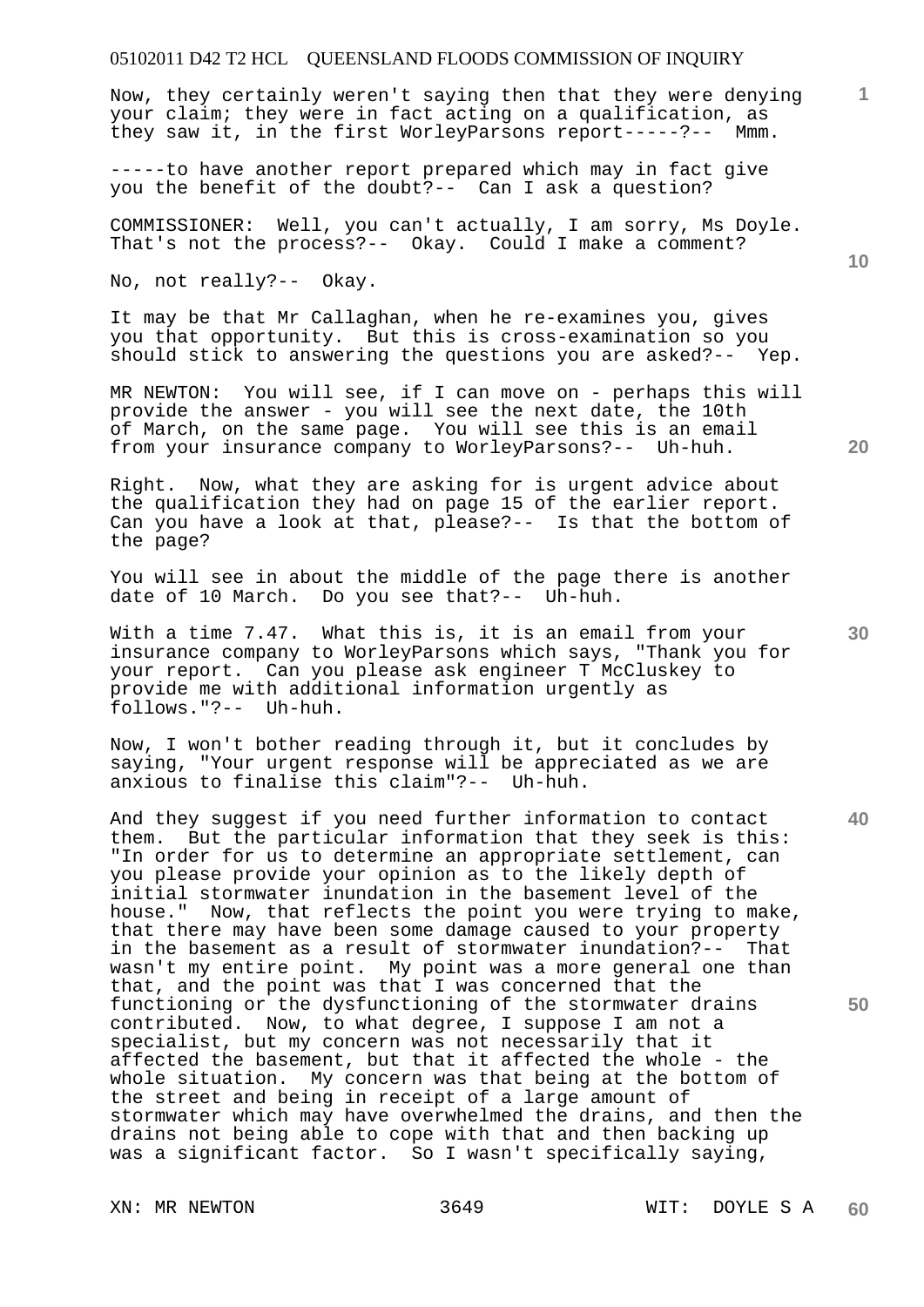"Look, there might have been some damage in the basement", what I was saying was the stormwater drains as a whole had an impact on what happened with water that ended up on my property.

Which might have affected damage to your basement or, indeed, more extensive damage? All right. That's what they were going to investigate for you. All right. Now, they then ask WorleyParsons for a supplementary report, and you will find the supplementary report at the tab numbered 26. It is dated the 15th of April 2011?-- Uh-huh.

And the most relevant two paragraphs are the second last and the last paragraph in the addendum section?-- Uh-huh.

Now, you will see there, if I can introduce it to you in this way: the second last paragraph refers to the photograph at figure 5 in the hydrologist's report. Now, that's in tab 21 to which I took you earlier. That's the 9th of March report?-- Yep.

Now, you will remember that's the photograph that showed the inundation of the house and you suggested the water may have<br>been a little lower?-- Mmm. been a little lower?--

And it shows the driveway?-- Mmm.

And the basement - there is a basement window, a casement window, which is abutting the driveway, you will recollect. It just had the window sill, it didn't actually have a window in it, do you recall?-- No, are you talking about-----

Well, if you go back-----?-- -----part of the house that's under the house has never had a window in it?

If you go back to tab 21, if you go to page 8, you will see on the right-hand side of the photograph there appears to be a driveway going down, is that correct?-- Yep, yep.

**40**  Then there is an obvious window space on the left-hand side?-- That's not a window space.

What is it? It is a space-----?-- That is a section of palings that were under the house. If you notice that further to the back of the house there are sections of palings. What happened was is that section was removed so that debris from under the house could be taken.

What I mean is there is a gap in the wall. Would you agree with that much?-- Yes.

All right.

COMMISSIONER: I think that that's picked up in the notes, actually, Mr Newton.

MR NEWTON: I am sorry, your Honour?

**10** 

**20** 

**1**

**30**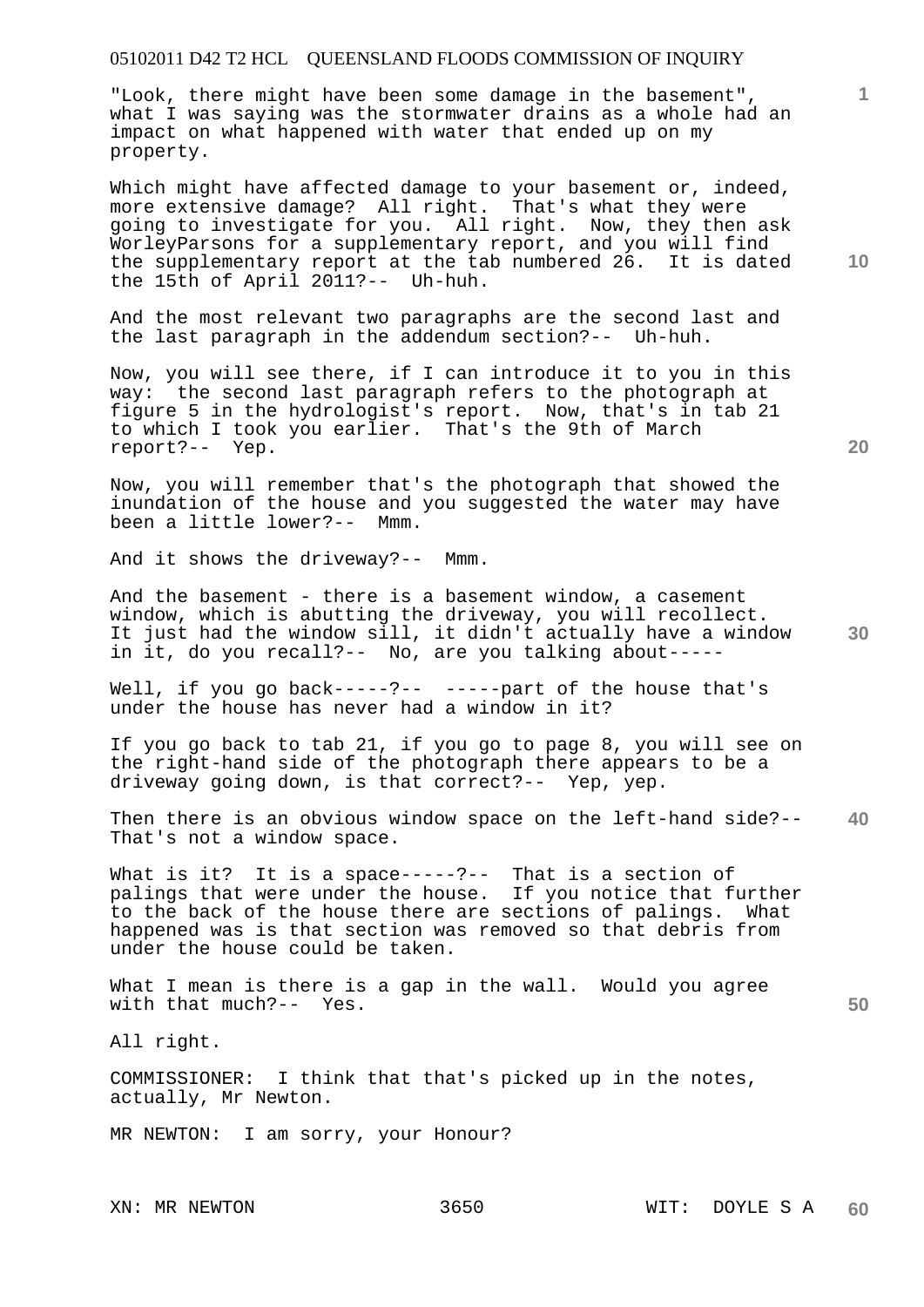COMMISSIONER: I think it gets picked up in the CGU notes that it is actually not a window that they've made a mistake-----

MR NEWTON: It is not a window. I mean, it is a window space, as we call it.

WITNESS: It is not a window space.

COMMISSIONER: I thought, from my reading of the notes, that they realised it wasn't a window space or intended-----

MR NEWTON: That's why I say in the end would you agree it is a gap in the wall?

COMMISSIONER: But it is a post-flood gap, is it, or did it exist-----?-- It is post-flood gap. It was a section of paling that were taken away so that volunteers could easily access under the house and remove all of the wrecked stuff.

MR NEWTON: All right. What you will see, underneath that section there is part of the concrete wall you can see, which is the support for the house?-- Uh-huh.

All right. Now, the point that's taken up in the WorleyParsons report, the second one that's at tab 26, they say that the photograph at figure 5 indicates "the basement window sill" - that's the section that we're talking about - "is in the order of 30 millimetres to 50 millimetres above the driveway, and depths in excess of these amounts could not have been sustained given the limited potential overflow." Do you see that?-- Uh-huh.

And they then conclude - and this is in response to the query that your insurance company had made on your behalf - "It is concluded that inundation damage to items in the basement as a result of stormwater flows on those dates is highly unlikely." Do you see that?-- Yep.

You were provided with a copy of this report, weren't you?-- I was.

And it is on the basis of that supplementary report that your insurance company then declined to pay your claim?-- Uh-huh.

**50** 

**10** 

**20** 

**30** 

**40**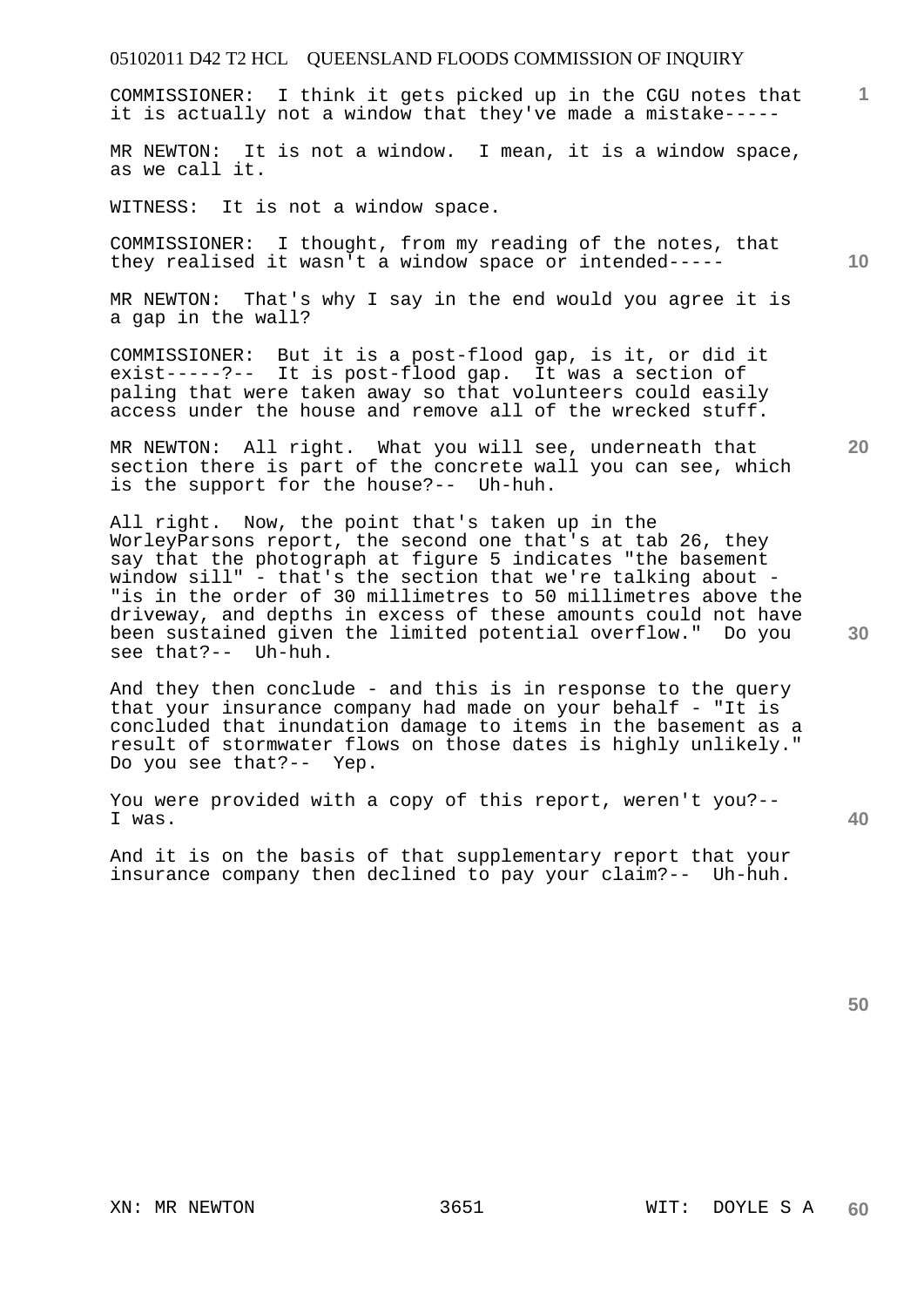And they did that by their - by two things, by a phone message to you or a phone conversation with you on the 27th of April?-- Mmm-hmm.

And by a letter of the same day?-- Mmm-hmm.

Which, if you wish to, you can read at tab 27.

COMMISSIONER: Mrs Doyle, can I get you, if you're agreeing, don't just go, "Mmm.", because that's a bit confusing to type?-- Sorry, yes.

But if you wouldn't mind just saying, "Yes.", if you do agree?-- Yes, yes.

MR NEWTON: All right. So, the whole process has now been concluded in just over three and a half months, the claim on the 13th of January and to the ultimate denial letter on the 27th of April?-- Correct.

Right. Now, what I would like to take you to, Mrs Doyle, if I may, is the communications that you had through your broker with the insurance company. Now, probably the most convenient way of doing this is to go to your statement, because you have annexed the documents. So, if I can take you to your statement? Right. If you go to your annexure 4, please? Right. You will see that once you have those, the initial reference is for the 13th of January when the claim is made through your broker. You see that?-- Yes.

All right. Then on the 14th your insurance company receives an e-mail from your broker, a photograph of the property. You see the reference to that on the 14th?-- I do.

All right. And then on the 17th of January there's a reference to the fact that the claim has been referred to the Claims Management Centre in Queensland. You also will appreciate that the office of your insurer was, in fact, flooded?-- Mmm, I - I believe that was the case.

Yes, and that there was a period of time before which they couldn't operate?-- Mmm-hmm.

It became operative-----?-- Yes.

-----again somewhere around the 20th. If you look at the item for the 18th of January, you will see that your broker called. Your broker called and advised that the insured is very irate - now this is five days after the claim was made - and wants an assessor appointed, and it's pointed out in that conversation that the CGU Queensland office had been evacuated and closed to all staff on the 11th of January due to rising flood waters and that it didn't open until the 18th and that they're hoping to begin the review of all claims on the 20th of January. Do you see that?-- That's what I was advised, yes.

Now, you will see there's a reference then on the 19th of

XN: MR NEWTON 3652 WIT: DOYLE S

**20** 

**1**

**10** 

**30**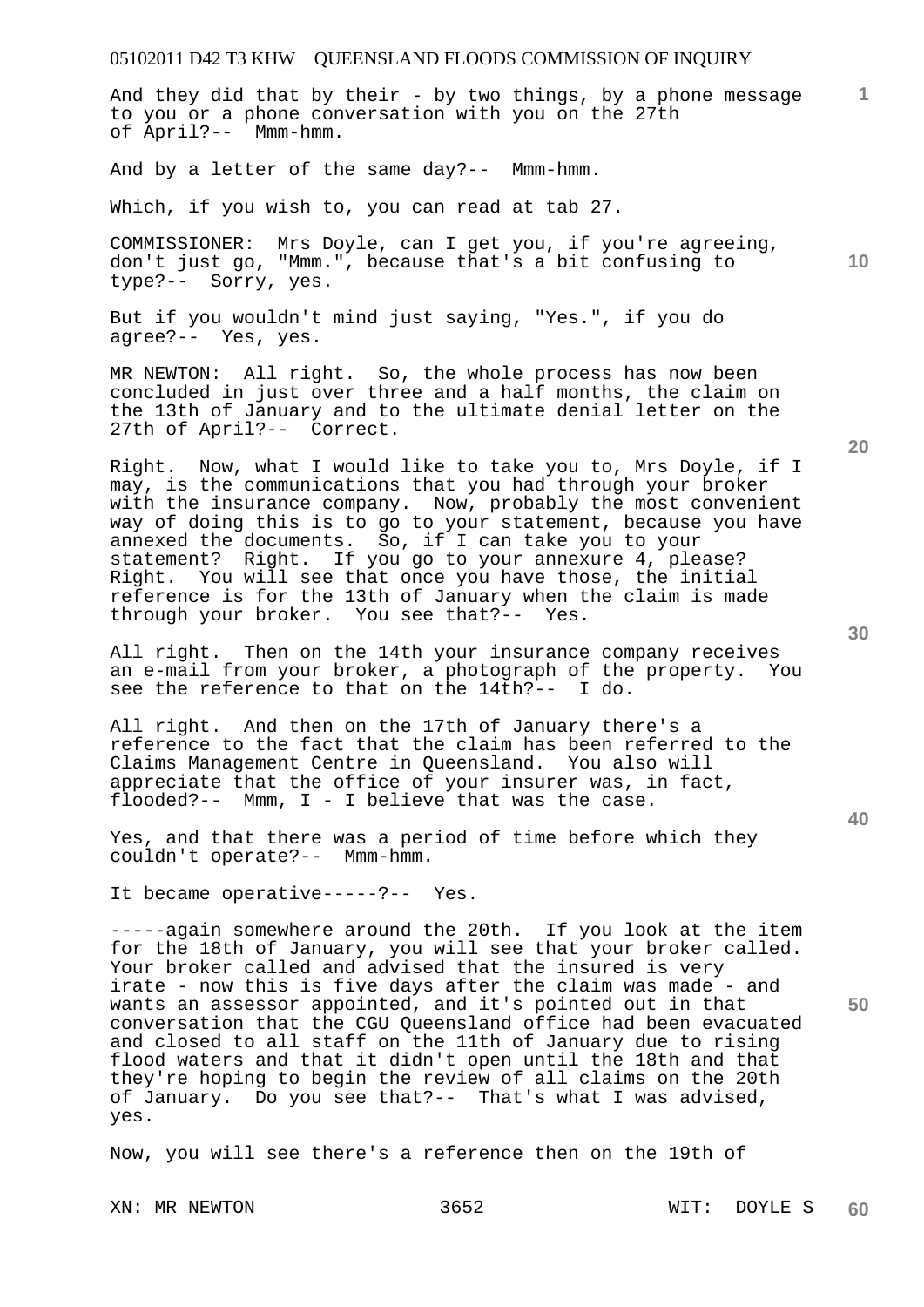## 05102011 D42 T3 KHW QUEENSLAND FLOODS COMMISSION OF INQUIRY **1 10 20 30 40 50**  January to the fact that the claim has been referred to the Queensland Flood Team for action?-- Mmm-hmm, yes. Now, on the 20th of January, there is a phone call that you place to the insurance company. See that?-- Correct. And you were told there that the office is not up and running yet following the floods?-- Correct. And you were told that a dedicated flood team is going to be looking after the claim when the office is back up and running. Do you see that?-- Correct. Right. Then on the 22nd of January there's a call from your broker, "Therese from RockSure called for an update of the claim."?-- Yes. And it's there recorded that there was a high volume of claims and someone would be in contact with you in the near future?-- Correct. And there is also then the receipt of an e-mail from Therese, who is Therese Ruff from RockSure, also e-mailed a photo of the property provided by the insurer which shows property inundated by water. Do you see that?-- Sorry, is this the entry on the 1/2? It's still part of the - no, the 22nd of January, sorry. It should be-----?-- Yes, yep. -----about an inch and a half down from the top of the page?-- Yes, yes. All right. Then there's a reference on the 24th of January to the fact that Jenny from RockSure called, that's your broker?-- Yes. She advised, "The insured is very persistent and wanting to know what is going on." See that?-- Yes. And there's an explanation that the teams are working hard to contact every customer as soon as possible, but they didn't have a timeframe at this point. See that?-- Yes. And then some information was given to you in relation to permitting you to go ahead and remove internal walls and so forth. Do you see that?-- Yes. All right. Then on the 25th of January there's an e-mail from Therese Ruff at RockSure which attached another e-mail from you and this outlines - says that the tenant has advised certain circumstances of the loss. Now-----?-- Yes. That's a reflection of the fact that the tenant had told you certain things and you were passing them on to the insured sorry, to the insurance company, I should say. Do you see that?-- Yes.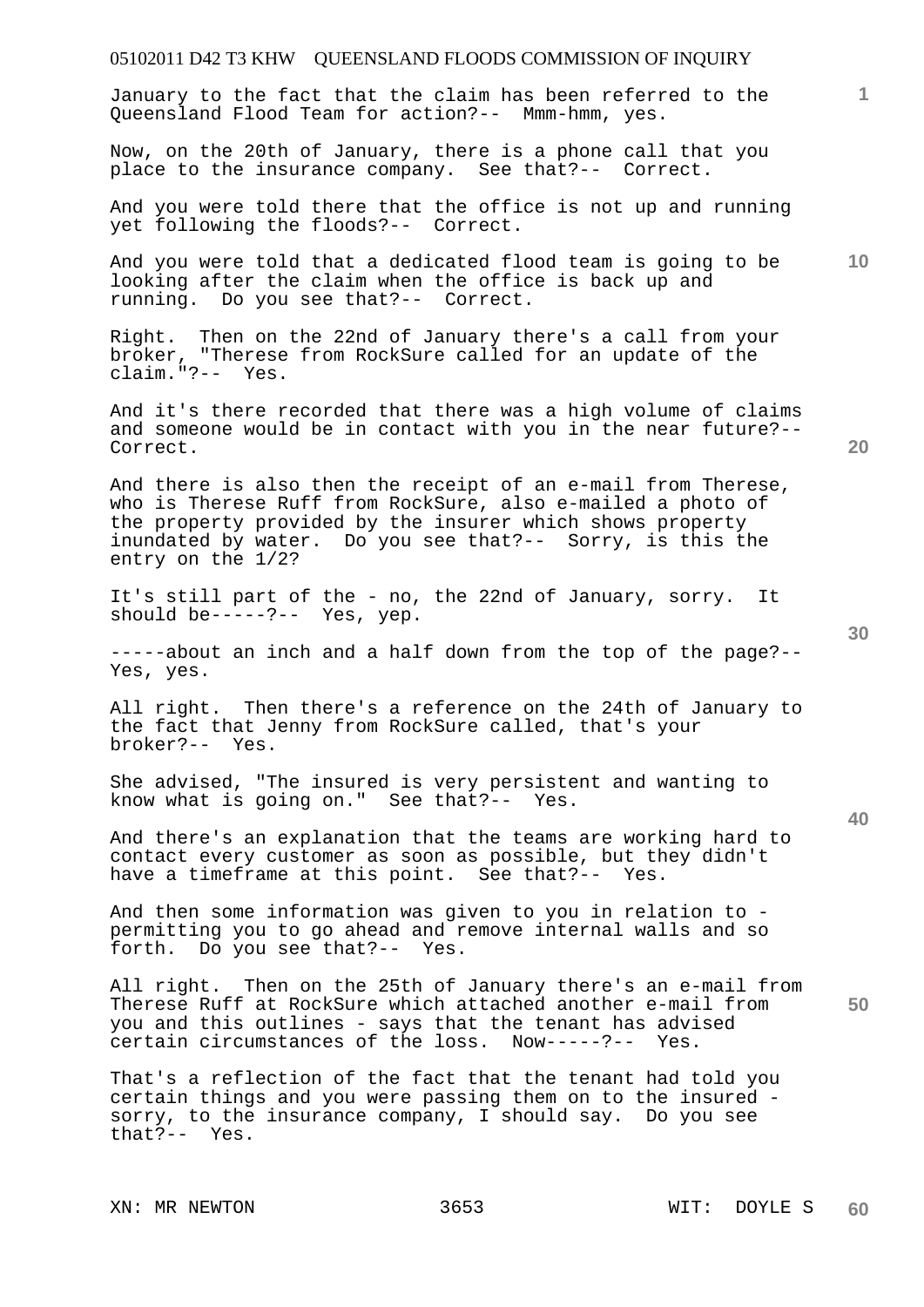**1** That's the document which is - if you go back to Mr Merchant's statement, it should be annexure 9. Can I take you to that for a moment?-- Can I just clarify with you the entry on the 25th of January where it's, "Received an e-mail from Therese at RockSure with attached e-mail."

Mmm-hmm?-- I assume that that refers to the e-mail that I had sent my broker on the 13th-----

**10**  Mmm-hmm?-- -----of January and there seems to have been some difficulty in CGU receiving it.

I see?-- So I assume - and this is an assumption from me, because I assume that that's what they are referring to.

Well, I will show you what I think they're referring to. If you to go to annexure 9 to Mr Merchant's statement, the one you had initially?-- Yes.

That should be a two page document or three page document. The first part is from Therese Ruff. You see that, where it says, "Please find attached an e-mail received from the insured with a more detailed description of incident and photo for the above claim."?-- Yes.

And then what follows is a note that seems to be from you to Therese. It commences, "Hi, Therese." Do you see that?-- Yes.

There's a photograph attached which is on the next page-----?-- Yes.

-----which shows the level of-----?-- Yes.

-----flood inundation of the property?-- Yes, and that - that is the e-mail that was-----

Yes?-- -----initially sent on the 13th of January.

**40**  All right. And then you will see that in that, in the second paragraph, it mentions the fact that you have had certain feedback from the tenants?-- Mmm-hmm.

And you refer to that again in the second last paragraph, "Feedback from the tennants and from neighbours"?-- Yep.

And then you go on to explain what you understood happened, because, as we now know, you were in Esk?-- Yes.

**50**  All right?-- Can I also clarify that at that point, at the 13th of January, given that I was still at Esk and I didn't have access to the tenants' direct phone number, the information that I had received and that I repeated in that e-mail was information that I had been given by my property manager, Tracey Harrington-----

Thank you?-- -----who'd attended the property. So, that was the mechanism by which I received that information.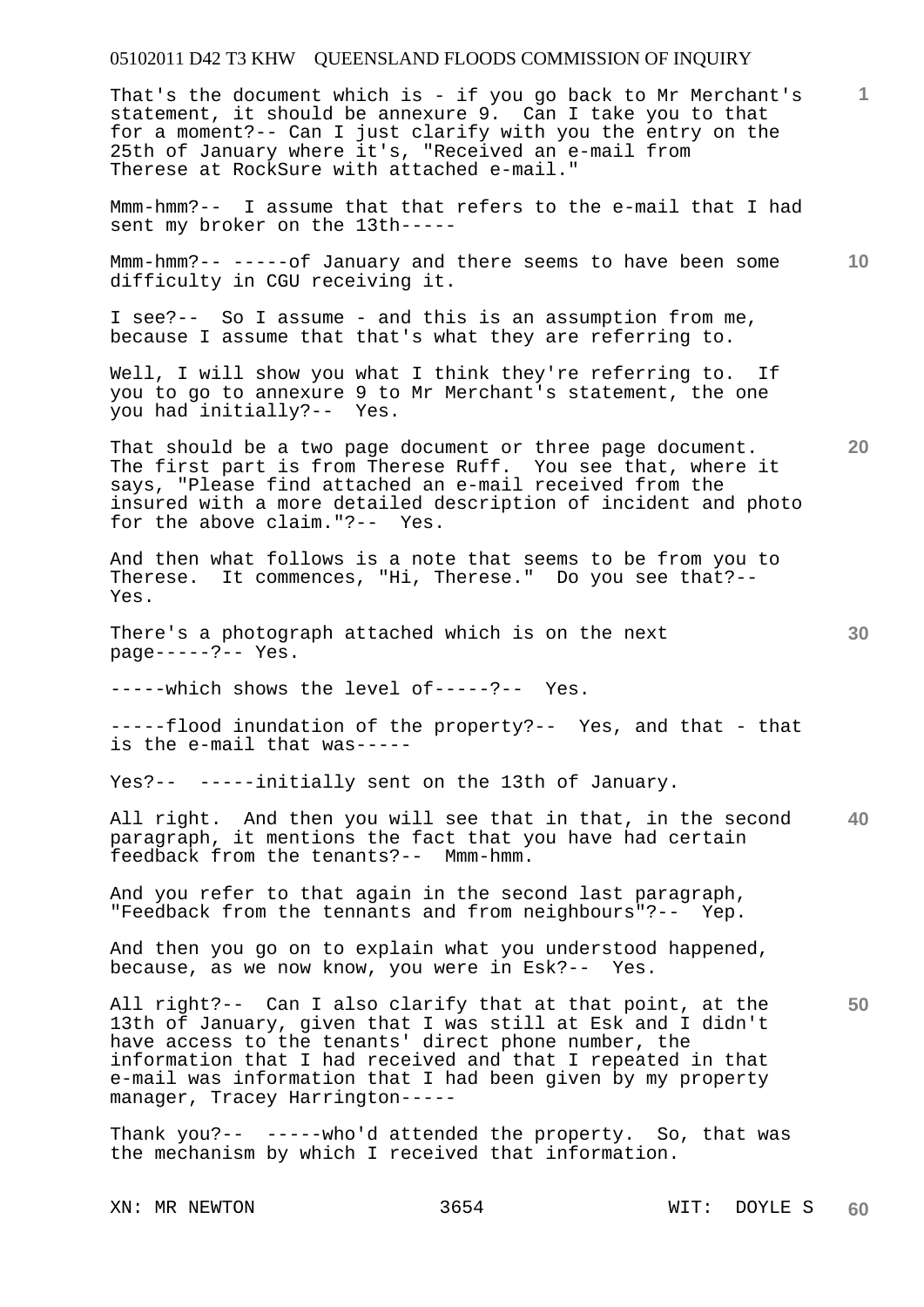All right. Then on the 1st of February, if you go back to the annexures to your statement, that's part of annexure 4 to your statement?-- Yes.

You will see under the date, "1st of February 2011", there's a reference to Therese from RockSure calling for another update. Do you see that?-- Yes.

**10**  "The response team has not actioned this file yet due to high volume of claims."?-- Mmm-hmm.

"Claim consultant has e-mailed Queensland Flood Team to contact broker ASAP.", and you will see there - I'm sorry, you see that there will follow another reference to the 1st of February where there's a phone call to Therese at RockSure, and this is from your insurance company, and it seems that RockSure have now provided permission for CGU to contact their customer, because the relationship that you have is with your broker, you organise this policy through your broker and the claim was made through your broker?-- Yes.

Thank you?-- And - and I had also directly contacted CGU.

On the 20th of January?-- On the 20th.

That's right?-- Which was-----

But CGU obtained permission on the 1st to actually speak to you about it because, in fact, you're the client of the broker. That's the reference to permission having been obtained - do you see that -on the 1st of February?-- Yes, I see that.

Right. And then again on the 1st of February there's an attached image of a property showing the water inundation and then there's a phone call to you. You see that? Now, this is the all important phone call. You will see there's a reference on the 1st of February, "Received phone call from customer Sally Doyle."?-- Yes.

Now, this is the lengthy phone call that you suggested took about half an hour or so. Do you remember what I'm talking about?-- Yes, yes, I do.

And it records there on the first page, "Advised flood is excluded from CGU's policy."?-- Mmm-hmm.

"Sally advised she already knows this.", and then you were asked what's been referred to as the template question?-- Yes.

And one of those questions at about the middle of the next page was as to how high the water inundation actually was.  $Now---?--- Yes.$ 

There's nothing controversial about this. Your answer was it's approximately 50 centimetres below the ceiling?-- Yes.

XN: MR NEWTON 3655 WIT: DOYLE S

**20** 

**50**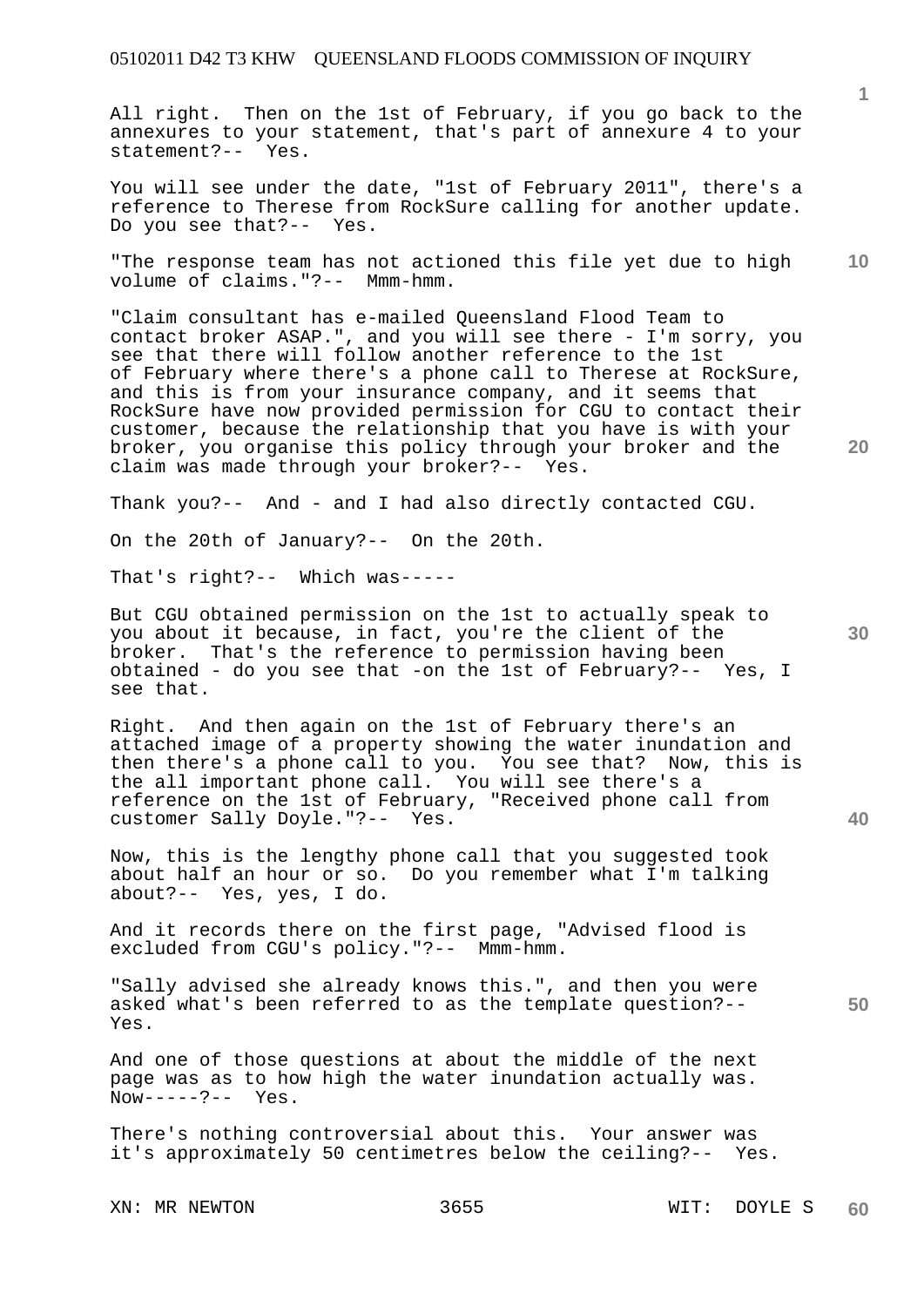Right. And it goes on to say the water is very muddy and dirty?-- Yes.

And it goes on to acknowledge that you were not there at the relevant time?-- Yes. relevant time?--

All right. Now, what the note then goes on to say is that, "As per the hydrology report to hand for the Brisbane region, the result is consistent with flooding of the Brisbane River." See that?-- Yes, I see that.

It says that, "The consultant advised the insured that in this instance it appears the proximate cause of damage is flood and will be declined."

COMMISSIONER: Ms Doyle, I think you might be writing on an exhibit or drawing on one?-- Oh, sorry.

It's not fatal, but it's probably not a good idea?-- Sorry.

MR NEWTON: All right. So, you may have understood it that way or misunderstood it that way, but this is part of an ongoing conversation?-- Yes.

Right. And she said that, "The proximate cause of damage is flood and will be declined." She meant if that's so, it will be declined because you'd already accepted that the policy doesn't cover flood?-- Mmm-hmm.

Right. All right. But it's then recorded accurately, you can assume, that, "Customer did not agree with this." You see the next paragraph?-- Yes.

All right. And in the paragraph that follows, it's accepted that you were not there, but it then goes on to say, "Consultant explained to the customer that the information she has provided is consistent with the hydrology report which confirms flooding." Now-----?-- This - sorry, this was the Brisbane-wide hydrology report?

Yes, correct, correct, and it then goes on to say, "Consultant explained that this would be insufficient to inundate the property to this height." Now, we can accept that there was, no doubt, debate between yourself and the consultant as to the merits of that view?-- Mmm-hmm.

But I want to direct your attention to the next page, in particular, if I may, because this is, as you said a lengthy conversation. Can I direct your attention to the second paragraph on the next page and the third paragraph? The second paragraph reads, "The customer said that she believes rainwater came through the property first before the flood waters because they are at the lowest point of the street."?-- Yes.

"And water drains down the road." Now, this is a significant passage that follows. It then says, "Consultant has advised

XN: MR NEWTON 3656 WIT: DOYLE S

**40** 

**50** 

**20** 

**10**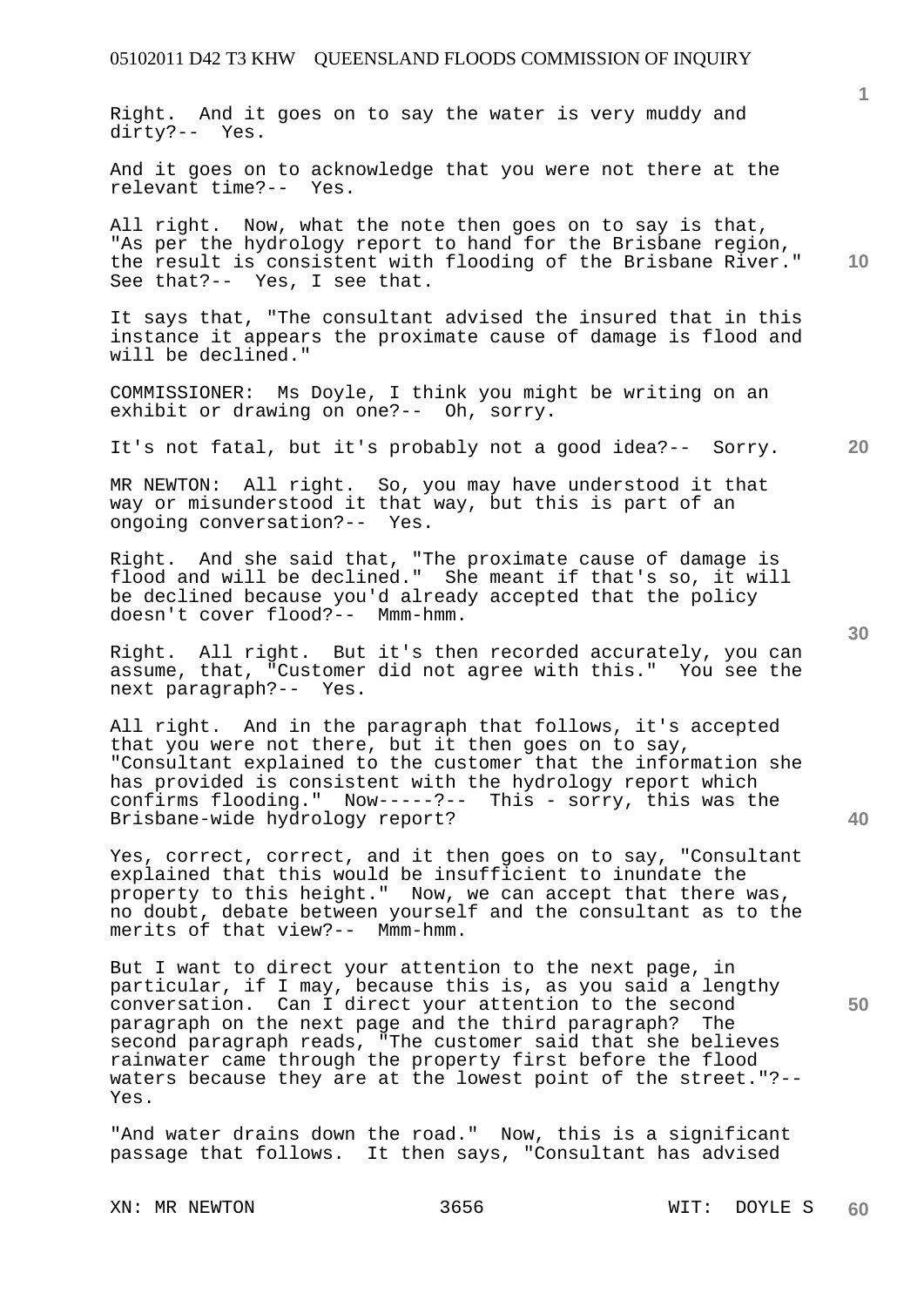that in this instance as customer has now said she believes water ran down road and not just rising up stormwater drains, they will consider the claim further before declining and asked if CGU are able to contact the tenant for a witness account of the event to gather more information for consideration as the customer has already confirmed she was not there and does not know the full detail."?-- That wasn't what was said to me.

**10**  Well, you have acknowledged in your statement, Mrs Doyle, that you said you would get back to them about the tenant details?-- Yes.

But you declined to do so?-- I did. However, what I'm also saying is that the comment that, "The consultant has advised that in this instance she now says - the customer believes that the water ran down the road and was coming up through the drains, they will consider the claim further before declining.", that wasn't said to me.

Were the words-----?-- That might have been what the consultant is writing here, but that wasn't said to me. What was said is, "Oh, well, perhaps we can get some more information from your tenant.", and I said, "Yes."

Well, you put these notes in, Mrs Doyle, as an accurate recollection of what took place. You-----?-- I didn't put these notes in as an accurate recollection of what took place.

You say in your statement that in relation to - first of all you annexed them and, secondly, you say in relation to particular conversations that that's what took place, for instance-----?-- I have given a statement about what I said took place. What I'm pointing out is that these notes that were given by Mr Harmer word for word are not notes that I necessarily - that necessarily reflect my recollection of what was discussed. My recollection is reflected in my statement.

Well, you accept in your statement that you were asked to provide information in relation to tenants?-- Yes, I accept that.

And that wouldn't make sense to request that information if the claim had already been denied, would it?-- My understanding was that both of us had come to the end of our tether with that conversation and that comment was by way of closing up a conversation and me agreeing was also by way of closing up the conversation. After the conversation ended, as I have said in my statement, I felt so demoralised and so dispirited by the whole process that I thought why would I get more information if I'm not going to get a fair hearing?

So-----?-- That was - that was my understanding of what happened. At no point was I told that, "There will be further consideration of this claim and its in that context that we are going to wait for the tenant."

Well, let's see what we can agree upon. You agree on the fact

**20** 

**1**

**30**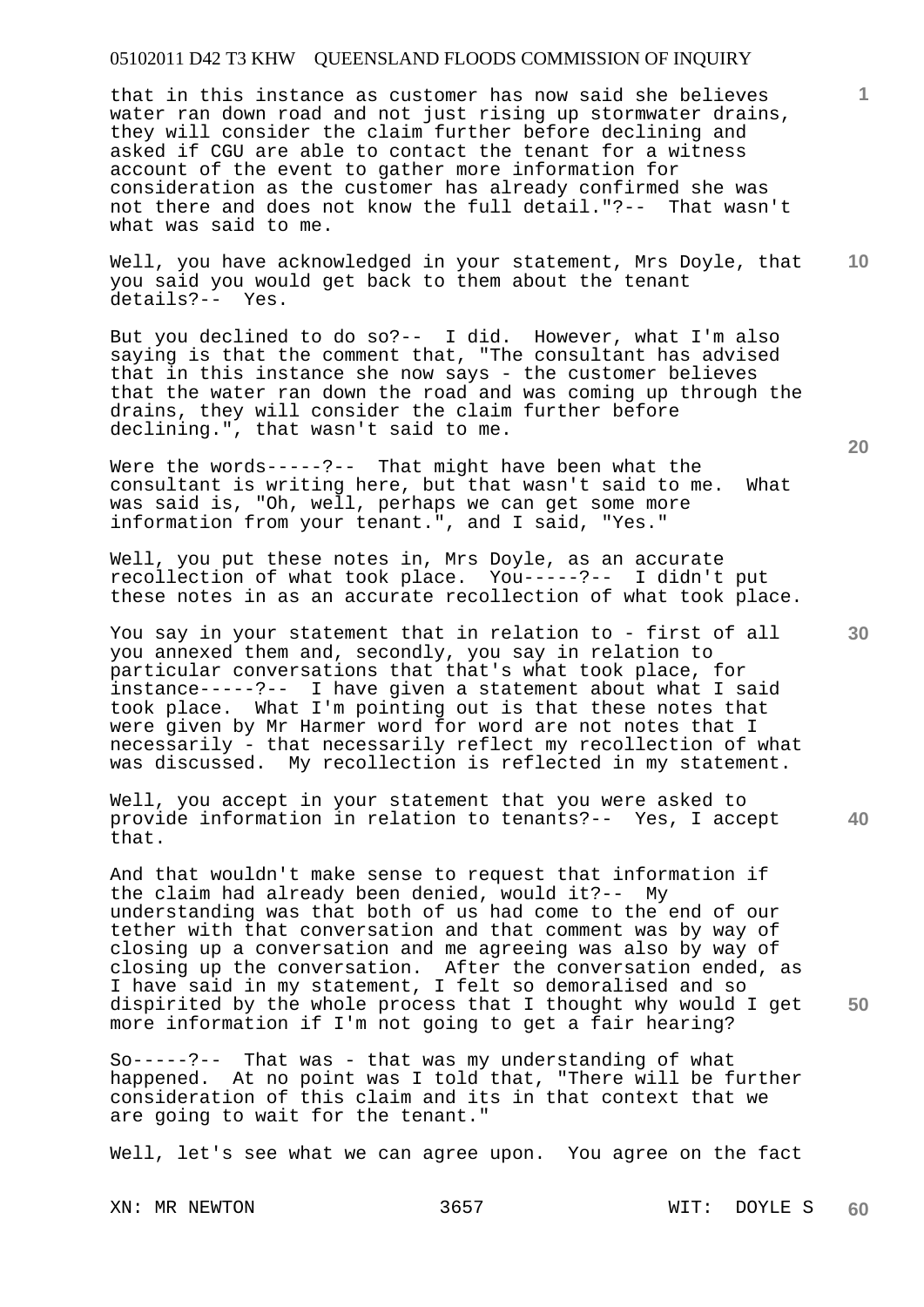that at the end of the conversation you were to volunteer to your insurance company-----?-- Yes.

-----details in relation to the tenants?-- Yes.

They had asked you to do that?-- Yes.

You had said you would?-- Yes.

**10**  And I think you have accepted in your statement that for the reasons you have just explained, you didn't bother doing that?-- No.

All right?-- I didn't think it was going to be useful for me.

Right. So, you didn't do what the insurance company by your own admission had asked you to do, namely provide them with the tenant details?-- My understanding of that comment was that it wasn't crucial to progressing my claim. My understanding of that comment was that it was by way of concluding a tortuous, long and difficult conversation. I agreed to provide the details of the tenants, and on reflection I thought - and I was exhausted, I thought why would I do that? In hindsight, I probably should have.

Yes?-- But I - but I had no way of mind reading the importance that CGU was going to put on that and I certainly had no way of mind reading that any - the provision of an assessor was going to be contingent on providing my tenants' details. That was never said to me.

But, you see, the mind reading is, in fact, in the reverse, isn't it, because you were asked to do something which you declined to do because of a particular attitude you attributed to somebody else?-- No, it was - it was an experience that I had on the basis of how I was dealt with in that phone conversation and there are very specific reasons as to why I came away from that phone conversation feeling like my energy - expending more energy on this was ultimately not going to be fruitful because I wasn't being heard.

All right. Well, assume for the moment that's your genuine view?-- Based on the facts of the conversation that's my view.

You would accept the person to whom you were speaking may have had an entirely different approach?-- My understanding of how that conversation went was that it didn't go well.

**50**  You want to assume everything in your favour, Mrs Doyle?-- I think I - I'm making assumptions on the basis of reported fact.

But the reported fact upon which you agree is that the insurance company had asked you to provide certain information and you declined to do so?-- I did.

Because of an attitude that you attributed to them which was,

**30** 

**20**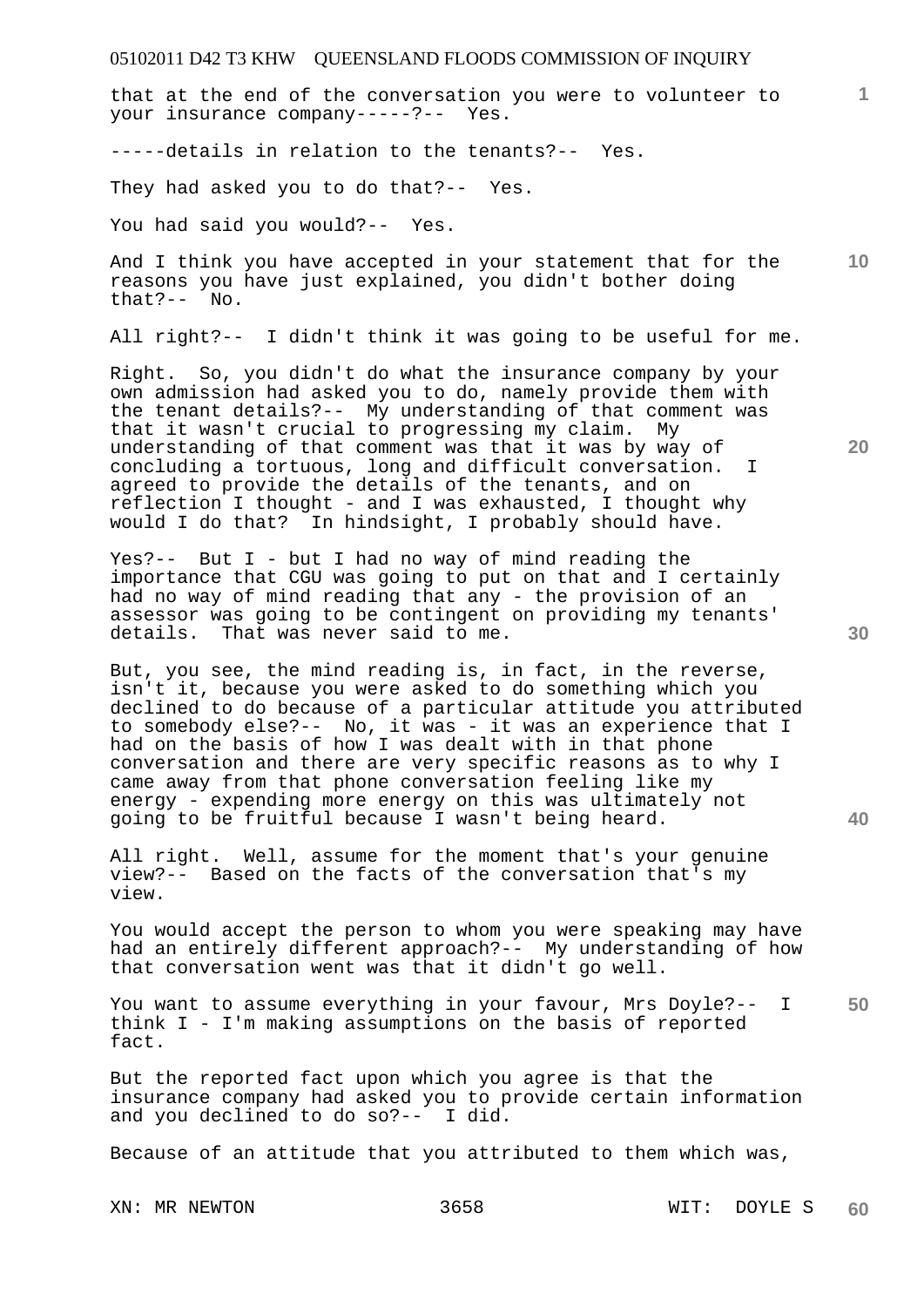in fact, totally at odds with what they had asked you to do?-- It's an attitude that I attributed to myself and that was exhaustion and frustration and the feeling of being absolutely demoralised-----

All right?-- -----by the process.

Well, for whatever reason you decided because you were demoralised you weren't going to provide the information?-- I also wasn't given the benefit of any information from CGU that provision of an assessor, which I'd actually asked for right back in January the 13th, was going to be contingent on following through with information from the tenant. At no point did CGU call me, at no point did CGU e-mail me and say, "We are now considering providing an assessor." That was never said to me, never mind saying to me, "Provision of an assessor is now going to be contingent upon you - you doing what you said you would do and provide details of the tenant." Neither of those two pieces of information was provided to me by CGU.

But you accept, I assume, that a lot of communication is taking place at this time between your broker and the insurance company?-- Well, can I broaden my statement, then, and say that my broker, as you said, who I have my primary relationship with never communicated with me via e-mail or phone that an assessor was going to be available at this point. CGU didn't phone me. Now, Danielle had my number and had my details. I think it's reasonable for all parties to assume that it was acceptable for CGU to be contacting me. CGU were the ones who actually had this conversation with me. CGU were with ones from what I can make out from these notes, they were the ones saying, "Yeah, look, we might have an assessor now.", but they didn't take the responsibility of letting me know that and they didn't take the responsibility for letting me know that from their perspective they weren't going to do that unless I provided the tenants' details.

Well, can I say about all of that wasn't it safer to work on the assumption that if the insurance company had asked for something they regarded it as important?-- I guess I counter that with wouldn't they actually give me the respect and courtesy of communicating the important information to me? They have known from the 13th of January that I wanted an assessor out. They would have known that I would have been extremely happy to have an assessor offered, but nobody actually communicated to me ever until the 10th in the e-mail and the 11th in the phone call that an assessor was even on the horizon.

Well, would you mind answering my question? Isn't it safe for you to work on the assumption that if the insurance company has expressly asked you for something, they regard it as important?-- I think that's fair.

Right. Thank you. That's what I actually asked.

COMMISSIONER: If you're going on to another topic, we might

XN: MR NEWTON 3659 WIT: DOYLE S

**20** 

**40** 

**50** 

**30** 

**10**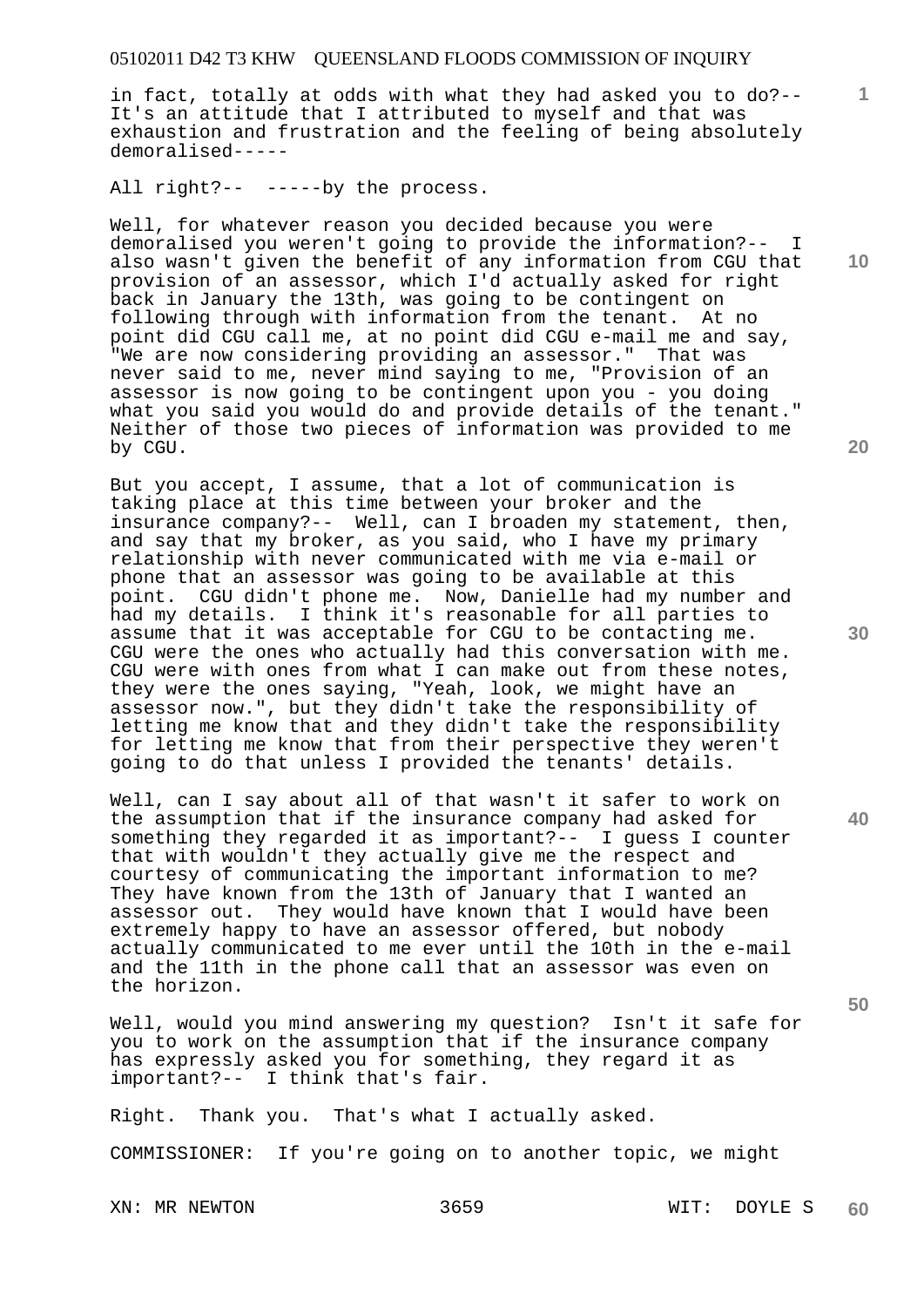take the morning break.

MR NEWTON: Certainly.

COMMISSIONER: Can I just ask you, is it Mrs, Miss or Ms, what do you prefer?-- Miss.

Okay. We will stick to that then?-- Thank you.

We will come back at 25 to.

THE COMMISSION ADJOURNED AT 11.19 A.M.

**20** 

**1**

**10**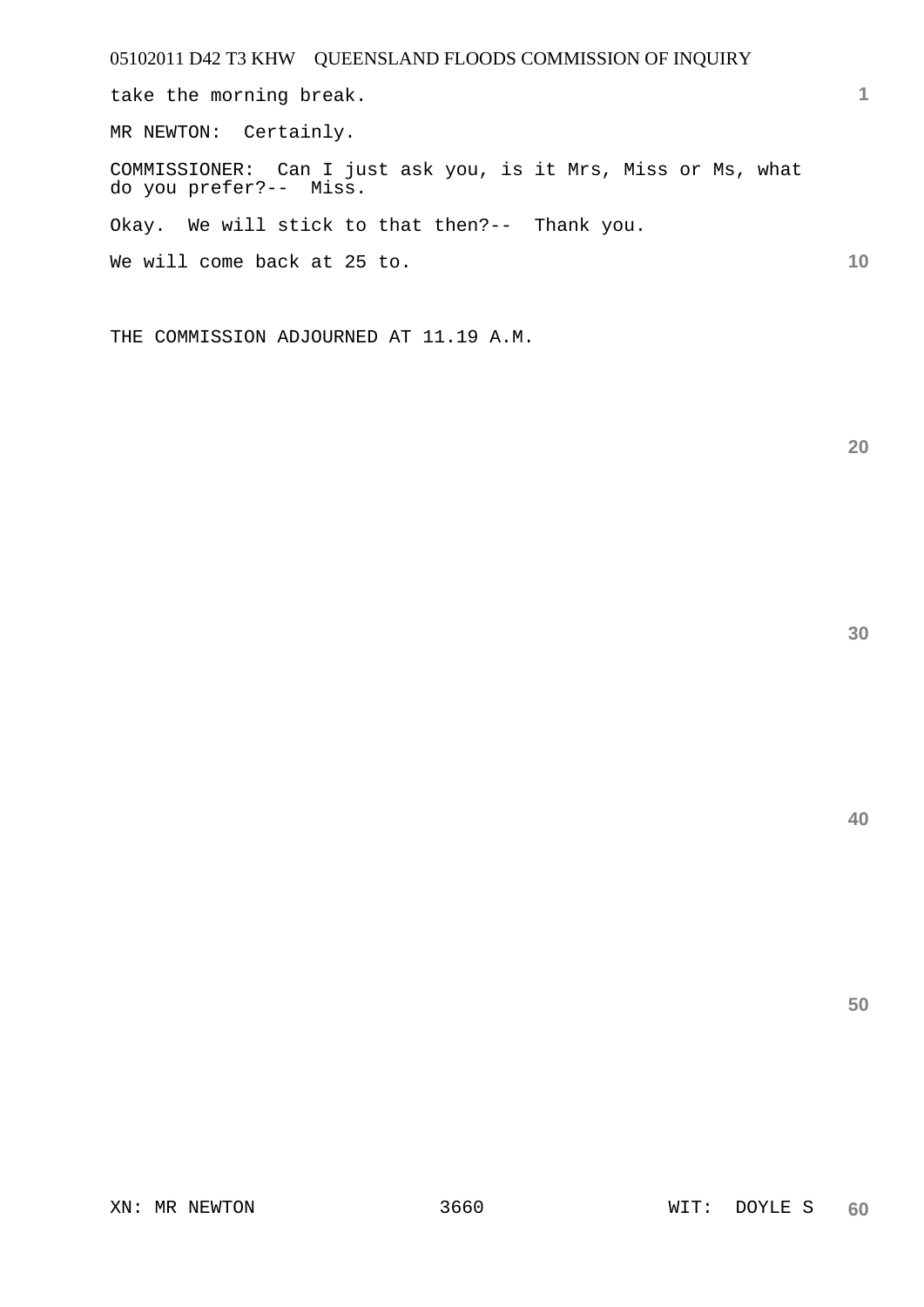THE COMMISSION RESUMED AT 11.36 A.M.

SALLY ANNE DOYLE, CONTINUING:

### **10 20 30 40 50**  COMMISSIONER: Yes. MR NEWTON: Thank you, your Honour. Mrs Doyle, before we move on from the 1st of February can I direct your attention to the same page where you should be, page 4 of your annexure 4, which is the end of the conversation of the 1st of February, if I could take you to that. It's about halfway down the page. Now, I have already taken you to this in relation to the, "Sally agreed," that's a reference to providing information in relation to the tenants, but the next passage is the one to which I want to direct your attention, "Sent e-mail to broker RockSure confirming details of conversation." Now, can I take you to Mr Merchant's affidavit? Mr Merchant's statement, I should say. Paragraph - sorry, annexure 12. All right. Now, this is an e-mail from Danielle Tarabay to your broker, RockSure, that was sent as a result of the conversation that I have just taken you to. It says, "We have discussed the claim with the insured Sally. While the information considered indicates the property has suffered damage as a result of flood the insurer's of the opinion that stormwater caused damage to the property prior to the flood. CGU will be considering this claim further and await contact details for the tenant to gather more information surrounding the circumstances of the event." Now, that's the e-mail that is sent by CGU to your broker immediately after the conversation to which I've already taken you?-- I hadn't read it before but----- You hadn't read it before or you had?-- No. You hadn't. All right, thank you. Right, now-----?-- That e-mail wasn't sent to me. I'm sorry?-- The e-mail wasn't sent to me. It was sent to your broker, thank you. COMMISSIONER: How do you pick up when it was sent Mr Newton, is there something on it? MR NEWTON: It's deposed to in paragraph 25 of Mr Merchant's statement, your Honour. COMMISSIONER: Okay, the document itself doesn't give you  $any----$ MR NEWTON: The document doesn't - it's a hard document to read anyway but the date----- COMMISSIONER: Yes, I'm just peering at it-----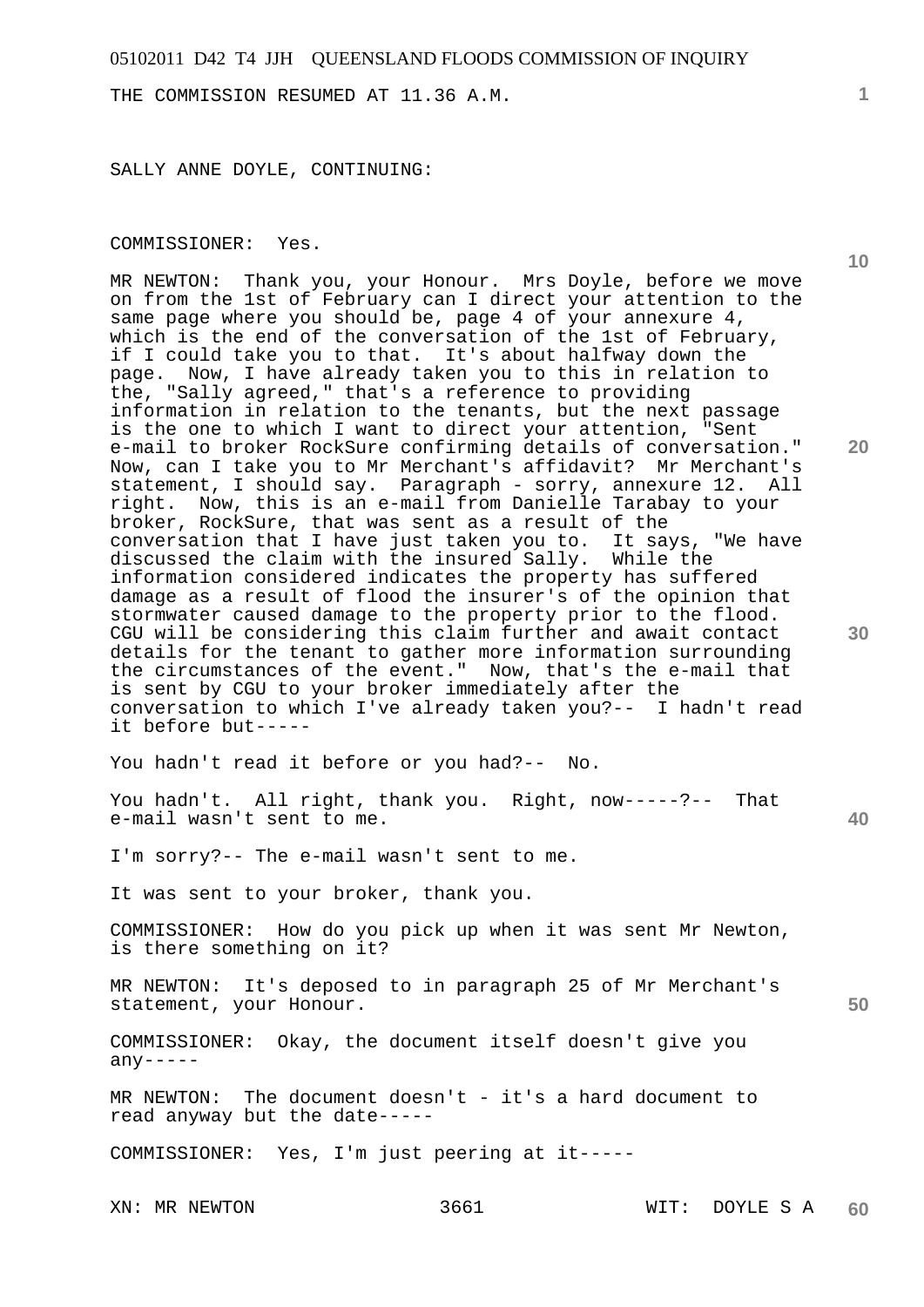MR NEWTON: I'm having the same trouble, your Honour, but it's in - it's dealt with in paragraph 25 of Merchant's statement.

COMMISSIONER: Thank you.

MR NEWTON: Now, Mrs Doyle, if you then go on to-----?-- Sorry, "Ms" Doyle.

Sorry, "Miss" Doyle, is it?-- Ms.

Ms.

COMMISSIONER: I thought we'd rather established that just before the break.

MR NEWTON: I was concentrating on other matters, I'm sorry, your Honour. "Ms" Doyle. Sorry. Ms Doyle, if you go to the 2nd of February entry. You will see it refers to a number of things, including the fact that you wish to dispute CGU's interpretation of the policy, but can I direct your attention to the last passage where it says, "Consultant advised team member of feedback and recommended CGU appoint an assessor due to the nature of the event and possible rainwater and flood damage together. As per oral assessor request this has been made to team manager." Now, that's on the 2nd of February, so internally CGU was talking about appointing an assessor, you will see, on the 2nd of February?-- That wasn't communicated to me.

It may not have been. Now, on the 4th of February there's a reference to a complaint letter that had been sent by you and that's a letter that you've annexed to your statement. It's also annexed as Exhibit 13 to Mr Merchant's but we needn't go to that, I think my friend took you to it. If you then go to the item for the 8th of February. You'll see a reference to a request having been made to appoint an assessor, and you will see the reference to, "Consultant also advised that claims are waiting on response from Sally Doyle providing contact details for tenant to gather more information about the loss from a person who was present." See that?-- Yes.

All right. Then on the - if you go over the page to the item for the 10th of February you'll see there's a reference to the fact that it is in order to appoint an assessor to inspect the property and you will see that there was an appointment made of Crawford & Company. Now, you will see that - if I can take you to Mr Merchant's statement. If you were to go to annexure 14. Do you have that document, Ms Doyle?-- Yes.

All right. You'll see that it's dated the 10th of February and it's a letter of instruction to Crawford & Company to carry out an assessment in relation to the cause of damage to your property at West End. All right? You see that?-- Yes.

All right. Now, in fact, that instruction was cancelled on the same day because your insurance company anticipated delays in Crawford's completing it. If you go to the entry for the 10th of February, the second entry of that date on the page,

**20** 

**10** 

**1**

**40**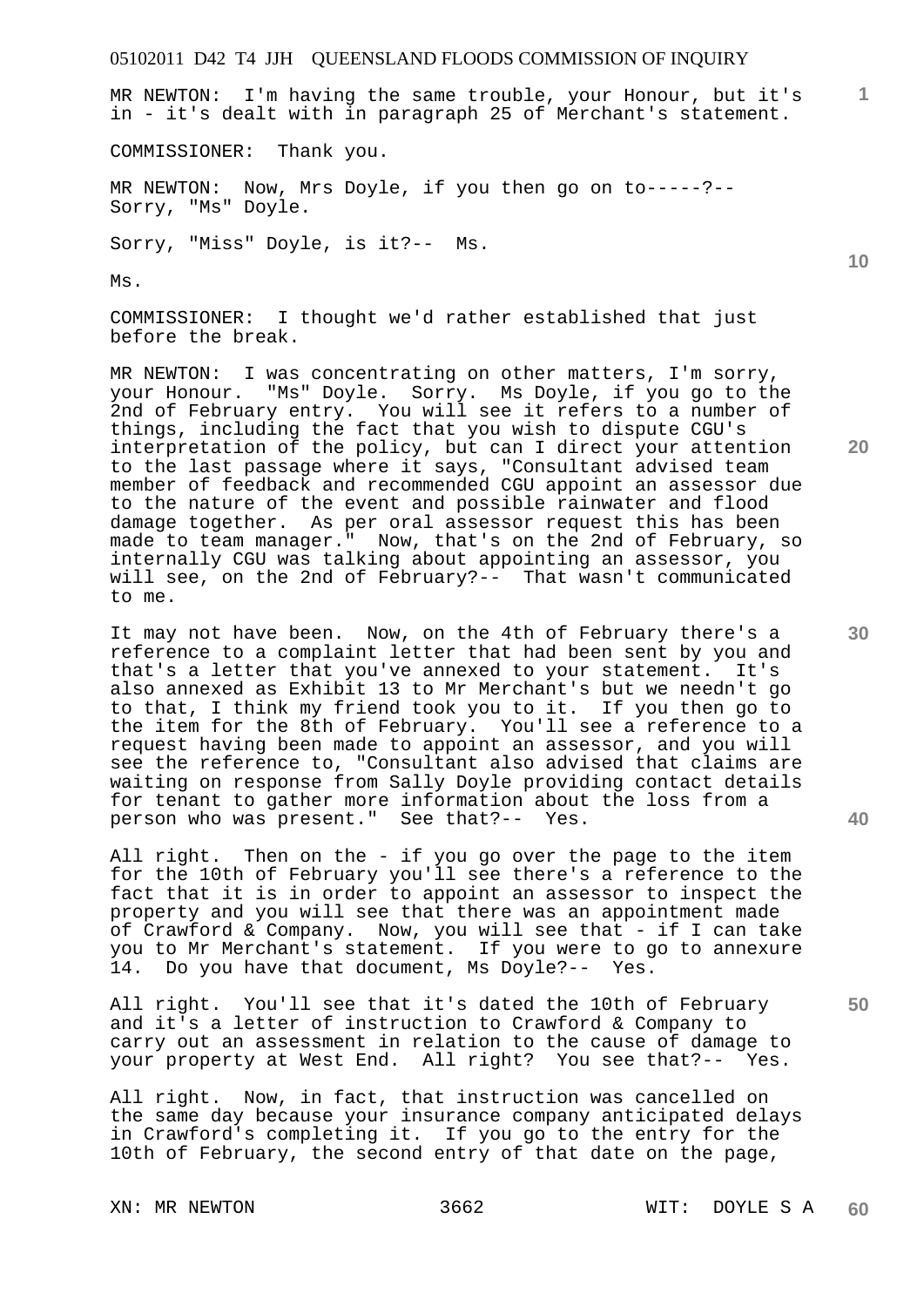on page 5, you will see, "Team manager has advised that there are several delays with assessment by Crawford & Company. It is best to appoint a CGU assessor to speed up the process for the customer." Do you see that?-- Yes.

All right. So they're thinking of your interests in having the assessment done as speedily as possible.

COMMISSIONER: I don't think the witness can answer that, really.

MR NEWTON: Thank you, your Honour. If your Honour - sorry, if, Ms Doyle, you were to go to the 10th of February, the entry in about the middle of the page, you will see there's a reference to "Therese", being a reference to Therese Ruff, from RockSure, "called. Asked for a copy of CGU's decline letter. Consultant advised CGU has not declined the claim at this point and has, per our e-mails, an assessor has been approved" - I'm sorry, "an assessor has been appointed to inspect the loss." Do you see that?-- Yes.

All right. Now, what I'll take you to next is a series of exchanges that follow from the bottom of that page to the next page where there was an attempt by CGU to organise with you at your convenience an assessor to inspect. If you can go to the item of the 11th of February. You'll see it refers to, "an assessing support officer has called customer Sally. Customer advised she will need to coordinate a time with the tenant regarding the assessment. They will be able to provide more details as to what happened as they were present." You see that?-- Yes-----

Right?-- -----and the 11th was the first time I was aware of the availability of an assessor, so the other points you've made reference to on the 10th, the internal discussions were entirely unknown to me.

**40**  And they're not matters of which your broker informed you?-- No. Neither CGU, and I had the direct number and Danielle Tarabay from CGU had my direct number, so CGU didn't inform me of any of these internal discussions.

Well, there was a lot going on on your behalf, that's true, Mrs - Ms Doyle. You'll see-----?-- There was by the 10th.

You will see - well, we've already taken you to the chronology of the communications, Ms Doyle?-- Yeah, I'm just saying that there seems to be an increase in activity around then after the 10th.

You'll see the next paragraph says, "Consultant advised Sally that an assessment time is available at 11 a.m. on Monday." Do you see that?-- Yes.

"However, if this time is not suited to the tenant we can look at other availabilities," and there's a reference there to the fact that you call back to confirm-----

**10** 

**1**

**20**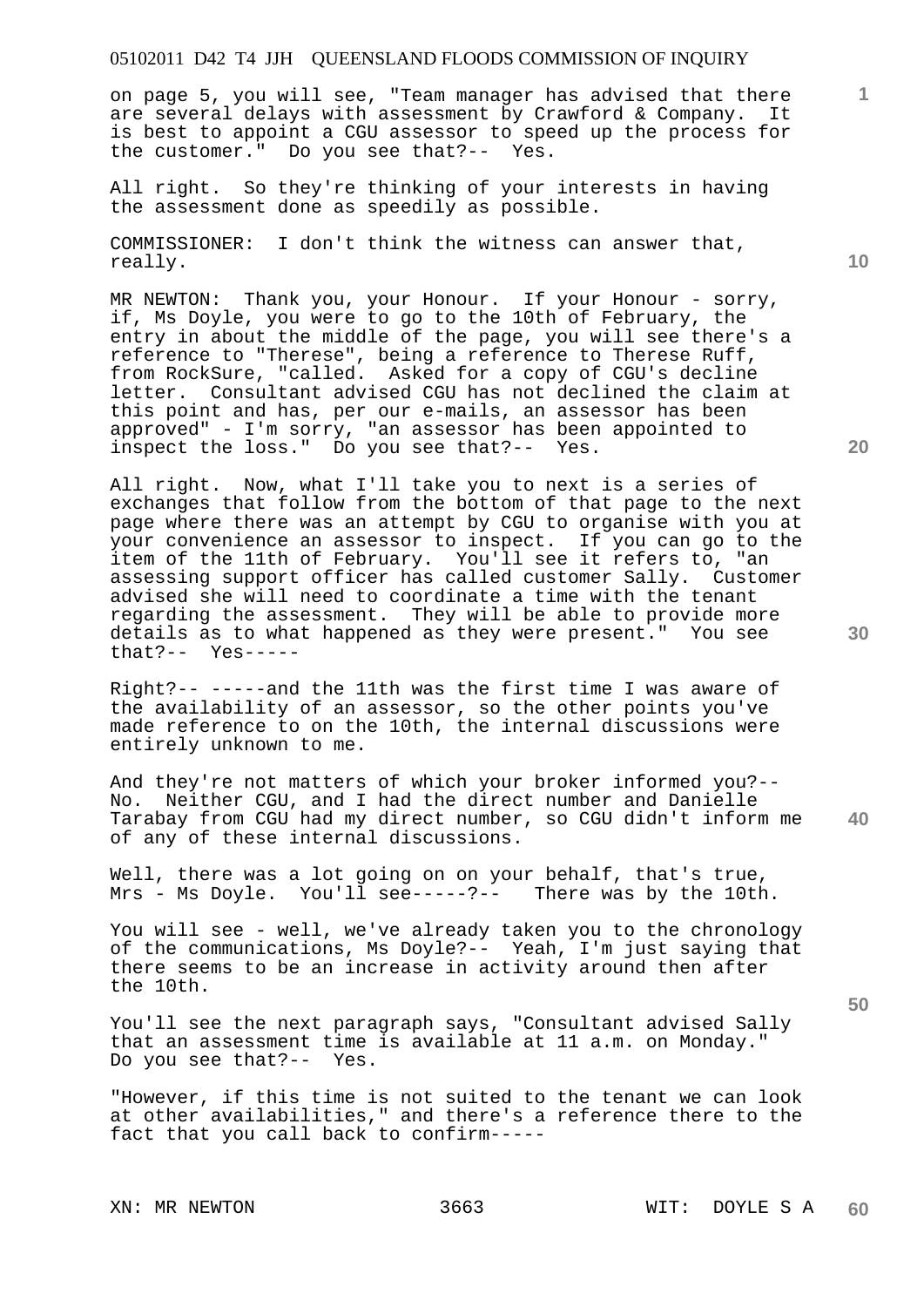COURT REPORTER: I'm sorry, Mr Newton, would you please slow down.

MR NEWTON: I'm sorry, it's my fault. "There's a reference"-----

COURT REPORTER: "if this time is not suitable"-----

MR NEWTON: "if this time is not suited to the tenant we can look at other availabilities," and then it says that you would call back to confirm whether this assessment time is suitable for the tenants. Do you see that?-- Yes.

And then there's another exchange on the 14th. "No return call received from the insured regarding possible assessment today. No booking yet made. Customer has been offered appointment for today at 11 a.m. on two occasions but has not been able to make this appointment time."-----?-- That's correct. I was actually meeting with Peter Harmer and various other people that morning-----

Mmm?-- -----so I'd gone from a situation where I'd had very little response from CGU to a situation where I was getting phone calls and visits from the CEO. It was quite a difference I was experiencing and I wasn't able possibly to respond as quickly as I might have because I found myself inundated with contact from CGU. It was - felt like all my Christmases had come at once.

But you expected immediate responses on the part of the broker and on part of the insurance company, though, didn't you?-- I expected that an assessor would be appointed. I hadn't lost a computer, I'd lost my house.

Mmm?-- I expected that an assessor would be provided and I'd asked for that and I'd explained the specifics of my circumstances and the specifics of my loss. I was concerned that wasn't being heard and I'd asked since the 13th of January for an assessor and I understand your point that there's a lot of activity now but that's the 10th of February so that's quite some considerable time down the track and it's also, I don't think coincidentally, after there was interest expressed by exterior parties in my case, including The Courier-Mail.

Now, in relation to the 14th, said, "No booking made yet. Customer has been offered opportunity". I just took you to that. Now, if we go over to the 15th of February. "Call received from customer Sally Doyle. She advised tenant had advised that they work and cannot attend assessments unless they are booked for particular times." You see that?-- Correct.

All right. And it then records that the, "Assessing officer has confirmed with customer that she is also available at the times nominated by the tenants." You see that?-- Correct.

**10** 

**20** 

**1**

**30** 

**40**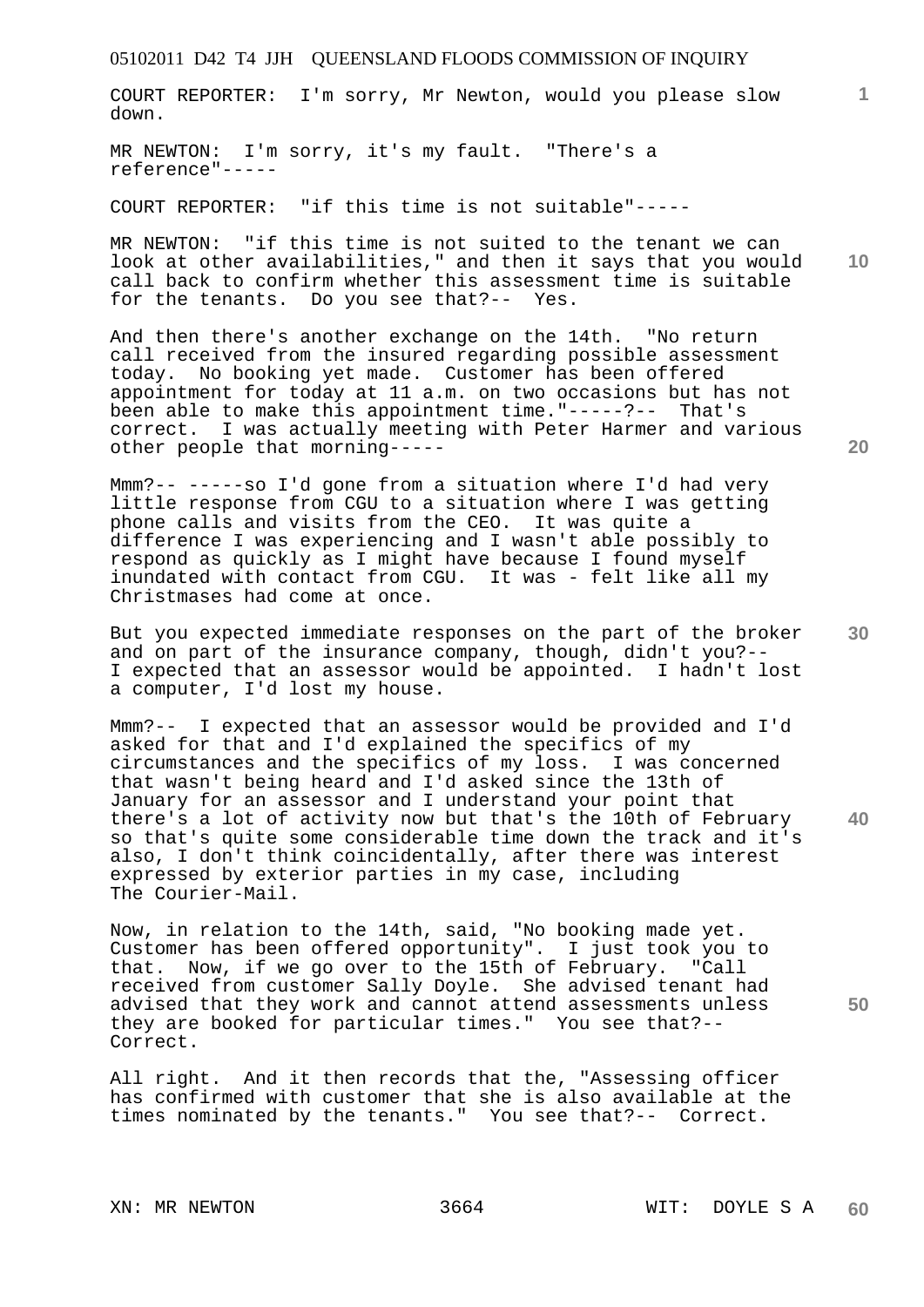All right. And then there's a reference to the insurance company having "advised that they will check the assessor's calendar and call back to confirm the assessment time". Now, the - there is then an advance about 3 minutes later. You will see that call was at 11.23. At 11.26, "Assessor has been called," you see that?-- Yes.

"to discuss available booking times," and there's then an arrangement made for the assessor to attend on the following day at 8 a.m.?-- Yes.

All right. Now, the assessment then took place on the 16th of February?-- Yes.

And there's a record there for the item of that date, "Due to nature of the loss team manager has appointed a hydrologist to attend the situation and provide a report." You see that?-- Yes.

And then there's a reference on the 17th of February to the fact that they're awaiting on the hydrologist's report, "in order to determine liability," and that's report to which I took you earlier, which was the report of the 9th of March, which is annexure 21?-- Yes.

I have nothing further, your Honour.

COMMISSIONER: Thank you. Anyone else got any questions of Ms Doyle?

MS McLEOD: No questions, thank you, Commissioner.

COMMISSIONER: Mr Callaghan.

**40**  MR CALLAGHAN: Just two things. Go back to the point where you were concerned enough to ask if you could make a comment or ask a question. At that point I think you were asked about certain work that was being done on the 10th of March?-- Yes.

And the phrase was used to you, and I accept it was being used in a very broad sense, that the finding that - or the finding that there was a possibility of some damage being done by stormwater-----?-- Yes.

-----"gave you an out". Did you have any awareness at all that these sorts of things were going on at that time?-- You're talking about the 10th of February when - sorry, you said the 10th of March, I'm just wanting to make sure that  $we'$  re-----

No, this was the hydrology that was being done on the 10th of March?-- Oh, the hydrology report - yeah.

And there was the finding that some minimal damage might have been done. You were taken to the documents that were being produced at around about that time?-- Yes.

**10** 

**1**

**30**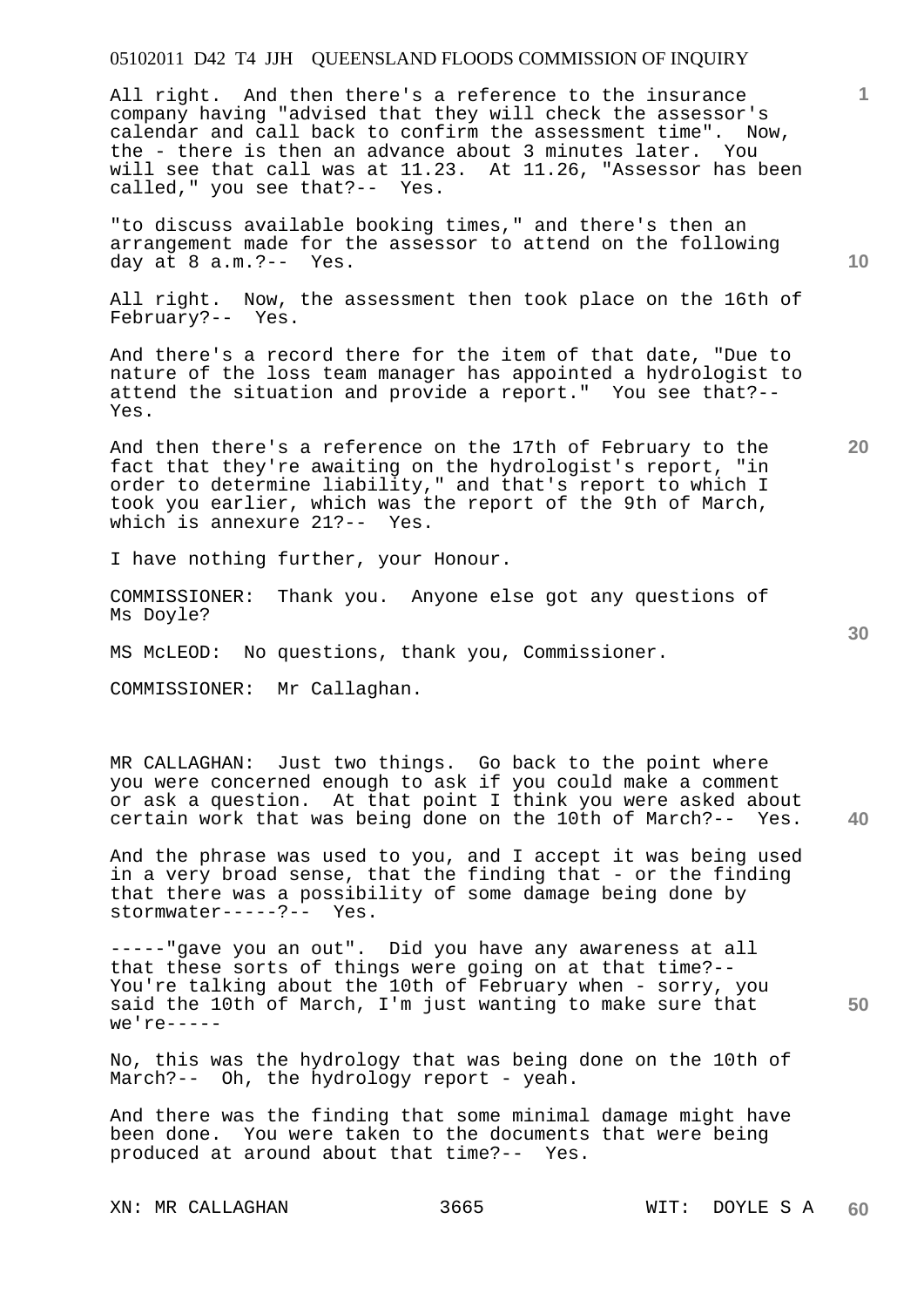And the question is simply whether you had any awareness of those things being done at that time?-- I had some awareness because I'd actually asked the question at some point, and to be honest I can't think of exactly when that was, but I'd ask the question about the air-conditioner damage and also damage to the front patio of the property and I was asking about whether that was covered or not, so I'm not sure exactly the point at which I was aware that there was discussion about levels of water and what the hydrologist thought.

Well, perhaps just to jog your memory re dates. In annexure 23 to Mr Merchant's material there's a fax which includes a copy of an e-mail sent on the 22nd of March, apparently. You say, "It's almost four weeks since the hydrologist's visit. Nine weeks since my claim"-----?-- Yes.

-----"provide me an update". Had you had an update or had you had further information in that time?-- From the hydrologist's report?

Yes?-- It would appear not on the basis of that e-mail. I guess one of the challenges for me through all of this was that I was working full-time and attempting to rebuild my house and so I didn't actually keep a log of specifics, so I can't remember myself what amount of time passed but I do remember there was quite some - there was some weeks between the visits from the assessor and the visits from the hydrologist and actually getting some feedback about that.

All right. And just remind us when you actually got the hydrology report?-- The hydrology report was - in the first instance, from my recollection, was e-mailed to me and I'm not sure exactly when that was but it was e-mailed to me before I got the formal written decline of my claim but I can't recall when that was e-mailed.

All right. There's some e-mails which probably we can look to which probably tell the story without testing your memory at this stage. Just finally, you were asked questions at some length about that conversation that you had on the 1st of February?-- Yes.

And, in particular, the issue as to whether some information further information from the tenant-----?-- Yes.

-----was something that was on your mind. You did in fact call back - however exhausted you may have been on the 1st, you did in fact call back on the 2nd-----?-- Yes.

**50**  -----as we can tell from the file note in attachment 4?-- Yes.

There is that file note there?-- Yes.

You've had the opportunity to read that. The question is whether anything else was discussed in the course of that conversation which is not recorded in the file note and specifically whether there was any reference to a tenant or

**10** 

**1**

**20**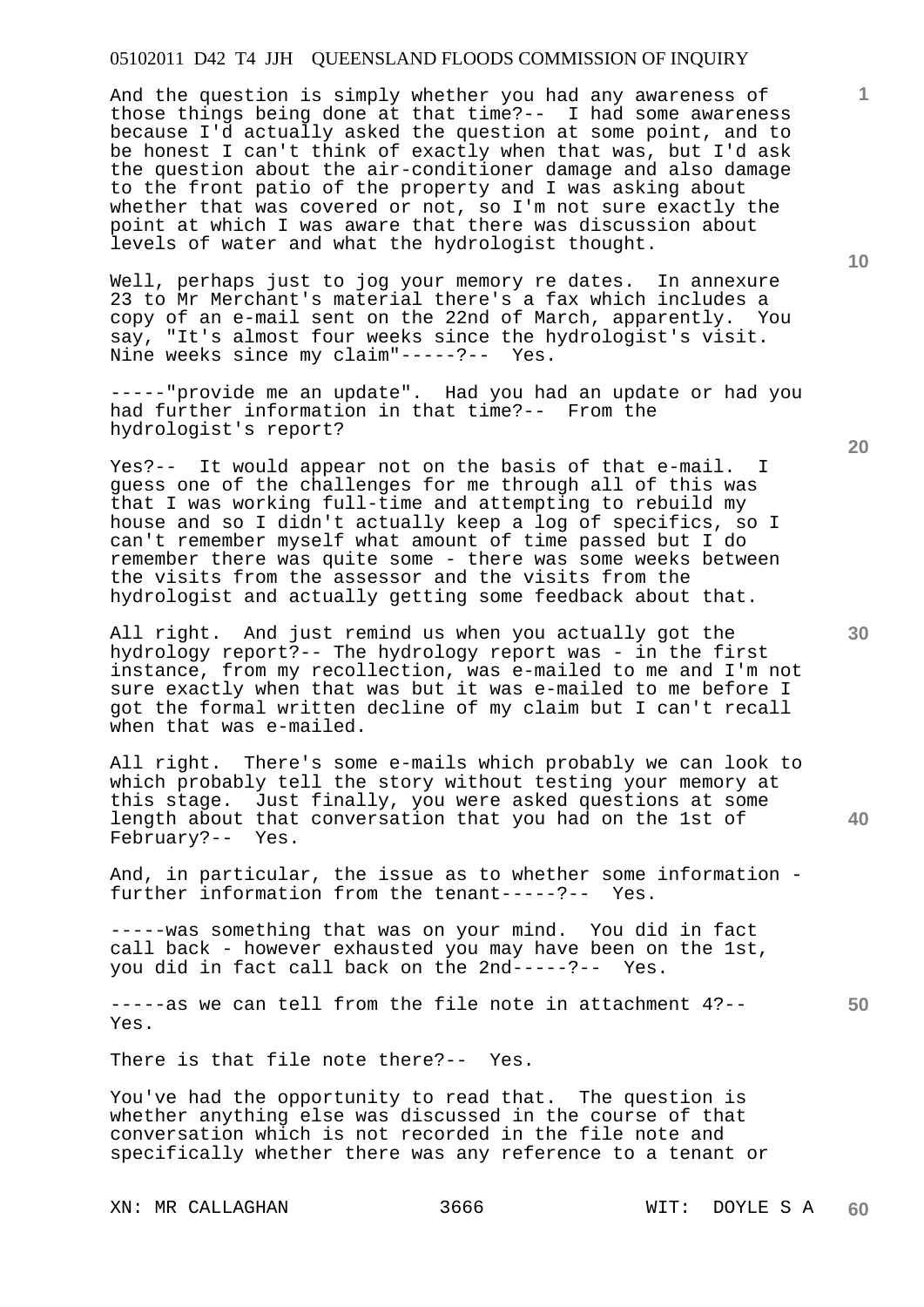information from the tenant on that date?-- I don't recall that there was. My understanding at the time was that Danielle Tarabay for CGU asked for more information from the tenant on the 1st and I said "yes", and I guess, you know, if someone asks for something then it's not unimportant but I didn't have any sense that a whole lot of things hinged on the information or contact details of the tenant-----

It wasn't mentioned-----?-- -----and I don't - and I don't recall if there was a further follow-up from CGU on the 2nd. I can certainly say that I was - there was never any specific communication with CGU or my broker, not with either of them, after the 1st or the 2nd about getting information from the tenant or to explain that progression of my claim or that provision of an onsite assessment was contingent upon my providing those details.

Yes?-- I saw it as a request that wasn't kind of the thing upon which important things hinged.

All right. That's all I had, thank you.

COMMISSIONER: Mr Newton, I'm just concerned about one thing-----

MR NEWTON: Yes, your Honour.

COMMISSIONER: -----and you seem as if you want to raise something, too, but can I say this to you: I don't feel called on to make findings of fact about every matter of dispute between insurers and insured-----

MR NEWTON: No.

COMMISSIONER: -----and I think that's been indicated-----

MR NEWTON: Yes.

**40**  COMMISSIONER: -----in correspondence to your client. I can't give that guarantee, though, about the Harmer conversation-----

MR NEWTON: Yes.

COMMISSIONER: -----so that if you had wanted to ask any questions about it you should do so.

MR NEWTON: Yes.

**50**  COMMISSIONER: It may be that you think it's enough that the evidence be given, and I think Mr Harmer will be called-----

MR NEWTON: Yes.

COMMISSIONER: -----is that right?

MR NEWTON: Yes.

**1**

**10** 

**20**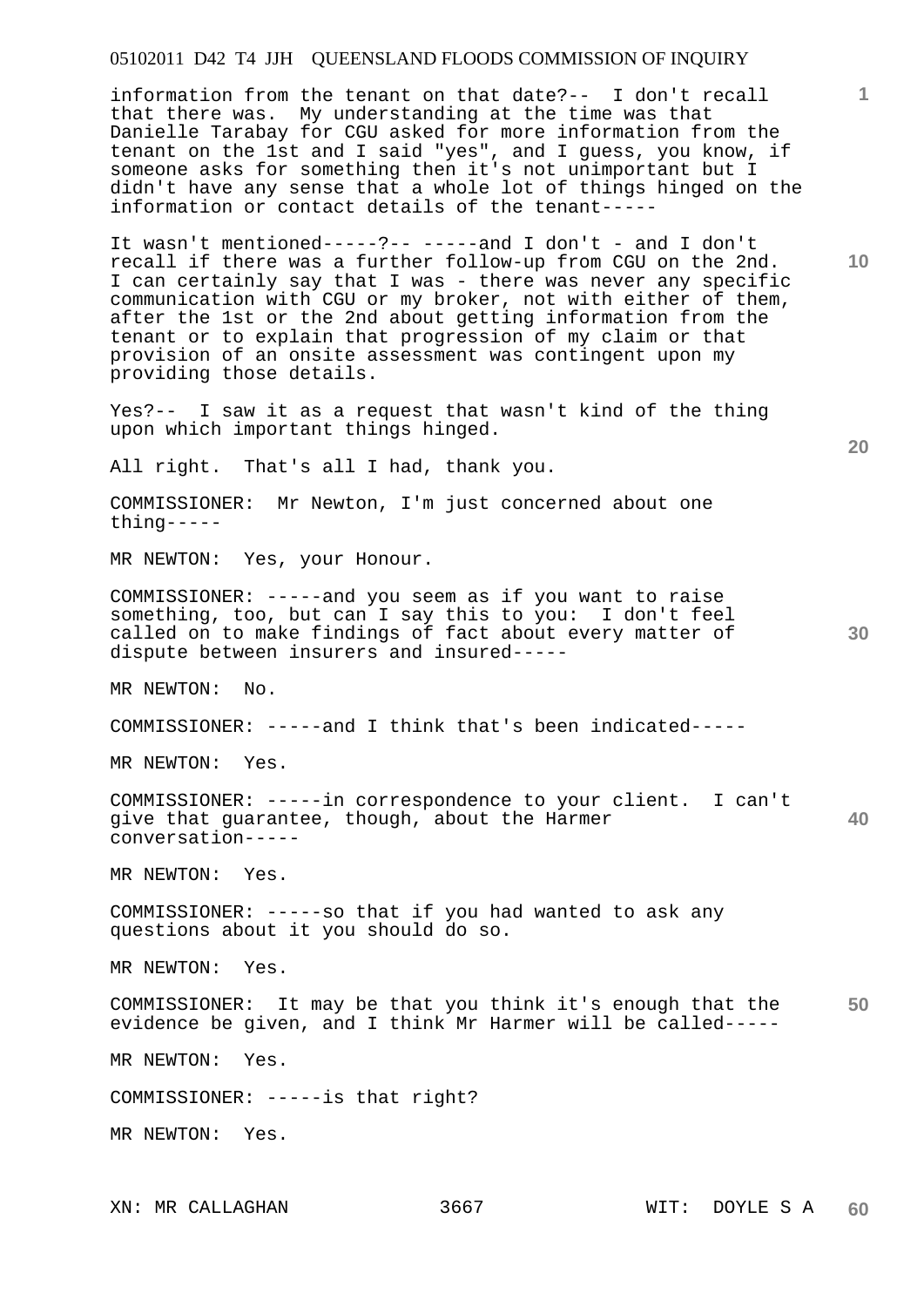## **1 10 20 30 40 50**  COMMISSIONER: So it's entirely up to you how to handle it. It's certainly not a traditional courtroom scenario in which I could say that because you haven't asked questions you're accepting anything----- MR NEWTON: No, no, well----- COMMISSIONER: -----and I just didn't want you to be under any illusion----- MR NEWTON: No, well----- COMMISSIONER: -----that there was no possibility of findings being made. MR NEWTON: No. In relation to that, your Honour, can I identify the fact that Mr Harmer has put in a statement which denies material in respect----- COMMISSIONER: I've seen that. MR NEWTON: -----and so there's no point putting all of that to the witness----- COMMISSIONER: That's fine. MR NEWTON: -----given the statement----- COMMISSIONER: As long - yep. MR NEWTON: And the only matter I was going to direct you attention to, the Commission's attention, hopefully for your benefit, is in answer to a question my friend just put which Ms Doyle wasn't able to answer, when she first received the assessment. The Commission will find the evidence at exhibit - I'm sorry, annexure 24 to Mr Merchant's statement. The correspondence from Ms Doyle is - sorry, to Ms Doyle is at annexure 24. COMMISSIONER: All right, thank you. MR NEWTON: Thank you. COMMISSIONER: And Ms Doyle can be excused? MR CALLAGHAN: Yes, if it please the Commission. COMMISSIONER: Thank you for your time, Ms Doyle, you're excused?-- Thank you. WITNESS EXCUSED MS WILSON: Thank you, Madam Commissioner. I call Sharron Campbell.

05102011 D42 T4 JJH QUEENSLAND FLOODS COMMISSION OF INQUIRY

XN: MR CALLAGHAN 3668 WIT: DOYLE S A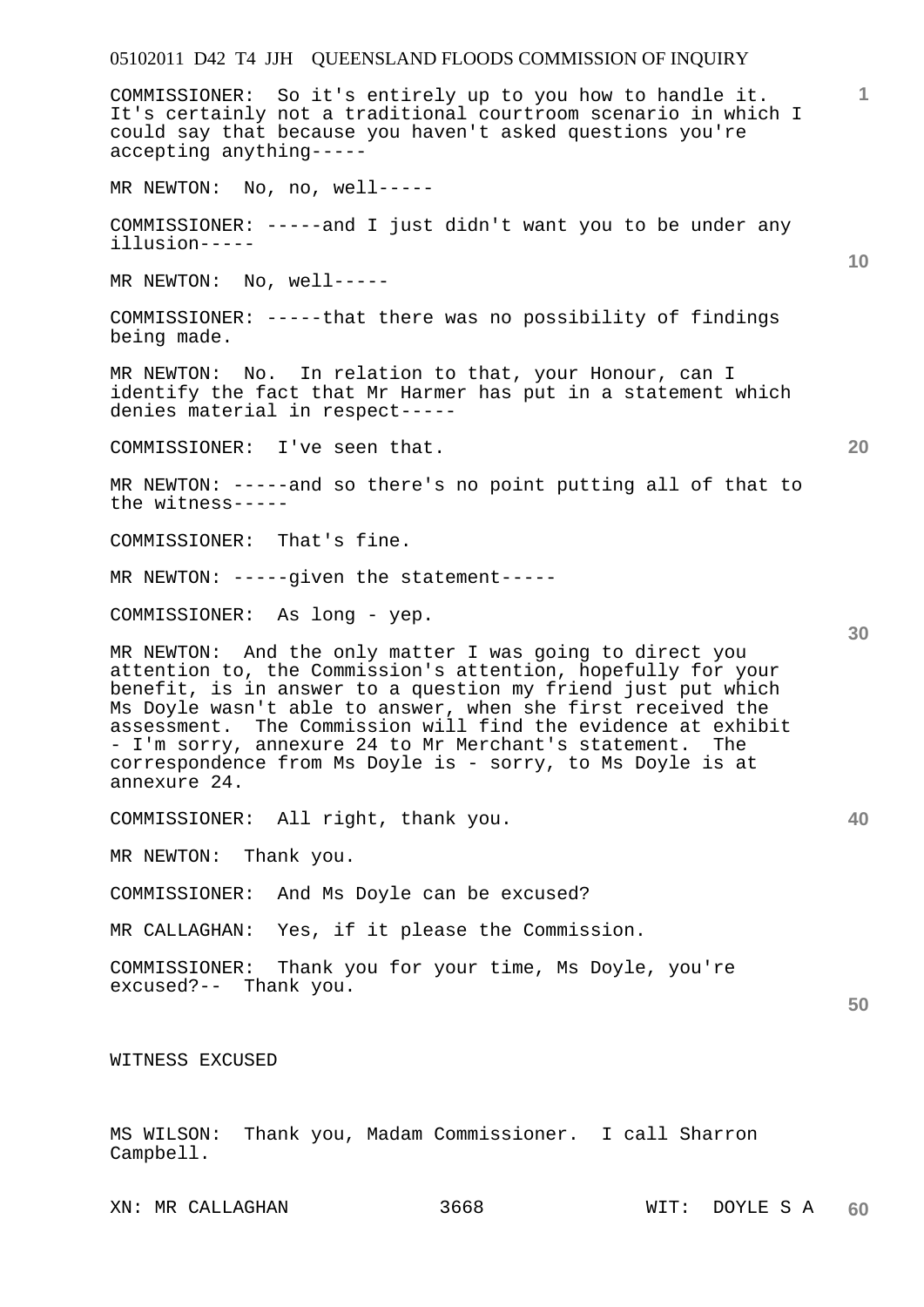## 05102011 D42 T4 JJH QUEENSLAND FLOODS COMMISSION OF INQUIRY **1 10 20 30 40 50**  SHARRON LEE CAMPBELL, ON AFFIRMATION, EXAMINED: MS WILSON: Thank you, Madam Commissioner. Is your full name Sharron Lee Campbell?-- Yes. And you've provided a statement to the Queensland Floods Commission of Inquiry?-- Yes. Perhaps if you can look at this document for me, please. And that statement has some attachments? Is that the statement that you provided to the Commission of Inquiry?-- Yes. Now, I understand that there - some corrections need to be made to that statement?-- Yes, there are. I understand that a correction needs to be made to paragraph 12 of your statement; is that the case?-- I'll just have to double-check the numbers. Yes, it is. And can you tell us what - the correction that needs to be made in that paragraph?-- That's not the correct date. I'd attempted to reconstruct that date from the notes that I had, and I do apologise for making that mistake. It was earlier, it was the of January was the correct date. I'm sorry, it's just escaped me off the top of my head. So where it says in paragraph 12, "around the 15th of February 2011," that date is wrong?-- Yes, it is. And can you give us the date that should be there?-- I think it was around the 22nd. Of?-- Of January. 2011?-- Of 2011, sorry, yes. Madam Commissioner, perhaps the witness should make that amendment now. COMMISSIONER: Yes. If you wouldn't mind just writing it on the statement-----?-- Yes. -----so we've got a track of it in the future. MS WILSON: Madam Commissioner, issues have been raised with paragraph 3 in relation to Ms Campbell's statement. I can indicate that except for the first two lines of paragraph 3 the rest of paragraph 3 is outside the terms of reference and I am not relying on the contents of the rest of that statement except for those first two lines. So, Madam Commissioner, I do tender the statement of Miss Campbell. COMMISSIONER: Exhibit 718. ADMITTED AND MARKED "EXHIBIT 718"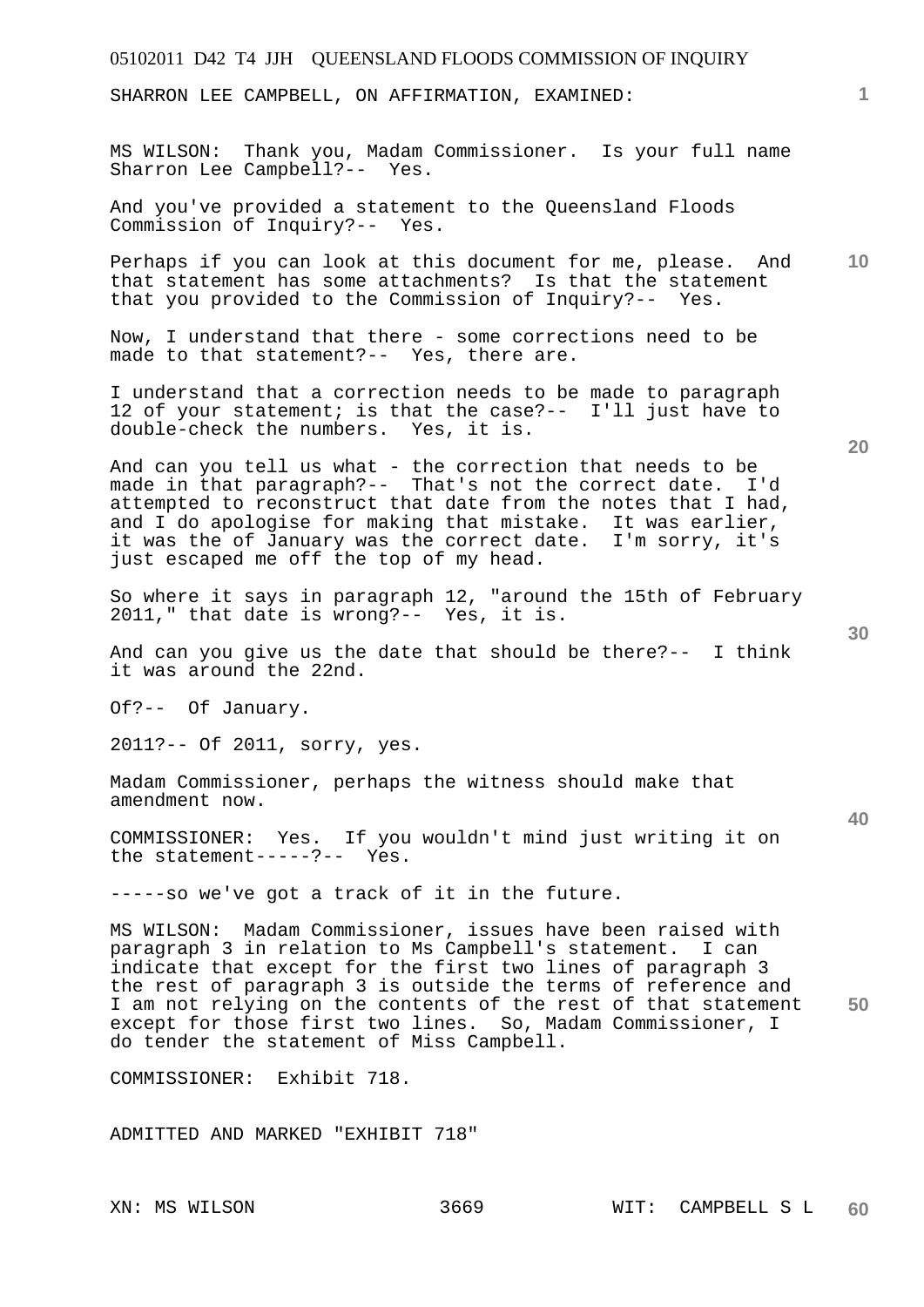MS WILSON: We also have a statement with attachment from Matthew Jarrett, who at the time of the Queensland Floods was employed by Insurance Australia Group Limited as a home claim team manager, and this statement addresses issues raised by Ms Campbell's statement, so perhaps it would be a convenient time to tender that statement now.

COMMISSIONER: Exhibit 719.

ADMITTED AND MARKED "EXHIBIT 719"

MS WILSON: Ms Campbell, at the time of the 2010/2011 floods, you lived in a multistorey unit complex known as Jabiru Place?-- Yes, I did

And that is situated approximately 1.5 kilometres from the Brisbane River?-- I absolutely have no idea of the correct distance, I am sorry. I wouldn't want to comment.

Okay?-- It is fairly close enough to-----

In your statement you refer in paragraph 1 that Jabiru Place is situated approximately 1.5 kilometres. Is that just your-----?-- Yeah, I would have had reference to the material that demonstrate that, but I haven't kept it in my head, essentially.

And the address of Jabiru Place is 12-13 Bridge Street, Redbank?-- The complex is 13 Bridge Street, my unit is unit 12.

And Jabiru Place is a development that contains both residential and commercial development?-- No, it is just residential. 42 townhouse complexes.

42 townhouse complexes?-- 42 townhouses, sorry.

I understand that you've seen a map - an aerial photograph-----?-- Yeah.

-----of Jabiru Place, and it is marked there with an A. Is that the approximate place of your unit at the time of the floods?-- Yes. Yes, it is.

Is that the case?-- Yes.

Madam Commissioner, I tender that map.

COMMISSIONER: Exhibit 720.

ADMITTED AND MARKED "EXHIBIT 720"

**1**

**10** 

**20** 

**40** 

**50**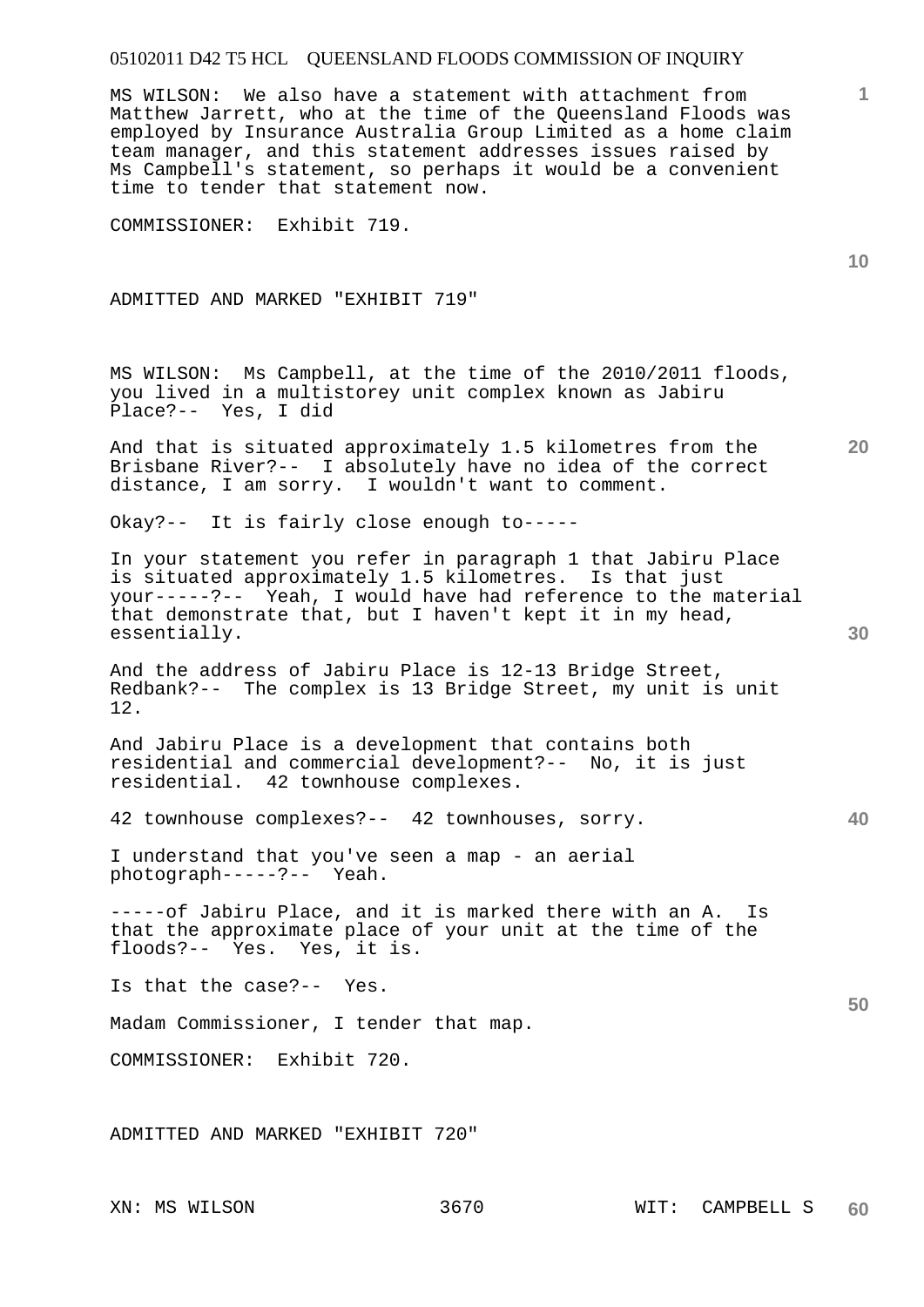XN: MS WILSON 3671 WIT: CAMPBELL S **1 10 20 30 40 50**  MS WILSON: Now, you purchased this unit in 2006?-- I believe, yeah, October 2006. And at that time you believe your solicitor conducted some normal conveyancing searches?-- He did, yes. Are you aware what one of the searches revealed?-- One of the council searches showed that during the '74 flood event, that area - the complex wasn't constructed at that time - had flooded to a depth of - I believe it was 18.6 metres. And-----?-- He'd circled this as a point of concern. Okay. So you saw it?-- Yes, I did. Did that concern you at the time?-- It did not. Why is that?-- I guess it boils down to faith. Faith in?-- I had faith that no government would permit a complex to be built if that level of flooding was still a significant danger. Okay. In relation to your insurance, about five years ago you took out an insurance policy for contents with NRMA Insurance Company?-- When I wrote my statement I believe it had been five years but since seeing the further statement of the gentleman from NRMA I realise it was actually in 2008. 2008?-- Yeah. Okay. So at the time of the 2010/2011 floods you were insured with NRMA?-- Yes, I was. And you made a claim-----?-- Yes, I did. -----with NRMA for flooding that occurred in your property?-- Yes, I did. Well, if we can now go to that flooding?-- Yep. And you pick this up in your statement at paragraph 6-----?-- Yep. -----where you refer to the events of 11 January 2011?-- Yes. You became aware that floodwaters were likely to affect suburbs in the Ipswich area?-- I did indeed, yes. And that included residences in Bridge Street, Redbank?-- I had not been able to find any specific mention of Bridge Street, I only knew suburbs in Ipswich at that time. How did you know that you were in threat of being flooded?-- I was on leave at the time and my best friend, who is aware that I don't pay that much attention to what's going on when I'm on leave, sent me a text message to essentially say, "Do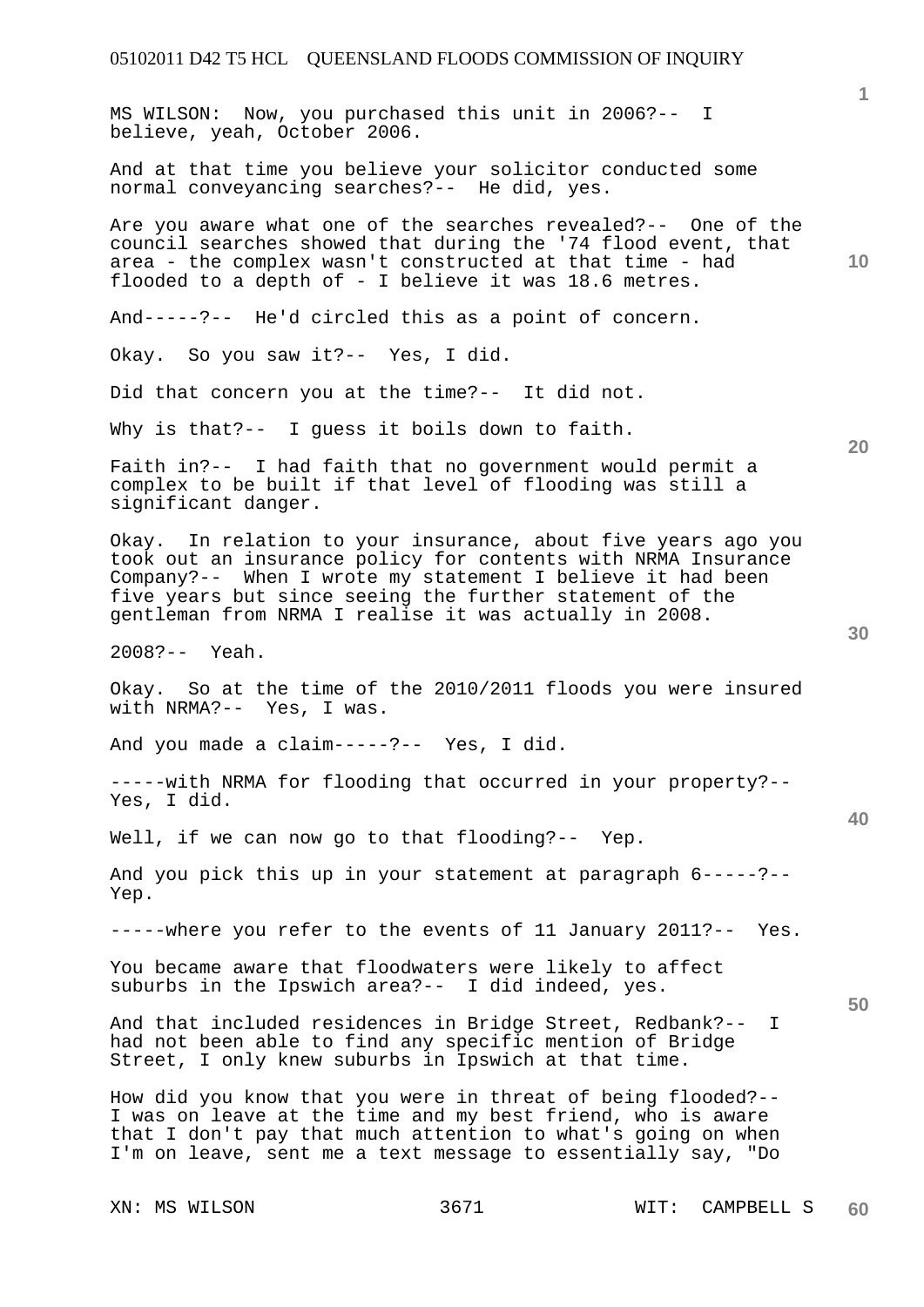**1** you know that something's going on? Are you okay?", which was the first that I'd become aware that there was danger of flooding in that area.

In your statement at paragraph 6 you refer to a time of 7 o'clock and 8.47?-- Yes.

Where you observed the floodwaters rise?-- Yes.

**10**  And slowly through the tennis court and over the end of Jabiru Place driveway?-- Yes.

Now, if we've got that map on the screen?-- Yes.

And you've got it just there?-- Yep.

Will you be able to indicate where - was it possible on that map - would you be able to indicate what you are referring to when you talk about the Jabiru Place driveway and the tennis courts?-- Yeah, the townhouse complex which is the red-roofed area, if you look to the right of that you can see a - what looks like a wobbly grey line. That's the driveway that runs down into Jabiru Place. Immediately at the end of that driveway, the tennis court and swimming pool are located. I believe the tennis court is that brownish grey area that abuts off to the right.

So it is on the right-----?-- Yeah.

**30**  -----of that drive bay which comes off Bridge Street, is that the case?-- Yeah. It is not that first sort of grey blob to the right, it is farther down towards the end of Jabiru Place.

COMMISSIONER: I am a little confused, sorry. What's A indicate, anything?

MS WILSON: A indicates, Madam Commissioner, approximately where her unit is.

COMMISSIONER: Right, thank you.

MS WILSON: Is it near that intersection of Bridge Street and the driveway?-- It is towards the rear. So essentially in parallel with the back of the units.

Okay. Just to be clear-----?-- Yep.

-----we'll try - there is a pointer on your right - we haven't been too successful lately with that point?-- Oh, this?

Yes?-- Okay, yes. Hey, look at that. Yeah, no. It doesn't. It doesn't show on the screen at all.

Would you mind just popping up there and showing us?-- Absolutely.

COMMISSIONER: Maybe we can get another pointer. If you wouldn't mind going up?-- Happy to. This is the Jabiru Place

**20** 

**40**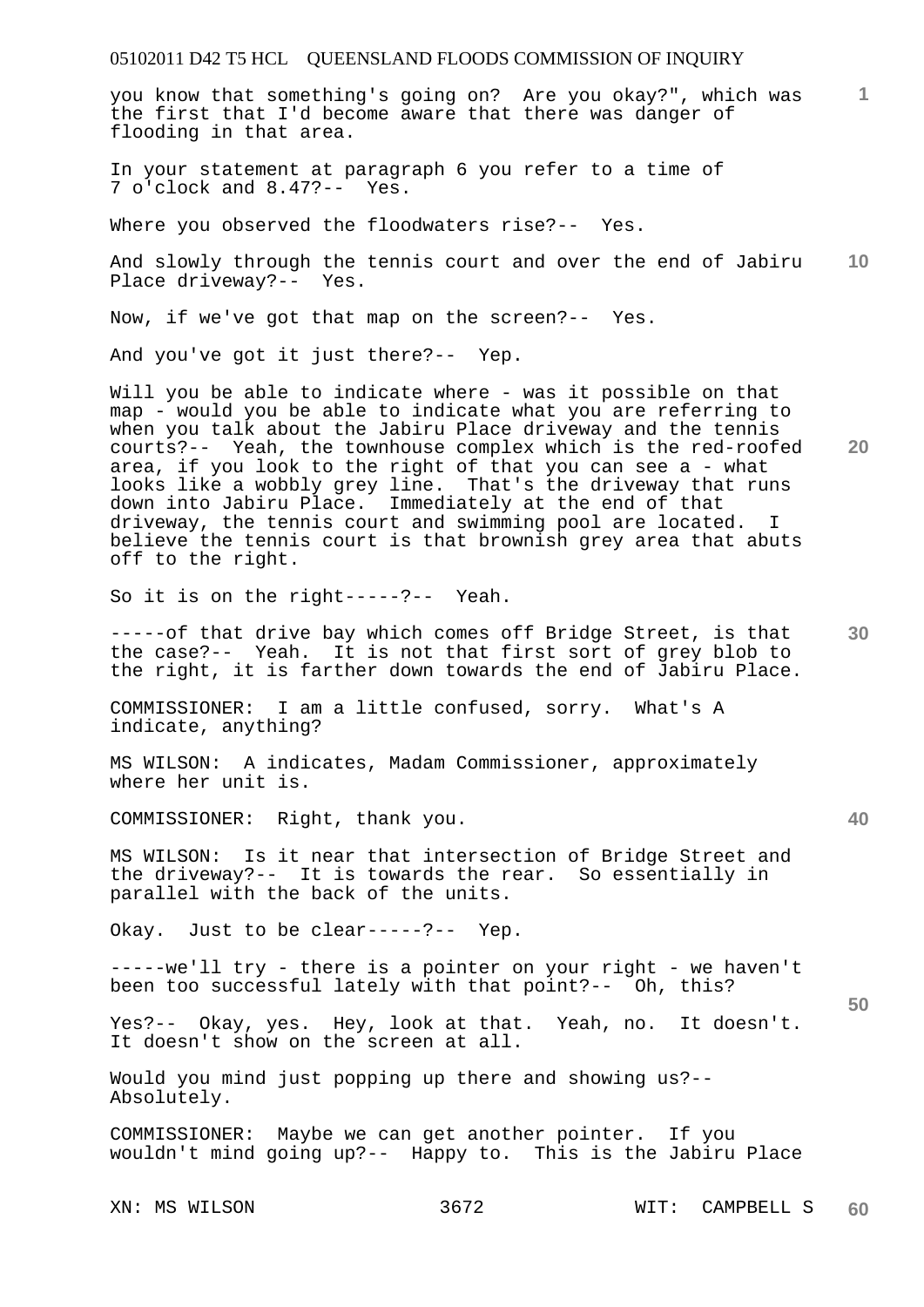## 05102011 D42 T5 HCL QUEENSLAND FLOODS COMMISSION OF INQUIRY **1 10 20 30 40 50**  driveway here, it runs down the right of the complex. This is the tennis court here. So this grey blob there is the tennis court. MS WILSON: Okay. That's where you observed the water?-- The water was coming - there was actually massive construction works here and the water was coming up through there. You could see it through the fence here and across the tennis court. Okay. COMMISSIONER: So the construction works are to the south of the tennis court, if that's a north-south orientation?-- To the right, so to the west - east, sorry. Okay?-- Here. Yes?-- I apologise. I am not good with directions. To the right of the tennis court, anyway. That's good enough?-- Yeah. The tennis court is to the left of the letter A?-- No, to the right of the letter A. To the right of the letter A?-- Yep. Right, thank you. MS WILSON: Thank you, Ms Campbell. If you can return to your seat?-- Thank you. On the 11th of January you were evacuated-----?-- Yes, I did. -----on that night. And the floods peaked about halfway up on the walls of the upper level of the townhouse?-- Yes, they did. And is that about approximately eight metres from ground level?-- I realised that I have absolutely no ability to tell heights and that that's probably not correct. Yes?-- It is - the WorleyParsons report says that it was - I can't remember the exact distance but I would think that that would be more correct than what was essentially my best guess. Okay. So we'll refert o - you are happy to refer to the WorleyParsons report?-- Absolutely, yeah. As a consequence of the floods, you lost all of your possessions?-- Some small amount of possessions were able to be salvaged that were above the water line, and some friends of mine took some nicknack type things and they were able to scrub them mostly clean. Okay. If we can now refer to your contact with your insurance company, NRMA. That starts in paragraph 8 of your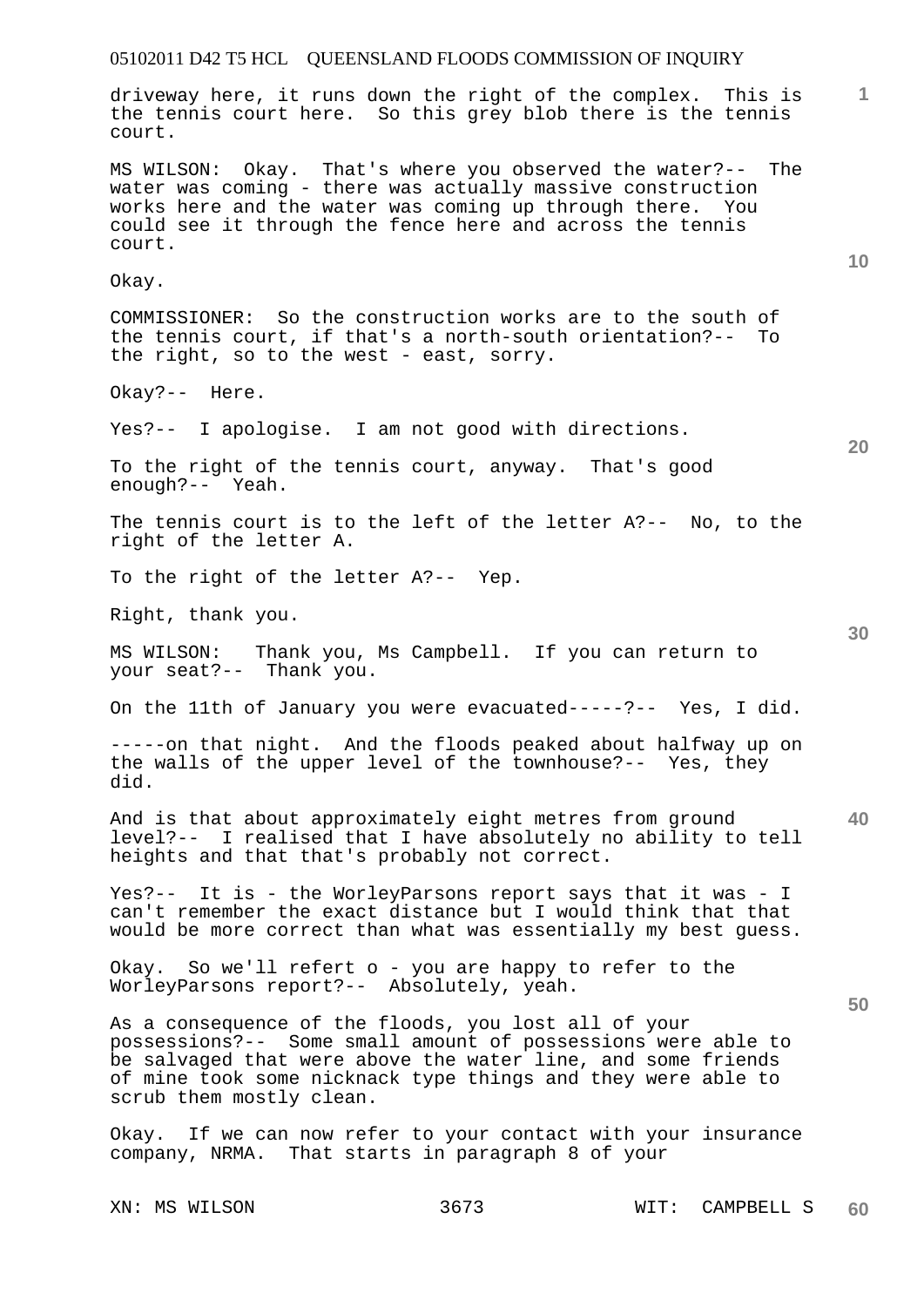|                                   | 05102011 D42 T5 HCL QUEENSLAND FLOODS COMMISSION OF INQUIRY                                                                 |                       |    |
|-----------------------------------|-----------------------------------------------------------------------------------------------------------------------------|-----------------------|----|
| statement?-- Yes.                 |                                                                                                                             |                       | 1  |
| representative-----?-- Yes.       | You had a phone conversation with an NRMA                                                                                   |                       |    |
| Yeah.                             | -----some time on the 12th of January, the early hours?--                                                                   |                       |    |
| Yes.                              | Now, you are aware that this conversation was recorded?--                                                                   |                       | 10 |
|                                   | And you've heard this recording?-- I have now, yes.                                                                         |                       |    |
| Absolutely.                       | And you agree with the recording as being accurate?--                                                                       |                       |    |
| conversation-----?-- Yep.         | There has also been a transcript prepared of this                                                                           |                       |    |
| I have.                           | -----in that recording. And you have read that transcript?--                                                                |                       | 20 |
|                                   | Are you satisfied that the transcript is accurate?-- There is<br>a few minor errors but nothing substantive.                |                       |    |
| conversation of January 12, 2011. | Madam Commissioner, I tender the transcript of the telephone                                                                |                       |    |
| COMMISSIONER: Exhibit 721.        |                                                                                                                             |                       | 30 |
| ADMITTED AND MARKED "EXHIBIT 721" | MS WILSON: Just one thing of interest of this conversation?--                                                               |                       |    |
| Yes.                              |                                                                                                                             |                       |    |
| $page---?--$ Yes.                 | If I can take you to page 9, at the bottom of that                                                                          |                       | 40 |
| contents in your home?-- Yes.     | -----the consultant acknowledges that there is a lot of                                                                     |                       |    |
|                                   | But asks you to name three very, very important items that's<br>in your contents that's damaged?-- Yes, they did - she did. |                       |    |
|                                   | And then you name three single items?-- Yes.                                                                                |                       | 50 |
|                                   | Throughout your communication with NRMA insurance did you ever<br>get any explanation of why they wanted three?-- No.       |                       |    |
| tendered-----?-- I have, yes.     | Now, you've also seen the statement of Matthew Jarrett that I                                                               |                       |    |
|                                   | -----before. And annexure - there is an annexure contained in<br>Matthew Jarrett's statement that sets out the contact that |                       |    |
| XN: MS WILSON                     | 3674                                                                                                                        | CAMPBELL S<br>$WIT$ : | 60 |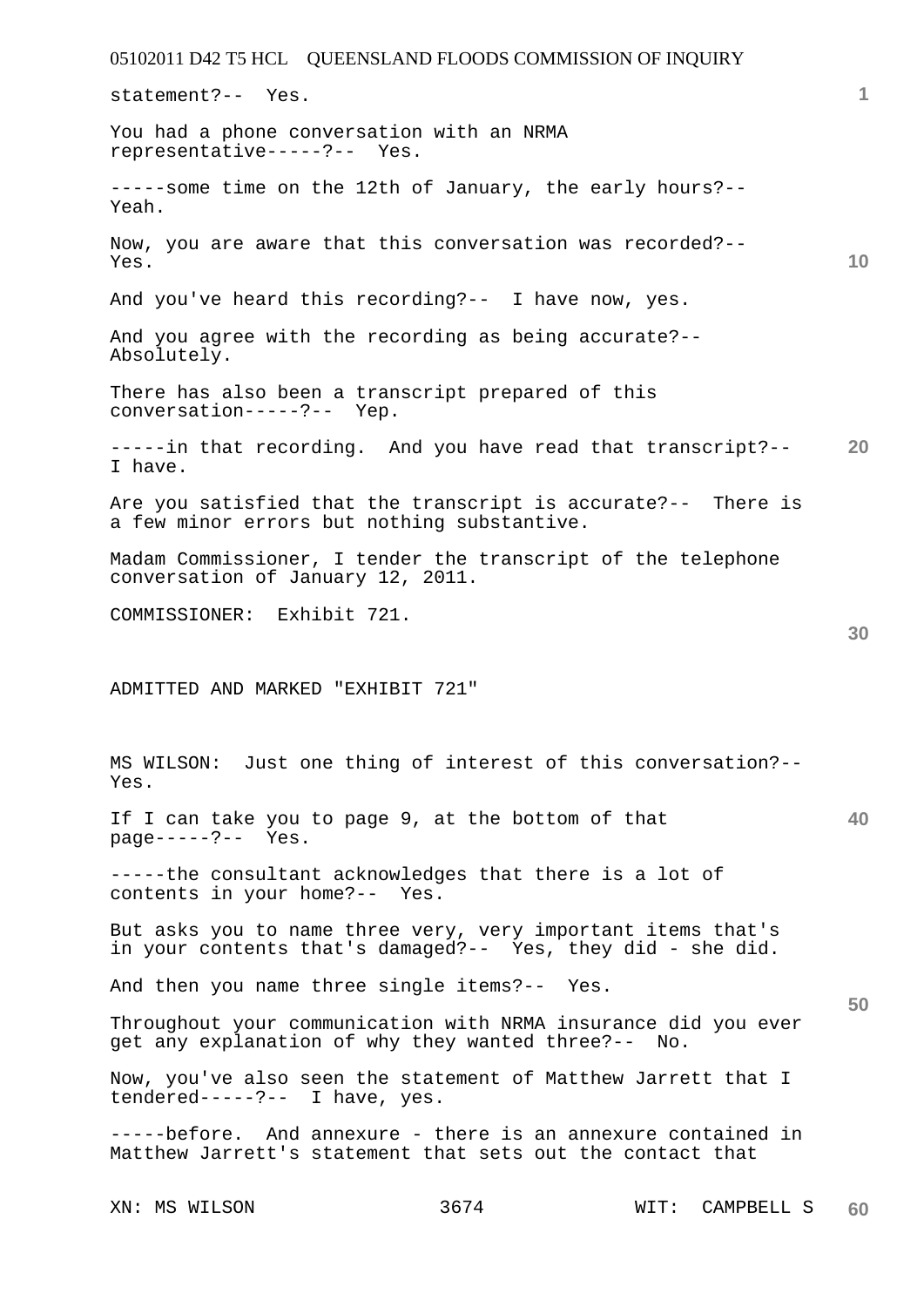05102011 D42 T5 HCL QUEENSLAND FLOODS COMMISSION OF INQUIRY XN: MS WILSON 3675 WIT: CAMPBELL S **1 10 20 30 40 50 60**  NRMA had with you?-- Yes. And you have had an opportunity to go through that annexure?-- I have, yes. And can you tell us whether that, in your opinion, accurately reflects in summary form the contact that NRMA had with you?-- Yes, it does. Now, have you got that annexure open?-- I do. If I can take you through some of those entries-----?-- Yes. -----contained in that annexure. And this is a document that goes backwards, forwards in chronology?-- Yeah, it is reverse, yeah. We can see at page 89-----?-- Yeah. -----at the bottom of that page, it refers to the conversation that you had on the 12th of January?-- Yes. And the bottom works up to 11.54 to 12 o'clock?-- Yep. Then there was another conversation later that day, it appears-----?-- Yes. -----where the NRMA rang you, is that the case, and left a message on your voicemail?-- Yes, yes, that's right. I  $was---$ Now, on the 15th?-- Yes. You can see above?-- Yeah. You returned that call?-- I did, yeah. Okay. Now, there is a summary of that call contained in the schedule?-- Yes. But you are aware that this conversation was also recorded?-- Yes. And you've had the opportunity to hear this recording as well?-- I have. And do you agree with the recording as being accurate?-- I do. There has also been a transcript prepared-----?-- Yep. -----setting out this conversation?-- Yes. And you've had an opportunity to read that transcript?-- I have. And you agree that that accurately reflects the conversation that you had?-- Again, except for some very minor,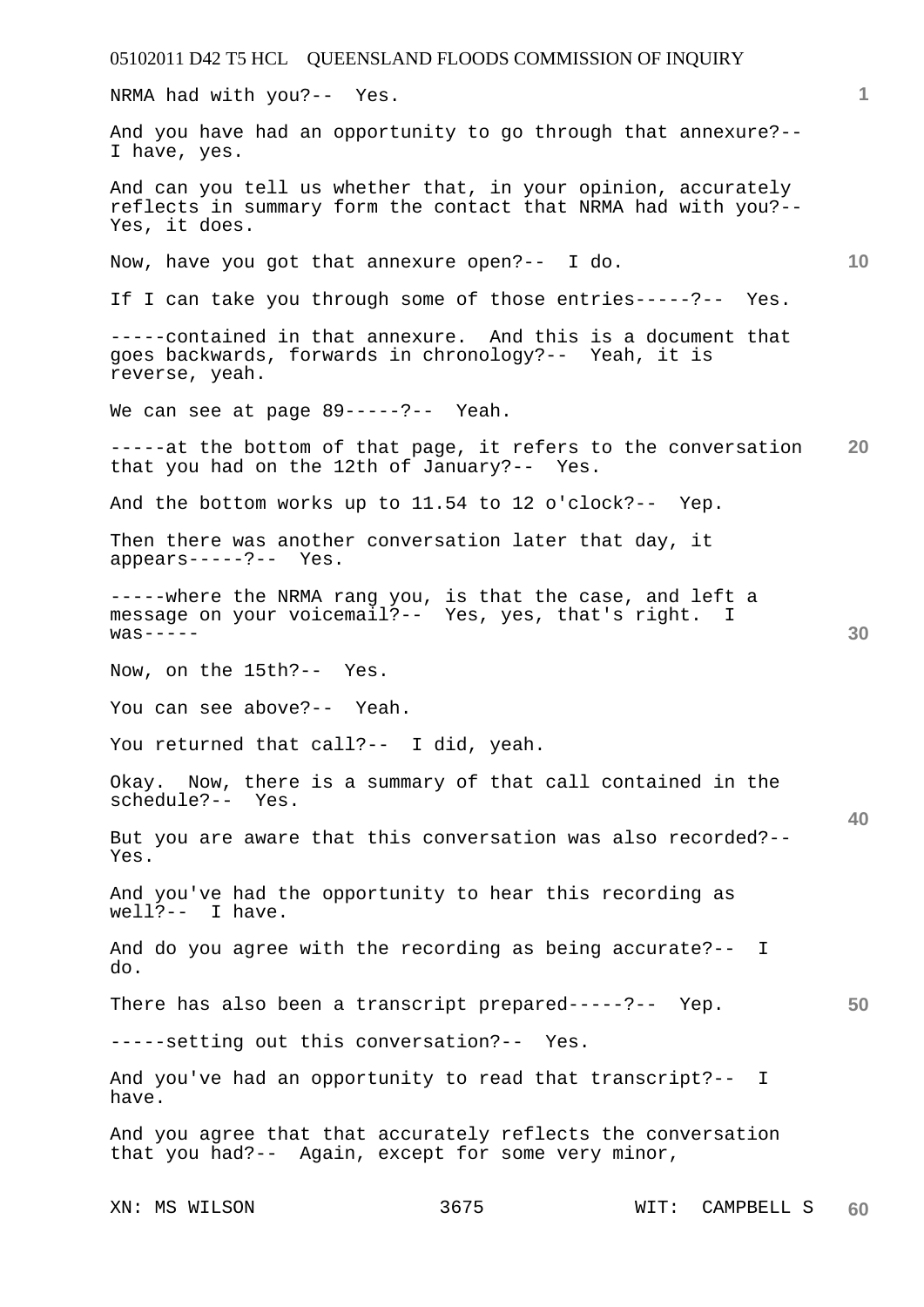non-substantive errors it's accurate.

Nothing that affects-----?-- No, absolutely not.

-----the substance of that conversation?-- Yeah.

Madam Commissioner, I tender the transcript of telephone conversation that occurred between Ms Campbell and NRMA on January 15, 2011.

COMMISSIONER: Exhibit 722.

ADMITTED AND MARKED "EXHIBIT 722"

MS WILSON: This conversation with NRMA on the 15th, going through it, it looks like that you were again asked the similar questions you were asked on the 12th?-- Yeah, I was asked the same questions minus the "name three items" bit.

Did you notice this on the 15th, that you were asked similar questions?-- I absolutely did.

What did you think at that point in time?-- In normal circumstances, I would be highly irritated and ask for an explanation. In those circumstances I didn't care.

And why was that?-- Because everything I owned was under water, I had nowhere to live, and things were very stressful. So in the grand scheme of things, the fact that someone was asking me the same questions twice right there and then didn't seem important.

If we can go up on that annexure, we see a conversation on the 20th of January?-- Yep.

And that's where you called?-- Yes.

And you called to advise that the neighbour had an NRMA policy?-- Yeah.

And that an assessor was going to the neighbour and you were just wondering whether an assessor could also come to see you as well?-- I just thought it would be more convenient for everybody, but I didn't have enough details to help them, so.

Now, if you turn the page forward, we see on the 22nd of January 2011 an assessment - an appointment is made for Tuesday the 25th of January?-- Yeah.

Is that when the assessor came?-- Yeah, it was. Nathan.

Now, if I can take you up to the 24th of February 2011-----?-- Yes.

**20** 

**10** 

**40**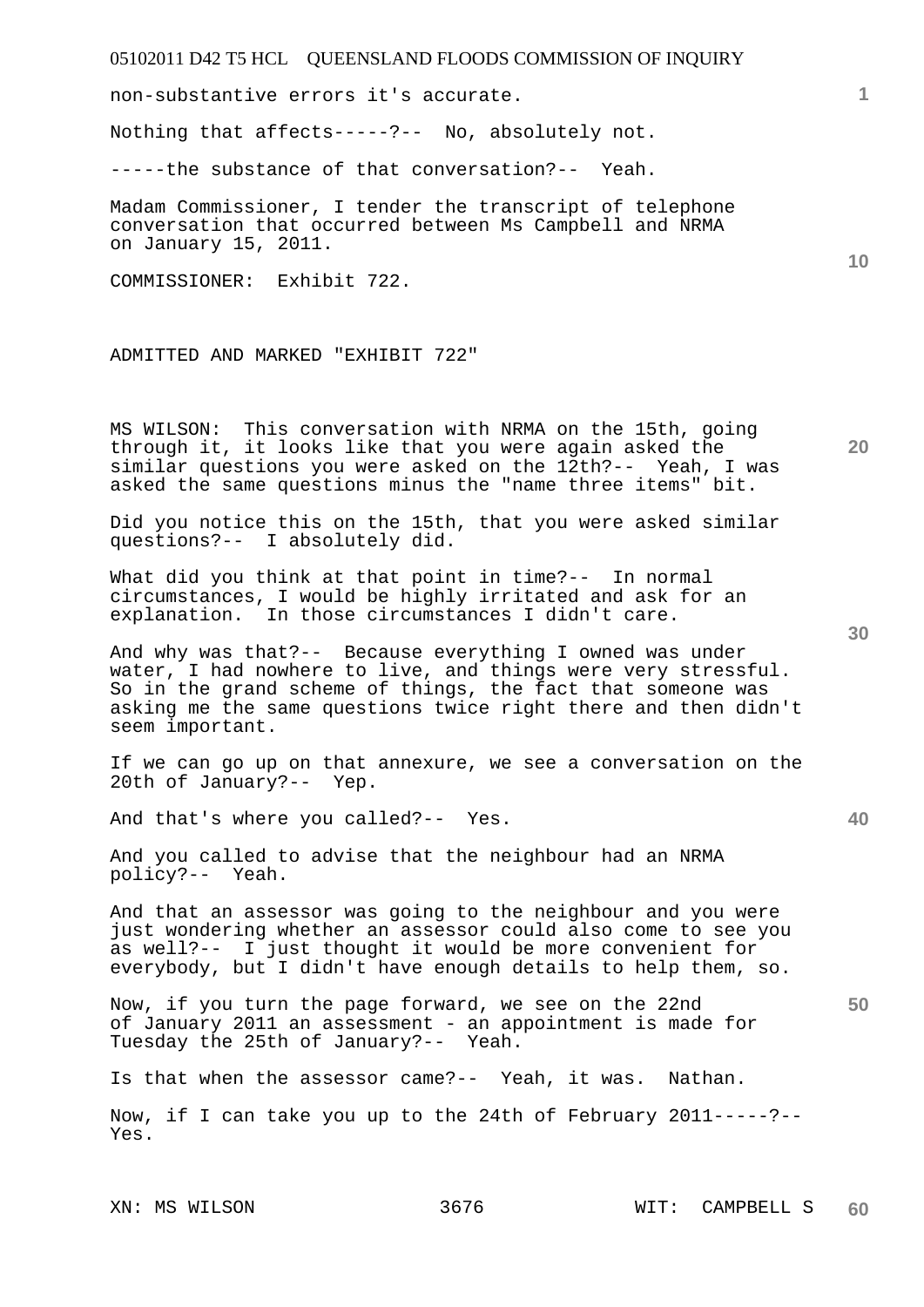05102011 D42 T5 HCL QUEENSLAND FLOODS COMMISSION OF INQUIRY **1 10 20 30 40 50**  -----in the schedule?-- Yeah. Now, you had a phone conversation with an NRMA representative on this date?-- I did, yes. And at that time you made a filenote?-- I did indeed, yes. Is that the case? When did you actually make that filenote?-- I made it while I was actually on the phone with the NRMA representative. It is - I am going to show you this filenote?-- Yep. It is typed out?-- Yeah, I did it on the computer because my handwriting is appalling. And in this conversation you believe that NRMA agreed to send out the general hydrologist report?-- I do believe that. And that's what your filenote-----?-- That's what my filenote reflects. -----reflects. Madam Commissioner, I tender that filenote. ADMITTED AND MARKED "EXHIBIT 723" MS WILSON: I can indicate to the parties that this wasn't included in the material but that it - but I can indicate that that filenote has been in the Commission's possession earlier than it was provided in a conference last night. It has been with the Commission for a little time. Now, this conversation on the 24th of February-----?-- Yeah. -----this conversation was again recorded?-- Yes. And you've heard the recording?-- I have. And do you agree that the recording is accurate?-- Yes, I do. There has been a transcript made of this conversation as well. You have had the opportunity to read the transcript?-- I have. And the transcript is dated 24 January 2011?-- I didn't notice that. But this conversation occurred on the 24th of February, is that the case?-- Yes, it did. So just a slight error in the transcript.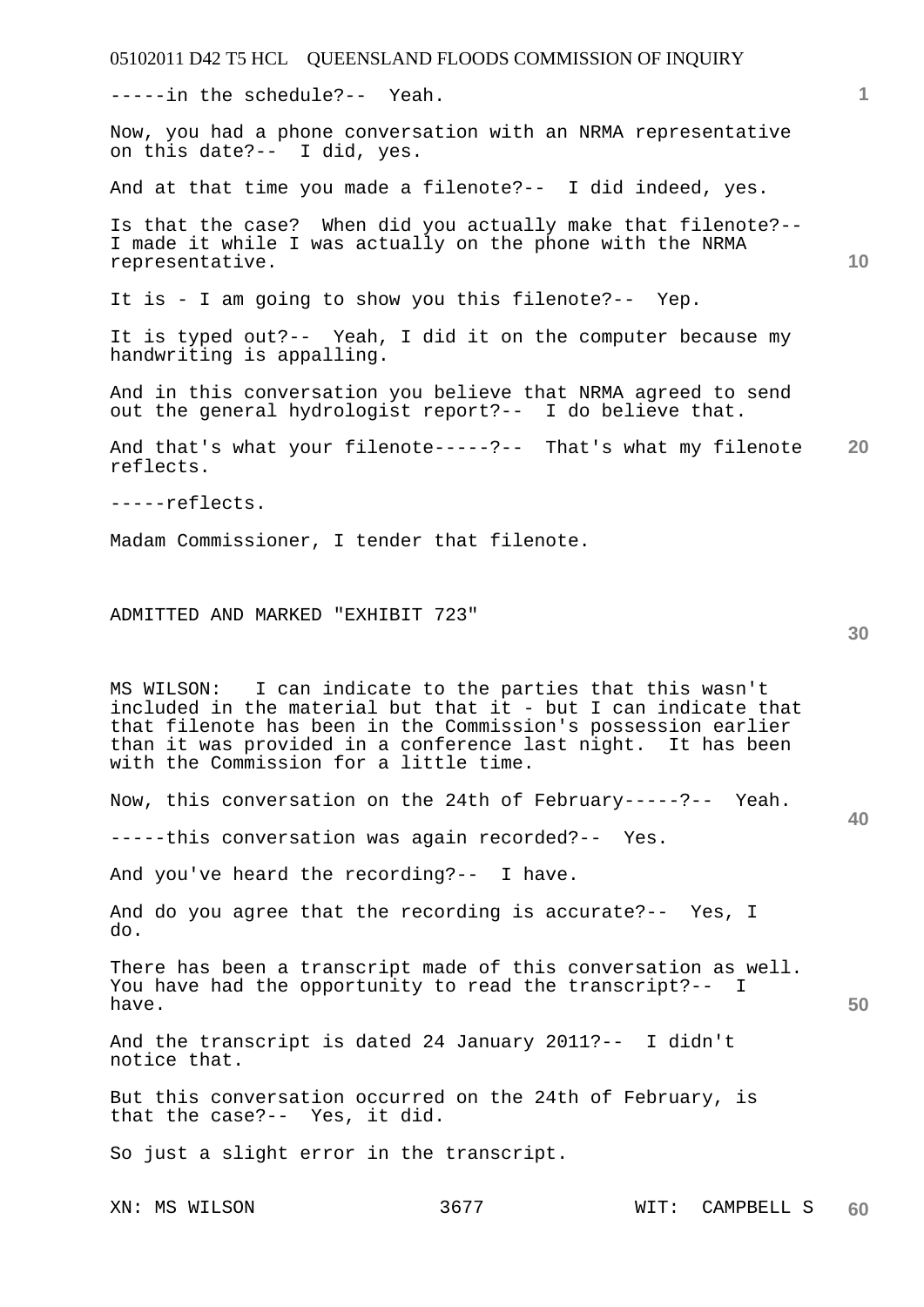Madam Commissioner, I tender that transcript of the conversation that occurred on the 24th of February 2011.

COMMISSIONER: Exhibit 724.

ADMITTED AND MARKED "EXHIBIT 724"

MS WILSON: You have read the transcript, you agree that that accurately reflects the conversation which you had on the 24th of February?-- Again, minor non-substantive errors.

If I can take you to page 2 of the transcript - now, if I can just set the scene-----?-- Yeah.

-----there was a hydrologist report done, is that the case, to your understanding?-- At this point in time, when I called up I was not aware of any hydrology reports having been done. During that conversation I was informed by NRMA that there had been an overarching hydrologist report done that was not definitive and that a more specific one for Bridge Street would be commissioned.

And if I can take you to page 2 of the transcript-----?-- Yes.

-----and the top half of the page refers to the more specific hydrology report. Do you see that?-- It is actually at the bottom of the first page.

On page 2. Are you on page 2?-- Yeah. It is at the bottom of my page 1 and the beginning-----

And then it goes over to page 2?-- Yeah, yeah.

And then you see, "That will be brilliant. Will it be possible to get a copy of that hydrologist report?"?-- Yes. A bit further down.

"Yeah, no, definitely, definitely."?-- Yeah.

Now, in your understanding at the time, was that referring to the specific - site specific hydrology report?-- Oh, that was the Bridge Street hydrology report that they were going to commission.

And then you ask, "Is it possible to get the one that has been done already?"?-- Yes.

And the response was, as we can see it?-- Uh-huh.

Where the consultant was going to check whether she could get a hydrologist report to send out to you?-- Yes.

**10** 

**1**

**20** 

**30** 

**40**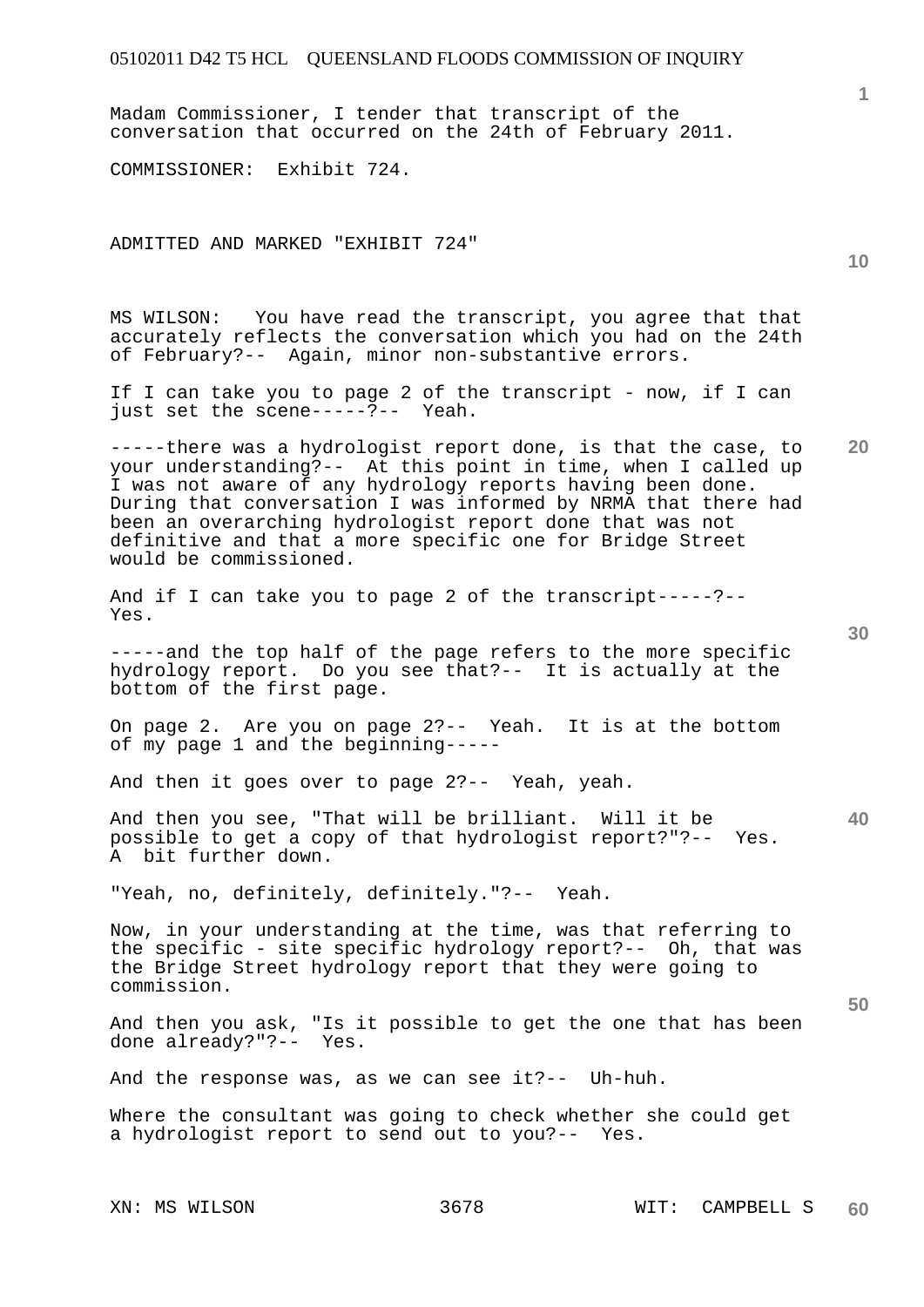Is it that part of the conversation that - you took from that part of the conversation that one would be sent to you?-- I did.

So that answer that the consultant gave to that question that you asked?-- Yes.

Now, you didn't get this hydrologist report?-- No.

**10**  And we'll go to the conversation on the 11th of April where it is raised again?-- Yeah.

But did the consultant ring you back or get into contact to say, "Look, you can't get that one, for these reasons"?-- I had no contact, and if I may just add, one of the reasons that I believe what the - what the NRMA person said there was basically an agreement to send it out is that surely if she had to check with someone to find out if that was okay, she would have said so. She would have said, "I have to check on that and get back to you", but she didn't say that, she just said, "Yeah, I will see if I can send one out."

Okay?-- Which I took to mean more a matter of do we have a printed copy and can we actually post it to you, so-----

So working through the chronology of your contact with NRMA-----?-- Yeah.

-----and if we can go to the annexure-----?-- Yeah.

-----that we were working through before?-- Yes.

You can see on the front of that page the entry on the 11th of April 2011, that "Sharron called wanting an update"?-- Yes.

And then it goes over the page?-- Yes.

Now, this conversation was also recorded?-- Yes.

And you've heard a recording of this conversation?-- I have.

And do you accept that the recording accurately sets out the conversation that you had?-- I do.

And also a transcript was prepared?-- Yes.

And you have had an opportunity to read that transcript?-- I have.

And do you accept that that transcript accurately sets out the conversation that you had?--  $I$  do. conversation that you had?--

Madam Commissioner, I tender that transcript of 11 April.

COMMISSIONER: Exhibit 725.

**1**

**20** 

**30** 

**40**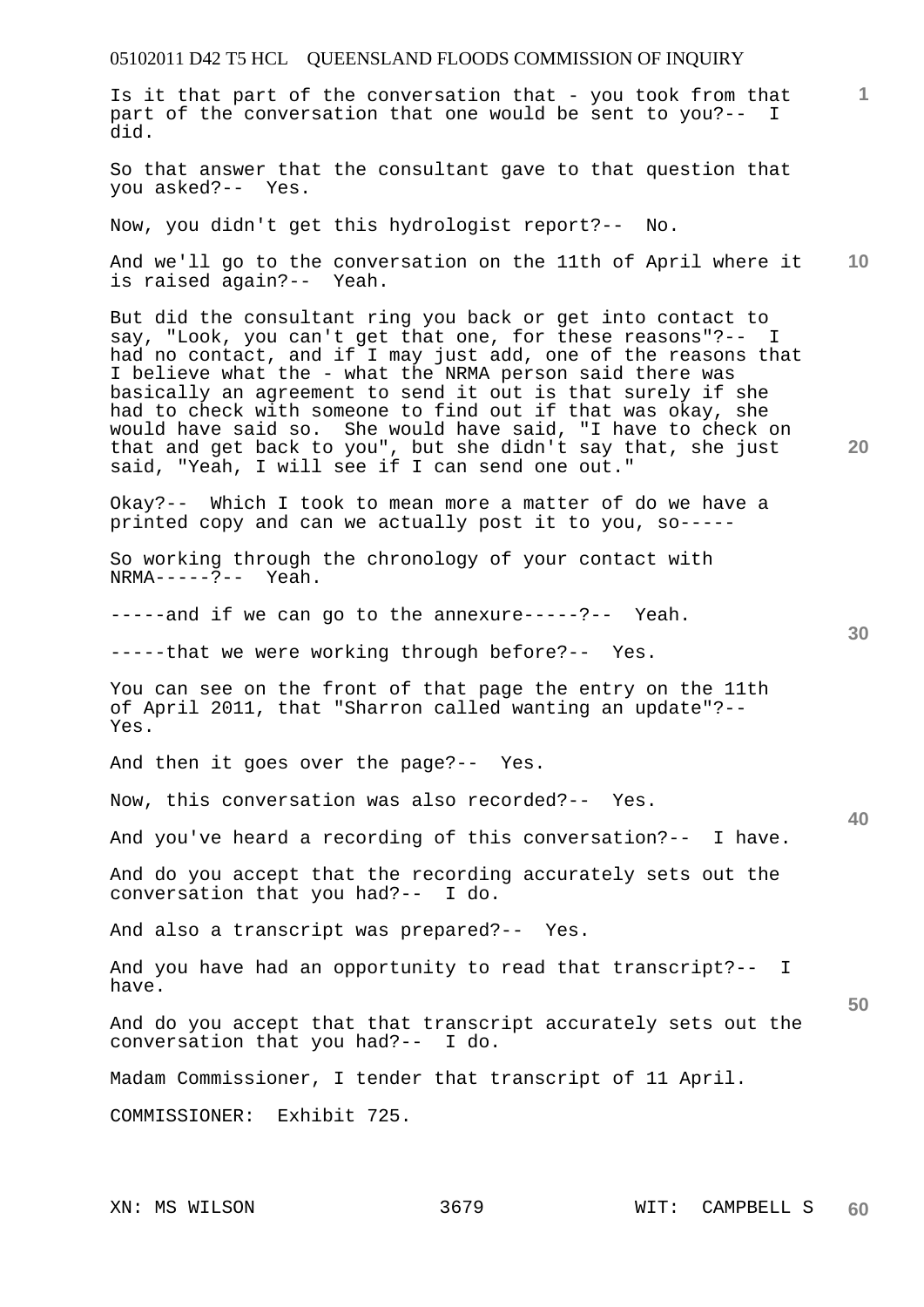ADMITTED AND MARKED "EXHIBIT 725"

MS WILSON: Now, on page 2 you raise the issue with the hydrology report again?-- I do, yes.

You can see that?-- I can.

And then the consultant says that they can't - that they can't send it out but they will pass it on to the person who made that - who you spoke to previously?-- Yeah.

And then end of page 3, halfway down-----?-- Yeah.

-----it is conveyed to you that they are not going to send out the previous hydrology report because they are not relevant?-- Yes, it is.

Okay. Now, is that the first time that you heard that you were not going to get that hydrologist's report?-- Yes, it was.

Now, if we can go back to your statement, and if I can take you to paragraph 15 of your statement? At paragraph 15 you refer to a product disclosure statement from NRMA?-- Yes.

And you referred that it took five weeks for the company to send out the company of your PDS?-- I do.

Sorry, what was that?-- I do say that.

Yes. Now, can you tell us the history and the context of requesting this PDS?-- Yes, I can. When I relocated to a friend's house at Hendra - because obviously my place wasn't liveable - I wanted to make arrangements that the contents that had survived, and the belongings that had been donated to me would be covered for insurance.

Now, Ms Campbell, you are going to have to slow down, because that's being recorded?-- I am so sorry. I relocated to Hendra. A friend was putting me up at her house in Hendra. And given the circumstances, I knew it was important that I have insurance for the contents which had survived and for the belongings which had been donated to me. So I contacted NRMA to have my policy shifted from Redbank, in which there was nothing left to insure, to the house at Hendra. Now, I did not do that through the claims line because it was nothing to do with the claim. I would have contacted whatever number was on the website to discuss existing policies, and I spoke to a very nice gentleman who arranged all that for me, and at that time I requested that they please send out a copy of the PDS.

Can I show you a letter from NRMA to you?-- Yes.

Now, it encloses - this letter encloses a PDS and policy book?-- Yes, it does.

**10** 

**50**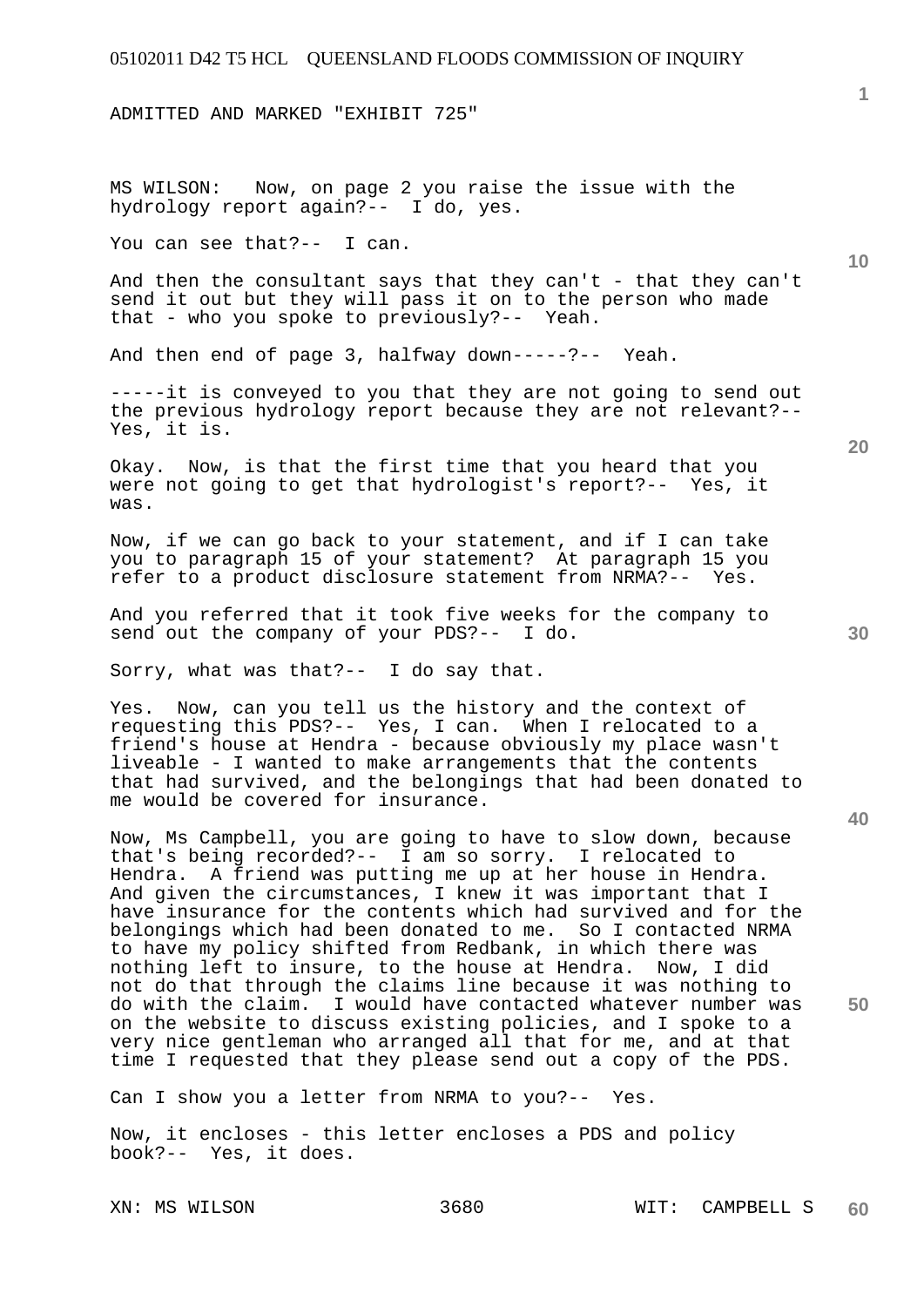It is dated the 5th of February?-- Yeah, it is.

So - and it is addressed to 271 Nudgee Road at Hendra?-- Yeah, that's the house that I was staying in. It was not my personal address that I'd given to NRMA. Now, I say in my statement it took five weeks for them to send it out, but I realise that it took five weeks for me to get it. Based on the date on this letter, my phone call to NRMA about the policy would have been some time in the week commencing 17 January. So it probably took about a week or so for it to be sent out. But because I have no post sent to that house, it could have sat in the letterbox for a significant amount of time before I realised it was there, and the original is very water damaged, which I think indicates that it was there for some time.

Okay. So there was just a degree of confusion about when you received the PDS?-- Yeah. I believe that I saw it in the letterbox - I have no idea when it was placed there - on or about the second or third week of February.

Just to be sure, just so that I'm clear, this was done independently of the claims process?-- Yeah, completely separate, because it was nothing to do with the claim, it was to do with an existing policy.

Okay. So this PDS has nothing to do with the claims process per se?-- I asked for it when I arranged for the insurance to be transferred to the place I was staying, because I wanted to see what it said in relation to my claims process, but I don't believe I ever communicated that to NRMA. I just said, "Can you please also send me a copy of the PDS", or words to that effect.

For completeness, Madam Commissioner, I just will tender that letter because it does relate to paragraph 15 and clarifies some of the issues that have been raised in paragraph 15.

COMMISSIONER: Exhibit-----

MS WILSON: I don't think it is necessary to tender the PDS that was attached to that.

COMMISSIONER: Exhibit 726.

ADMITTED AND MARKED "EXHIBIT 726"

MS WILSON: Ms Campbell, can I take you to paragraph 22 of your statement, which is on page 7?-- Yes.

Now, at paragraph (a), in this paragraph you set out some of your complaints against NRMA?-- Yes.

**10** 

**1**

**20** 

**30** 

**40**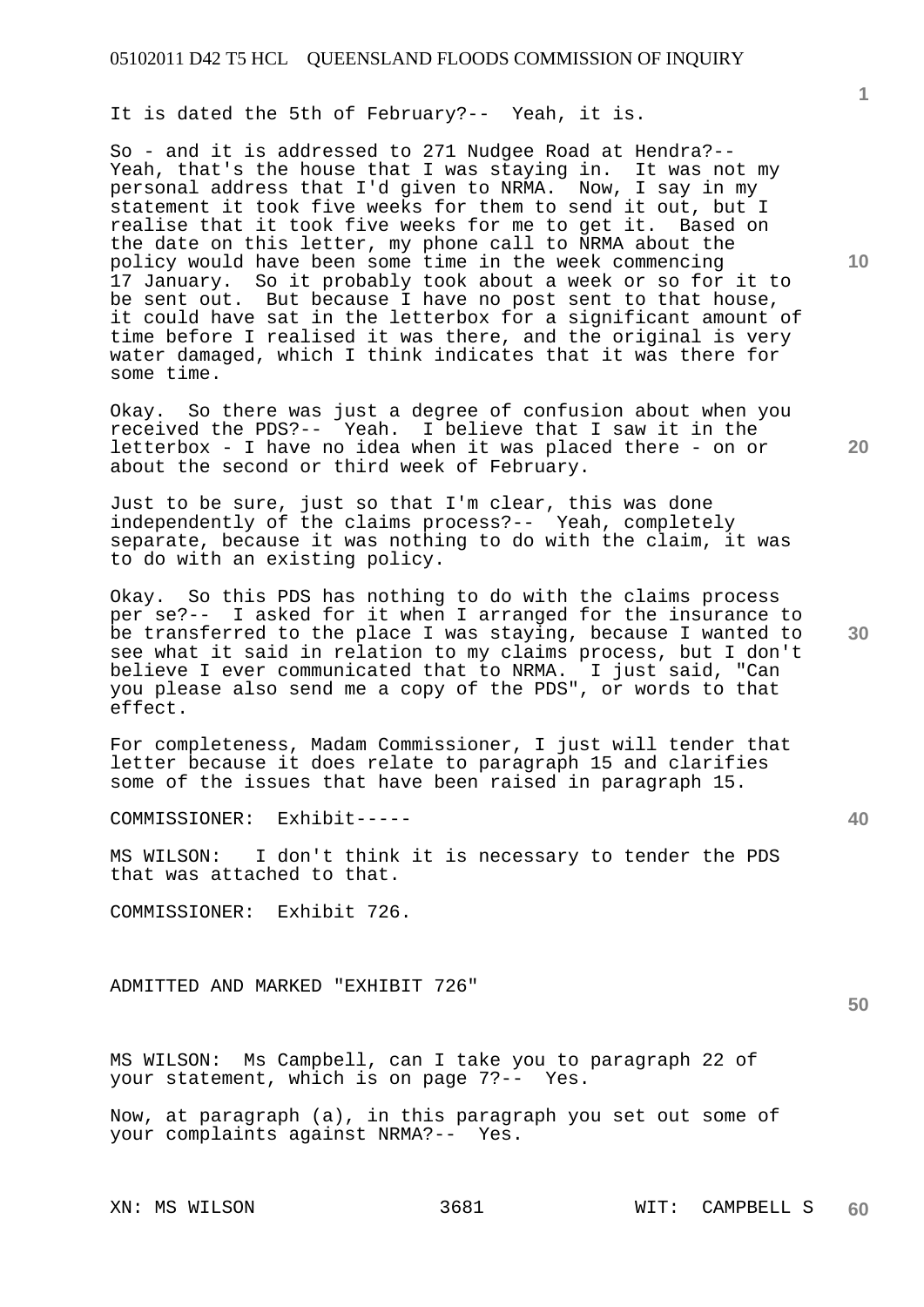I only wish to take you to one of those?-- Yes.

To get you to expand on  $22$  - paragraph  $22(a)$  ?-- Yes.

Where you received only one phone call from NRMA concerning your claim between 12 January 2011 and the 18th of April 2011?-- Yes.

Now, you've been through the documents that have been provided to you by NRMA?-- I have, yeah.

Do you still stand by that?-- I do. The - I consider a contact in relation to my claim be a phone call initiated by NRMA phoning me and say, "Hey, here's some news on your claim, here's where we're up to." I did receive a phone call from NRMA in relation to making an appointment for the assessor, I received a phone call from WorleyParsons in relation to making an appointment for the hydrologist, and I received a phone call in response to mine. I don't consider that contact from NRMA in relation to my claim.

Are you including in that messages that were left?-- There was only the one voicemail message that was left. I suppose that would have to be considered, I guess, contact in relation to my claim.

Just in relation to the future-----?-- Yep.

-----and about communications between insurance companies and claimants, what do you see that could be done better?-- Okay. I believe - I mean, in this situation, it was obviously going to take longer than normal to process a claim, given what was going on in Queensland. However, given the resources that I would expect a large insurance company to have, I think assigning a team to keep in regular contact with customers to say, "We haven't forgotten you, we are still working on this, we know it has been a long time", to make sure that when someone promises to call you - for example, in my phone conversation with NRMA I said, "Can you please call me when the Bridge Street hydrologist report is received-----

Slow down, Ms Campbell?-- Sorry, sorry, and they obviously received the Bridge Street report, yet no-one called me to tell me it had been received. There needs to be someone appointed to simply communicate with claimants, to let them know they haven't been forgotten. I think that's really important and I think that significantly affects one's perception of whether or not a process is timely. The reality is that sometimes things are going to take a long time, but you need to make sure people are kept in constant communication and are made aware of that, that they know they haven't been forgotten, especially in circumstances like these.

Okay.

COMMISSIONER: Can I ask you - we heard of another insurer which actually sent a weekly text, I think it was, to the

**10** 

**1**

**20** 

**50**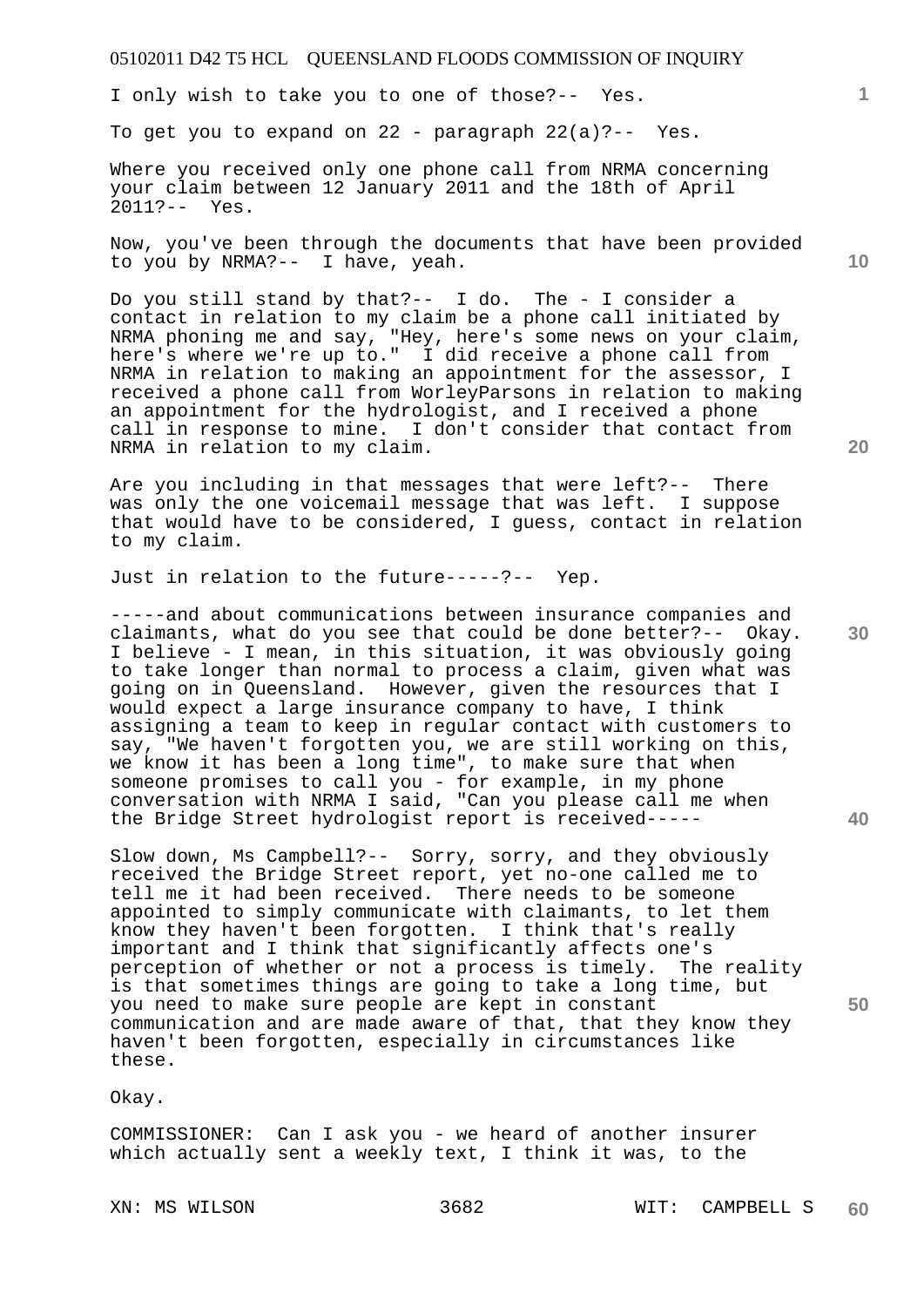**1 10**  insured. Would something like that have kept you-----?-- I think that would have been - texts, or emails, or anything like that, I think it is human nature to assume if someone's not talking to you, they are not doing anything, even though they may be working frantically behind the scenes. Even if it was just a text saying, you know, "Here is a reminder, this is your claim number, this is a direct contact. We're still working on things. We haven't forgotten you." I mean, obviously not those words but something along those lines, I think that would go a very long way towards making people feel a lot more comfortable with a lengthy process.

MS WILSON: Ms Campbell, if I can now take you to some of the issues that you raised in relation to land planning issues?-- Yes.

And you confine this in your statement to paragraph 25 onwards?-- Yes.

**20** 

**40**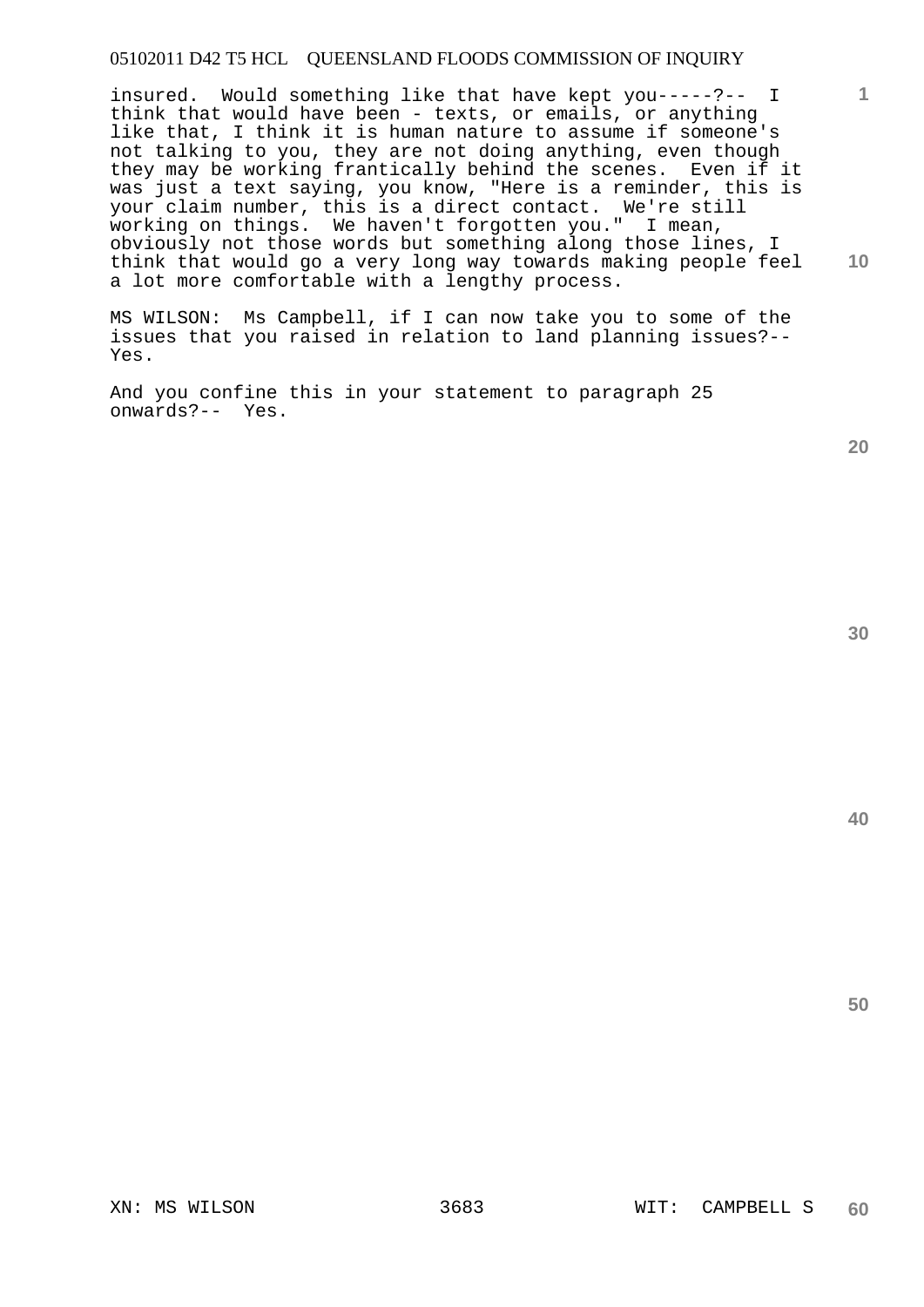You refer to a damming effect?-- Yes.

Caused by the Ipswich Motorway?-- Yeah.

And the construction of the Monash Overpass?-- Yes.

I think the best way for you to explain that to us is if you could go up again to the aerial photograph and explain what you are referring to there?-- I can't say the exact dates because I just don't remember when construction began on the Ipswich Motorway, but this photo, I believe, reflects the lay of the land when I purchased my property. It's rather significantly different now. The Ipswich Motorway used to lie on the same level as essentially Jabiru Place. It's now been raised significantly higher, I would say certainly over my head, so somewhere around six feet, possibly higher. Coming basically running parallel to Jabiru Place, essentially straight across here and across the railway, the construction of what's called the Monash Overpass which if you think of it as a very large hill that has been constructed essentially covering the space from this area here to the train tracks, which run across there.

COMMISSIONER: So, that's south to north, past the tennis court that you identified to us before?-- Yes, ma'am. It's huge, I would say it's at least three storeys high. It's constructed of solid earth. It does have, I believe, three drains through it, but one thing that its construction did was it used to just be open fields. The Pan Pacific Peace Gardens are located down here. This was an open field which gave a place for overland flow to drain. Half of the field no longer exists and in its place is a very large hill that will essentially - overland hill will butt right up against that hill and will start damming. There are three drainage pipes but I don't believe that's significant, like sufficient to pick up the amount of water, given that this part here is essentially a bowl, which now has a significantly raised Ipswich Motorway here and a hill to Monash Overpass here and it's basically at the bottom of what's effectively a dam.

So, what you are talking about a bowl actually is a large area encompassing the units at Jabiru Place?-- Yeah, the units at Jabiru Place, they start low and then they slope up. There was actually two houses at the very top of the slope which weren't affected and every other unit running down the driveway was affected to a greater degree as you move down the slope. Where mine is, it's sort of at the very bottom of the bowl, I guess you would say.

**50**  MS WILSON: Thank you, Ms Campbell. What I am going to do, so that remains on the record - you can have a seat - I am going to give you a hard copy of that map, and I am just going to ask you to the best that you can-----?-- Yeah.

-----just mark there where that Monash Highway is. Have you got a pen over there?-- I do not have, sorry.

If you can just write your name on that as well?-- I can do

**10** 

**1**

**20**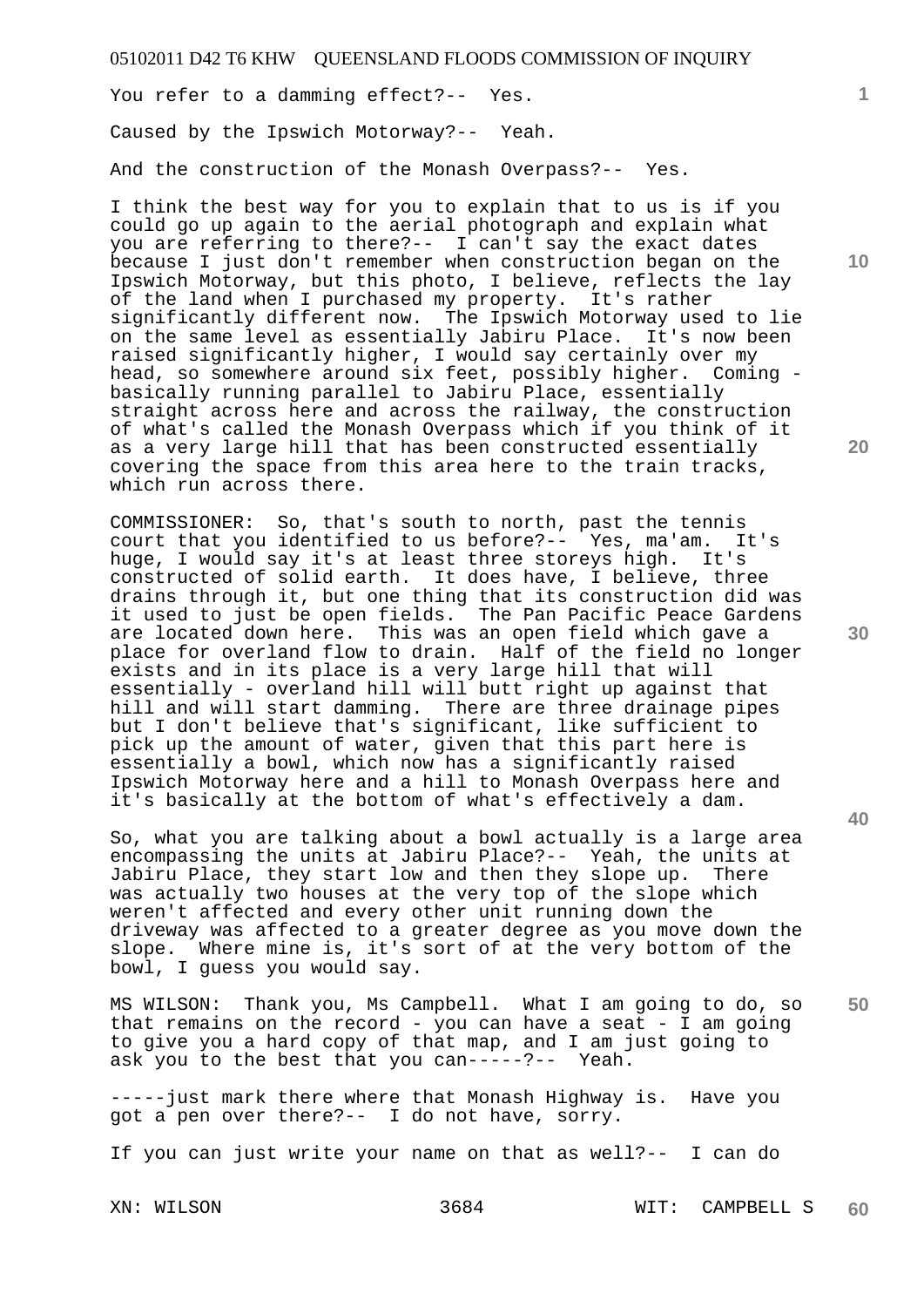that.

Is there any other features that you think that should be included on your map that affects your evidence of when you talked about a damming-----?-- The raising of the Ipswich Motorway but I'm not entirely certain how to draw that.

Okay. We have noted that?-- Yeah. Do you need me to sign this as well as write my name on it?

No, that will be fine?-- Okay.

I will just have a look. The only party here is the Commonwealth, Madam Commissioner, which I will show-----

COMMISSIONER: The State is there too right behind you. Ms Brasch is right there behind you.

MS BRASCH: Thank you, Commissioner.

MS WILSON: Madam Commissioner, I should tender that document, that map, separately.

COMMISSIONER: Exhibit 737.

ADMITTED AND MARKED "EXHIBIT 737"

MS WILSON: Thank you, Ms Campbell, I have no further questions.

MS McLEOD: No questions.

COMMISSIONER: Mr Newton, any questions?

**40** 

**50** 

MR NEWTON: Thank you, your Honour. Ms Campbell, I think you referred to the WorleyParsons report as giving the best indication of how inundated your property was?-- Yes, I did.

I think you were probably referring to the passage at 148 of the documents which should be in front of you in Mr Jarrett's statement?-- Oh, that's right, it was - what page number is that?

If you go to page 148, they're paginated in the top right-hand side corner?-- Thank you. Yes, that's my - yes, photo.

All right. And it says there that, "A flood mark had been retained by the insured which indicated the peak flood water level. This flood mark was submit way through the first floor window and indicates a peak flood depth of about 4.5 metres above ground level."?-- Yes.

**10** 

**20**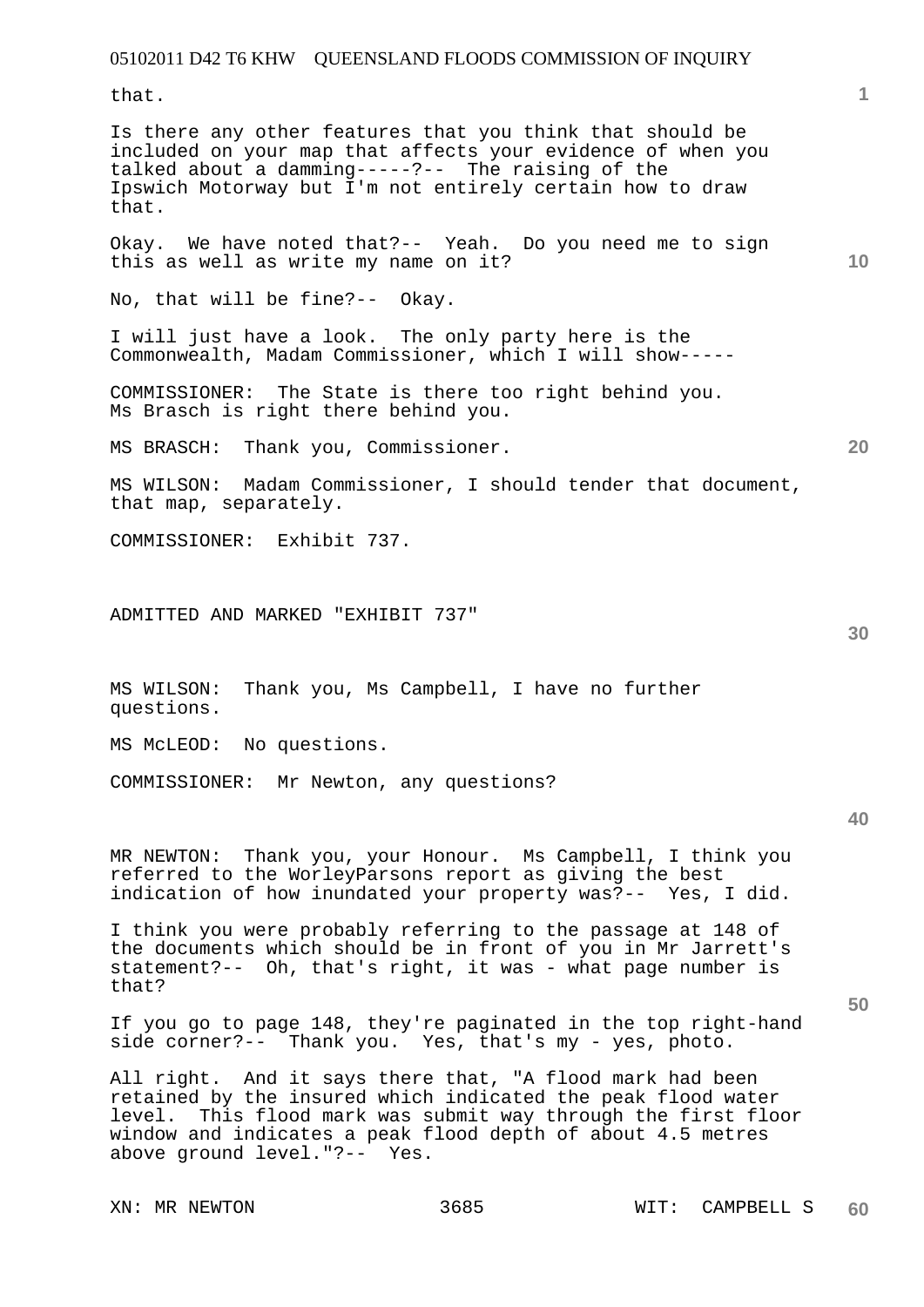|                                                                                                                                                                                                       |      |                 | $\mathbf{1}$    |
|-------------------------------------------------------------------------------------------------------------------------------------------------------------------------------------------------------|------|-----------------|-----------------|
| Is that the passage to which you are referring to?-- Yes, it<br>is.                                                                                                                                   |      |                 |                 |
| All right. Thank you. Now, can I just take you through the<br>essential chronology, as I understand it ?-- Yes.                                                                                       |      |                 |                 |
| Your claim is made on the 12th of January?-- Yes.                                                                                                                                                     |      |                 |                 |
| All right. An assessor by arrangement inspects your property<br>on the 25th of January?-- Yes.                                                                                                        |      |                 | 10 <sup>°</sup> |
| That's a gentleman called Nathan Larkin?-- Yep, Nathan.                                                                                                                                               |      |                 |                 |
| And I think you refer to him in a complimentary fashion in the<br>transcripts that we have seen?-- Everyone I talked to was<br>lovely, so, yes.                                                       |      |                 |                 |
| And by the 17th of February a hydrology report had been<br>prepared. That's the initial one?-- Yes, yep.                                                                                              |      |                 | 20              |
| And by the 18th of March, some hydrologists attended at your<br>premises to conduct an inspection?-- Yep, two gentlemen.                                                                              |      |                 |                 |
| And again you refer to them in very flattering terms in your<br>statement?-- Yep.                                                                                                                     |      |                 |                 |
| All right. And then the hydrology report was completed on the<br>8th of April 2011?-- I don't know.                                                                                                   |      |                 |                 |
| That's the - you can have a look at it in the-----?-- Yeah.                                                                                                                                           |      |                 | 30              |
| -----documents which are in front of you. It should start at<br>page 141?-- Yes, next to M Roberts' signature there.                                                                                  |      |                 |                 |
| Yes. You will see a date on the bottom section of the front<br>$page---?--$ Yes.                                                                                                                      |      |                 |                 |
| -----of the 8th of April?-- Yes.                                                                                                                                                                      |      |                 |                 |
| That was received, it seems, by your insurance company<br>somewhere between the 11th and the 14th of April?-- I don't<br>know.                                                                        |      |                 | 40              |
| No. I'm sorry, I didn't mean you-----?-- Oh, I'm sorry.                                                                                                                                               |      |                 |                 |
| That's all right. And the decline letter in relation to your<br>indemnity was sent to you on the 19th of April or by letter<br>dated 19 April?-- I will have to check my copy if that's all<br>right? |      |                 | 50              |
| You will find it at page 152?-- Yep. I can see that.                                                                                                                                                  |      |                 |                 |
| And at the same time, you were provided a copy - with a copy<br>of the hydrology report with that letter ?-- Yeah, it was<br>attached to the letter.                                                  |      |                 |                 |
| Thank you. I just wanted to turn to a couple of things, if I                                                                                                                                          |      |                 |                 |
| XN: MR NEWTON                                                                                                                                                                                         | 3686 | WIT: CAMPBELL S | 60              |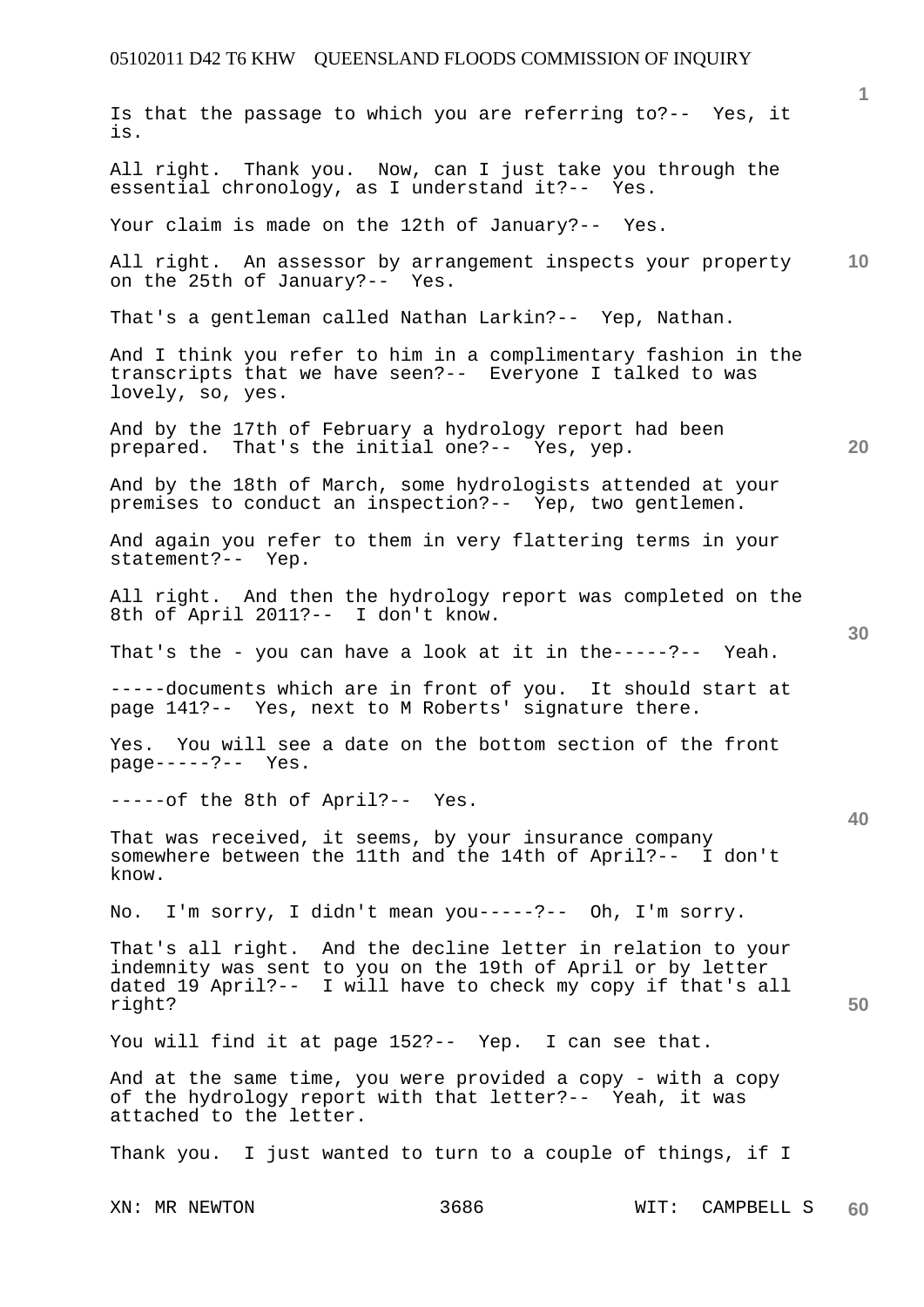may, in your statement-----?-- Yep.

-----that I think remain after Counsel Assisting's questions?-- Yep.

I wanted to take you first to paragraph 8?-- Yes.

And a point you repeat at paragraph 17 and at paragraph 22B, but if I can just take you to paragraph 8 first, you refer there to the fact that on the first occasion when your call was put through in relation to your claim on the 12th of January you were asked to provide details of three items which were lost-----?-- Yes.

-----or damaged and you make the same point a number of times throughout your statement?-- Yes.

If you go, for instance, to paragraph 17?-- Yes.

**20**  At about line 3 to 4 you say that you still had no explanation "as to why I was asked to name three items?-- Yes.

You see that? Then you repeat it in 22B but I needn't take you to that. Can I take you to the transcript of that conversation, which is-----?-- When was that?

-----on the 12th of January ?-- Yes, I have got that here.

**30**  I will take you to the relevant passage but what I want to suggest to you is that, in fact, the consultant was trying to be helpful to you in listing some items that you regarded as important. That will be the point of my question. So, if I can take you to it?-- Yeah.

I will show you how it develops?-- What page was that?

If you go to page - the bottom of page 9 of the transcript?-- Yep, yes.

**40**  If you read a little above the bottom line on page 9 you will see there's an introduction to it where there's a comment about black humour being used by you-----?-- Yes.

-----to alleviate the tension and so forth?-- Yes.

And you comment that, "Black humour will get us through."?-- Yes.

**50**  And then the consultant says, "Hopefully. All right. Well, look, Sharron, I - look what I will do is I know that there is a lot of contents in your home.", and you say, "There really is.", or, "That really is."?-- Yes.

Then the consultant says, "Just to note something down on it, just give me three very, very important items in your contents that are damaged."?-- Yes.

Or "is damaged" as it reads, and you ask, "Single items or",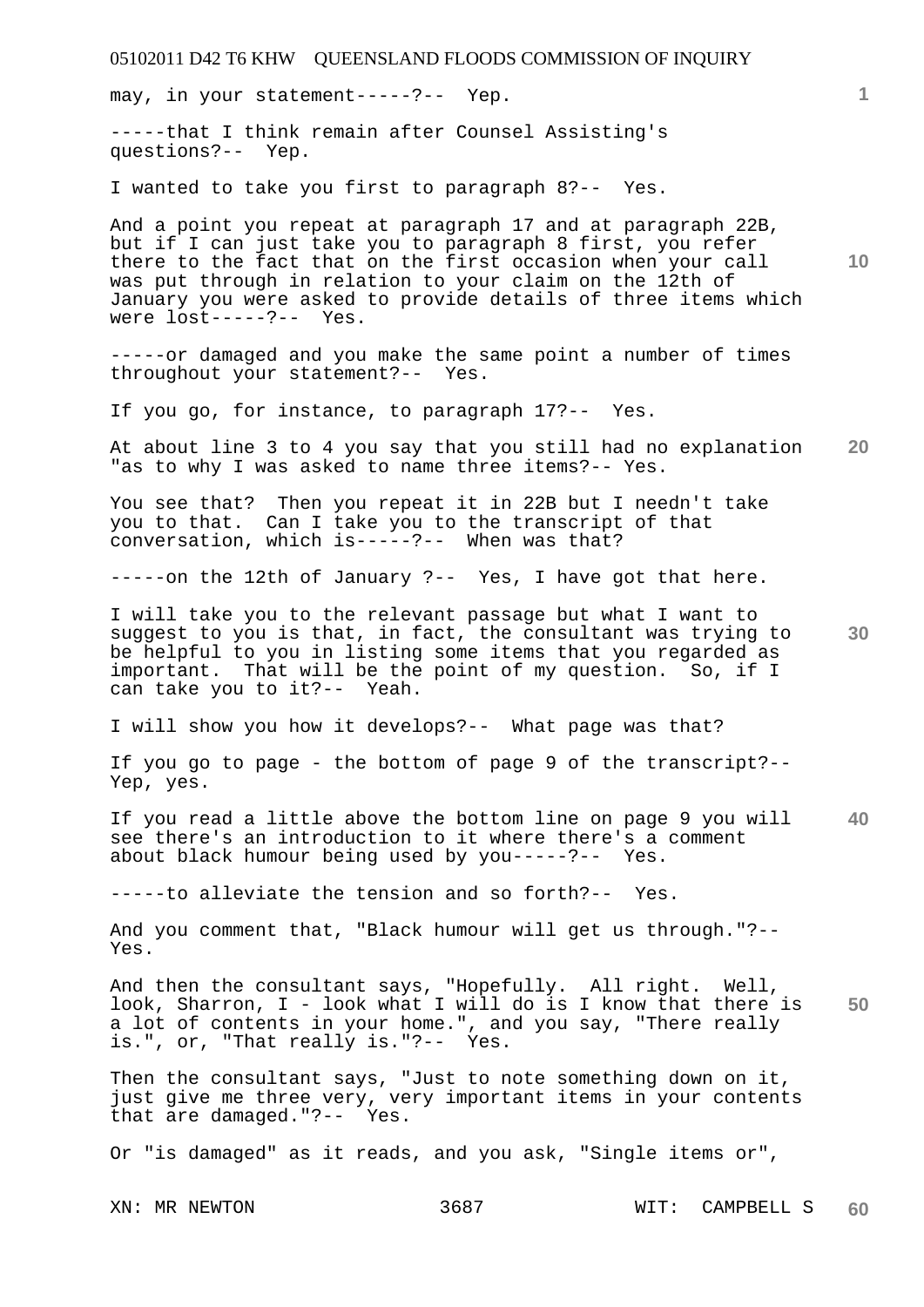| 05102011 D42 T6 KHW QUEENSLAND FLOODS COMMISSION OF INQUIRY                                                                                                                                                                              |    |
|------------------------------------------------------------------------------------------------------------------------------------------------------------------------------------------------------------------------------------------|----|
| and the response is, "Single items."?-- Mmm-hmm.                                                                                                                                                                                         | 1  |
| Then you list a number of items?-- Yes.                                                                                                                                                                                                  |    |
| Big screen TV, refrigerator?-- Yep.                                                                                                                                                                                                      |    |
| A laptop computer?-- Yep.                                                                                                                                                                                                                |    |
| A couch?-- Yes.                                                                                                                                                                                                                          | 10 |
| A leather couch that you obviously like?-- Yeah.                                                                                                                                                                                         |    |
| And a single bed?-- Mmm-hmm - oh, no, that was a description<br>of the size of the couch, sorry.                                                                                                                                         |    |
| Sorry, yes, of course it was, yes, and then if you then go<br>over to the top of the next page-----?-- Mmm-hmm.                                                                                                                          |    |
| -----that continues and if you look at the third item - sorry,<br>fourth item-----?-- Yeah.                                                                                                                                              | 20 |
| -----the consultant then says, "All right. Well, that's all<br>noted down."?-- Yes.                                                                                                                                                      |    |
| And if you go to the next page, which is page 12-----?-- Yep.                                                                                                                                                                            |    |
| -----at about just before halfway down, she says, "Oh, look, I<br>will note everything down for you."?--<br>$Mmm-hmm$ .                                                                                                                  |    |
| "I have just processed the claim. If the claim is covered",<br>she tells you what the applicable excess will be?-- Yes.                                                                                                                  | 30 |
| All right. I was just a little intrigued as to why you were<br>concerned about the fact that she had asked you to provide<br>details of items which you obviously regarded as important to<br>you?-- Mmm-hmm.                            |    |
| Do you accept that she may have just been doing that to be<br>helpful to you?-- I have absolutely no idea. That's why it<br>appears to so often in my statement.                                                                         | 40 |
| But she was asking you for details of the contents which had<br>been $lost-----?--$ Well, no, she -----                                                                                                                                  |    |
| -----or damaged?-- She asked me to name three specific items<br>which seemed very odd and still seems odd.                                                                                                                               |    |
| Okay. Well, can I suggest to you there's nothing in the<br>transcript that suggests that your reaction to the question<br>was that it was odd. You didn't say it was odd or you didn't<br>express any surprise?-- At that point in time. | 50 |
| At being asked - well-----?-- No, no, I didn't.                                                                                                                                                                                          |    |
| No, you didn't?-- No, I didn't.                                                                                                                                                                                                          |    |
| All right. And, in fact, you refer to the consultant in very<br>flattering terms?-- She was lovely.                                                                                                                                      |    |
|                                                                                                                                                                                                                                          |    |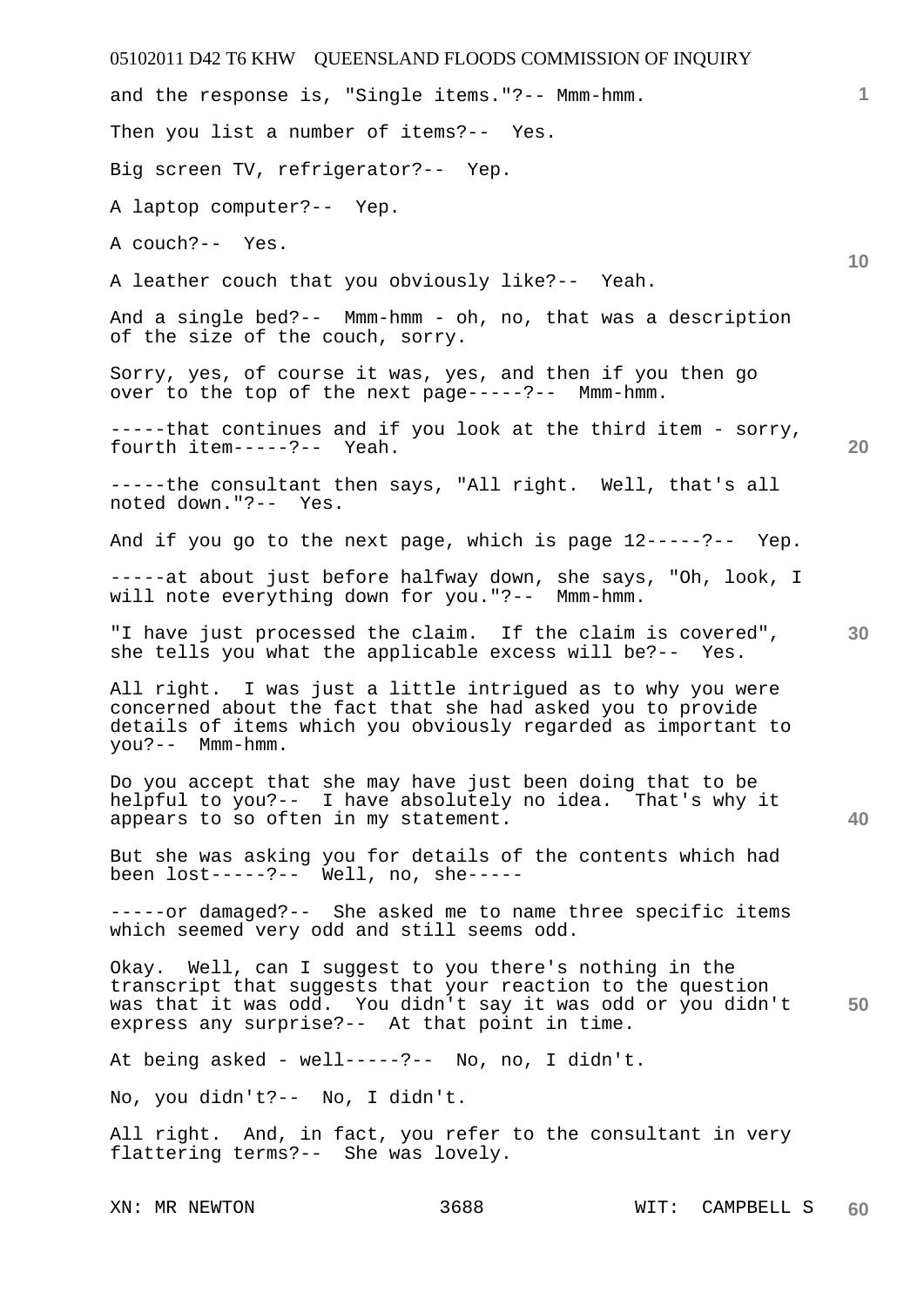She was. And if you go, for example, to page 15 or page 13-----?-- Yep.

-----of the transcript?-- Yep.

At about a third of the way down the page you thank her and you say that, "You're just absolutely fabulous" - sorry, fantastic, I should say. Do you see that?-- Yeah.

You repeat that accolade throughout the document?-- Yeah.

For example, you go to page 15, towards the top?-- Yep.

You say, "You are so seriously" - sorry, "You are so fantastic seriously.", and I won't continue, but you make very flattering comments about her?-- Absolutely.

**20**  So, you agree with this much, that you certainly didn't suggest to her any query about why she was asking you for those details at the time?-- No, I did not.

All right. Now, you also say in your statement that you were shocked to discover that you didn't have flood cover?-- Yes.

Now, having looked at the transcript and having heard the transcript-----?-- Mmm-hmm.

**30**  -----would you agree that that shock doesn't seem to be reflected in the way the conversation was conducted?-- Yes, I would agree.

In relation to the confusion about the hydrology reports, can we work from the premise that you have accepted, I think, that you received the final report on which the insurance company relied. That went out with the declined letter?-- Absolutely.

**40**  And would you likewise accept the fact that in the transcript of the 24th of February there does seem to be confusion between which report she's going to send you?-- No.

All right. Well, I will take you to the transcript?-- Yes.

But can I - let me just test your memory for a moment?-- Sure.

But can I suggest to you what the consultant was saying is this, she starts the conversation by saying, "There is a need to have a second hydrology report prepared."?-- Oh, yes.

All right. And you then ask her whilst that's still the topic-----?-- Mmm-hmm.

-----would you be sent a copy of that report and she responds by saying, "Yes, definitely."?-- Yes.

You then ask her a question in the line that follows could she

**50**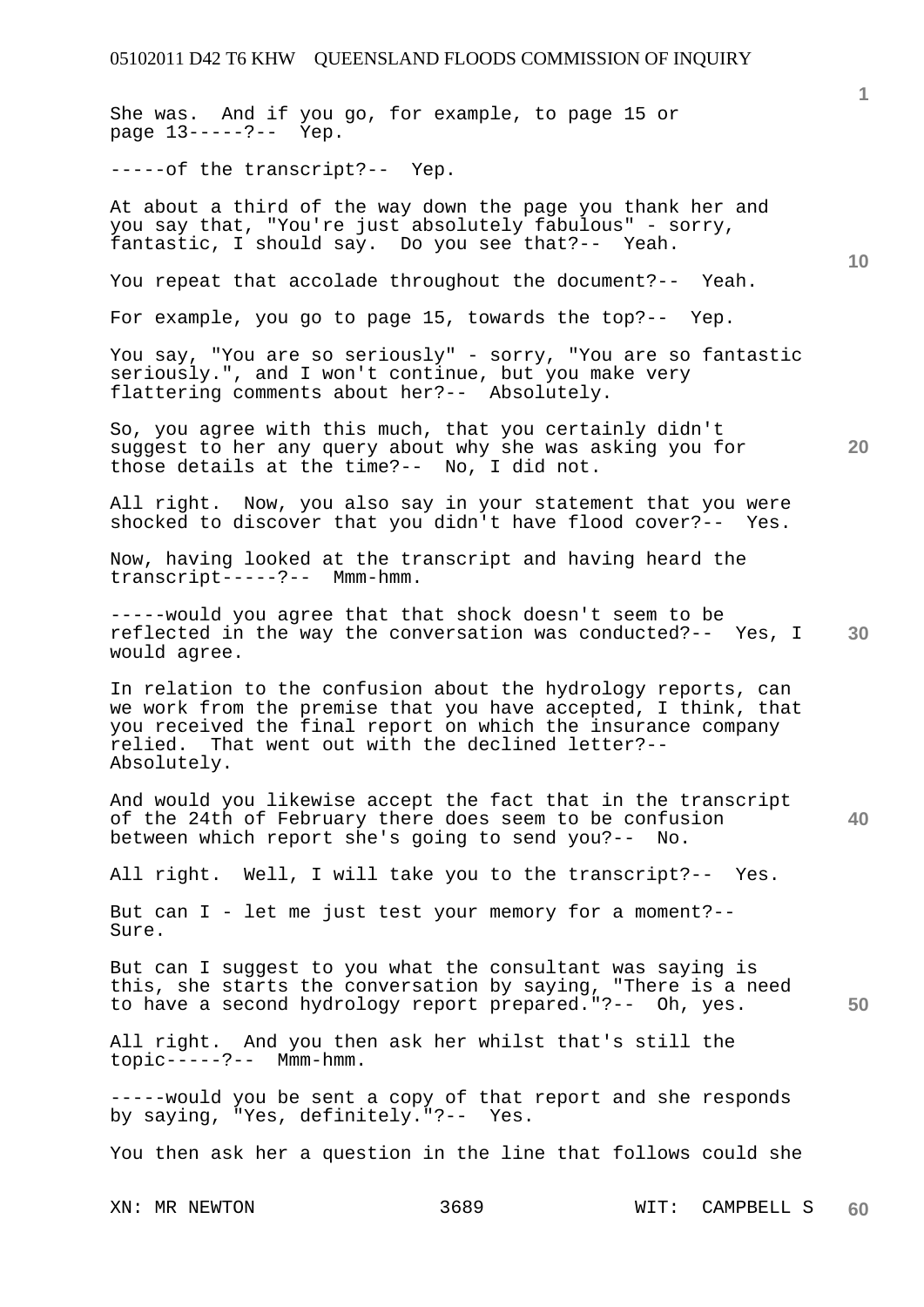**1** also - could you also be sent, I'm sorry, a copy of the report which has already been done?-- Yeah, the overarching one, yep.

And she then says I will see what I can do, in effect?-- Okay.

Well, I want to be fair to you?-- Mmm.

**10**  If you go to the transcript of the 24th of February?-- Just give me a second to find it, I'm sorry.

COMMISSIONER: Could somebody give Ms Campbell some help? The 24th of February, a transcript, either find the one there or give her another copy?-- Was it the 24th of January?

MR NEWTON: 24th February?-- Oh, I don't seem to have that. No, it's marked 24th of January. Sorry, I forgot that bit.

That's all right. Now, just to introduce you to the conversation-----?-- Yeah.

 $---if$  you go the page  $2---?---$  Mmm-hmm.

You will see towards the top of the page the consultant says, "What we are going to be doing is we are actually going to be requesting another hydrologist's report"-----?-- Yep.

-----"which is more specific."?-- The Bridge Street one, yep.

And if you read down to about four or five inches down, there's a passage where the customer says - sorry, where you say, "Do you have any idea what timeframe you're looking at?", and you say, "I understand it's crazy at the moment."?-- Oh, yeah.

And you go on, there's a joke about hydrology being the career to have at the moment?-- Absolutely.

**40**  And if you then go down to the passage that - where you say, "That will be brilliant. Will it be possible to get a copy of that hydrologist's report?"?-- Mmm-hmm.

That's a reference to the final report-----?-- Yes.

-----because that's the topic that's been introduced at the top of the page. All right. She said, "Yeah, no, definitely. Definitely." All right. That's the report that - with which you were ultimately provided?-- Yes.

Yes. All right. Then if you go down after the "definitely" paragraph, you say, "Brilliant. Is it possible to get the one that has been done already?"?-- Yes. that has been done already?"?--

That's the old one which has been superseded?-- The overarching one.

Yes?-- Yep.

**20** 

**30**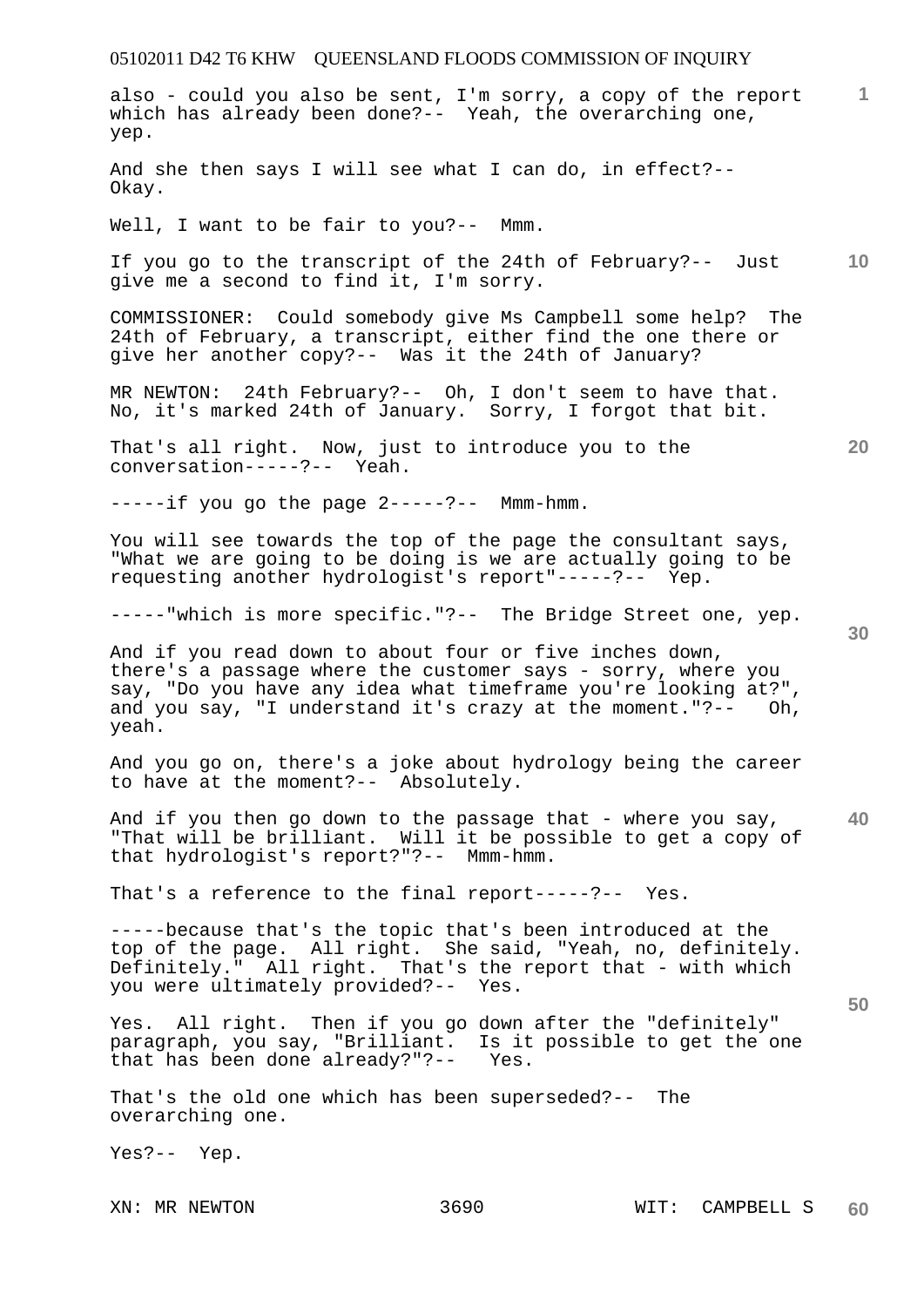And if you go down to the next passage she says, "I could see if I could grab a hold of it because I know that they have been sending them out to the people who we have declined but I will see if I can get another one sent out to you just to give you the overarching one." So, she's saying they have been giving them out and I will see whether I can get a copy for you?-- Yes.

**10**  And then ultimately Ms Wilson took you to the passage from the 11th of April transcript where for reasons that the consultant explains, she says that you will be given the final one but not the one on which they were no longer relying on?-- Yes.

You accept that? If you go - if you go to that transcript of the 11th of April?-- Yep.

If you go, for example, to the last page?-- Yes.

The consultant says towards the top of the page, "Look, we will still send the - the one that's sort of - on which we're basing our decision.", and you say, "Yeah.", and then the consultant says, "But we obviously - because it's not the one we're basing the decision on, we don't send them out.", and you say, "Yes, I understand, yes, I understand." All right. But you then ask, if you go back a page, page 3-----?-- Mmm.

-----you had asked if you would definitely be given a copy of the final one, and you say about four inches from the top-----?-- Mmm-hmm.

Sorry, you are assured then - it says she will definitely give a you a call when the hydrologist's report's in, "I will send her an e-mail now." See that?-- I do see that.

Then ultimately when the final hydrologist's report did come in, it came in and we received it some time after the 11th of April. We then telephoned you?-- No.

**40**  I'm sorry, we what-----?-- I was not telephoned to say the hydrologist's report I was in, I was telephoned to tell me the claim had been declined.

Because the hydrology report had been received?-- But I  $wasn't - I was --- -$ 

Well, if you go to the file notes, for example-----?--Mmm-hmm.

**50**  -----I will show you what happens?-- Mmm-hmm. What page was that again? Is that 87?

Page 87 is probably the pest one in Mr Jarrett's statement?-- Yeah. Yep, I have got that open.

Right. If you go to the entry at the bottom of that page, which is the 11th of April?-- Yep.

**30** 

**20**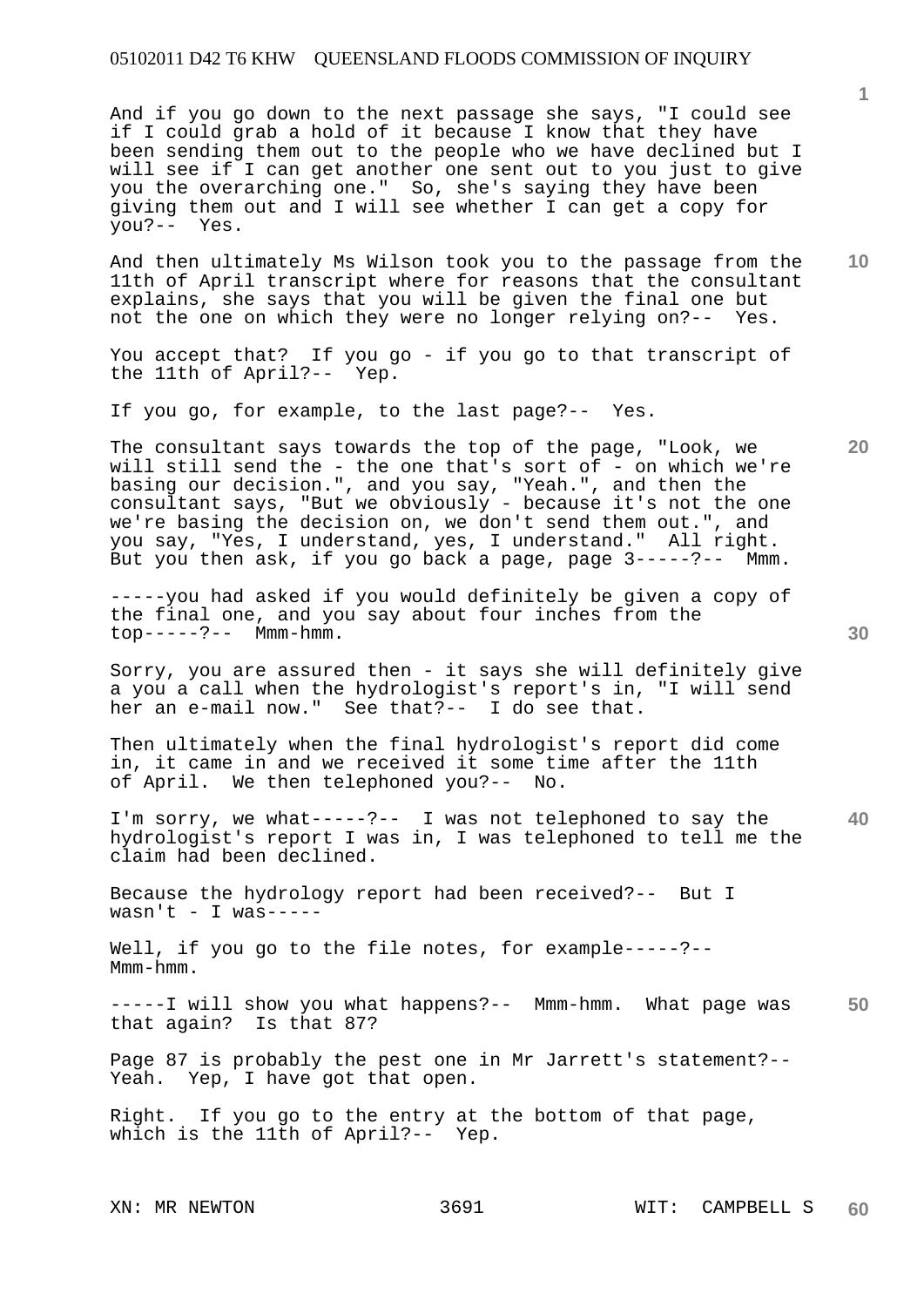Now, it says, "Our insured, Sharron, called wanting an update."?-- Yep.

And if you read over to page 88, "Advised no report yet but someone will be in touch."?-- Yep.

It then records that you want to be notified when the report comes in?-- Mmm-hmm.

**10**  And you requested the original hydrology report?-- Mmm-hmm.

See that?-- Mmm-hmm.

Okay. And-----?-- Yes, I'm sorry.

You're then - it's recorded that you will be told when the report has come in. See, clearly by the 11th of April the insurance company doesn't have it because they say, "No report yet."?-- Yes.

All right. And the next call, I accept, to you is on the 18th-----?-- Yes.

-----where the policy coverage is declined?-- Yes.

All right. But I take it you then accept that they have now given you have now received the WorleyParsons' report that the insurance company has then received it, it's unfavourable to you, and they have then communicated the fact that they were declining to cover you?-- Yes, they communicated the fact that they were declining to cover not that it had been received.

No, but they provided you a copy of it?-- They called me to tell me the cover had been declined but they did not call me to tell me the hydrologist's report had been received.

Well, you were provided a copy of it ?-- Yes.

And the chronology is the - it's received - it's dated sorry, it's received on about the 11th, somewhere between the 11th and the 14th, the insurance company considers it, and then there's a weekend intervening and you are then phoned on the 18th to inform you that cover has been declined?-- Yes.

And the report on which they were relying is then sent to you with the declined letter?-- Yes.

All right. Would your Honour excuse me for one moment? Ms Campbell, I think you accepted earlier in your evidence that the file notes that are around the page which you have opened accurately recorded what took place. I won't put the whole individual conversation to you unless you have any particular concern about them?-- May I just have another quick look?

Certainly?-- Yep, no, I think they accurately record.

**20** 

**30** 

**1**

**40**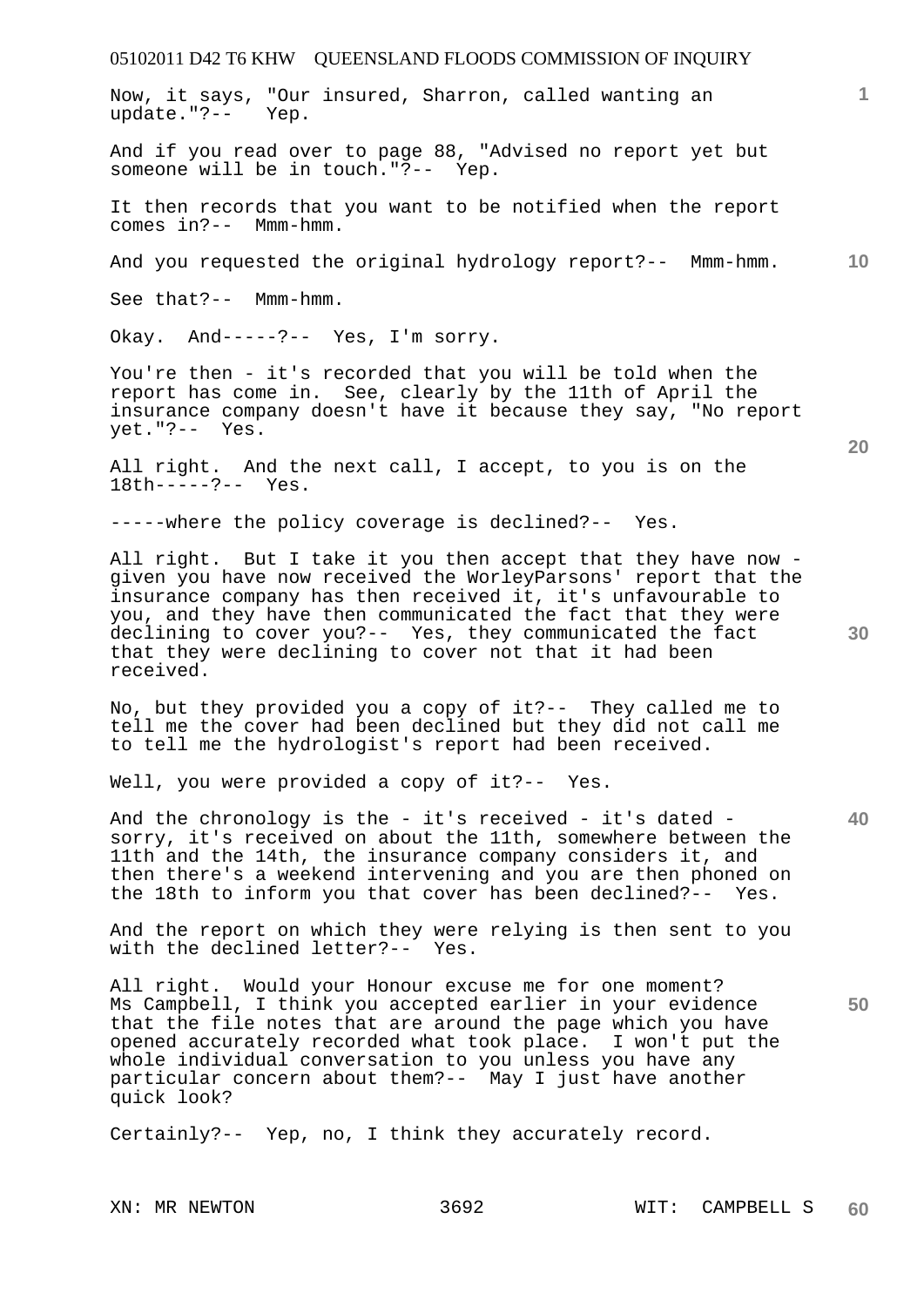| 05102011 D42 T6 KHW QUEENSLAND FLOODS COMMISSION OF INQUIRY                                      |    |
|--------------------------------------------------------------------------------------------------|----|
| I have nothing further, your Honour.                                                             |    |
| COMMISSIONER: Thank you. Ms Brasch, did you have any<br>questions?                               |    |
| MS BRASCH: No, we have no leave on insurance, thank you.                                         |    |
| COMMISSIONER: Ms McLeod?                                                                         |    |
| MS McLEOD: No questions, thank you.                                                              | 10 |
| MS WILSON: I have no further questions. May Ms Campbell be<br>excused?                           |    |
| COMMISSIONER: Yes. Thanks very much for your time,<br>Ms Campbell. You are excused?-- Thank you. |    |

#### WITNESS EXCUSED

MS WILSON: Madam Commissioner, I call Russell Cuerel.

**40** 

**50**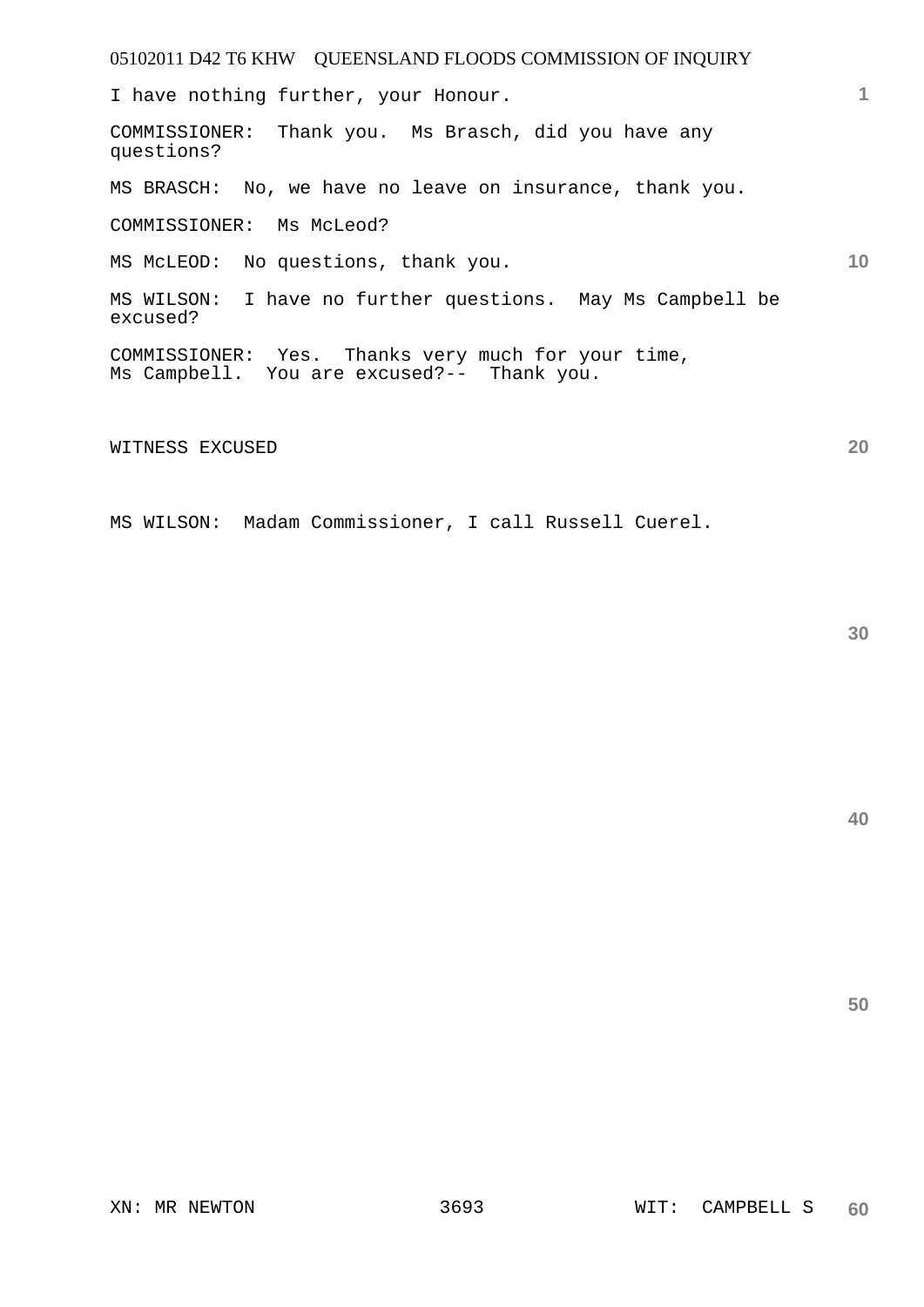# 05102011 D42 T6 KHW QUEENSLAND FLOODS COMMISSION OF INQUIRY **1 10 20 30 40 50**  RUSSELL KEITH CUEREL, ON AFFIRMATION, EXAMINED: MS WILSON: Thank you, Madam Commissioner. Your full name is Russell Keith Cuerel?-- That's correct. And you're trained as a civil engineer?-- That's correct. And your current title is manager of infrastructure management within the Office of the Water Supply Regulator?-- That's correct. Within the Department of Environment and Resource Management?-- Yes. Otherwise known as DERM?-- Correct, yes. Now, you have now prepared three statements for the Commission?-- Yes. The first is dated the 14th of September 2011 and contains attachments?-- Yes. The second is also dated the 14th of September 2011?-- Yes. And contains attachments, and this morning another statement was provided to the Commission from you, another addendum statement?-- That's correct. Madam Commissioner, I tender those three statements. COMMISSIONER: All right. The first will be 728, the second 729 and the third 730. ADMITTED AND MARKED "EXHIBIT 728, 729, 730" MS WILSON: Now, as part of your role, you supervise one engineer who provides advice to the Department of Community Safety-----?-- That's correct. -----on flood mapping?-- Yes. And mapping issues?-- In relation to State Planning Policy 1/03 and planning schemes. So, is it the case that there is one designated staff member at DERM who is there to provide advice in relation to SPP 1/03 to the Department of Community Safety?-- Essentially, yes. There is also you as well?-- Yes.

XN: MS WILSON 3694 WIT: CUEREL R K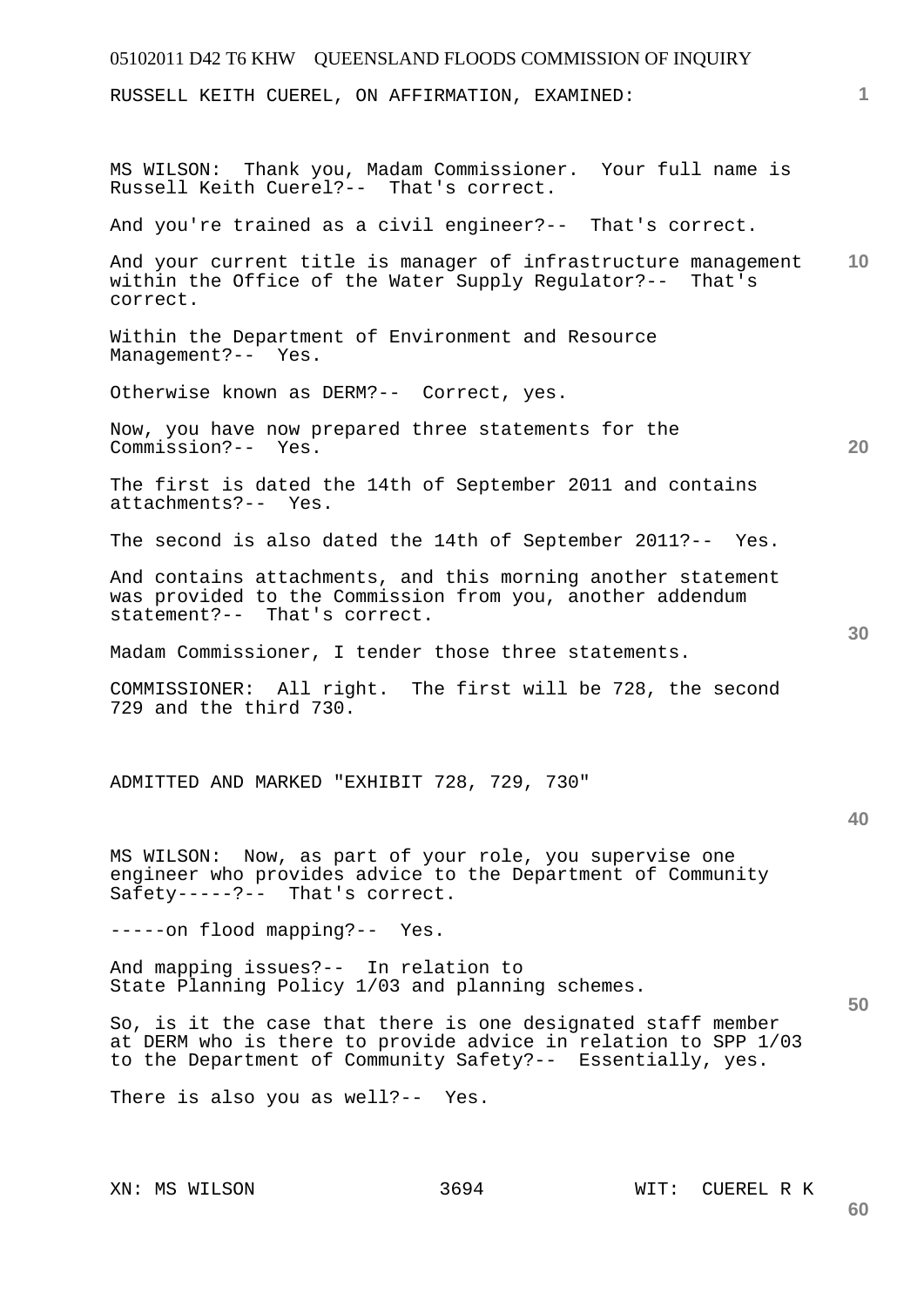There are some matters in your statement that I wish to take you to?-- Mmm.

And the first is at paragraph 6A. This comes under the heading of DERM interacted with the Department of Local Government-----?-- Yes.

-----and the Department of Community Safety during the process of drafting the SPP 1/03. You were the project officer on an existing departmental project to develop a State Flood Risk Management Policy?-- That's correct.

Now, this predated SPP 1/03?-- That's - that's correct. The policy - two projects ran somewhat in parallel. The SPP development was actually a little bit ahead of the policy development and came to fruition. The State Flood Risk Management Policy never came to fruition.

I didn't quite catch any of that?-- The two projects ran somewhat in parallel.

Yes?-- DCS had a project to develop the SPP, the Department had a project to develop a State Flood Risk Management Policy. The SPP project was sort of a little bit ahead of our project. The SPP was completed, the flood policy wasn't.

But then what happened to the information gathered and the work that had been done in relation to your project?-- It's been - it's been subject of ongoing discussion, I suppose, within the department as to what course it should take. It finished - my involvement essentially finished at the conclusion of the public consultation on the policy and-----

Which policy are we talking about?-- Sorry, on the State Flood Risk Management Policy.

Right?-- So my involvement on DERM's project essentially concluded at the completion of the public consultation on that discussion paper.

When was that?-- Around 2003/2004.

This project produced a paper?-- Yes.

When was that paper produced?-- The discussion paper was produced 2002, and then a consultation report in - later in 2003.

**50**  Okay. And I understand the final versions of the DERM policy are in the addendum statement that was provided to the Commission this morning?-- As final as they got, yes.

Now, you have attached the DERM's policy and what I'm talking about the DERM policy do you know what I'm referring to?-- Mmm-hmm.

#### XN: MS WILSON 3695 WIT: CUEREL R K

**40** 

**60** 

**10** 

**1**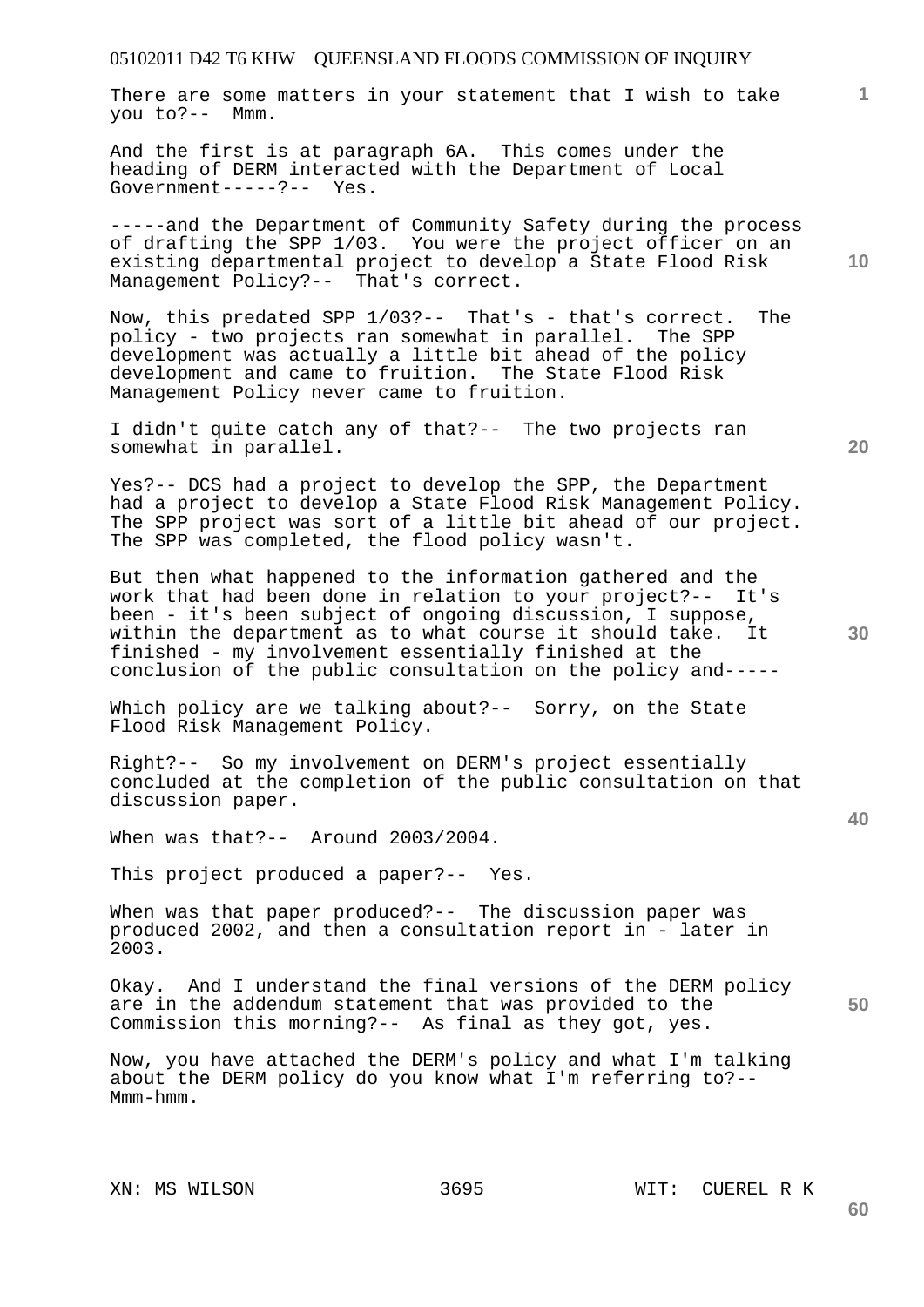You were the project officer on that policy. You have attached that to your statement. Did you draft that policy up?-- Yeah, I had a - yes, I - yes, I suppose, is the answer.

Okay. And if I can just clearly understand it, there are two projects running parallel?-- Yes.

And SPP 1/03 got to the finishing line first?-- Got to the yes, and the Department's DERM project never got to the finishing line.

Okay. Now, can I take you, then, to just some of the content of that document that you prepared-----?-- Yes.

-----which is at your - included in your statement with attachments at RKC 03?-- Mmm-hmm.

Now, what was the ultimate purpose of DERM's project?-- The ultimate purpose was to develop a State Flood Risk Management Policy that would comprehensively deal with flood risk. Flood - as you might - I suppose through the course of the Commission you'd probably realise there's a lot of issues associated with flooding relating to things like availability of information-----

Mmm?-- -----provision of mitigation measures, planning schemes, role of government departments, all that sort of stuff and flood policy was aimed at trying to get to grips with that and come up with a State policy that would deal with it.

And DERM was obviously going to take the lead on that project?-- At that time, yes.

And was DERM going to go so far as to assist councils with flood mapping as part of that project?-- I don't believe so, no, no.

**40**  It was to identify issues?-- It was to facilitate better flood plain management and the concept within the policy was that local government would be the principal agency developing things called flood plain management plans, but this would facilitate that happening.

Okay. Now, if I can take you to page 15 of that document? The heading is 5.3.1, "Implementation of Policy, Instruments, Commitment."?-- Sorry, we're in the attachments?

Yes, RKC 03?-- Right. There's a number of attachments there's a number of documents in the attachments.

Okay. I understand there is some confusion in relation to this. Perhaps it's best I actually give you the document for you to look at?-- Okay.

And I understand that addendum statement you provided us this

XN: MS WILSON 3696 WIT: CUEREL R K

**20** 

**50** 

**60**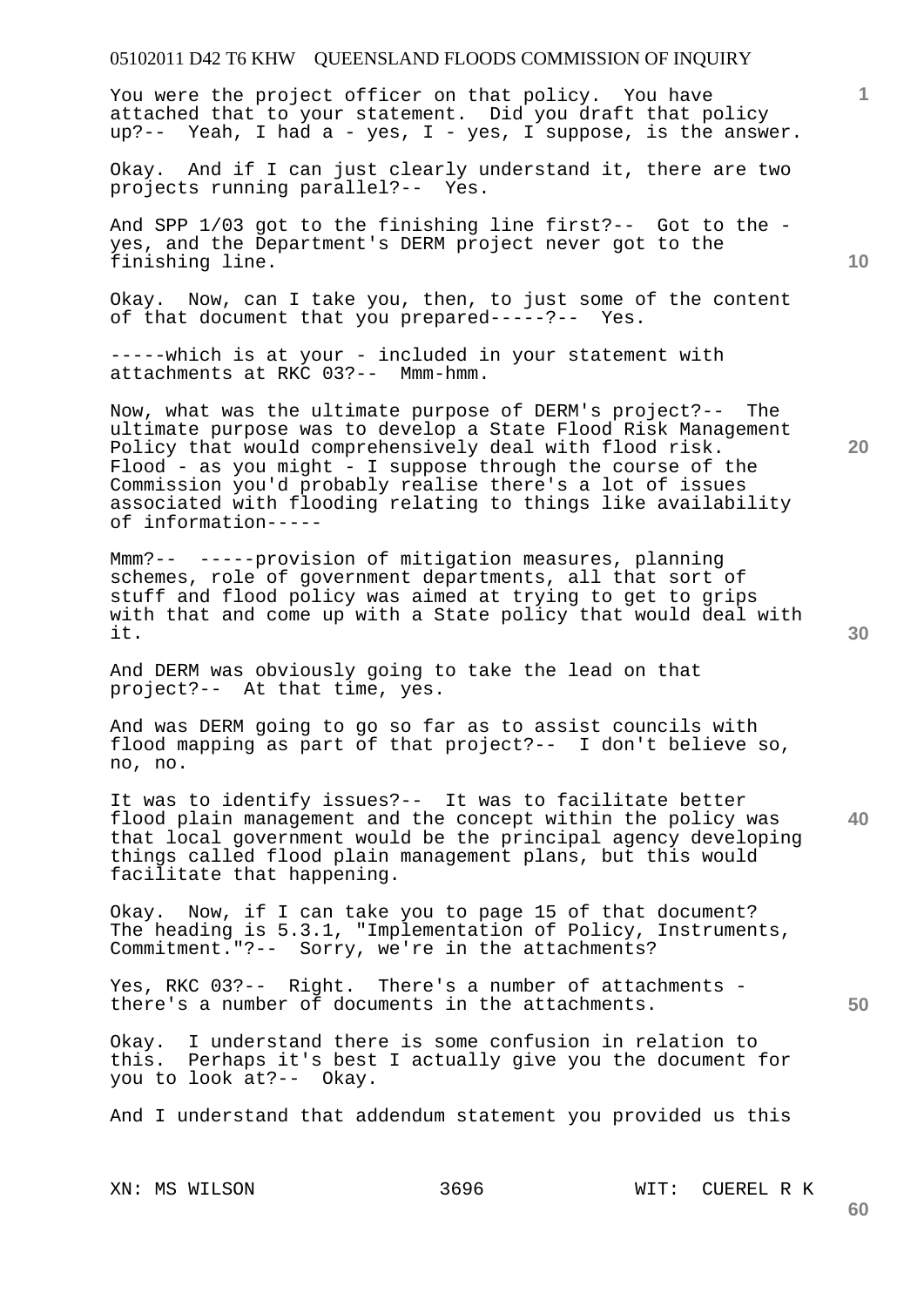**1** morning has tried to resolve-----?-- Tried to resolve, yes.

-----some of these issues with attachments. Madam Commissioner, would that be a convenient time so we can get these documents?

COMMISSIONER: Yes, it would. 2.30.

**10**  THE COMMISSION ADJOURNED AT 1.00 P.M. TILL 2.30 P.M.

**20** 

**30**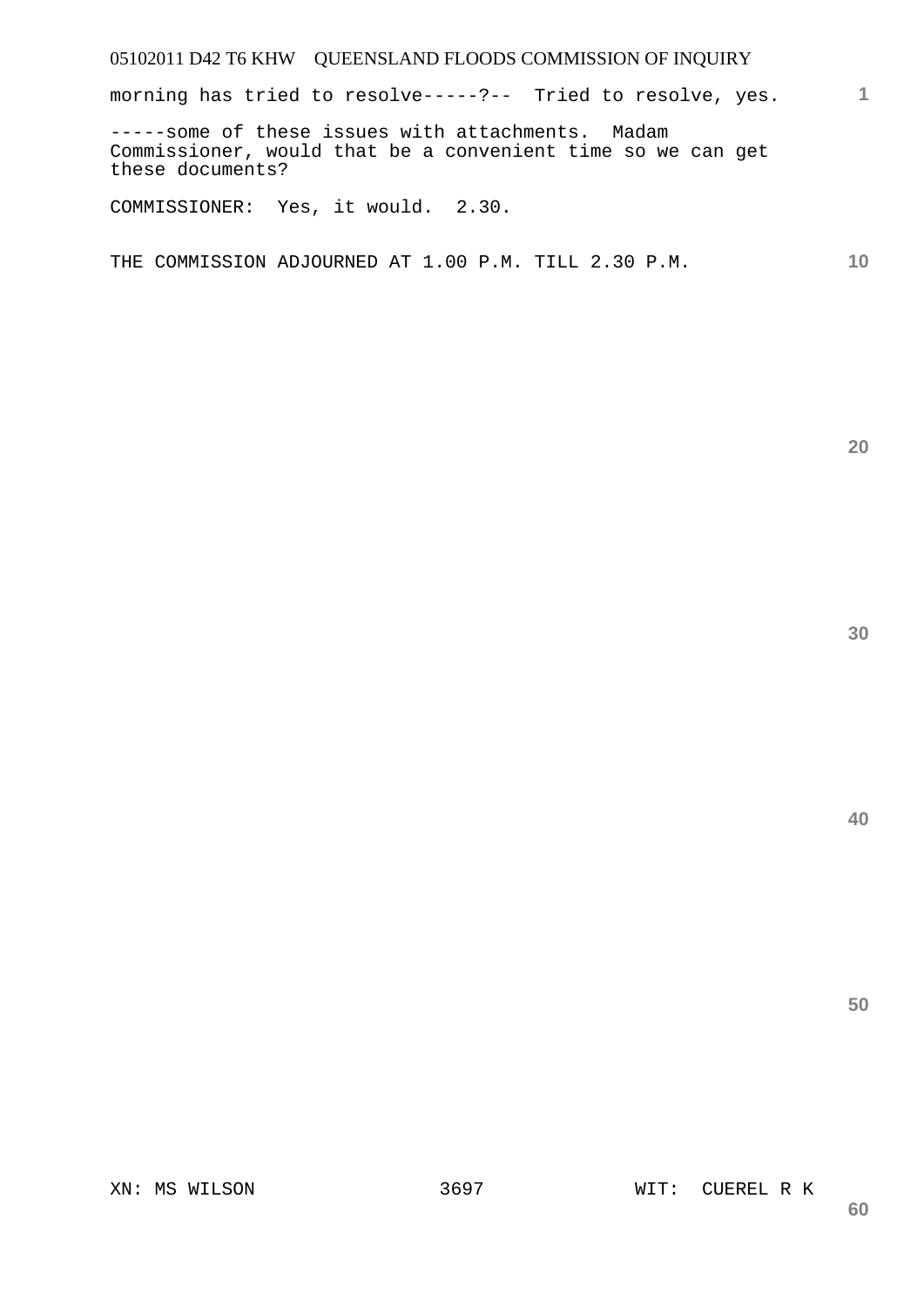THE COMMISSION RESUMED AT 2.37 P.M.

RUSSELL KEITH CUEREL, CONTINUING:

COMMISSIONER: Yes, Ms Wilson.

MS WILSON: Thank you, Madam Commissioner. Mr Cuerel, before lunch I was referring you to the exhibit RKC03?-- Yes.

And the problem with the exhibits attached to your statement is that there is demarcation between any of the documents in the exhibits. There's large attachments containing many documents and there's no demarcation. So what I'm going to do is show you a hard copy-----?-- Yes.

**20**  -----of the document, which we've been able to isolate and for the record can you just read the title of that document?-- "Draft State Flood Mitigation Policy Discussion Paper".

And that's what we were talking about before lunch, what you were working on?-- Yes.

And now can I take you to page 15 of that document? And the this part of the paper refers to the implementation of policy instruments and commitment?-- Yes.

And discusses that local governments have been reluctant to implement appropriate flood mitigation measures?-- Yes.

And sets out a variety of reasons?-- Yes.

I'm interested in these reasons, and perhaps if I can take you to them now. The first one that you state is the conflict within local government. Can you tell us what you were referring to in relation to that?-- Well, as the point goes on to say, local government is sort of responsibile for managing development in its area and it needs to have good reason or sound reasons for why development should or shouldn't go ahead. It's often faced with pressures from developers to pursue development in its area when perhaps it hasn't got sufficient information on what the constraints are for that development, so it becomes a difficult issue for them. Also in terms of, you know, the desire to pursue economic growth in the area, development's often very much a part of economic growth in a local government area so there's these tensions about how to manage development on floodplains, basically.

And where did you get this information from?-- There was a steering committee set up to develop this discussion paper. It was made up of a large number of representatives, including some from local governments, and that would have come through that steering committee, basically.

**1**

**10** 

**30** 

**40**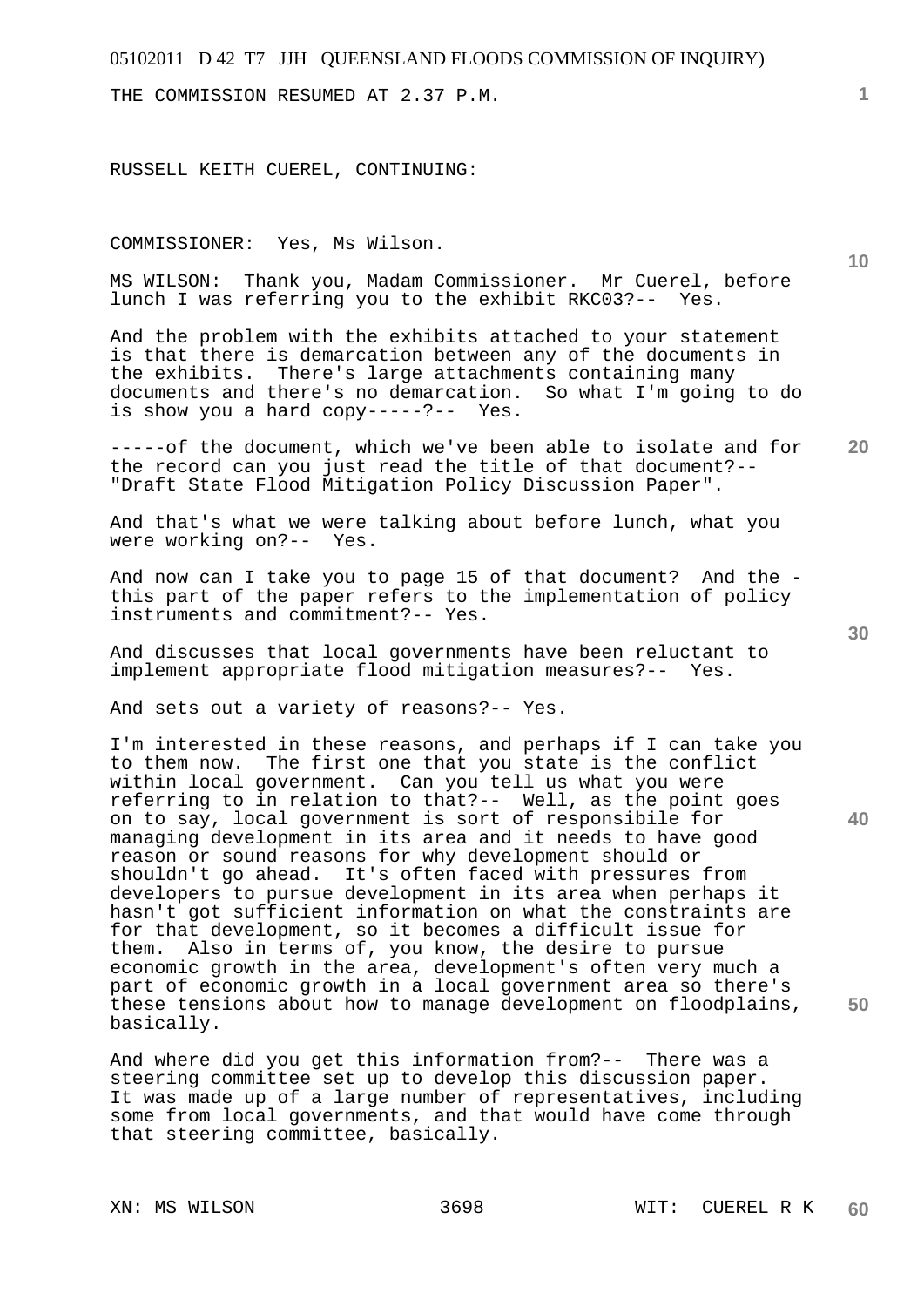That first dot point sets out the tension between protecting the public from damaging effects of floods, the need to preserve individual's property rights and a desire to encourage the economic growth, and you acknowledge the tension there?-- Yes.

And the concluding sentence finds that, "this affects the adoption of designated flood levels and leads to inconsistencies throughout the State"?-- Yes.

How do you get to that final point? Why does that tension lead to that?-- Well, depending on, I suppose, geographically where you are in the State it's more difficult for some local governments to set a higher flood standard on the basis of available developable flood-free land, so the higher standard you go for the more you constrain development in your area if you are in a particular circumstance where, you know, a lot of the area's flood-prone anyway.

This paper goes on to conclude that, "Guidelines are regarded as insufficient to address these issues without some form of imperative. Local governments generally are not incorporating existing guideline best practice into planning documents"?-- Yes.

Was some form of imperative considered?-- Well, the imperative that the discussion paper proposes is a State policy that requires local governments to prepare floodplain management plans. That's essentially the bottom line, I suppose.

And these issues that are raised here under 5.3.1, were they discussed, to your knowledge, in the development of SPP 1/03?-- Yes - well, they - the developers of SPP 1/03 would have been aware of the same issues because there was a fair bit of cross-fertilisation, I suppose, between the two projects. We had - obviously I was part of the government advisory committee on the SPP-----

**40**  Yes?-- -----and you had DCS people on the steering committee for this paper.

Were you a part of the government advisory council in relation to SPP 1/03?-- Yes.

You were representing DERM on that body?-- In the end, yes.

You had done significant work in relation to flood mitigation in relation to this paper?-- Yes.

Did you bring these type of issues to the table and to the attention of the drafters of SPP 1/03?-- I would have, yes.

COMMISSIONER: Mr Cuerel, can I ask you, you don't explicitly say this but there must be a conflict between the fact that a council by allowing development has a greater rate base so that there's an economic interest in having development-----?-- That's-----

**10** 

**1**

**30** 

**20**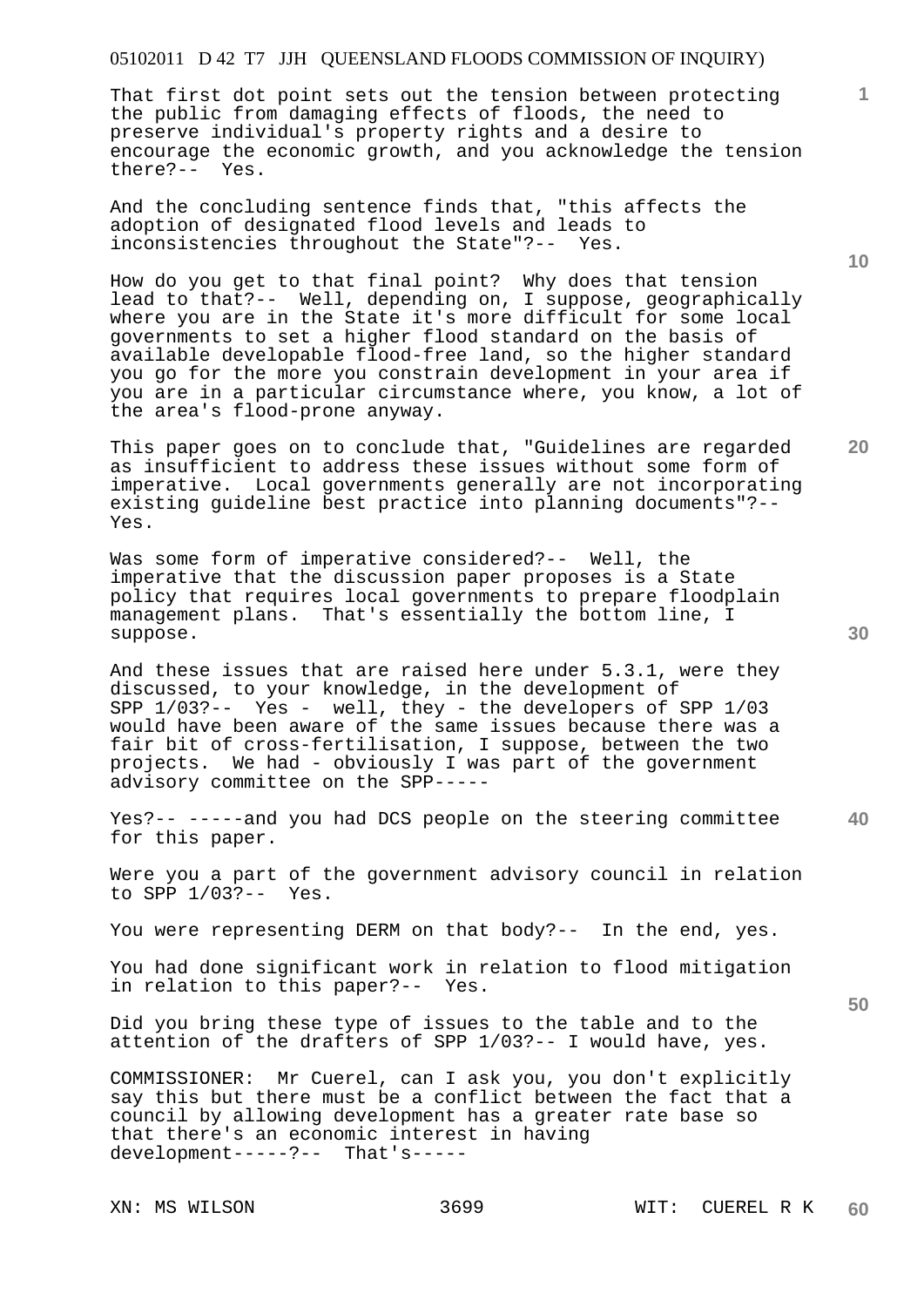-----and the sort of constraints you're talking about. You don't say that in so many words but it must be a factor?-- That's the implication of the first dot point, yes.

Well, it's delicately expressed, all right?-- Well, this was a public discussion paper. It was seeking support from both other State Government agencies and from local government for the introduction of a State policy, so, yes, it was delicately put.

MS WILSON: Do you wish to be more blunt?-- Okay. Can I be? I don't know-----

Yes?-- Well, no, it - for - for the State policy the proposed State Flood Risk Management Policy to get up, if you like, it would require support not only from some State Government agencies that probably were less affected by it but also from local governments that would be more affected about it. They would - it was aimed at local governments doing more work in the floodplain management area. So, you know, these issues were canvassed in sort of - what's the word - delicate delicate language, I suppose.

You say there's more work that can be done - that could be done by government agencies?-- Well, the policy paper talks about actions at State Government level as well, yes.

Okay. If I could just take you to page 34 of that document. You'll see a quote in the third paragraph?-- Yes.

And the quote is in relation to flood studies, and this paper acknowledges that it would be unrealistic to expect the total cost of flood studies and mitigation that are essential for floodplain management to come from local governments?-- Yes. Alone, yes.

Alone. Just for local governments?-- Yes.

**40**  Was it considered who would be the best body to fund such floodplain studies?-- It - it would have been envisaged that there would be some form of government subsidy, be it State and/or Commonwealth. I might add, about the same time as this paper was being developed the Commonwealth was in the process of initiating subsidy programs that would assist in funding local government flood studies, for example.

Okay. Was DERM going to play a role in the flood studies?-- In the actual conduct of the flood studies?

**50**  Yes?-- Only if by way of providing some sort of assistance in terms of data that the department already had, but, no, essentially the flood studies would be the responsibility of the local government with the funding - the main assistance from State Government being - and Commonwealth Government being the funding.

**20**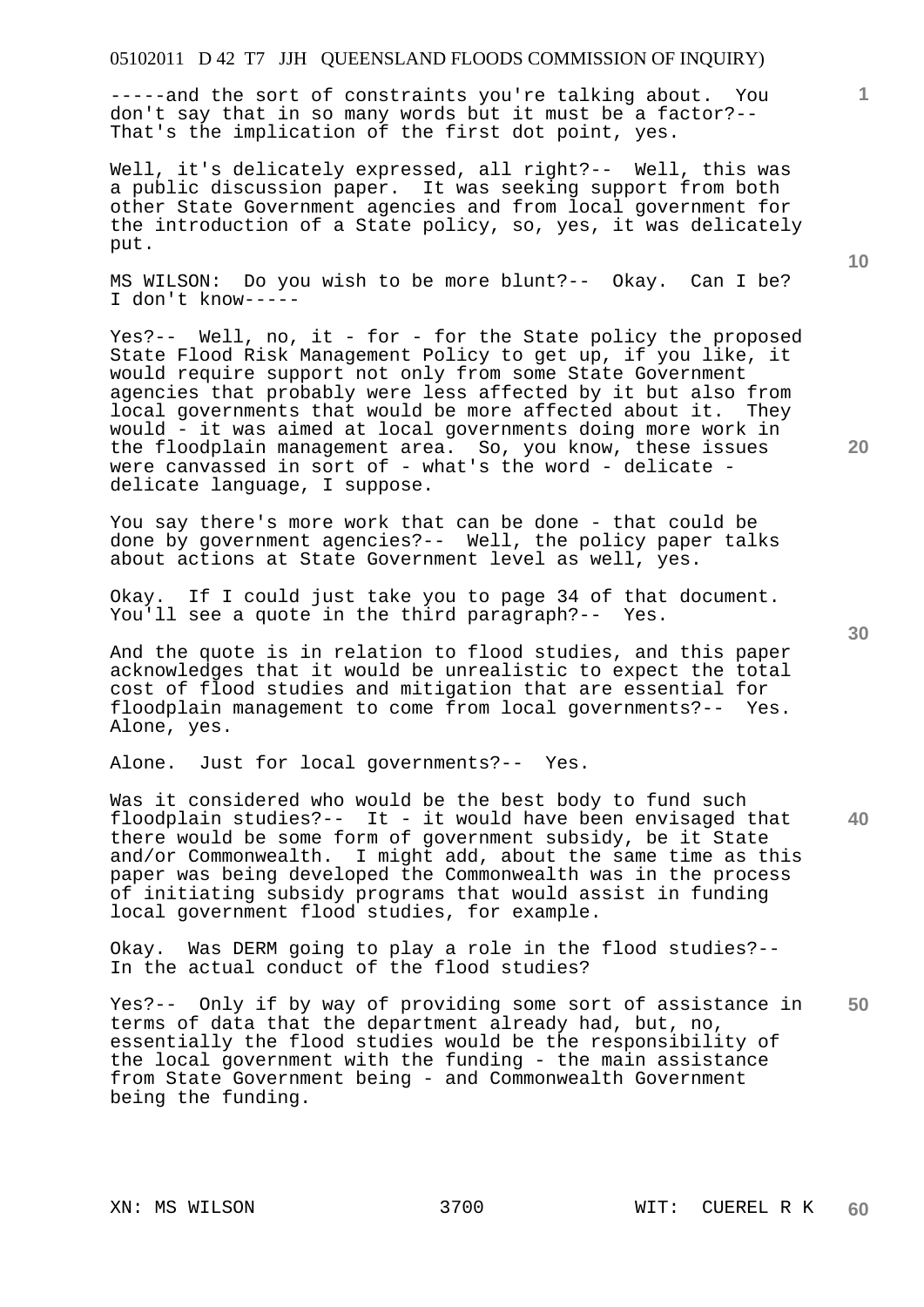## 05102011 D 42 T7 JJH QUEENSLAND FLOODS COMMISSION OF INQUIRY) XN: MS WILSON 3701 WIT: CUEREL R K **1 10 20 30 40 50**  But it was acknowledged then at the time of this paper, when it was written, that even then it was going to be unrealistic for local governments to do it by themselves?-- Yes. Well, we'll come back to that in one moment. The SPP 1/03 is a document that you're well aware of and you did sit on the Government Advisory Committee-----?-- Yes. -----as DERM's representative. First of all, if we can just set up what DERM's role is in the administration of the SPP 1/03. And there are some documents that I wish to take you to that are attached to RKC09, and I'll provide this bundle of documents to you-----?-- All right. -----so that you don't have to trawl through your exhibits?-- Yes. Can you see that this is a part of RKC09?-- Mmm-hmm. It's a letter dated the 2nd of February 2010?-- Yes. It is from the Department of Environment and Resource Management?-- Yes. And it is to Emergency Management Queensland?-- Yes. And it attaches a draft memorandum of understanding?-- Yes. Between those two government agencies?-- Yes. And this is a draft memorandum of understanding, I understand - as - I appreciate. If - go to page 4 of that draft. It sets out the role of DERM?-- Yes. The second dot point refers to the technical assistance that DERM would provide?-- Under 6 or under----- Yeah, "DERM will"-----?-- Yes. -----"consult with DCS on requests"-----?-- Yes. -----"provide advice," then talks - sets out some technical assistance?-- Yes. And also will provide advice on any relevant legislative or policy changes to flood matters?-- Yes. Now, the role that DERM plays in policy changes to flood matters, can you assist me with that?-- Well----- The role, if any, now, presently?-- What happens right now? Yes?-- In the absence of - sorry, let me start again. I suppose what was envisaged there was the assistance that was provided in the original establishment of SPP 1/03. At the time that this was put together there wasn't a lot happening on the DERM - there's not been a lot happening, I should say, on the DERM side of the fence as far as the State Flood Risk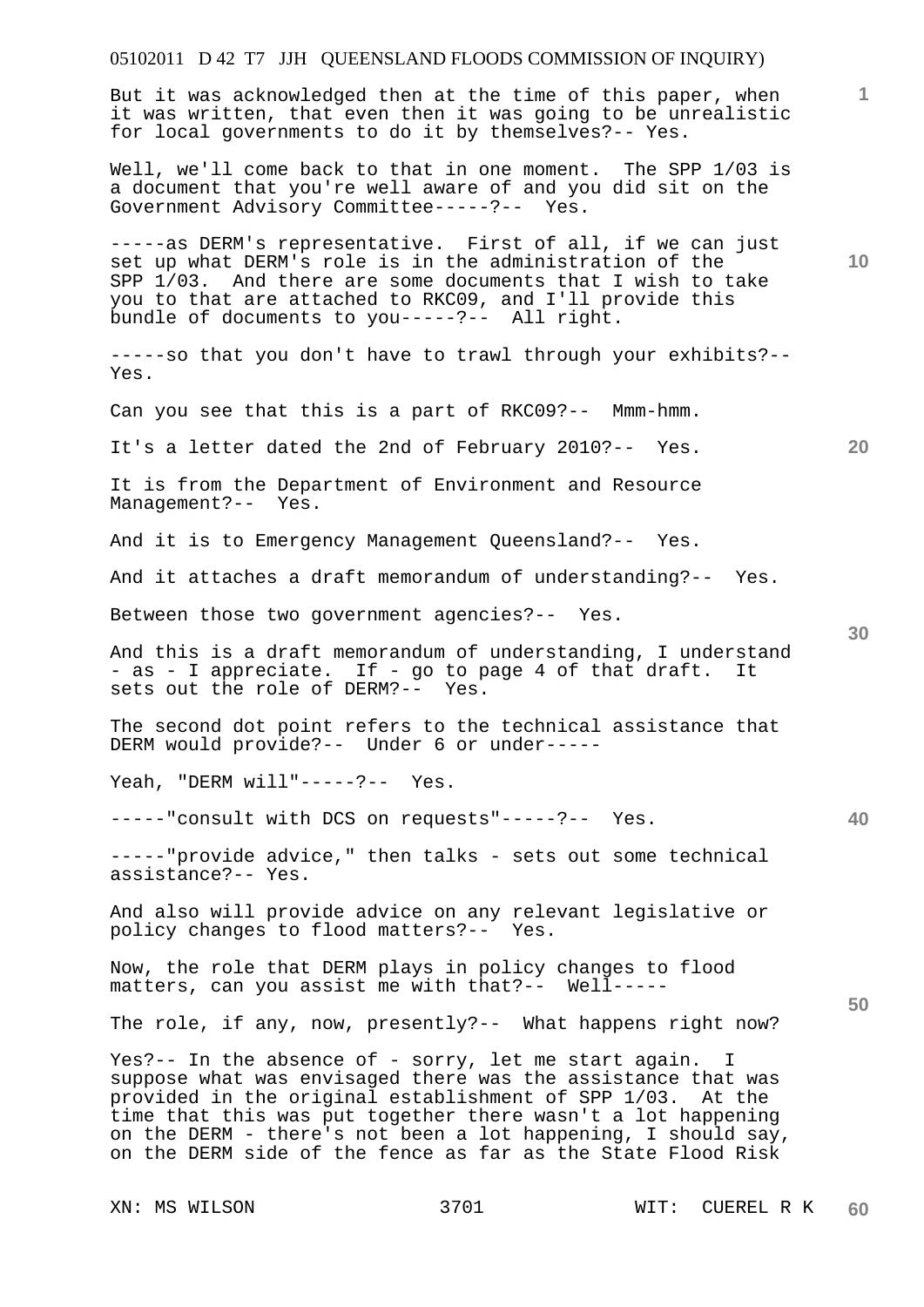Management philosophy goes so that would have been aimed at any advice or assistance in-----

You have to speak up, Mr-----?-- Sorry. That would be referring to any advice or assistance in the further development of SPP 1/03, essentially.

Okay. Further, the final - or the second final dot point is that, "DERM will participate on steering committees as required for NDMP funded flood studies"?-- Yes.

What's the role of DERM in that?-- When invited we make someone available to sit on a local government - if a local government establishes a steering committee for their flood study, which they sometimes do, sometimes don't, we'd make someone available to advise them on the course of that flood study, I suppose, mainly in terms of scope and extent, whether they're looking at the full range of floods or whether they've constrained themselves to a lesser range of floods, and that sort of general - general strategic direction, I suppose.

And does this still occur?-- It hasn't occurred to a great extent recently but we're still available for that.

Is there any reason why it hasn't?-- Generally it's a reactive role so we don't sort of - where we're invited to participate we get involved, if we're not invited to participate we don't get involved.

Okay. So it's just because not as many invitations have been coming-----?-- That's correct-----

-----to you?-- -----yes.

And the final point that is particularised in this document is that, "DCS acknowledges that DERM will support the equivalent of one FTE to these activities"?-- Yes.

One full-time employee?-- Full-time equivalent. You're close, yes.

Okay. "to these activities". Okay, I'll just - now, if we can keep on moving. If we get past that draft document we can see a letter which should be in that bundle, which is the 1st of March 2010, dated 1st of March. It is from Emergency Management Queensland-----?-- Yes.

**50**  -----to the - to Miss Debbie Best, the Deputy Director-General at DERM. In fact, I apologise, I don't need to take you to that, I need to take you to the next letter, which is the 29th of June 2010. I apologise. This is a letter from Emergency Management Queensland to Lindsay Delzoppo, the Acting Assistant Director-General of DERM. Have you got that document?-- Sorry, which - sorry, what was that?

Twenty-ninth of June 2010?-- Yes.

**10** 

**1**

**20**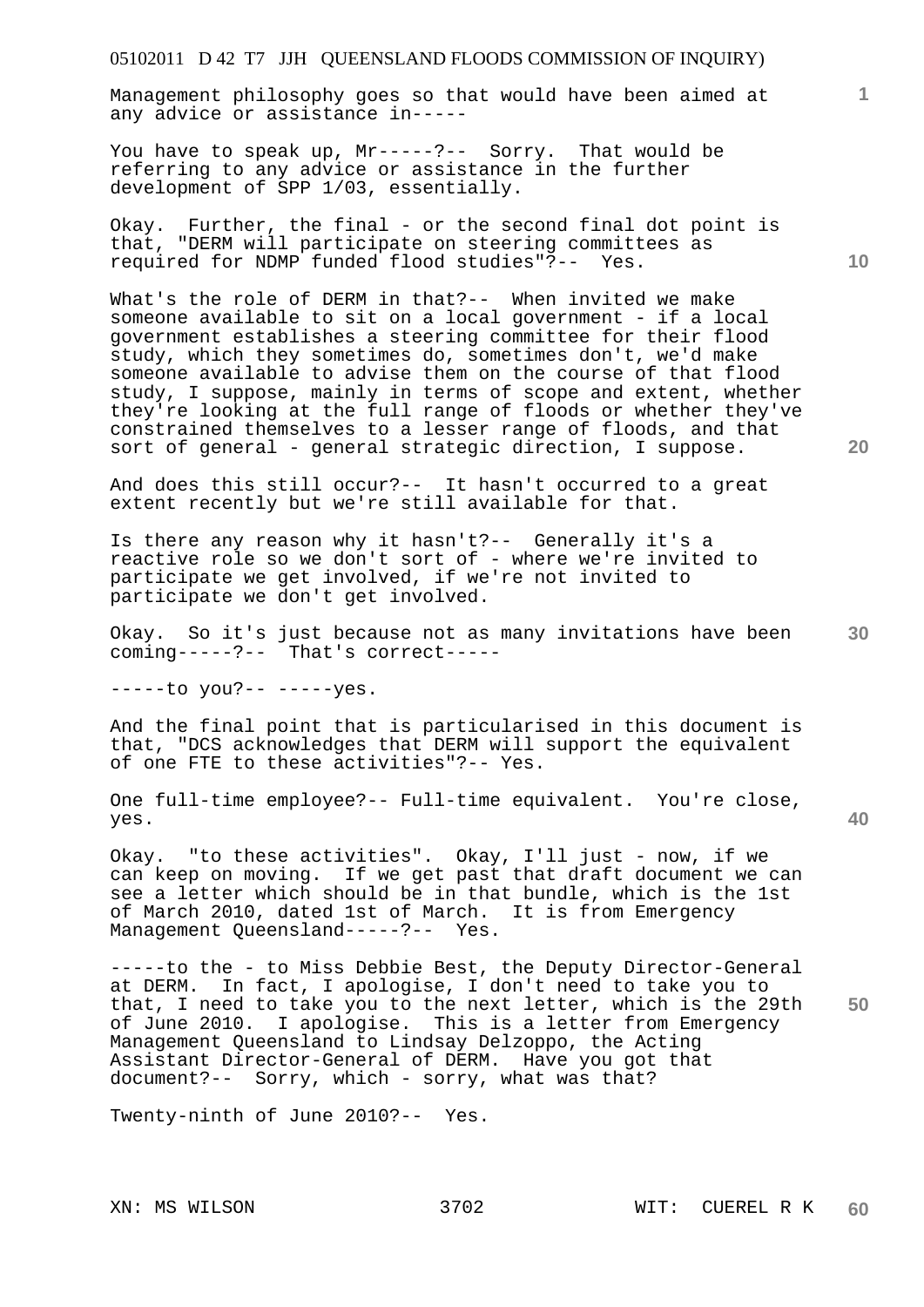Thank you. Now, this - Emergency Management Queensland is responding to DERM and saying rather than a memorandum of understanding, "our preference is a simple exchange in letters of consent in continuing the current service arrangements"?-- Yes.

So was there - what's the bottom line? Was there a memorandum of understanding reached or does it proceed on a - letters of consent between the parties?-- There's never been a memorandum of understanding finalised. There's - attempts have been made but they have never been finalised for one reason or another, and, yes, continuing it's on on this basis of this letter.

In your view does there need to be a memorandum of understanding or is this a sufficient and practical way to continue the relationship? And be blunt?-- It's a bit of a double-barrelled answer. It's a satisfactory way to continue the relationship assuming both sides of the agreement - both sides are happy with how historically it's been done. There's, I suppose, recently been some debate about changing the level of intensity of roles and that probably, you know, involves more negotiation.

Can you tell us about that debate?-- Basically along the lines, I suppose, of expectation from DCS about the level that we will go to in terms of checking information that supports the flood information - the flood components of the SPP - of planning schemes.

And are DCS expecting DERM to-----?-- To go a lot further.

Rather than you just see it as a prima facie document and-----?-- That's right.

-----see whether it ticks a box?-- Essentially, yes.  $We've---$ 

**40**  And what box is that that it ticks?-- Well, we look at the material coming in as part of the planning scheme, see whether they've actually identified a defined flood event, what that defined flood event is, whether they've represented it in a map context in the planning scheme, whether that map has enough detail on it to be sort of useful in terms of identifying properties and what's affected, whether the other elements of the scheme address the flood constraints, like a flood development code, for example, but we don't sort of drill down below that in terms of determining the accuracy of any flood models that support that information.

For SPP 1/03 to practically work should DERM be doing that?-- "No", I suppose, is the short answer. Essentially - it essentially relies on the professional expertise of the engineers that have been used by council to undertake the modelling-----

**10** 

**1**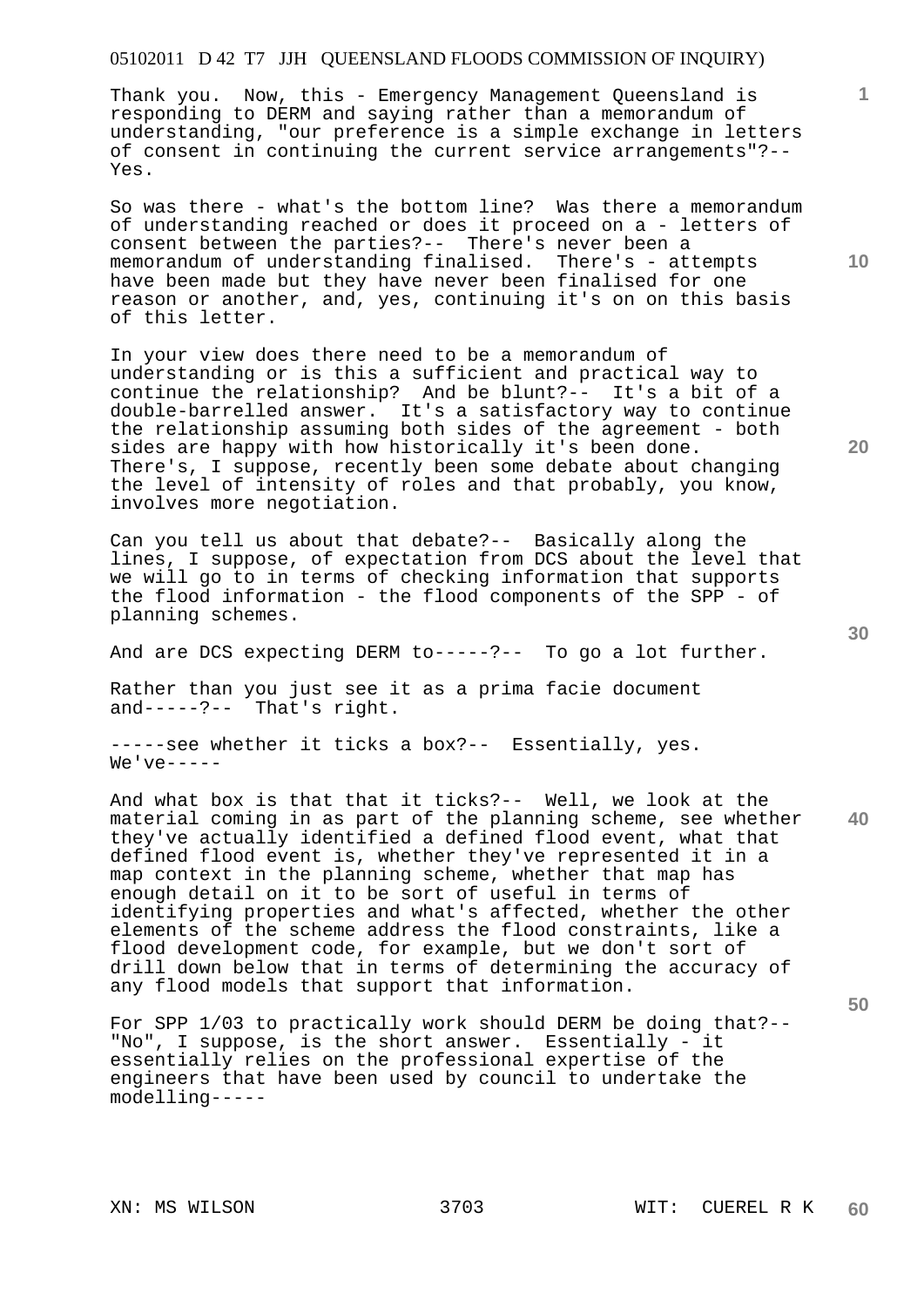Does DERM look at that methodology and examine that methodology to see whether that is an appropriate methodology to use-----?-- Only at a fairly strategic level in terms of the cases, perhaps, that have been analysed and whether they appear to be heading in the right direction. We don't have the resources or perhaps even the expertise to actually redo the modelling, if you like, which is sort of where that starts to head.

So, Mr Cuerel, am I being too blunt by saying does DERM really just have a superficial look at these - this material that comes to you?-- I wouldn't - I think you are. I wouldn't call it "superficial", I'd call it a fairly strategic level of advice. It's not a - not an absolute detailed check and I don't think - I don't believe it should be, either. We shouldn't be taking away any sort of professional responsibility from the people who have done the underlying modelling.

To protect the State's interests should there be an agency looking at this to make sure that these flood studies are<br>accurate and right for the circumstances of that area?-- I accurate and right for the circumstances of that area?-suppose it - "yes" but with qualifications. I suppose it depends to what extent people are going to double-check what someone else has done. Probably setting up some guidelines and some sort of fairly detailed direction as to how things should be done but whether - whether then that should be sort of rehashed by a second party, yeah, I'd say "no" to that  $but --- -$ 

Has there been any problems that you know of caused by this process of not being done?-- Not that I'm aware of, no.

DCS are wanting you to do it?-- They have been arguing in that direction, yes.

**50** 

**30** 

**1**

**20**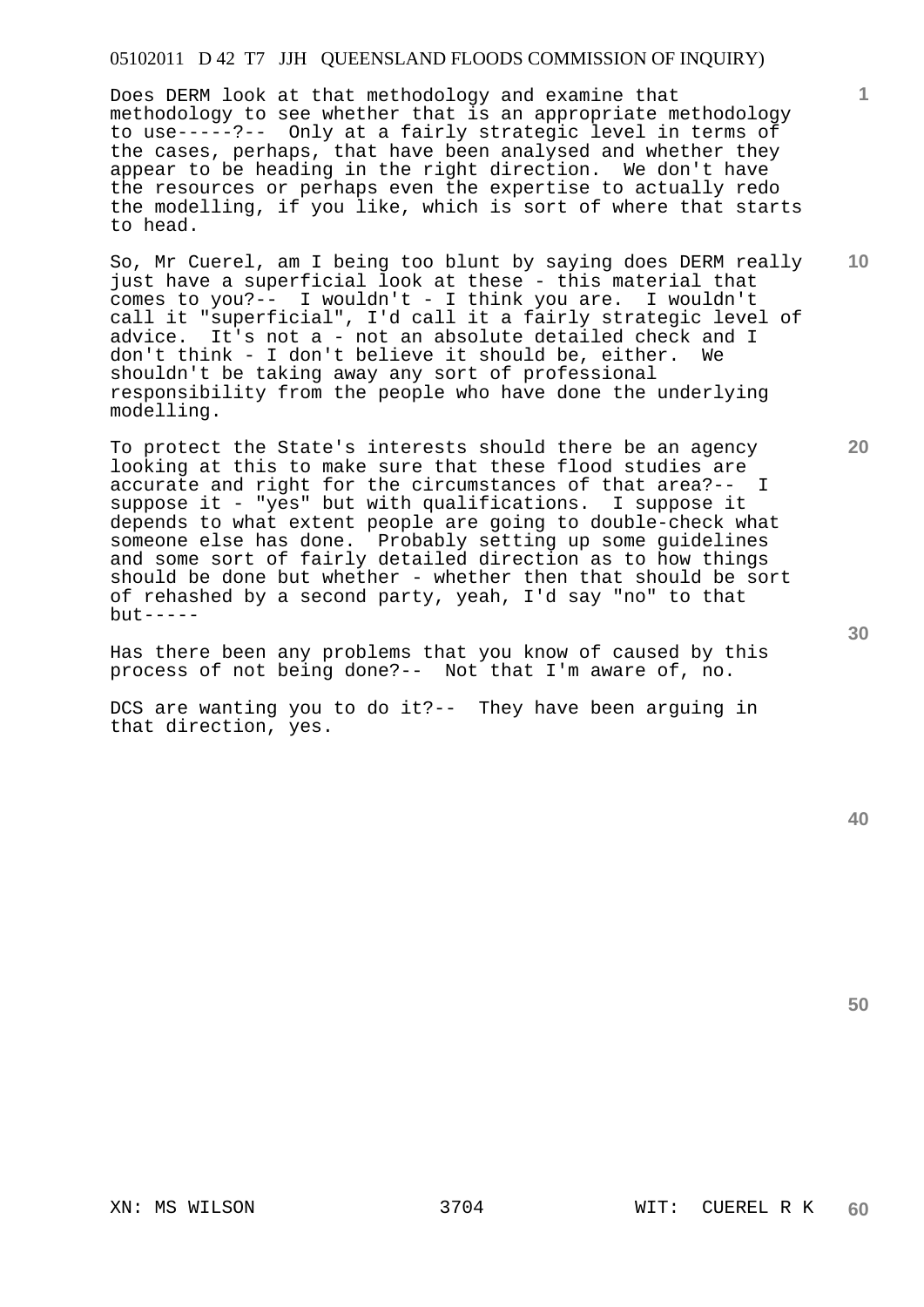**1 10 20 30 40 50**  DERM has-----?-- In recent times, I might add. DERM is resisting that?-- Essentially, at the moment, yes. Are DCS giving you reasons about why it should be done?-- No. And in that bundle also you will find an undated letter, but sorry, you are going to get this document now. It is also a part of RKC09. For people trying to find their way through that, you will see that in the last pages of that exhibit. This is a letter from department - DERM to Mr Bruce Grady, the Acting Chief Officer of Emergency Management Queensland?-- Yes. This letter sets out that it agrees what DERM will do to support DCS-----?-- Yes. -----and it sets that out. If we can go over the page, we see that OWSR is discussed?-- Yes. And that is the Office of Water Supply Regulator?-- Well done, yes. The Office of Water Supply Regulator has been encouraged to provide representation and participate in policy type activities?-- Yes. And refers to statewide and national forums discussing flooding?-- Yes. And possible government actions required to better manage flood risks?-- Uh-huh. Now, the OWSR, that falls within DERM, does it?-- Yes, it does. And it is - OWSR has an operational focus, does it?-- That's correct. And because it has that operational focus, the DERM considers that it shouldn't participate in such activities?-- That's correct. Why is that?-- Because there's, I suppose, been a senior management decision made that - well, what the letter says there, OWSR is an operational part of the department, and policy issues should be dealt with by other groups. And I think it names there one of the other groups. But because - one would think that because it has operational experience, it could add valuable information and experience to these types of forums?-- I couldn't argue with that. And do local governments participate in these types of forums in trying to develop and hone their floodplain management studies?-- I believe their either local governments, or perhaps representatives of local governments, like the LGAQ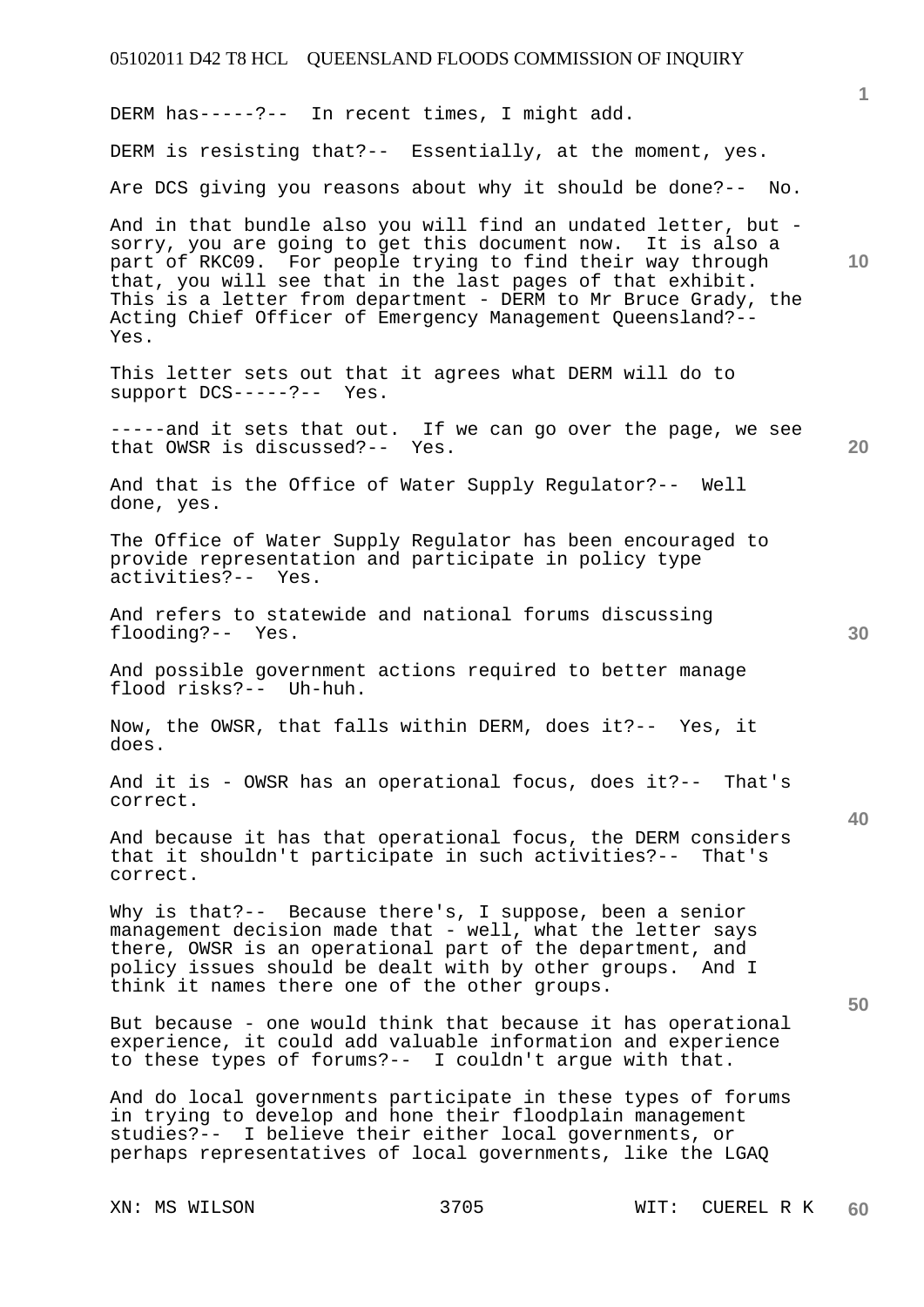would participate in those sort of forums.

So the matters that are being discussed in these types of forums, particularly do relate to SPP 1/03?-- They have spinoffs for SPP 1/03. I mean, one of the topics at the moment is a national standardised approach to flood studies, for example, which would have a spinoff for SPP 1/03.

**10**  And DERM, who has got operational experience in these matters, through to the OWSR?-- As I've previously described, to that extent, yes.

But DERM, as of the - well, an undated letter, but it is after 29 June 2010, regarded that it should not participate in this?-- OWSR should not participate, that's correct.

And that is not based on that it can't contribute; it is based on-----?-- It is based on the area's responsibilities, yes.

**20**  So is that just a bureaucratic carve up?-- I suppose it is a division of labour, yes.

Mmm. Well, OWSR can contribute to these types of studies and to these types of forums?-- Through the areas of the department that sort of formerly had that responsibility, I suppose.

But OWSR could add, in your opinion?-- Do we have the capacity to add?

Yes?-- Given - given the background of the existing staff in OWSR, yes.

Okay. And is there another document attached to that? It's a letter dated 2 November 2010?-- Yes, from EMQ.

This is from EMQ to - EMQ to DERM?-- Yes.

**40**  Mr Terry Wall, the Associate Director-General, dated 2 November 2010, and this picks up on that last letter that "The Office of the Water Supply Regulator, as on operational body, no longer feels it able to represent State interest at national forums"?-- That's correct.

And it also makes it apparent that Queensland is, therefore, no longer represented on this particular body?-- I'm not sure that's totally correct. There were-----

**50**  Could you assist us, if you can, whether Queensland is represented on these bodies?-- Well, I believe - I believe that around the same time there was a proposal from our Director-General to the Director-General of Local Government Department that they take up the mantle, if you like, of representing the State at national forums on policy issues. At least take up responsibility for policy issues including representation at national forums.

Do you know whether that's happening?-- I believe it is.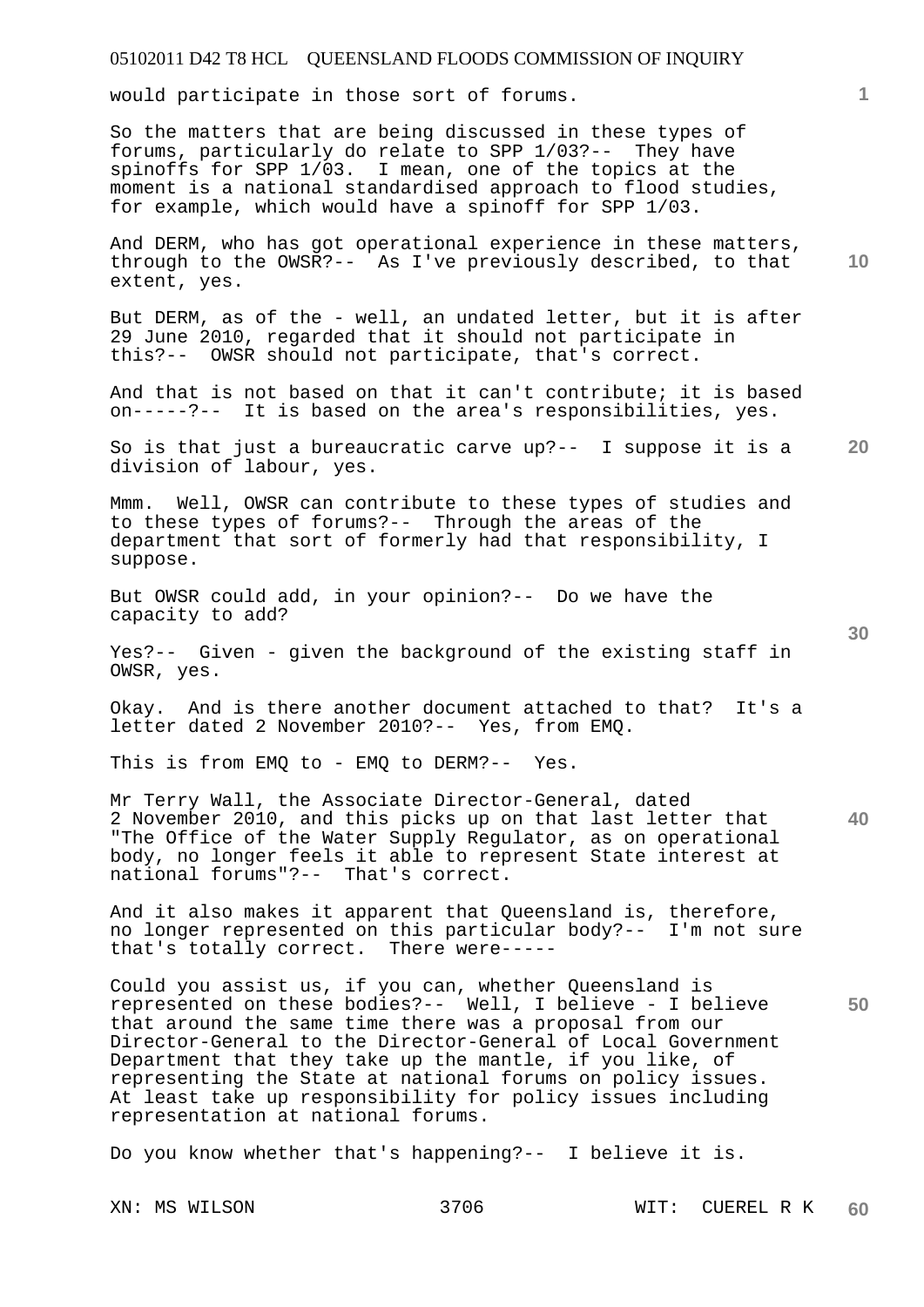COMMISSIONER: Which division of that department? Who in particular, do you know?-- I am not sure of the division, Madam Commissioner. I understand Michael Papageorgiou would be the contact.

MS WILSON: And is that something that's recently occurred or has it always been in existence?-- Well-----

**10**  Well, as at 2 November 2010, Bruce Grady is of the belief that Queensland is no longer represented?-- It was probably - it may be around that time, maybe just after that date, but there is an exchange between my Director-General and the Director-General of - sorry, even our Minister, and the Minister, I think it is, about a swap of responsibilities or handover of responsibilities to the Local Government Department for policy issues.

Mr Cuerel, if I could take you to paragraph 7 of your statement, this deals with DERM's role with respect to the planning schemes of Brisbane, Ipswich, Bundaberg and Emerald?-- Yes.

And you set out DERM's involvement in each of those planning schemes - in very short form?-- Yes.

When it says no - Brisbane City Plan, no record of receiving the plan for comments being provided by WMNU or OWSR to DCS on the Brisbane City Council City Plan, have you gone through your documents and you can find that - I want to make sure that this is right, how I understand it - that DCS hasn't communicated with your department in relation to this?-- That's right. That's what we found from our records, anyway, yes.

So there was no communication from DCS-----?-- No request from DCS to look at the Brisbane City Plan under-----

No request to DERM about the Brisbane City Plan?-- Yes.

The Bundaberg City Plan-----?-- Yes.

-----there has been some record of comment. In fact, you've attached some emails and correspondence to your statement?-- That's correct.

And if I can just take you to that bundle quickly? You will find it at RKC05, and that's a smaller bundle, so you might be able to find that?-- Yes.

Now, Bundaberg Regional Council proposed a defined flood event of the 2 per cent AEP flood, or Q50?-- That's correct.

And DERM had a look at that?-- Yes.

And that is - the defined flood event is as it stands of Q50?-- I believe so.

**20** 

**40** 

**50**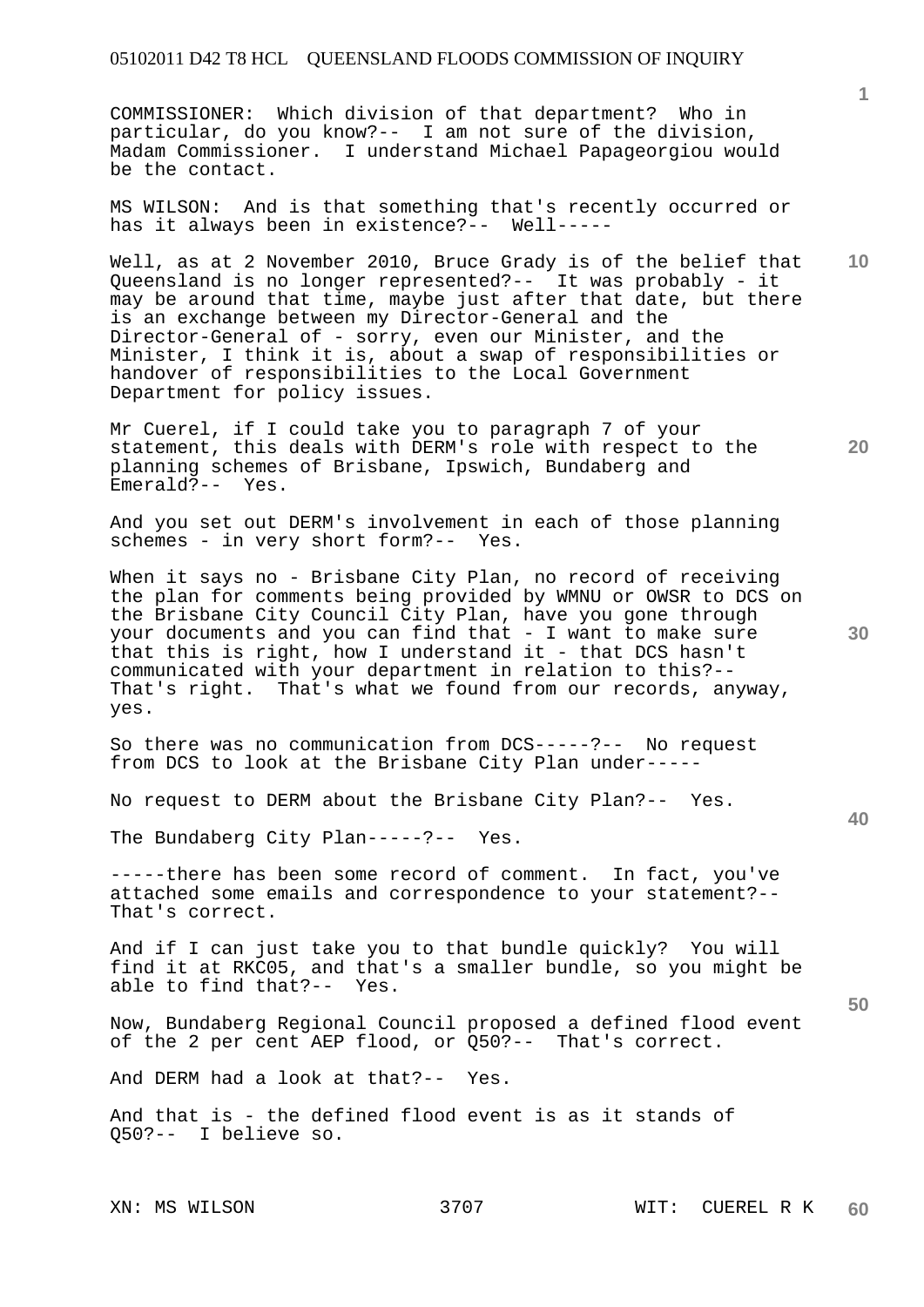Okay. And that email, RKC05, sets out the reasons why that should occur?-- That's correct.

Now, just in some general terms, you provided some advice on this, and there is another email in your addendum statement that we found that's the reply to that?-- Yes.

In general terms - and you appreciate the reasons given by the Bundaberg City Council-----?-- Yes.

-----for wanting a Q50, and in summary they are extensive flood warning system, long lead times before flooding from river, the community acceptance of a historical flood, the 1942 flood?-- Yes.

Are there any other reasons that you could think of in other planning schemes where you would be looking at accepting a Q50 or a less than Q100 AEP?-- Oh, I think in my response there I nominate some of the things that should be - some of the boxes, I suppose, that I believe should be ticked before a lower than Q100 standard should be accepted, and they are things like community awareness and understanding of what risks were actually being accepted on their behalf by the council. So that generally would be the circumstances, I suppose, where perhaps a lower standard might be acceptable, where it was clear to everybody affected that that's what was happening.

Are you referring to an email that you sent to David Haydon on 20 November 2003 which was part of annexure RKC13 in your addendum statement?-- Yes.

I will just show it to you. You have got the document there but I will just show it to you?-- Thank you.

You provide the following comments: and it seems to be the theme from your email is for everyone to know the consequences of their decision?-- That's correct.

In summary, you don't think that you can knock back their choice "but we can ask that they know the consequences"?-- Basically, yes.

Now, in terms of the technical detail that DERM provided in relation to assessing a Q50, we've talked about before that you don't drill down into the figures in the hydrology per  $se?--$  No.

You just look at it and see whether that's a sensible or practical solution?-- Essentially. If we're aware of some further information that appears to be ignored in the preparation of the flood maps, for example, if we have internal information through our gauging station, that we can access through our gauging station/hydrological records, if we know there has been a flood study that looked at a wider range of issues, perhaps, than the council is presenting in their planning scheme, we'll bring that into the advice as well. But excluding all that, basically we rely on the documentation

**10** 

**20** 

**1**

**40** 

**50**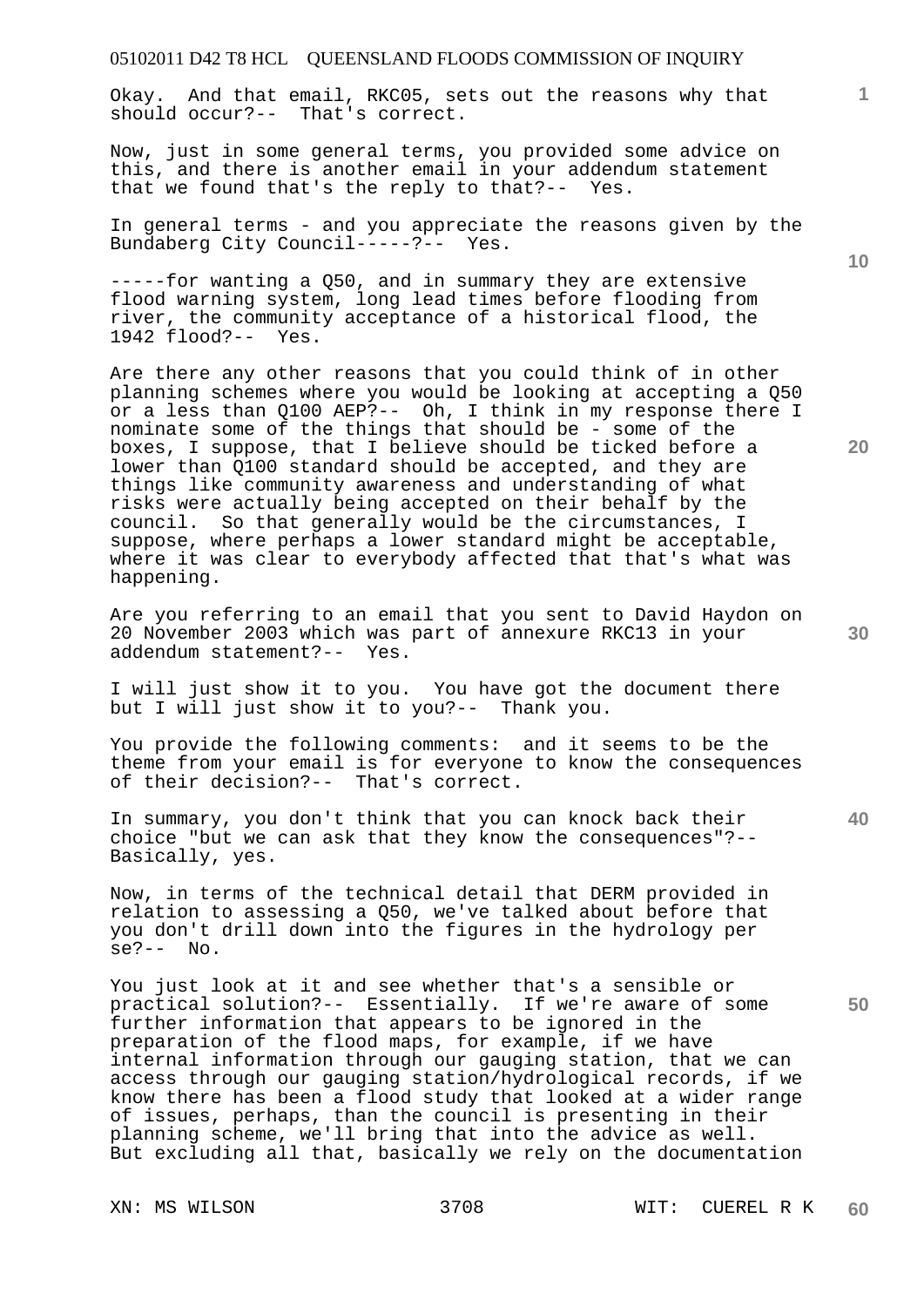that's presented to us and how it appears to reflect the SPP 1/03.

If we can just go back now to paragraph 7, and you refer to the Ipswich planning scheme. I, again, want just to make sure that I'm understanding what you're saying. There is no record of receiving the plan for comments. So DCS hasn't - is it the case that DCS hasn't - the Department of Community Safety has not sought DERM's input into this?-- That's correct. That's what our records indicate.

Now, in relation to the development of SPP 1/03, we talked about that you were on the committee?-- Yes.

And so you were well aware of the contents of SPP 1/03. Now, there was an internal draft State Planning Policy for the Natural Disaster Mitigation, and that was attached to Mr Gary Mahon's statement, which is Exhibit 534. If I can take you to one attachment of that, which is GLM35?-- Thank you.

Perhaps while we're there, could you also provide the witness with GLM36? There was a government advisory committee workshop on the Thursday, April 2002, which we can see from GLM36, and you represented the Department of Natural Resources and Mines?-- That's correct.

So then if we could go to GLM35, and it was this document that was discussed at this meeting, was it?-- That seems to be the case.

Okay?-- It is a little bit hazy for me at the moment.

Okay. Well, perhaps if these documents can clear the haze, there is a "specified natural hazard prone areas" on page 11. And this is, as I see it, the workshop trying to work out what would be the best hazard area; how to define the hazard area, is this the case?-- Essentially. I suppose my recollection is that the context of all this was - there were a few things surrounding it. One was the time-frame that the SPP was being developed in-----

Stop there. Why is that important, the time-frame?-- Well-----

Okay?-- SPP - State Planning Policies were instruments under the Integrated Planning Act. Integrated Planning Act had been brought in I think two or three years earlier - I am not exactly sure of the time-frame - the late 90s, anyway, I believe - and local governments I think had something like eight years to produce a compliant planning scheme. The SPP project - SPP 1/03 project, I should say, got off in this respect to a bit of a late start in terms of ensuring that those planning schemes could take it into consideration. So you had planning schemes early on that were sort of well down the track of being - IPA planning schemes, I should say, that were well down the track of being developed before the SPP actually came into effect. So timing was an issue because whatever was put into the SPP had - for the SPP to have some

**1**

**30** 

**20**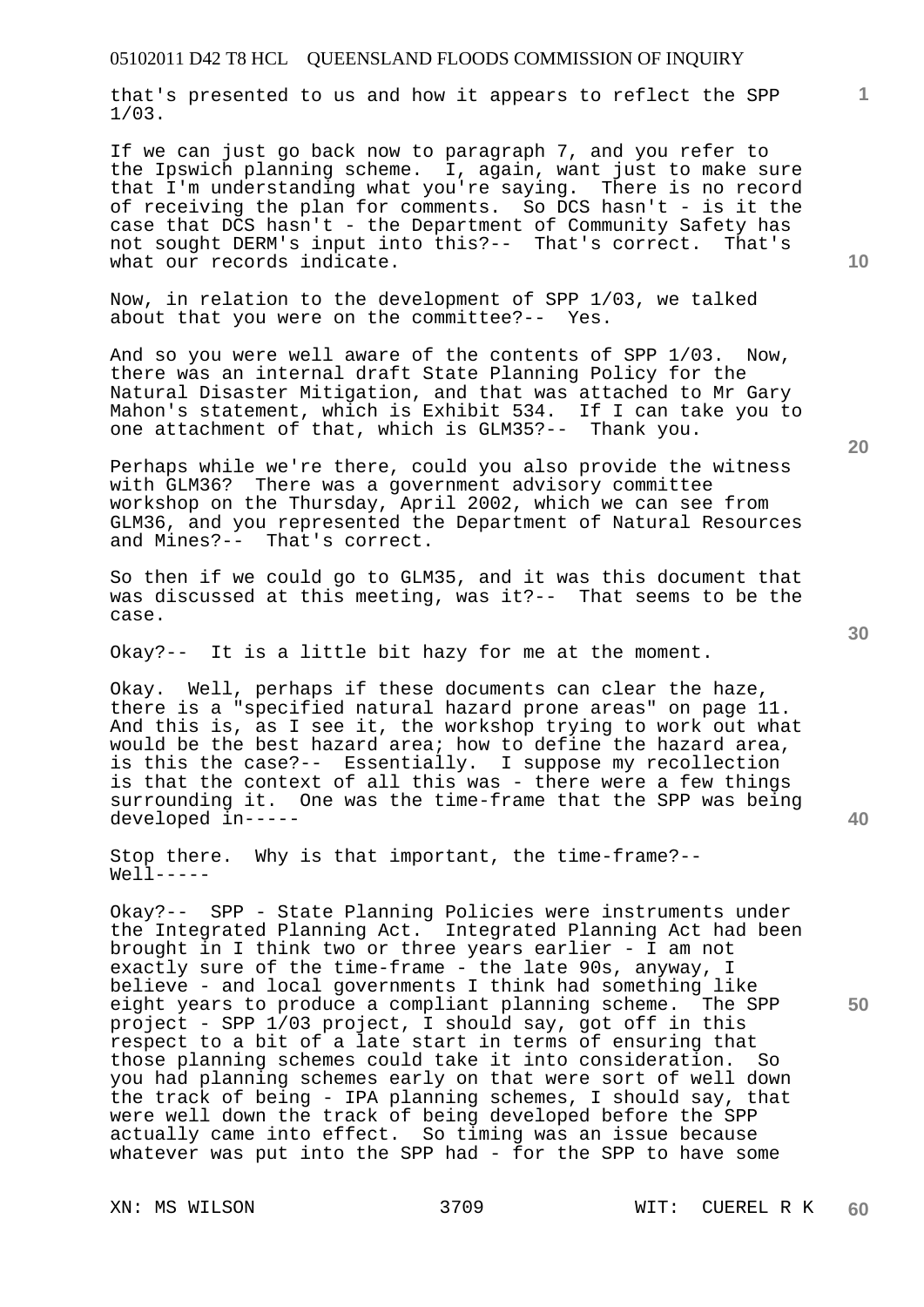impact in that reduced time-frame had to be practical in terms of being implemented. So it couldn't take extended periods of time before you could actually - you know, studies and all the background stuff before you could actually implement the SPP. The other context was cost. I think the DCS were very cognisant of cost/impost to local government in implementing the SPP, so any requirement for extensive and potentially expensive studies were something they were sensitive to. suppose they are the two major contexts.

The five options that are set out on page 11 and page 12 of this document, the differences really are in setting defaults, aren't they; what is the default?-- Look, I've only had a chance to sort of reacquaint myself with this in the last 12 or so hours, I became aware of this, but my quick reading is that the main difference is the level of detail. The first option actually - it actually espouses, I suppose, a full flood risk management approach, which requires the agency, the local government or whoever, to analyse the full range of floods, come up with an understanding of the costs and benefits associated with picking any particular defined flood event, or even multiple defined flood events, and the subsequent options appear, on my rereading of this recently, to be sort of scaled-down versions of that approach.

And if we can go to GLM36, which is the minutes of the meeting?-- That's correct.

And on page 3 of that document we can see that you outlined option 1 at the meeting?-- Yes, that's what it says.

And was it the case was this the only option that you outlined? Was that your view, that was the option that-----?-- I wouldn't - I wouldn't disagree with the minutes. If that's what I did, that would have been what I did.

Well-----?-- As I say, looking at the options, it would appear option one was the most extensive option and all the rest were sort of reductions of that.

The document that you worked on and which we went through previously-----?-- The draft.

-----which was the study that you did for DERM that was attached to your statement, the Draft State Mitigation Policy Discussion Paper?-- Uh-huh.

And I took you to part of that document which outlined the real problems that you had-----?-- Yes, yes.

-----with local governments achieving a proper flood study?-- Yes, yeah.

And I asked you about was these issues raised - these issues would have been concerned to you when outlining option one and the problems that that presented?-- That's correct.

**10** 

**1**

**30**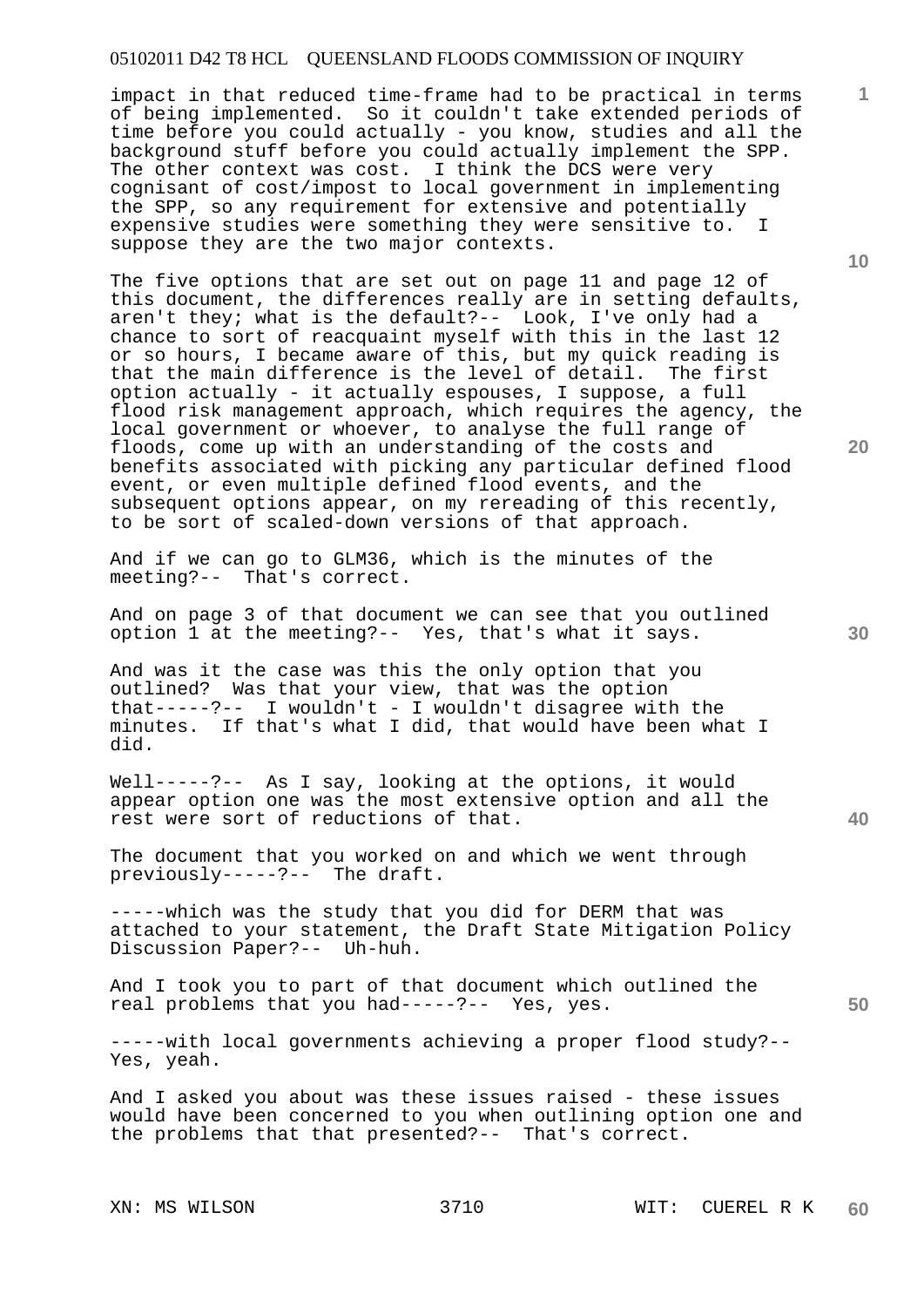Now, are you aware what the SPP 1/03 - actually what option was used?-- The - well, the SPP in the guideline indicates a Q100, I think, as a sort of fallback position for the State Government, yes.

The policy says that the one per cent Q100 is a generally appropriate flood event, but the local councils can implement different defined flood events that are appropriate for local conditions?-- Yes, and I think the policy also says that the local government should undertake a full flood plan management type approach.

Which would be more in line with option one?-- Which would be more in line with option one, that's correct.

And that, in effect, recommends that a single flood event to be incorporated into the planning scheme, which seems a greater burden than some of the options that were discussed, or that were on the table?-- I'm sorry, I don't quite follow you there.

We talked about the options that were being discussed?-- Yes.

A single flood event to be incorporated into the planning scheme is perhaps narrower than some of the options in the initial draft?-- Yes, yes.

And is that something that when starting again, if you could with your experience now in looking at flood mapping, what would be your preferred option now?-- I think my preferred option was always the full approach. As I say, there were constraints at the time, one of them being a time-frame and the availability of resources in local governments to actually undertake the extent of studies they needed to and still come in on - with an IPA compliant planning scheme within the time-frame that the legislation required. There was something else there.

Is it setting the bar too high or is it the bar that is required to be met?-- Sorry, which one? The Q100?

Option one?-- No, it is the bar that should be aspired to, I suppose, and there were sort of some pragmatic considerations in terms of how to raise the game, as it stood at the time, towards that, but, you know, acknowledging that doing a full-house, if you like, version would be onerous.

Can I ask you about some other options for mapping flood areas in terms of land planning schemes and the use of land planning schemes, taking into account flood mapping-----?-- Yes.

-----and ask for your opinions as to their usefulness. What about mapping zones of risk, that is high, medium and low, not in terms of flood hazard but in terms of AEP? You might think Q100 might be medium risk, over Q100 low risk, below - and I'm talking in very large broad concepts?-- It is - I am getting into jargon here, I apologise. There is an issue here with the term "risk", "hazard", "likelihood" and "consequence".

**10** 

**1**

**20** 

**40** 

**50**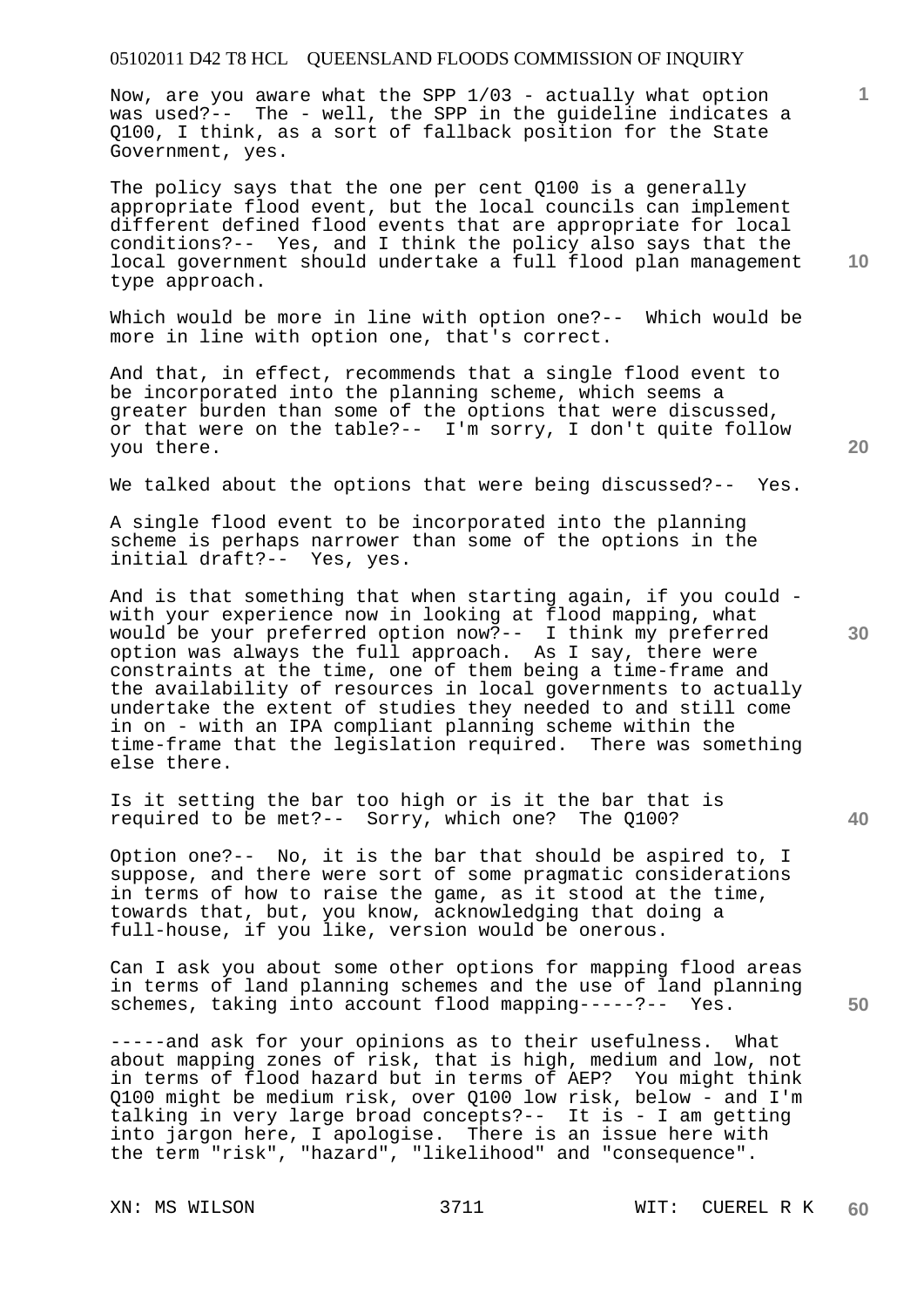Flood risk is generally a result of likelihood, which is essentially what AEP is, the likelihood of a flood occurring. Flood hazard is generally the characteristics of the flood, whether you have shallow, slow-moving water, deep, fast moving water, or something in between. The consequences are usually a combination of the flood hazard and things that are impacted by the flood hazard, like people and houses and property. So when you talk about low risk, high risk and medium risk, it is usually a combination of those; it is not the AEP alone. And I know in sort of common language, "risk" and "likelihood" are often interchangeable, but in the sort of flood risk management speak, risk is actually a combination of the likelihood. So it is not just frequency of inundation, it is also consequences. So when you start talking about AEP .5 per cent being low risk and AEP .1 or 1 being high risk, that's not necessarily the case. It may be that at a 1:200 year flood, something that was quite acquiescent and mild-mannered becomes a flow path that's actually quite hazardous.

To get this flood mapping more than one dimensional and to incorporate these factors, does that add to the expense and to the difficulty?-- Not - yes, it does, but not disproportionately, I suppose. Generally, these days - and we are talking now some ten years since the SPP was first produced - generally these days with model power and computer power, it is not that difficult to do multiple runs of multiple cases. Most of the effort is in the data collection still and sort of generating the design rainfall, et cetera.

And in your emails to look at whether Q50 was appropriate for Bundaberg, one of the major factors you said was as long as they know the consequences. So it is about people understanding the area they live in?-- That's correct.

This type of modelling, that is more than one dimension, creates the best understanding for people to understand the area they live in?-- That's correct, because it takes you past the planning level to the emergency response type areas, where if you set a defined flood event of 100, 150, whatever it is, there is always a bigger flood and you need to know what that's going to impact on and how you are going to manage it.

And also is essential for planning as well?-- Yeah, well, I think the SPP envisages that critical infrastructure, for example, be placed in lower risk areas on the basis of higher - less frequent floods.

So all of this information means that better decisions could be made for residents and decision-makers as well?-- That's correct.

And to your knowledge this would not require a significant amount of extra work?-- Not these days, no, because I think a lot of the computer models, the numerical computer models available can be run fairly quickly once they're set up. There is a lot of digital information these days that wasn't quite so common ten years ago. So, yes, these days it is not

**10** 

**1**

**20** 

**40**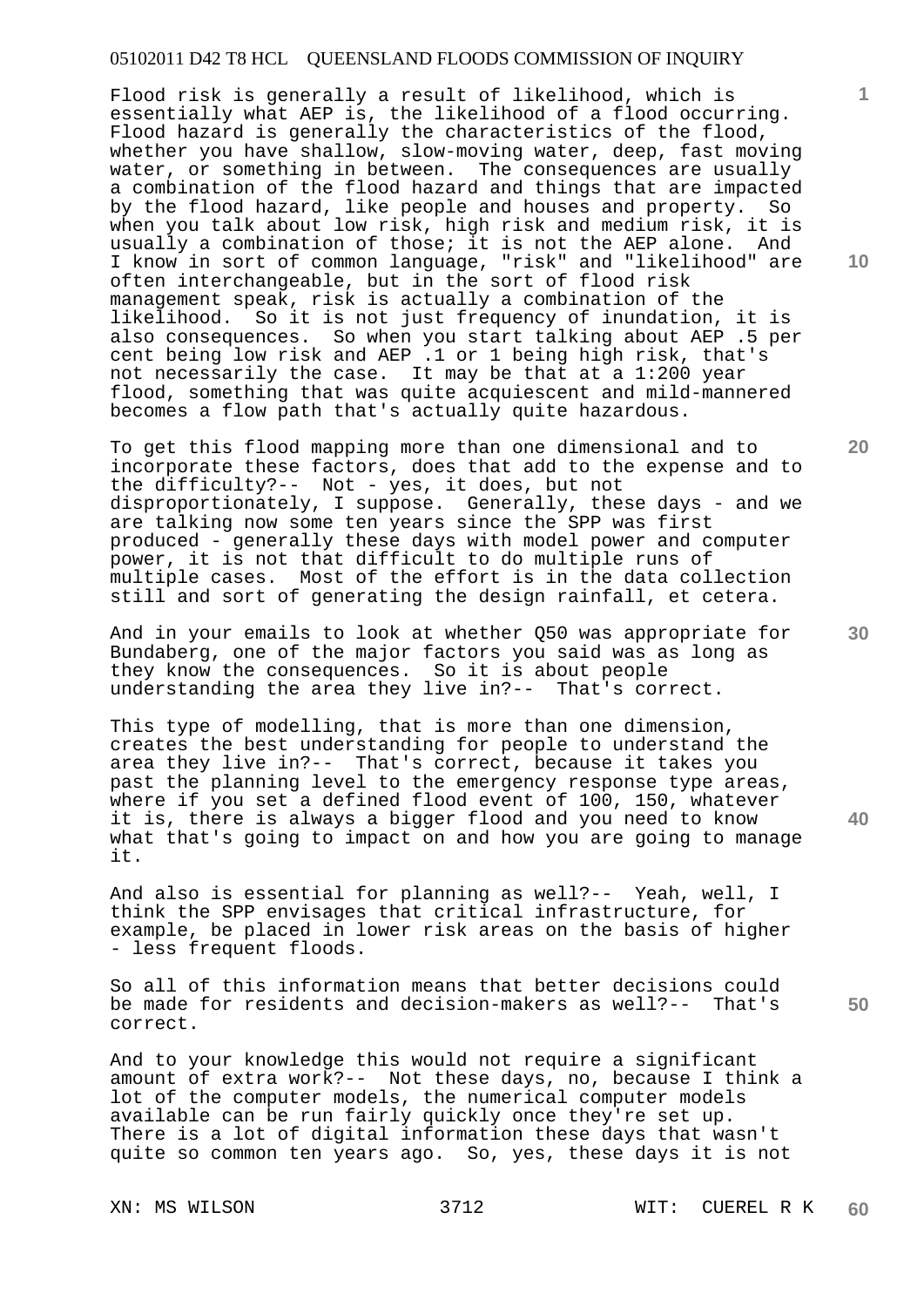that onerous now to run extended analysis.

I don't know whether there is any City Plan that you are more comfortable with discussing, but say, for example, in the Brisbane area could such a model be - exist quite easily with some future work?-- A lot of - I am aware that a lot of modelling work's gone on in the Brisbane area, and Brisbane has a number of catchments and it has to be modelled on catchment basis. I imagine the Brisbane City Council is probably one of the councils that are keeping abreast of model technology and taking advantage of it as it becomes available.

I am just wondering if you can assist, taking this concept from the hypothetical to the actual, and whether there is any area or planning scheme that you know that this could - that you know the parameters of and that this could work easily with little - with little additional work?-- I can't name one, no, but the characteristics would be someone who's got a relatively recent model set up, probably a simple scheme with maybe only one catchment. It shouldn't be too hard to sort of upgrade their analysis, if you like, to cover the full range of floods, et cetera.

In looking at a flood map, do you see any benefit for the flood map to recognise different levels all on the one map? For example, Q20, Q50, Q100, Q200?-- Yes, I think so, yes.

Why-----?-- That's often what we recommend to DCS. I suppose for some of the reasons I've mentioned, particularly levels beyond the defined flood event, because it is an awareness exercise, in terms of people realising that just because a planning level has been chosen on whatever basis, there will still be larger floods. It is also important for Emergency Services and the local Emergency Services to have that information so they know how to respond to larger floods. It is probably also important to know what happens. As I mentioned earlier some areas can actually change their characteristic as flood levels increase, they might go from a fairly innocuous sort of just sort of wetting and drying, if you like - I know that still damages properties, but then they go from flood storage to flood conveyance, which means you get dangerous velocities going through some areas that may not at lower flood levels.

Finally if I can take you to your second statement which addresses stormwater management issues?-- Yes.

And just quickly at page 4 of that statement, you set out your views in relation to various flood mitigation devices?-- Yes, I was asked to comment on those four devices, if you like.

Detention basins?-- Yes.

And you set out the use of detention basins in that statement. When designing detention basins, is it taken into account that in times of flood they may themselves overtop and exacerbate flooding?-- Yeah, and that's the point I tried to make, particularly where there is multiple detention basins and the

**10** 

**1**

**20** 

**30** 

**40**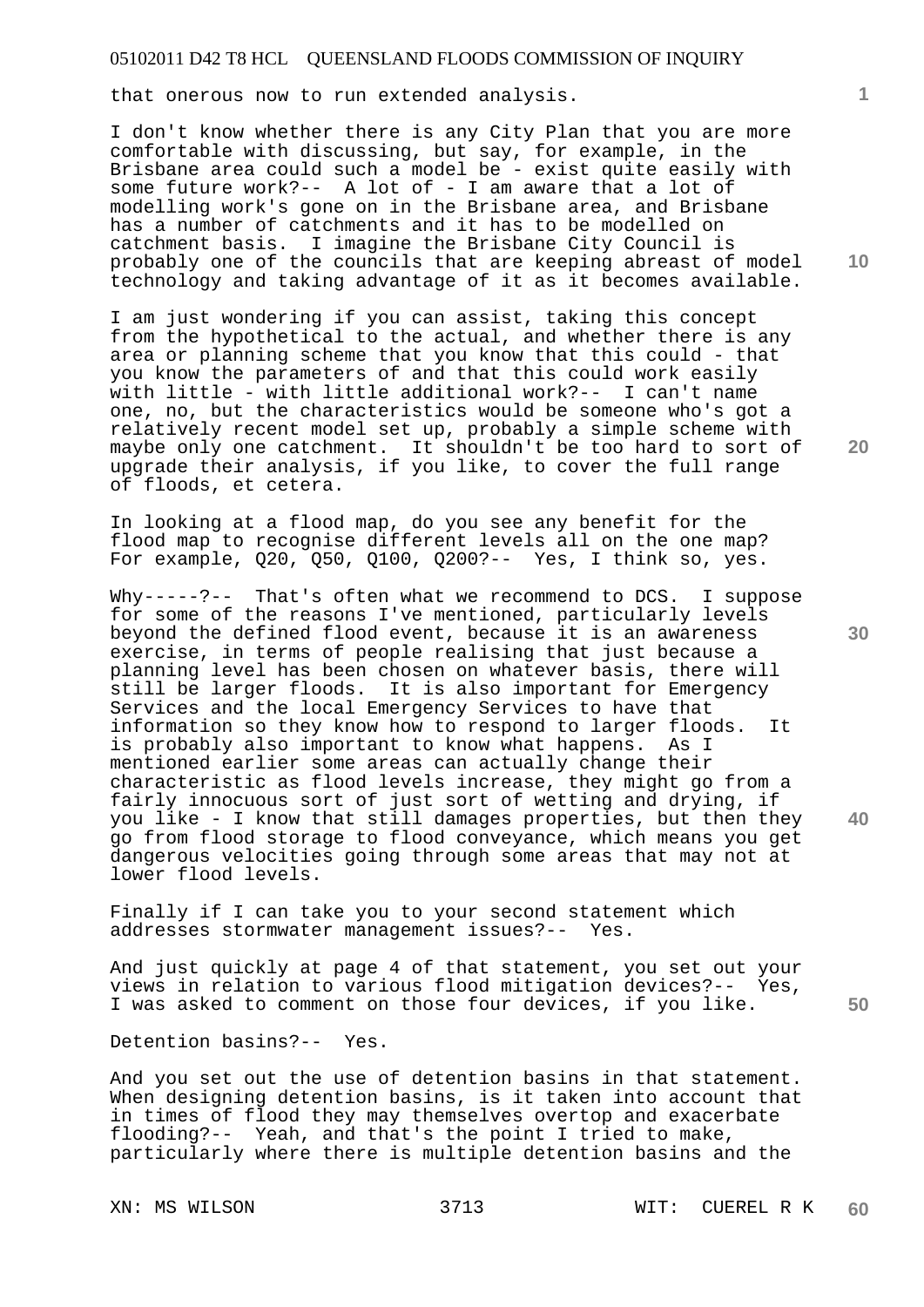interaction of those detention basins, and the system has to be considered not just one on its own. One of the - I suppose one of the potential problems that we have is often the detention basins are a requirement for a development, let's say. I think there is the requirement of a no worsening or no increase from predevelopment discharges to post development discharges. And if that happens in a sort of uncoordinated or piecemeal fashion, you can have these individual detention basins that work on their own, but when you get them all in concert they can have an adverse effect on a particular run-off event.

**20** 

**1**

**10**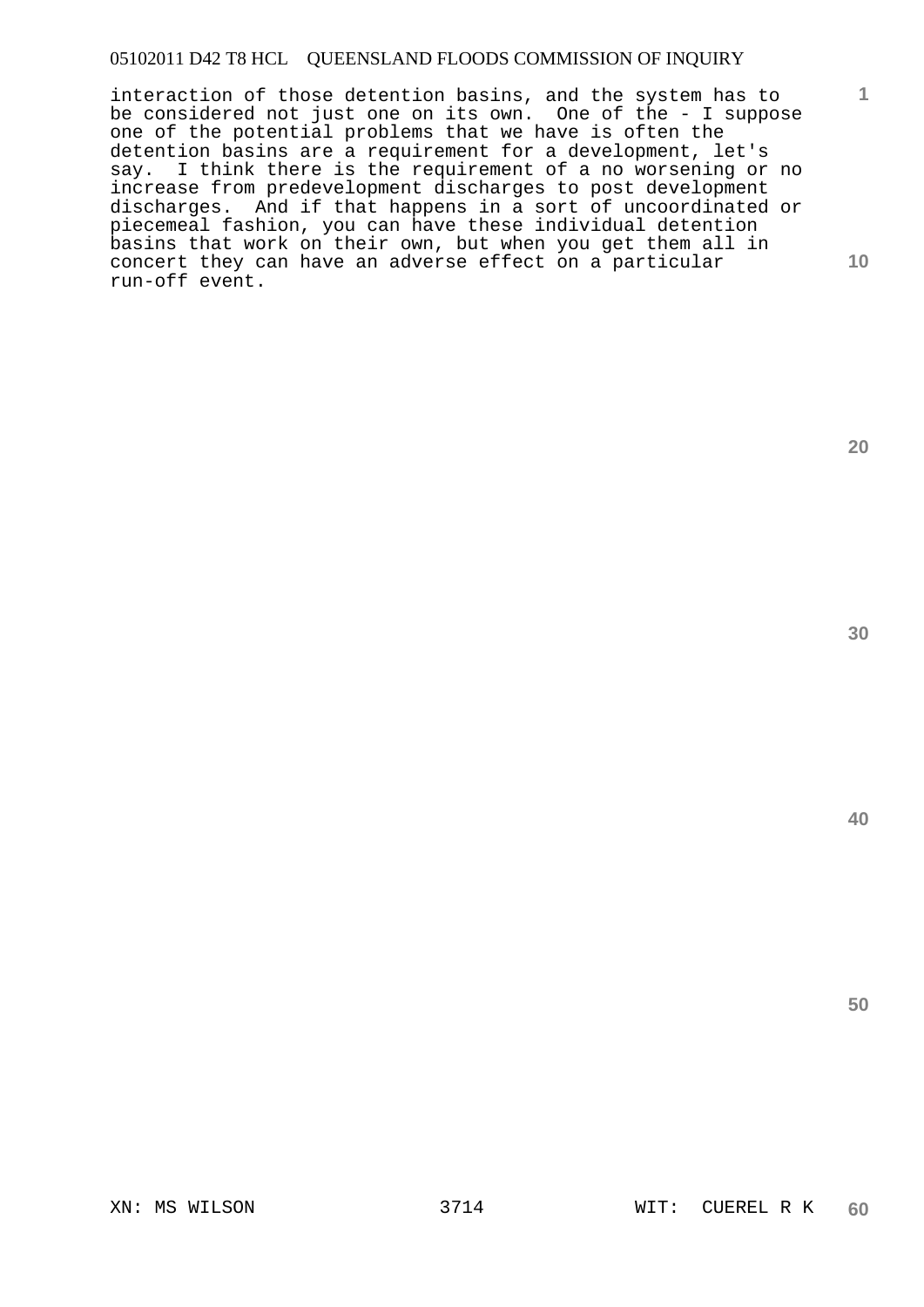Are detention basins designed to a standard to withstand flooding to a certain level? Are they Q200, Q100, do you know?-- They're generally designed to meet government requirement about no worsening of run-off at a particular flood level, so it might - I think it's - I can't recall, but there is a standard in terms of what point they're supposed to minimise - sorry, maintain run-off within the same range that it was predevelopment. They're also generally designed to meet whatever the local government's flood design standard is for subdivisions.

Thank you very much, Mr Cuerel. They're all the questions I have to ask you. However, I will also tender a statement of Peter Artemieff. Mr Artemieff also addresses some of the matters that have been raised in your statement.

COMMISSIONER: Exhibit 731.

ADMITTED AND MARKED "EXHIBIT 731"

COMMISSIONER: You will go last, Mr MacSporran?

MR MacSPORRAN: Yes, Commissioner.

COMMISSIONER: Mr Dunning?

MR DUNNING: We have no questions, thank you, Commissioner.

COMMISSIONER: Thank you. Ms McLeod?

MS McLEOD: Yes, just one matter, thanks, Mr Cuerel. You were asked some questions about the composition of the National Flood Risk Advisory Group and taken to some correspondance from early November of last year?-- Mmm-hmm.

Were you aware at the meeting of that group held in Brisbane in mid-November last year that three government departments were represented by Mr Michael Papageorgiou of Department of Infrastructure, Mr Chaplain, who's mentioned in the letter, of Emergency Service, and Ms Williams from DERM?-- No.

**50**  Okay. Are you aware that Mr Papageorgiou is now the primary contact for that group?-- I believe that to be the case, yes.

So that's the current situation?-- As I believe it, yes.

Thank you.

COMMISSIONER: Mr MacSporran?

MR MacSPORRAN: I have nothing, thank you, Commissioner.

**1**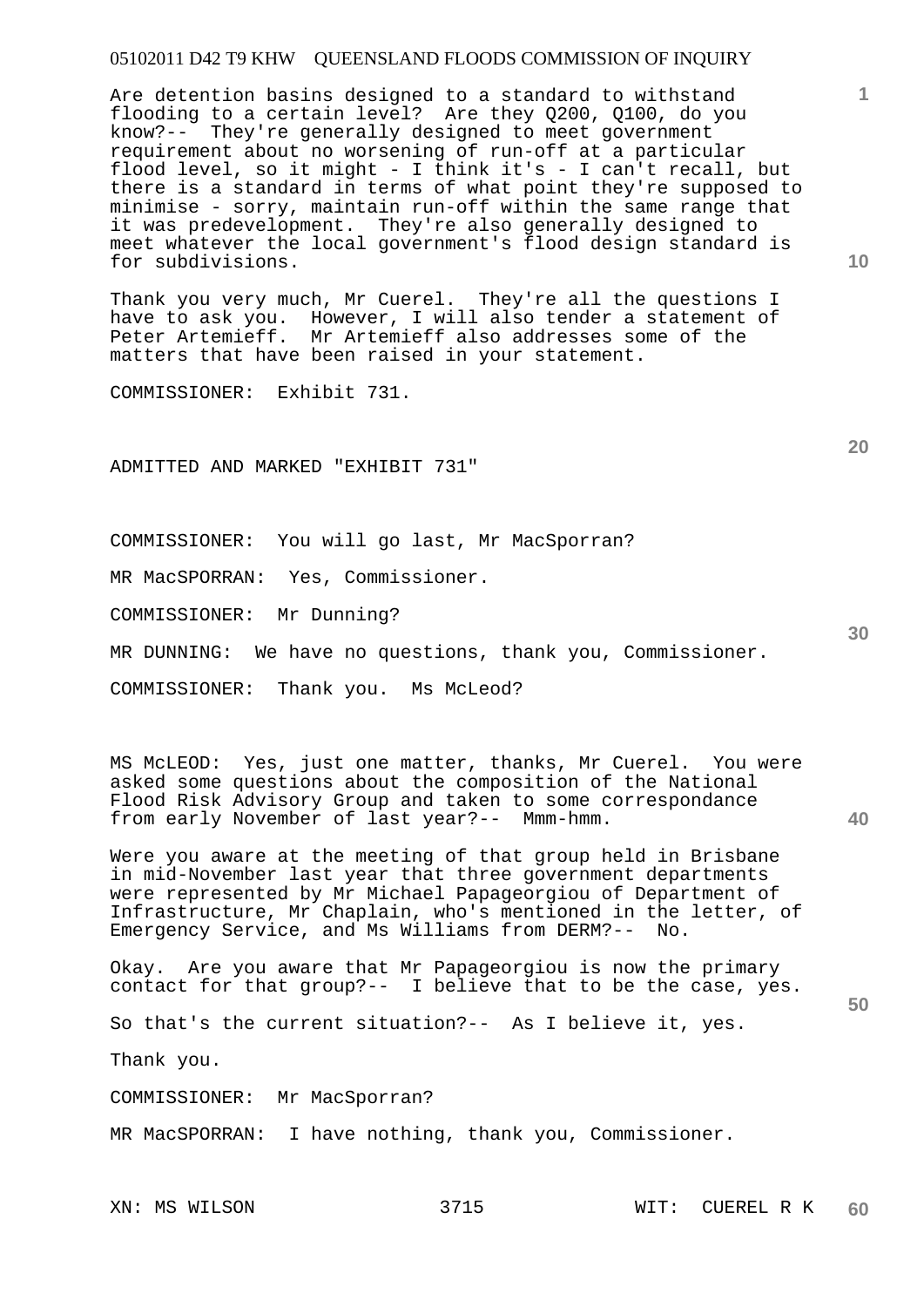MS WILSON: No further questions. May----- COMMISSIONER: Thanks very much, Mr Cuerel. You are excused.

WITNESS EXCUSED

MS WILSON: Thank you, Madam Commissioner. I call Richard Robins.

**30** 

**1**

**10** 

**20** 

**40**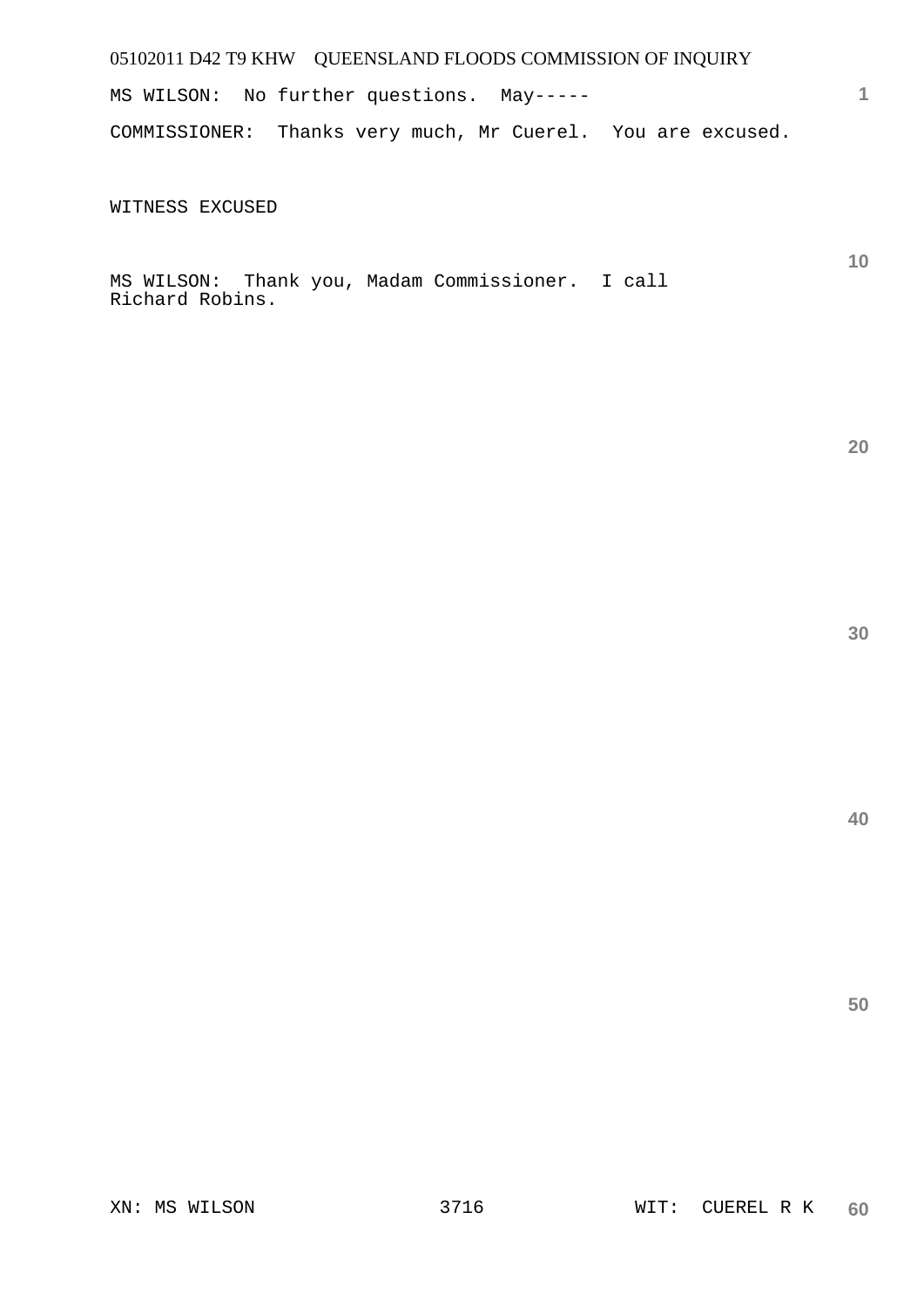# 05102011 D42 T9 KHW QUEENSLAND FLOODS COMMISSION OF INQUIRY **1 10 20 30 40 50**  RICHARD PAUL ROBINS, ON AFFIRMATION, EXAMINED: MS WILSON: Is your full name Richard Paul Robins?-- It is. And you provided a statement with some exhibits including photographs to the Queensland Floods Commission of Inquiry?-- Yes, I have. Can I show you this document, please?-- Yes. That's your statement?-- That is. Madam Commissioner, I tender that statement. COMMISSIONER: Exhibit 732. ADMITTED AND MARKED "EXHIBIT 732" MS WILSON: Now, you have got a copy of that statement in front of you?-- Yes. That is your evidence, so if I could just take you to a couple of matters that you raise in relation to that statement? You reside with your wife at unit 2, 37 Duncan Street, West End?-- That's correct. And your residence is a ground level, two storey townhouse?-- Yes. And it looks directly over Riverside Drive to the Brisbane River?-- That's right. And how far away from the Brisbane River would it be from your unit to the river?-- Probably 50 metres. Now, you describe in your statement that on the 13th of January the Brisbane River broke its banks?-- Yes. And flood waters entered your unit?-- Yes. Now, do you know what Q100 is in relation-----?-- Yes. -----to the level of your unit?-- Q100 is I think 5.4 AHD and our unit - the living level of our unit is 5.9. Okay. Your level is two units. The one downstairs, is that the garage?-- There's a garage and then a living area, and then bedrooms on top, so it's in a sense three levels.

Now, during the floods your garage was inundated with water?-- That's right.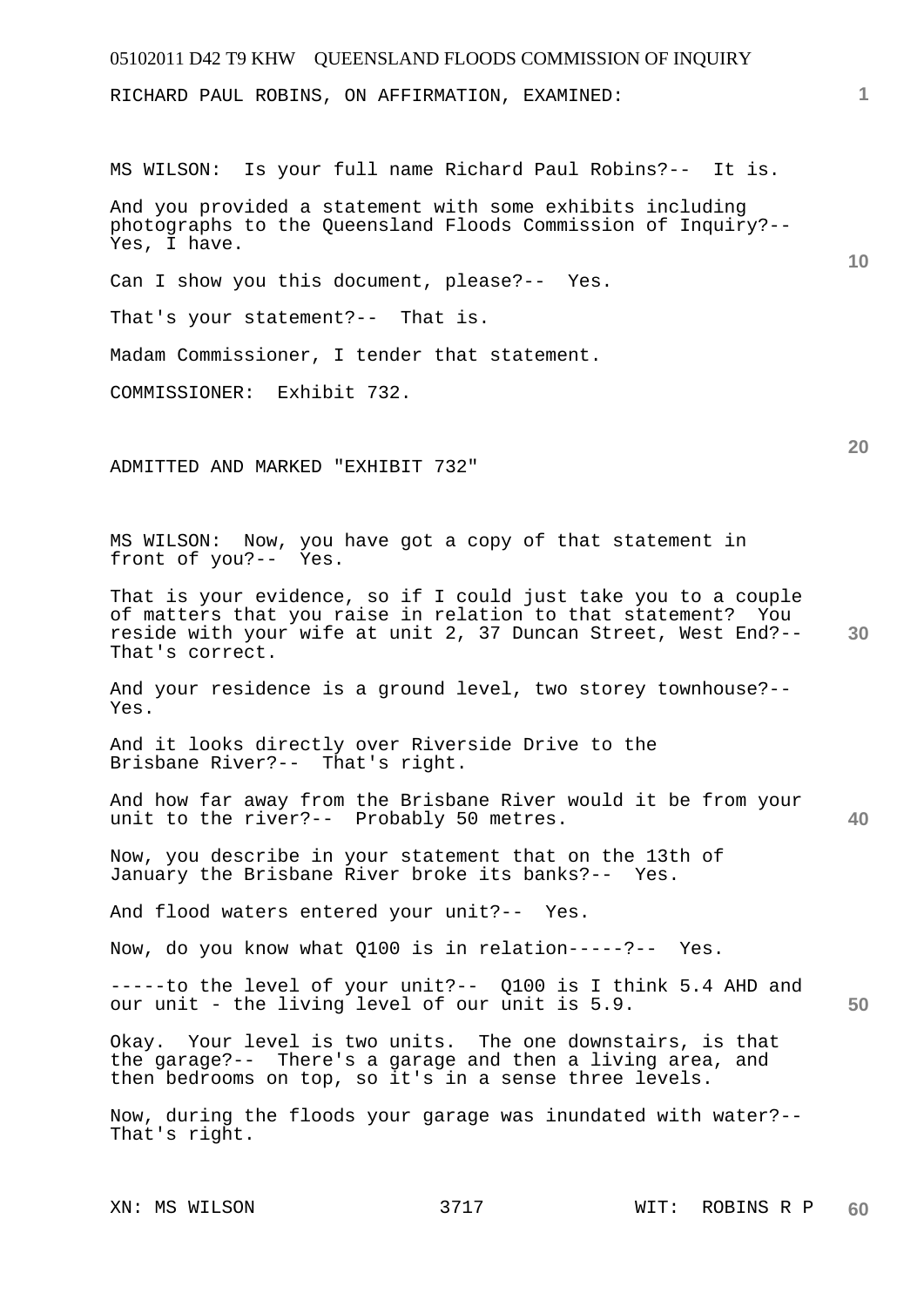And about 43 centimetres of water-----?-- Roughly.

-----came up into your living area?-- Into our living area, yes.

So that it was over the Q100 level?-- Yes.

Now, when you purchased your property, did you undertake any studies in relation to Q100?-- Yes, I did. I looked at the Brisbane City Council website and also got the document that was in the submission that was the print-out that you get-----

Yes?-- -----illustrating the building heights with reference to Q100 and Q50.

Now, you refer in your statement to the concept of Q100?-- Yes.

And your recommendation is that it should be abandoned?-- My recommendation is that for me as a resident in that - living in that area, there were two problems I had with it. The first was that it was inaccurate, because this flood, the 2011 flood, was less than - supposed to be less than - roughly a metre less than the '74 flood, but in our place it was, in fact, a metre higher. So, it got up to roughly 6.4 metres. So, the Q100 for me meant nothing, because it was inaccurate.

And-----?-- Sorry, just-----

Yes?-- Sorry, the second point about it was - is that if you're sitting in a residence and there's a flood coming, there's just no way in the world that you can understand, even though you listen to the radio and you are getting advice from a number of different sources, it means nothing if there's no reference points available for you to assess rise of the flood waters.

You refer to the existing mapping provided by the Brisbane City Council?-- Yes.

And it's your belief that it's inaccurate and out-of-date?-- Yes. I have since got a revised one which actually has our place below the advisable building height. So, they have revised it already.

Okay. Is there any suggestion about - you say that Q100 should be abandoned or at least significantly modified. Have you got any suggestions what could replace it?-- I think people have to understand that there are several factors, one is that floods very dynamic and they vary from time to time and from place to place. It's not the same, it's not a repeatable event, it's always different because there are always a series of different variables to go into those floods. So, for example, you'd - we ask the question why did our place flood when, in fact, this flood was less than '74 but Q100 - and it was higher than Q100 and the only conclusion we could come to - we had the unit surveyed and the - it was a new property and it, in fact, was built on at 5.9 meters,

**10** 

**1**

**20** 

**30** 

**40**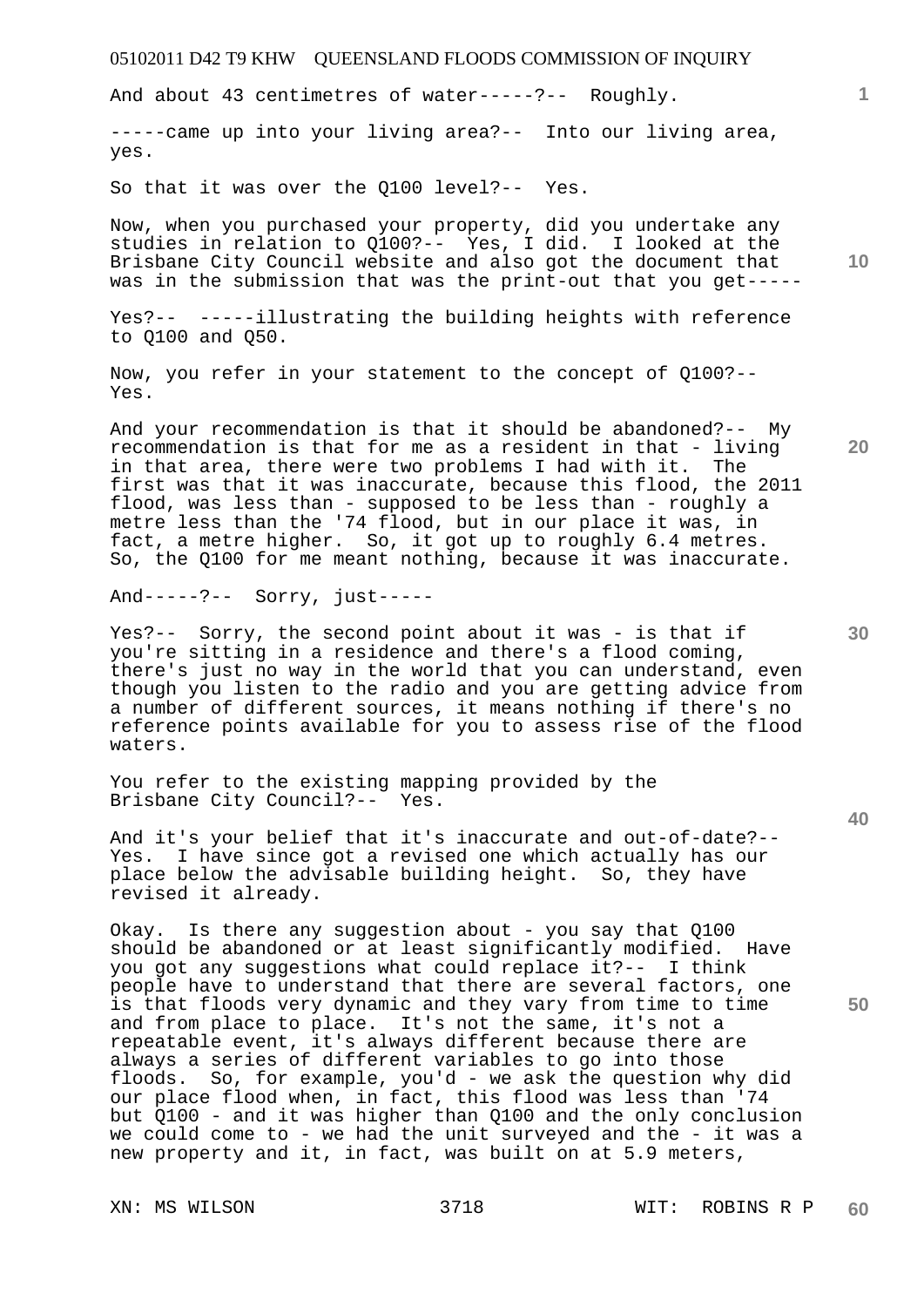which it was supposed to be, so it wasn't as though the developer had made a mistake and made it lower. The only conclusion that we could come to was that between the Port Office, where the floods are measured, and our place there'd been a series of impediments through development that had, in fact, caused the water to back up and that backing up had altered the flood picture totally and that - the impact of that, as far as I can - and it's only a very sort of amateur assessment - is that that flood - the impact of things like bridges, the cultural centres, rowing sheds, all those kinds of developments - and mangroves is one example that I have given-----

Mmm?-- All those have contributed to the backing up of flood water and changing the levels further up. Now, if you are going to have a system like the Q100 that you want to apply, it has to be constantly - these developments that you put in in the flood plain have to be constantly factored into any modelling that you might make, and it just seems to me that most of the modelling that's done is post-hoc, it's after the event, so that Brisbane City Council, I believe, has made a whole series of measurements and through the flood - over the flood and has got quite accurate flood data and that's the information that they have added now to the flood map, but my point would be that if they - if people continue building in the flood zone, then that information will also be useless unless any development in the flood zone is factored into that mapping, it's pointless.

Thank you, Mr Robins. I have got no further questions.

COMMISSIONER: Mr MacSporran?

MR MacSPORRAN: Nothing thank you, Commissioner.

MS McLEOD: No questions, thank you.

COMMISSIONER: Thank you very much, Mr Robins, for your time. You are excused.

**40** 

WITNESS EXCUSED

MS WILSON: Thank you. Ms Kefford is going to take the next two witnesses.

**50**  MS KEFFORD: The next witness is Mr Matthew Morgan. I call Mr Morgan.

**10** 

**1**

**20**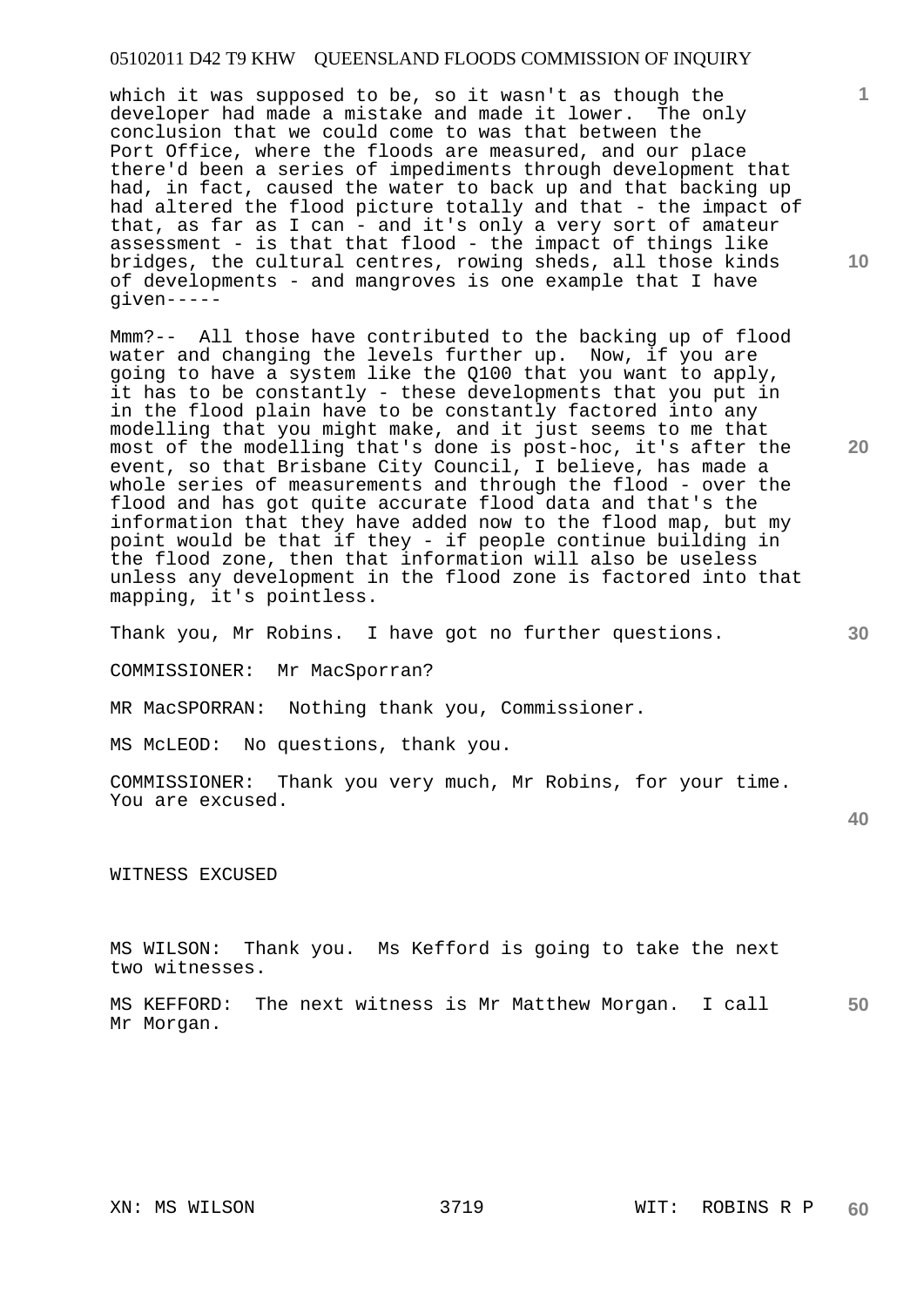MATTHEW DAWSON MORGAN, SWORN AND EXAMINED:

MS KEFFORD: Is your full name Matthew Dawson Morgan?-- Yes.

You have provided a statement to the Queensland Floods Commission of Inquiry dated 11 September 2011. Can I ask Mr Morgan to be shown that statement? Is that a copy of your statement?-- Yes, it is.

I tender that document.

COMMISSIONER: Exhibit 733.

ADMITTED AND MARKED "EXHIBIT 733"

**20** 

**30** 

**40** 

**10** 

**1**

MS KEFFORD: Now, on page 1 in the fifth paragraph you make reference to another statement of yourself, dated the 5th of April 2011. Is that also a statement which you have provided to the Queensland Floods Commission of Inquiry?-- Sorry, can I have that one again?

In the statement that you were just shown in the fifth paragraph it makes reference to a statement of yourself, dated the 5th of April 2011. Is that another statement that you have also provided to the Queensland Floods Commission of Inquiry?-- Yes, I have, yes.

Can I ask you to have a look at that document, please?-- Yes, that's-----

Is what you have just been shown a copy of the other statement that you provided-----?-- Yes, the original statement, yes.

I tender that document also.

COMMISSIONER: 734.

ADMITTED AND MARKED "EXHIBIT 734"

**50**  MS KEFFORD: Now, you live at unit 9, 13 Bridge Street, Redbank?-- That's right, yep.

And that's also known as Jabiru Place; is that correct?-- Correct.

You have lived at Jabiru Place for approximately six years?-- Yes.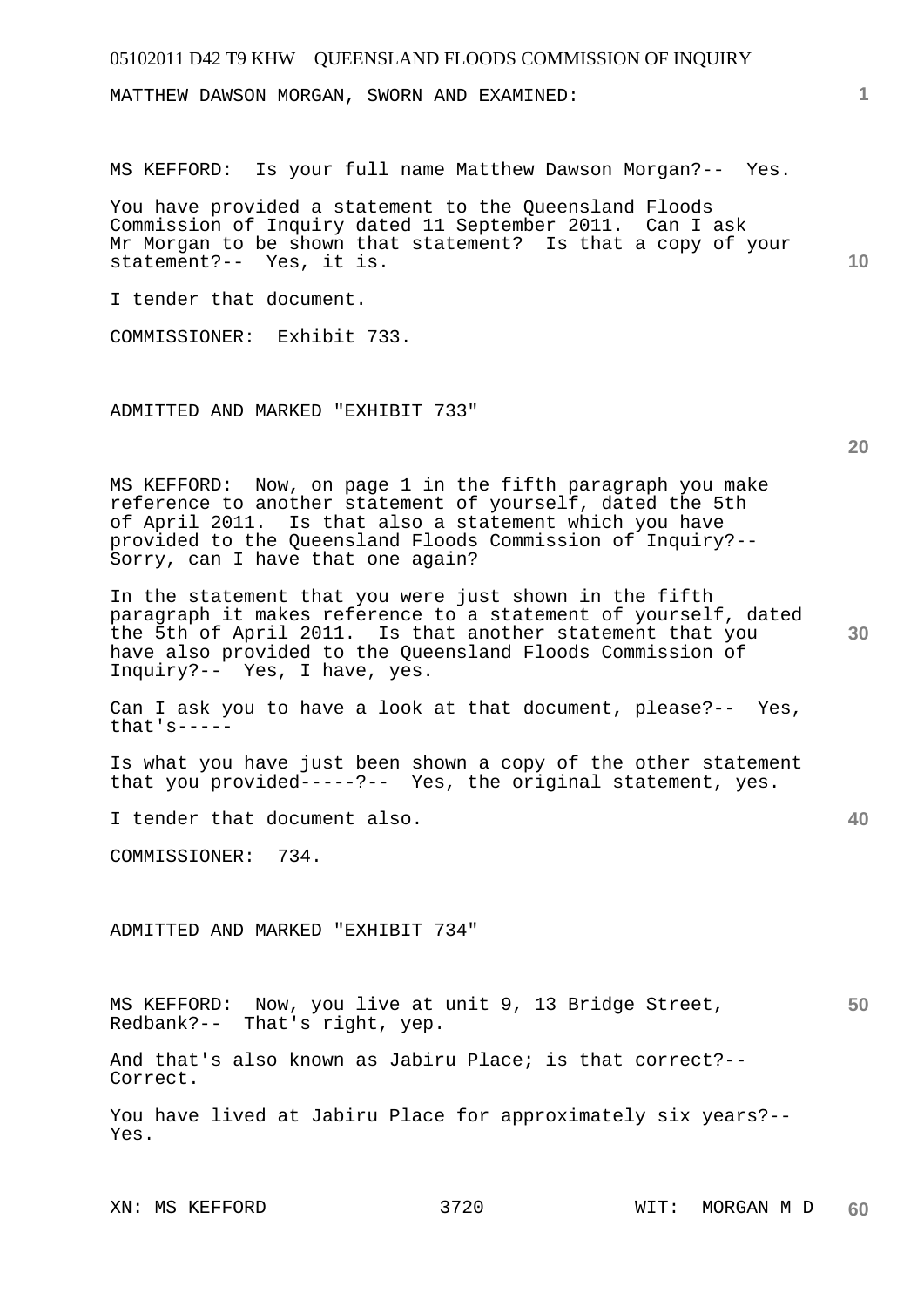05102011 D42 T9 KHW QUEENSLAND FLOODS COMMISSION OF INQUIRY **1 10**  And you are the chairperson for the body corporate of Jabiru Place?-- Yes. You have held that position since 2007?-- Yes. And there are 44 units at Jabiru Place?-- Forty-two. Forty-two units. Could I ask you to have a look at an aerial photograph, please? There's a black Nikko line around an area on the aerial photograph. Does that depict the area where Jabiru Place is located?-- Yes. I tender that aerial photograph. COMMISSIONER: Exhibit 735. ADMITTED AND MARKED "EXHIBIT 735"

MS KEFFORD: If I can take you now to the time of the January 2011 floods, during those floods 32 of the 42 units flooded?-- That's correct.

And that included your unit?-- Yes.

**30**  And during the January 2011 floods, how long was your home inundated for?-- Oh, probably about two days, but there were - the water was receding.

And you have provided the Commission with some photographs of the damage that was caused to your home as part of attachment B to what is now Exhibit 734. If I could take you to those and get you to explain the contents to us? I will just wait. There seems to be a difficulty with bringing the photographs up on the screen. I will just ask you a few other questions while we're waiting for the photographs. At page 4 of your statement, the first statement, Exhibit 733, you say that prior to the January 2011 floods your knowledge of the adverse impacts of the flood waters would have that - the impacts that they would have on your townhouse was extremely poor, and in the third last paragraph on page 4 of your statement you tell us that at the time you were inspecting the property before you purchased it, you spoke to the site groundsman who advised that the 1974 nine was at the swimming pool but as Wivenhoe Dam had been completed that would reduce any potential flooding by 10 metres. Where is your unit in comparison to the level of the swimming pool?-- It's about 800 to one metre higher than the swimming pool area.

And so obviously is it fair to say, then, that you assumed, based on the advice that you were given by the groundsman, that your unit would not be affected by flooding?-- That's right.

And you also told us in your statement that in terms of your

**20** 

**40**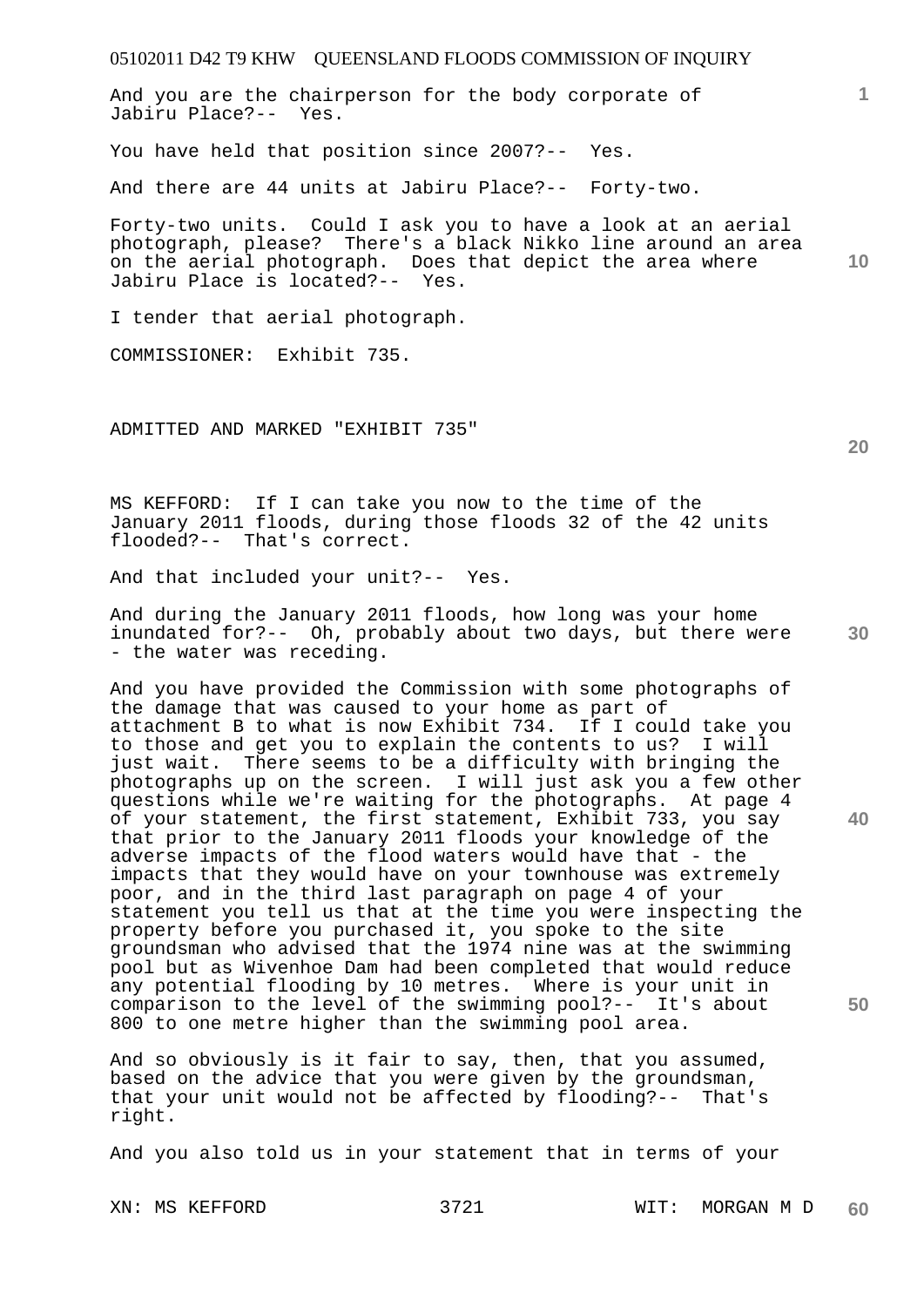knowledge of flooding that you had viewed site plans as chairperson of the body corporate in 2007 and that you believed them to show that the flood line would not impact on any building in Jabiru Place. Is that still your understanding-----?-- Yes.

-----of what those plans showed?-- The plans showed a flood line and that's what it was called, it wasn't called a Q20 or Q50, 100 or anything like that, it was just called a flood line.

And have you since then received any further information about what event that flood line was depicting?-- Yes, it was a Q20 flood line.

And you have some concerns which you express in your statement about the impact of the Ipswich Motorway upgrade and the construction works related to it on the overland flow and flooding experienced at Jabiru Place?-- Yes.

Can you tell us-----?-- We have a-----

-----what those concerns are?-- -----secondary road built at the - right next to our tennis court so it's sort of built as a dam across our normal floodway. The road is about eight metres high, so we have gone from looking across a parkland through to the Peace Park to looking at this wall of a road that is still incomplete.

COMMISSIONER: Is this the Monash-----?-- Yes.

-----Overpass?-- That's right.

MS KEFFORD: Now, it seems like we're going to have some difficulties in terms of pulling up the photographs, but can I just ask you a number of things so that I might understand what the photographs show?-- Okay.

In terms of the photographs you supply, is your home a two storey home?-- Yeah, it's a two level townhouse.

And was the flooding experienced in both the ground storey and the upper storey of your home?-- I had approximately 4.4 metres of water which was about chest height upstairs.

And so obviously the photographs that you have provided would show quite extensive damage to-----?-- Yeah, kitchen, the lounge, downstairs was completely gutted, and upstairs, all three bedrooms and bathroom and toilet was all destroyed.

COMMISSIONER: What you are looking at the attachment B to Mr Morgan's statement, is it?

MS KEFFORD: Yes, attachment B to his statement, Exhibit 734.

COMMISSIONER: Thank you.

MS KEFFORD: And within those photographs, and I believe you

XN: MS KEFFORD 3722 WIT: MORGAN M D **60** 

**10** 

**1**

**20** 

**40**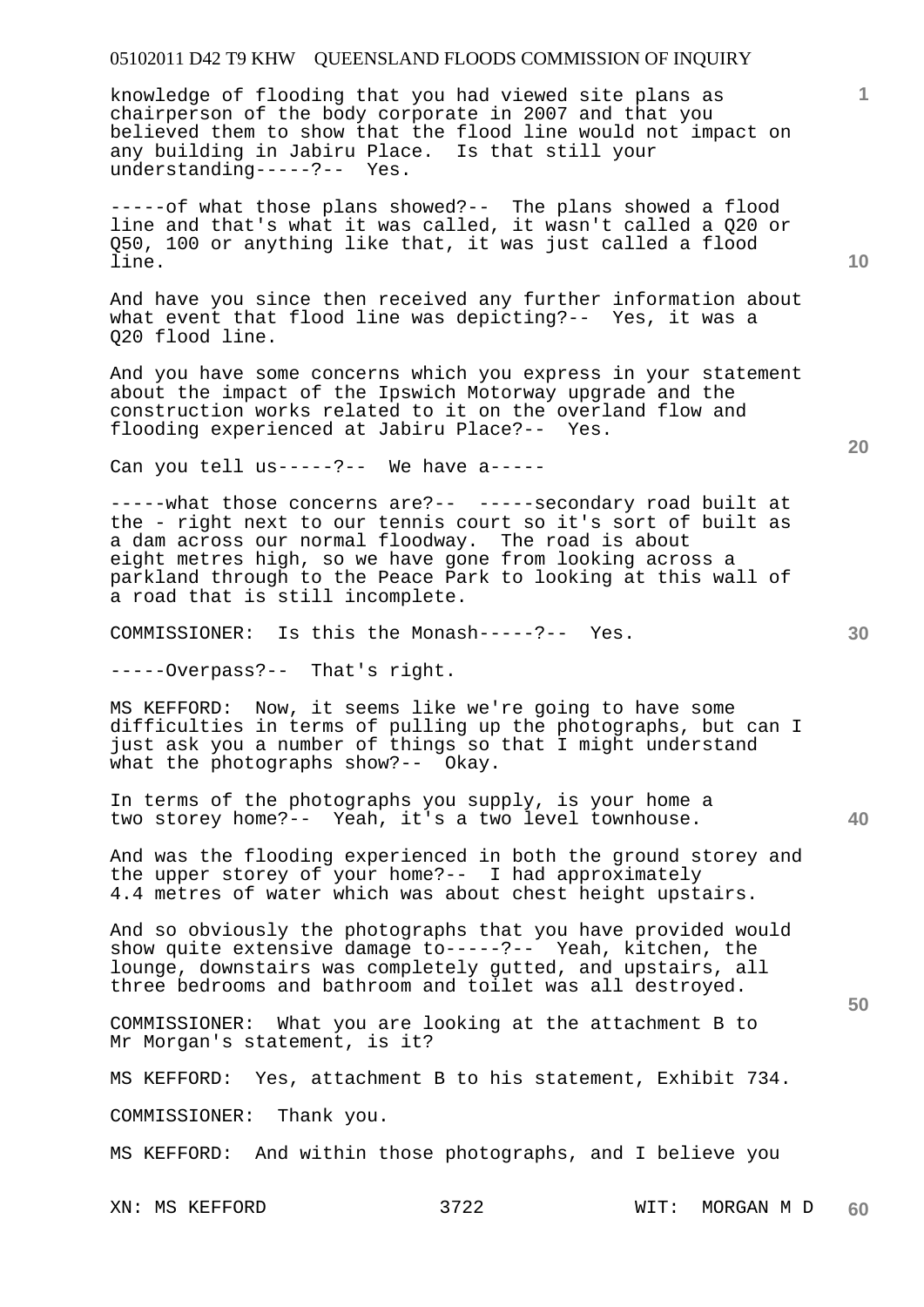05102011 D42 T9 KHW QUEENSLAND FLOODS COMMISSION OF INQUIRY **1 10 20 30 40 50**  have a hard copy-----?-- Yep. -----photograph number 70 at page 6 shows a car. Was that car still at Jabiru Place at the time of the flooding, was it?-- Yes, it was. That's outside unit 28. So, that's not your car?-- That's - no, no, I drove my car away. Do you know why that car - why there was difficulty in getting that car away from the site?-- The lady was at work and when she came home she was unable to get to her car or her unit, so she lost everything as well. So, it was simply a factor of timing of-----?-- That's right. -----knowledge of the event?-- Yep. Thank you. I have no further questions of this witness. MR MacSPORRAN: Commissioner, just to reserve our right in respect of the Main Roads issue. There is a requirement to Main Roads that's currently being put together. We can deal with this issue that Mr Morgan's mentioned as well as an issue that the next witness, Wilkinson, mentions, so that can be, if it's convenient, addressed in that way rather than directing it to the witness. COMMISSIONER: Yes, all right. Thank you. MS McLEOD: I have no questions, thank you. COMMISSIONER: Ms Kefford, do you wish the witness to be excused? MS KEFFORD: Might this witness be excused? COMMISSIONER: Yes. Thanks, Mr Morgan. Thank you for your time, and you are excused. WITNESS EXCUSED MS KEFFORD: The next witness is Jeaneanne Wilkinson. I call Jeaneanne Wilkinson.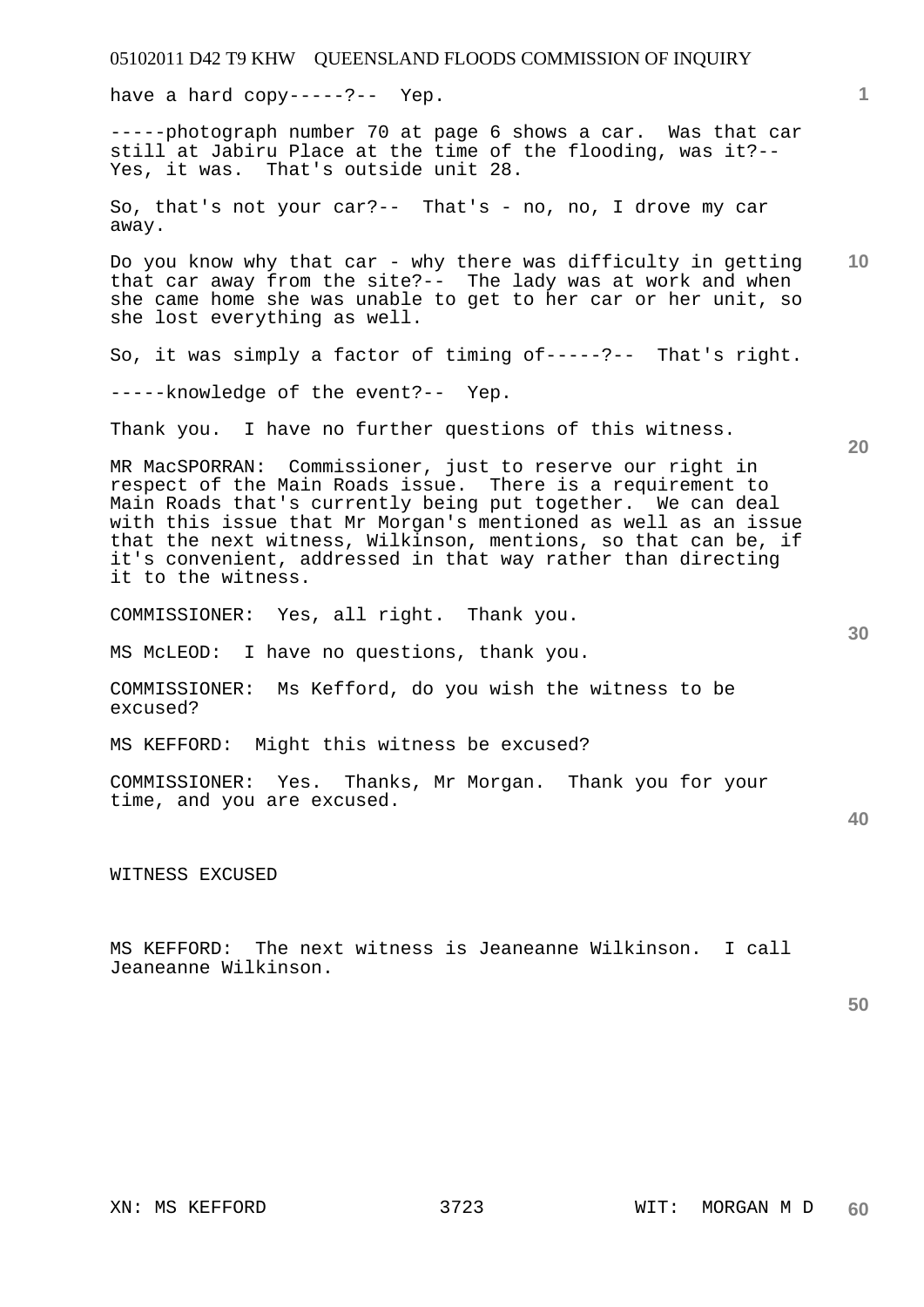JEANEANNE WILKINSON, SWORN AND EXAMINED:

MS KEFFORD: Is your full name Jeaneanne Wilkinson?-- Yes, it is.

And you have provided a statement to the Queensland Floods Commission of Inquiry dated the 15 of September 2011?-- That's correct, I have.

Attachment 1 to that statement was a submission which you have also prepared and provided to the Queensland Floods Commission; is that correct?-- I did that on the behalf of Jabiru Place and that was submitted much earlier on with some statements. There are a number of attachments to the submissions that were prepared on behalf of the Jabiru Place body corporate, yes.

Can I show you a copy of those documents and, in particular, in relation to your statement, if I can - when you have a look at those documents ask you to look specifically at paragraph 16 where you refer to being informed of something in December 2011?-- That's correct, my brother told me that the - that there were - my brother told me that the committee and the residents of Jabiru Place were concerned about the construction works that were being undertaken on the land adjacent.

**30**  Yes. Sorry, can I just ask you in terms of the date, December obviously not 2011?-- No, it's 2010, sorry.

Can I just ask that you make that correction-----?-- Certainly, sorry.

-----by hand? And initial it, if you wouldn't mind? Otherwise that's a copy of your statement and the submission referred to in your statement and the documents?-- It is, yes.

I tender that statement and the submission.

COMMISSIONER: Is that statement, submission and attachments to submission, is it?

MS KEFFORD: Yes.

COMMISSIONER: Thank you. 736.

ADMITTED AND MARKED "EXHIBIT 736"

MS KEFFORD: Now, at paragraph 2 of your statement you tell us that you're the sister of Mr Michael Wilkinson who is the

XN: MS KEFFORD 3724 WIT: WILKINSON J

**60** 

**1**

**10** 

**20** 

**40**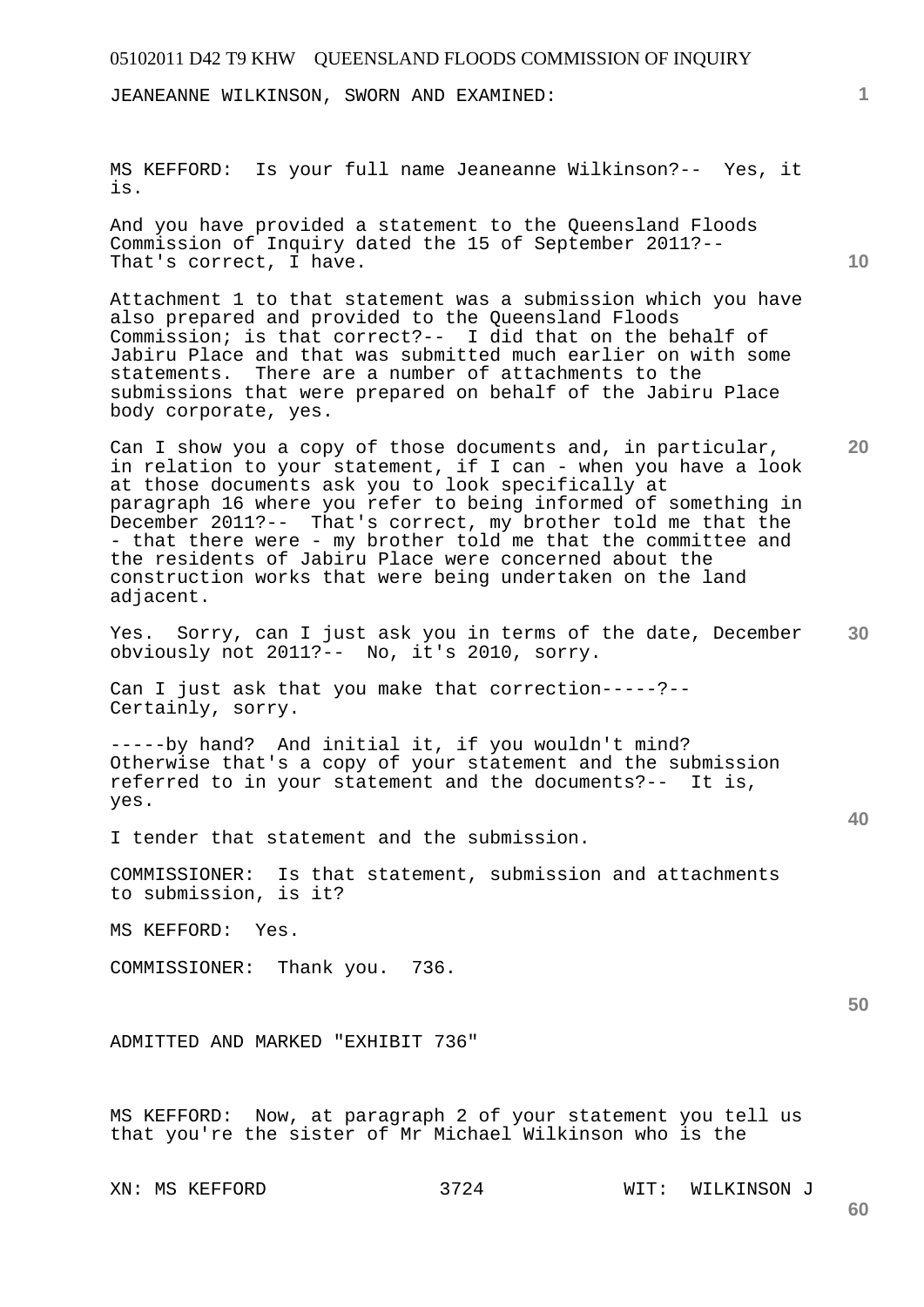owner of townhouse 3 at 13 Bridge Street, Redbank?-- That's correct. He's also the treasurer of the body corporate.

And that's within the complex known as Jabiru Place?-- That's correct.

In January 2011 the Jabiru Place Body Corporate retained a law firm that you were working at at the time?-- That is correct, Macrossans Lawyers, and they still retain Macrossans.

And since approximately December 2010 you have been involved with matters involving Jabiru Place by attending committee meetings and generally assisting residents with legal aspects of flooding issues experienced at Jabiru Place?-- Yes, to some extent where possible and mainly the body corporate. Obviously since I'm employed by the government now I'm no longer assisting in a legal capacity.

And as a consequence of that involvement, you are aware that units 1 to 12 were filled with water from the ground floor to halfway up the walls of the first floor?-- I am, and my brother's unit was filled with water to within about 60 centimetres from the ceiling, 40 to 60 centimetres from the ceiling. The top contents of the cupboards in the upstairs rooms were damaged, were beyond repair.

And there were other units that were also inundated to the ceiling of the ground floor and they were units 13 to 16 and 20 to 23?-- That sounds correct, yes.

And units 17 to 19 and 24 to 33 were also inundated to halfway up the walls of the ground floor level?-- Yes, that's correct.

Now, prior to the January 2011 floods, your brother informed you that the Jabiru Place committee and residents of that Jabiru Place were concerned about the impact of construction works on land adjacent to and compulsorily resumed by the Department of Transport and Main Roads; is that correct?-- Yes, that's correct.

They were concerned about the impact of the construction works for the Monash Overpass?-- That's correct, they'd noticed that water was banking up and the overland drainage flows were affected adversely by the construction works and there were concerns about how that would - ongoing was going - have an ongoing impact on the liveability of the block of units or the block of townhouses.

And is the extent of concerns spelt out in detail in your statement and also in the submission that you prepared on behalf of the body corporate?-- Yes, it is.

Thank you. I have no further questions for this witness.

COMMISSIONER: Mr Rolls?

**20** 

**1**

**10** 

**50**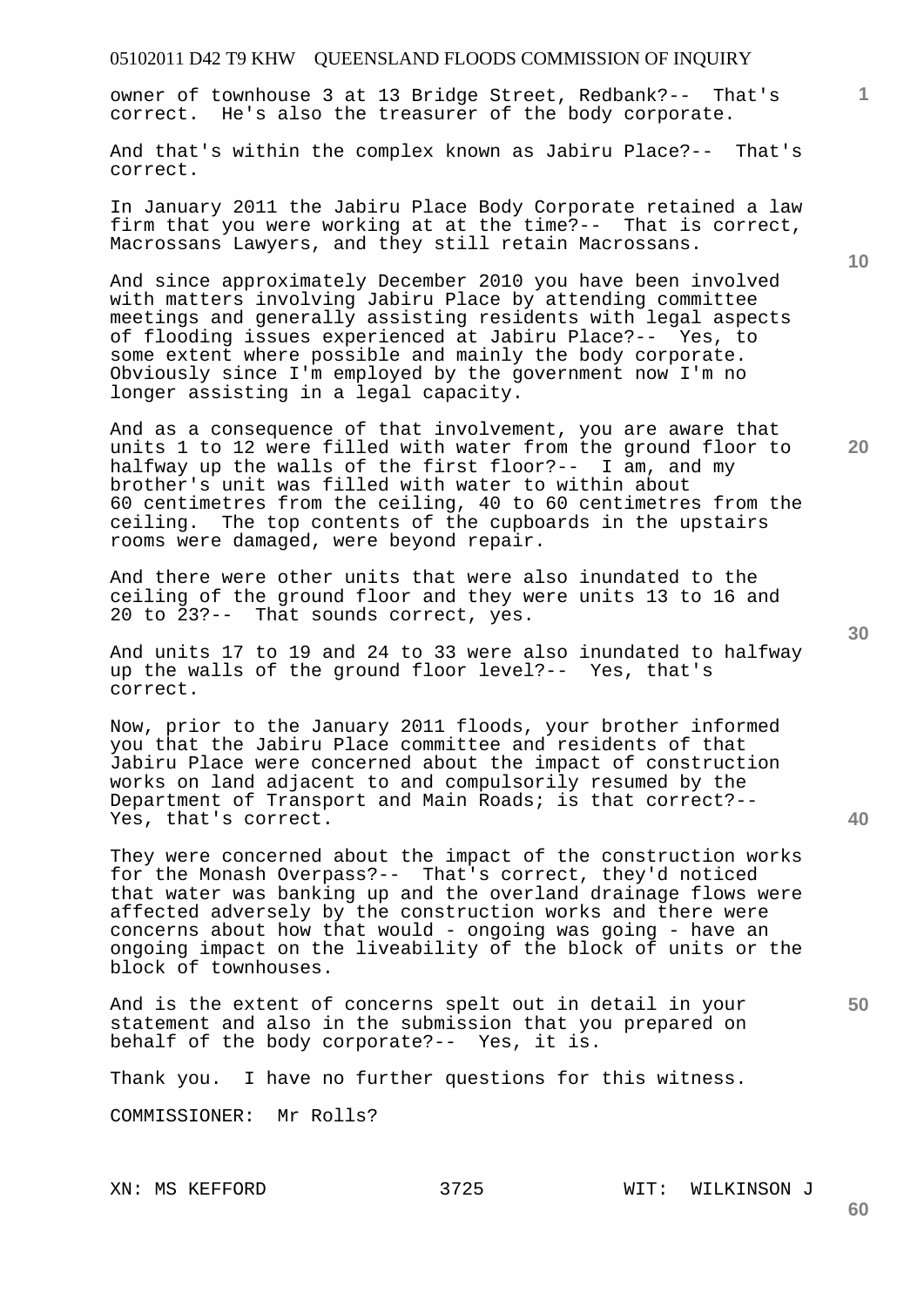**10**  MR ROLLS: Your Honour, the State has no questions but reserves its position in accordance with what Mr MacSporran said in relation to Mr Morgan. COMMISSIONER: Thank you. Mr Porter? MR PORTER: No questions, thank you. MS McLEOD: I have no questions, thank you. MS KEFFORD: Thank you. Might this witness be excused? COMMISSIONER: Thank you, Ms Wilkinson. You are excused.

#### WITNESS EXCUSED

#### COMMISSIONER: Yes?

- MS WILSON: Thank you, Commissioner. I call Karl Spaleck. I understand this witness is to be done by phone evidence.
- COMMISSIONER: Will that take long? Mr Glynn, you are appearing, are you?

MR GLYNN: I am, with your Honour's leave.

COMMISSIONER: Yes, and that's for the-----

MR GLYNN: Both for the company and for Mr Spaleck.

COMMISSIONER: Right. Thank you.

MS WILSON: It appears that phone evidence is not necessary, Madam Commissioner.

**40** 

**50** 

**1**

**20** 

**30**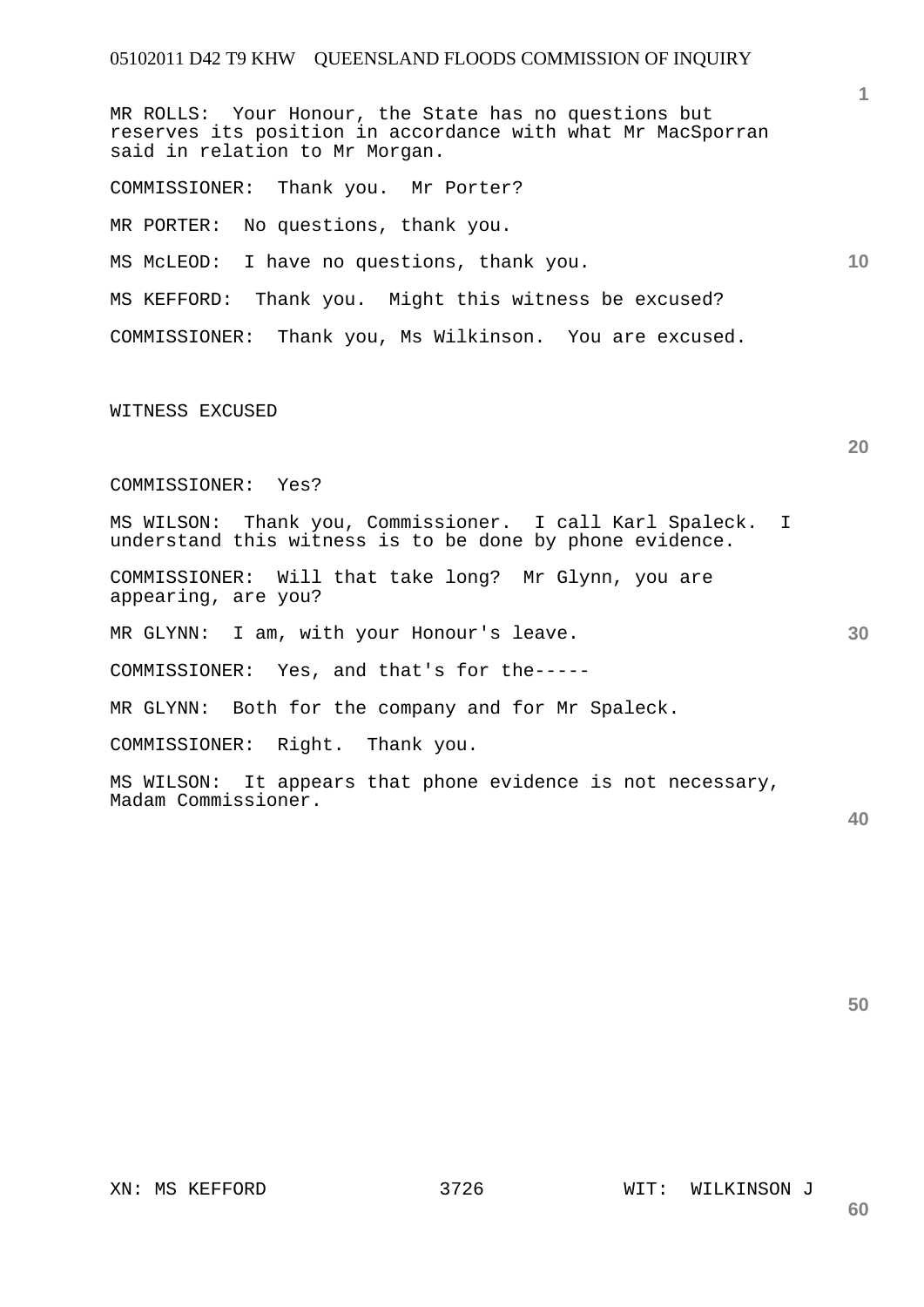KARL WERNER SPALECK, SWORN AND EXAMINED:

MS WILSON: Is your full name Karl Werner Spaleck?-- That's correct.

And you're the general manager of the Century Mine owned by MMG Century Limited?-- That's correct.

And this mine is approximately 250 kilometres northwest of Mt Isa?-- That's correct.

Now, you prepared a statement for the Commission dated the 30th of September 2011?-- That's correct.

Can you have a look at this document, please? That's your statement?-- That's my statement.

Madam Commissioner, I tender that document.

COMMISSIONER: Exhibit 737.

ADMITTED AND MARKED "EXHIBIT 737"

**30**  MS WILSON: A statement has also been prepared by Mr Rob Lawrence from the Department of Environment and Resource Management and this statement refers to matters that have been raised in Mr Spaleck's statement. I tender a copy of that statement.

COMMISSIONER: 738.

ADMITTED AND MARKED "EXHIBIT 738"

MS WILSON: Have you got a copy of that statement with you?-- I have got a copy of that statement as well.

Okay. So, you have got a copy of your statement and you have got a copy of Mr Lawrence's statement?-- That's correct.

**50**  Can I first deal with the flooding at Century Mine that occurred during the - that has occurred at Century Mine? It's an open cut lead and zinc mine?-- That's correct.

And can you tell us briefly how water is used in the process of extracting lead and zinc?-- So, the processing plant is normal, conventional flotation plant where you actually use water to float the zinc particles from a slurry that you form when you crush the ore and most commonly 99 per cent of the

**1**

**10** 

**20**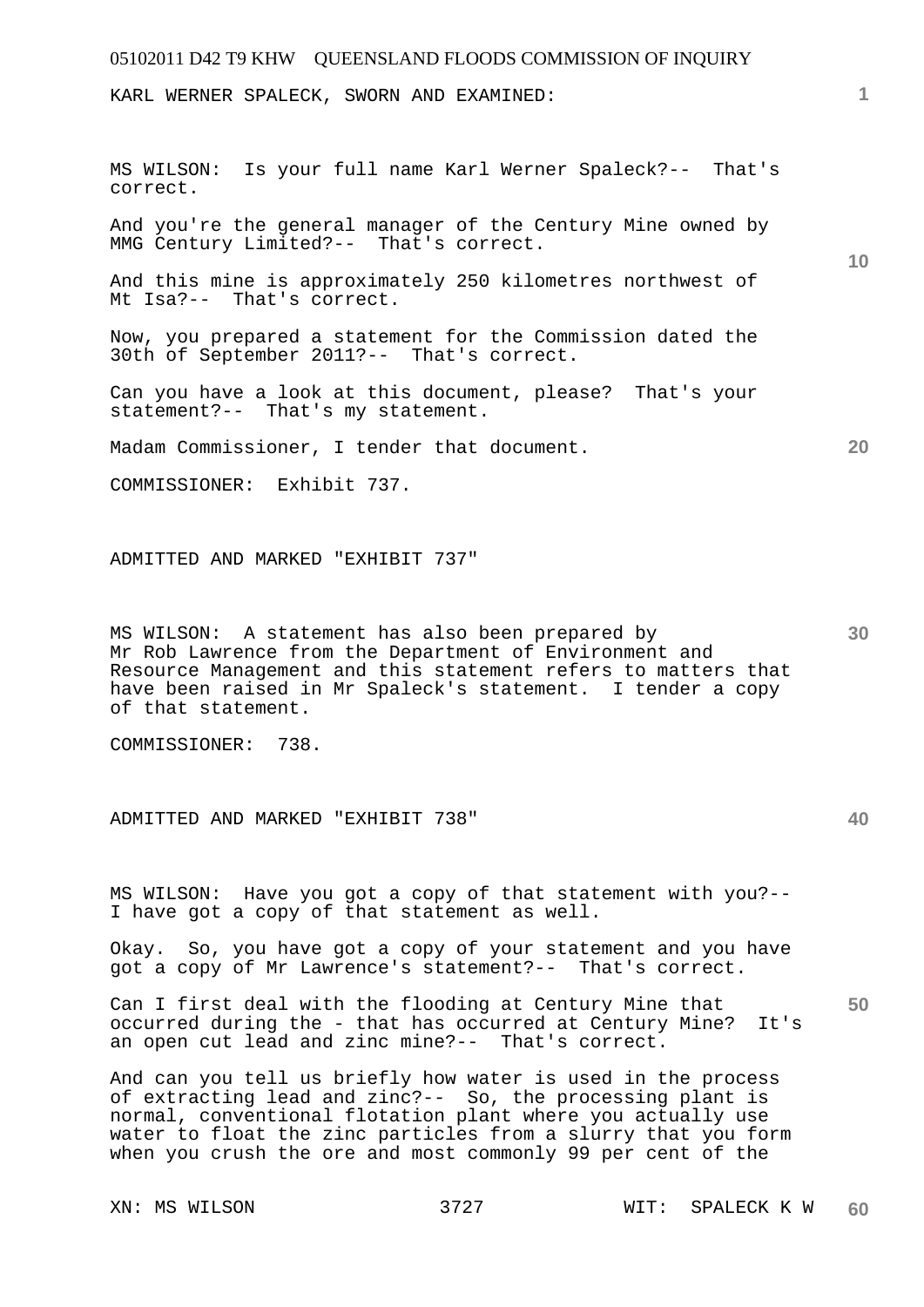medium in the cells is water, and that water gets reused and also then when it's above a certain limit we will discharge that into our storage facility and then the water gets decanted in the evaporation dam, and there's also excess water due to rainfall, especially in the wet seasons, that we also contain in the evaporation dam which we pump from our sediment dams across the site.

**10** 

**1**

**20** 

**30**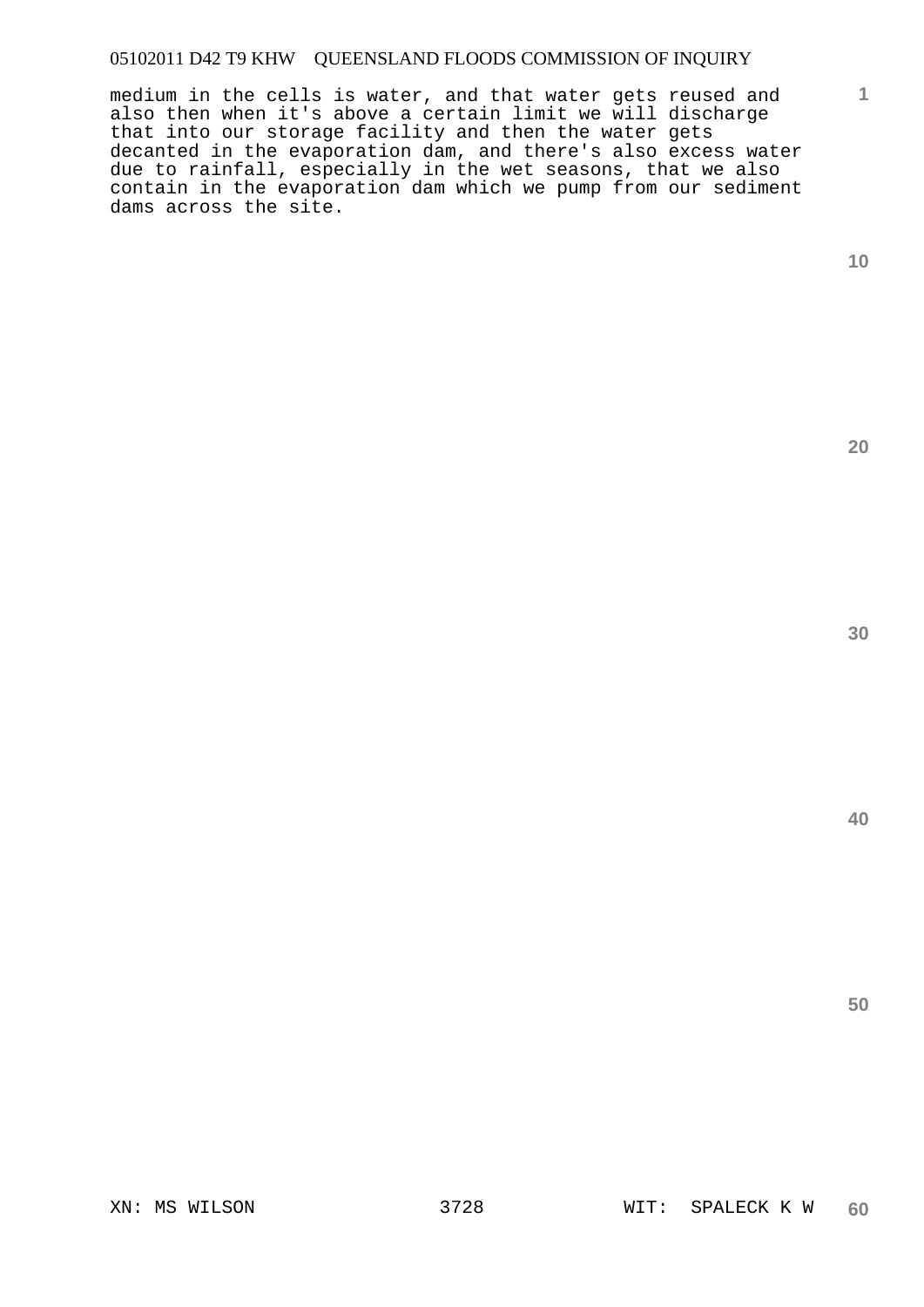COMMISSIONER: Sorry, I didn't get the last bit of that, which can what from?-- The other water from the rainfall events comes through our waste rock dumps and that water we contain in sediment dams. We've got 10 of them across the site. And that water also gets pumped to the evaporation dam.

Thank you.

MS WILSON: The extraction process, the fluid that is left from that, what sort of contamination is in that water fluid?-- There is contaminants like zinc and also bits of cadmium and-----

COURT REPORTER: Sorry?

WITNESS: Cadmium, C-A-D-M-U-I-M.

MS WILSON: Now, the amount of rainfall you received at the mine you set out in paragraph 4 of your statement, and the mine at times can discharge water into Page Creek?-- That's mine at times can discharge water into Page Creek?-correct.

And how large is Page Creek? Are we talking a large flow of water?-- No, it's only basically flowing whenever there's during the wet season, so also shortly after rainfall events Page Creek will flow, but in the normal dry season it's basically just a run - a dry creek throughout the processing into the bigger rivers.

Does the mine suffer at all from flooding from the creeks or is the main issue, flooding, caused by rainfall on the actual site?-- Flooding caused by rainfall on the actual site.

Now, you talked about sediment dams and evaporation dams?-- That's correct.

Are they one and the same?-- The evaporation dam is a lot bigger than the sediment dams. Sediment dams are smaller. So in my statement I talk about work that we've done to help with our water management process, and I think on point number 16 and 17 the three main dams which are situated across the site catches the water from the south-placed waste rock dump, also the north - northern waste rock dump, and those three dams basically contain all the water that comes through the rock dumps and then capture the water that gets released from at the bottom of those rock dumps. When they - when you're basically mining you put all your waste soil on top of them and then at the end of your mining process of mine closure you actually cap those waste rock dumps, so that will then stop the inundation of water coming through that and basically that's how you resolve the issue going forward with mine closure not to have any water coming through them. But when they are open you've still got the chance of the water coming through them, you need to collect them at the bottom otherwise that water will end up in your riverways, and they've got contaminants in there like small amounts of zinc and cadmium and also there is - the sulphate levels, it's normally a magnesium sulphate which will give you a higher EC value,

**10** 

**20** 

**1**

**40**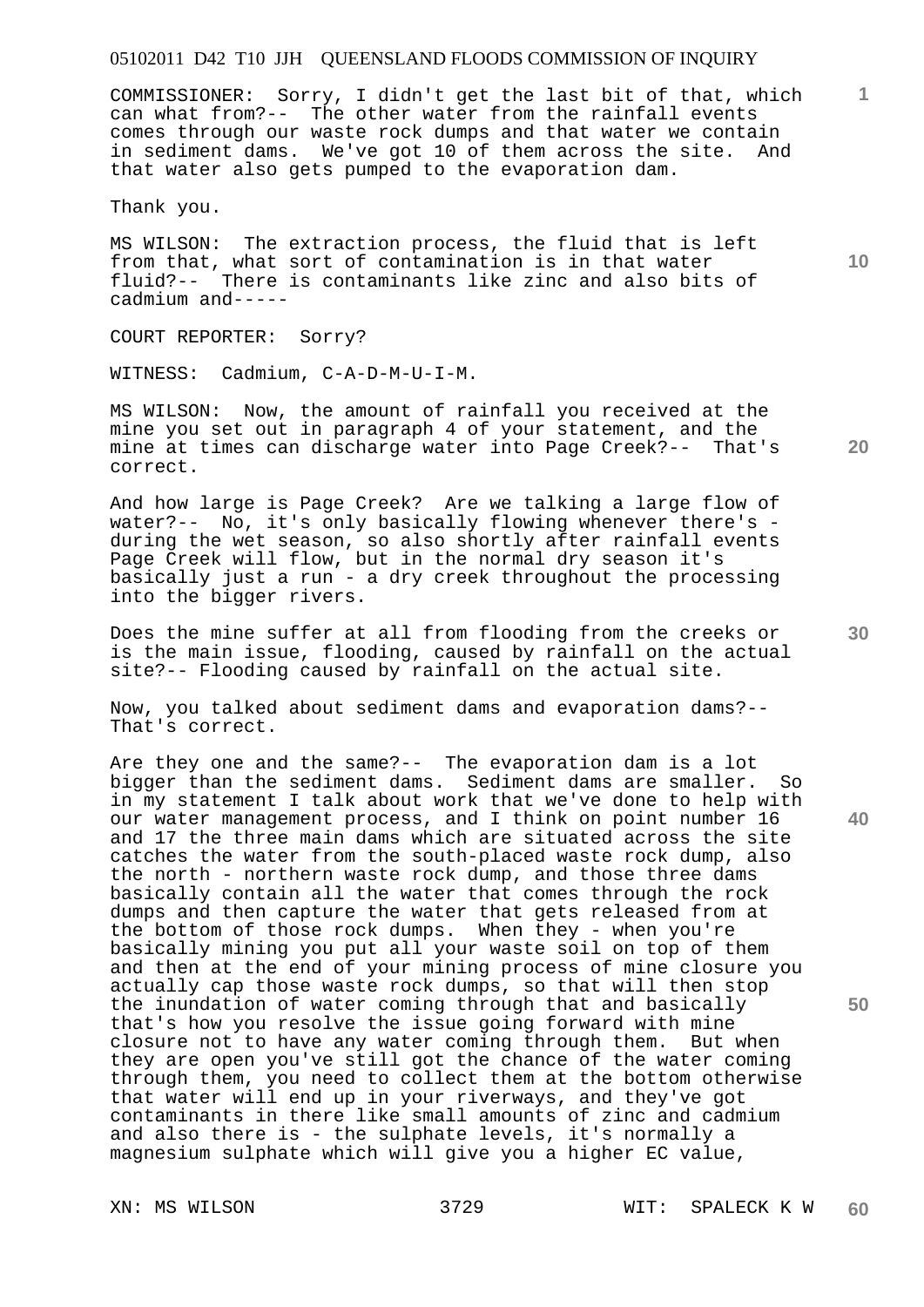which gets measured in microSiemens and that's just an indication of the salt - saltiness of that water.

COMMISSIONER: Sorry, what does it get measured in?-- They call it "microSiemens". That's just a unit - when they put a current through the water it means the higher the microSiemens measurement is the higher the levels of salt is in the water. So normal drinking water would contain anything between zero and 500 microSiemens. Sometimes you can go up to about 2,000 or 3,000 microSiemens and then most environmental authorities will prohibit you to release anything about a thousand microSiemens. In our case it's 800.

MS WILSON: At page 3 of your statement, and paragraph 9D, you refer to the management of the large mine water inventory stored in the evaporation dam?-- That's correct

And all mine-affected water that is not suitable for release from site is eventually transferred to the evaporation dam for storage?-- That's correct.

How does it get released from there?-- What we do at the moment is all the water gets to the evaporation dam. In the moment is all the water gets to the evaporation dam. dry season, because it's a wide open dam, so it's got quite a large amount of surface, that helps with the evaporation of it, but if you get like a big wet seasons like the last three years the amount of water that you evaporate is a lot less than what's actually flowing into the dam. And also in the evaporation dam, because it's in a natural valley there's a lot of freshwater that also goes into the evaporation dam. So it's not just your contaminated water, it's also freshwater from rainfall that's also reporting into the evaporation dam.

So the only way that this water can be released is through evaporation?-- Through evaporation and then we've also got the opportunity to pump that water through our pipeline, which is 304 kilometres long, to our port site. There we've got a BOD plant, which is a Basic Oxygen Demand Plant, Biochemical Oxygen Demand Plant where we can treat the water, we can remove all the contaminants and we can actually discharge that water into the river system or into - for land usage for normal irrigation purposes.

So does it go out to this plant and then come back to the mine, the water?-- No, no, you can basically discharge that water from Karumba.

From the plant. And due to the volume of water generated by the wet seasons the water in these evaporation dams has grown significantly, as you just discussed, and therefore MMG Century has had to commence substantial unplanned work-----?-- Yes.

-----in order to address this. What do you refer to as the unplanned work?-- We had to put in a diversion channel. So in our environmental authority it stated that by the 1st of November every year we need to be below the designed storage allowance, or we call it in short the "DSA". So that limit is

**10** 

**1**

**20** 

**30** 

**40**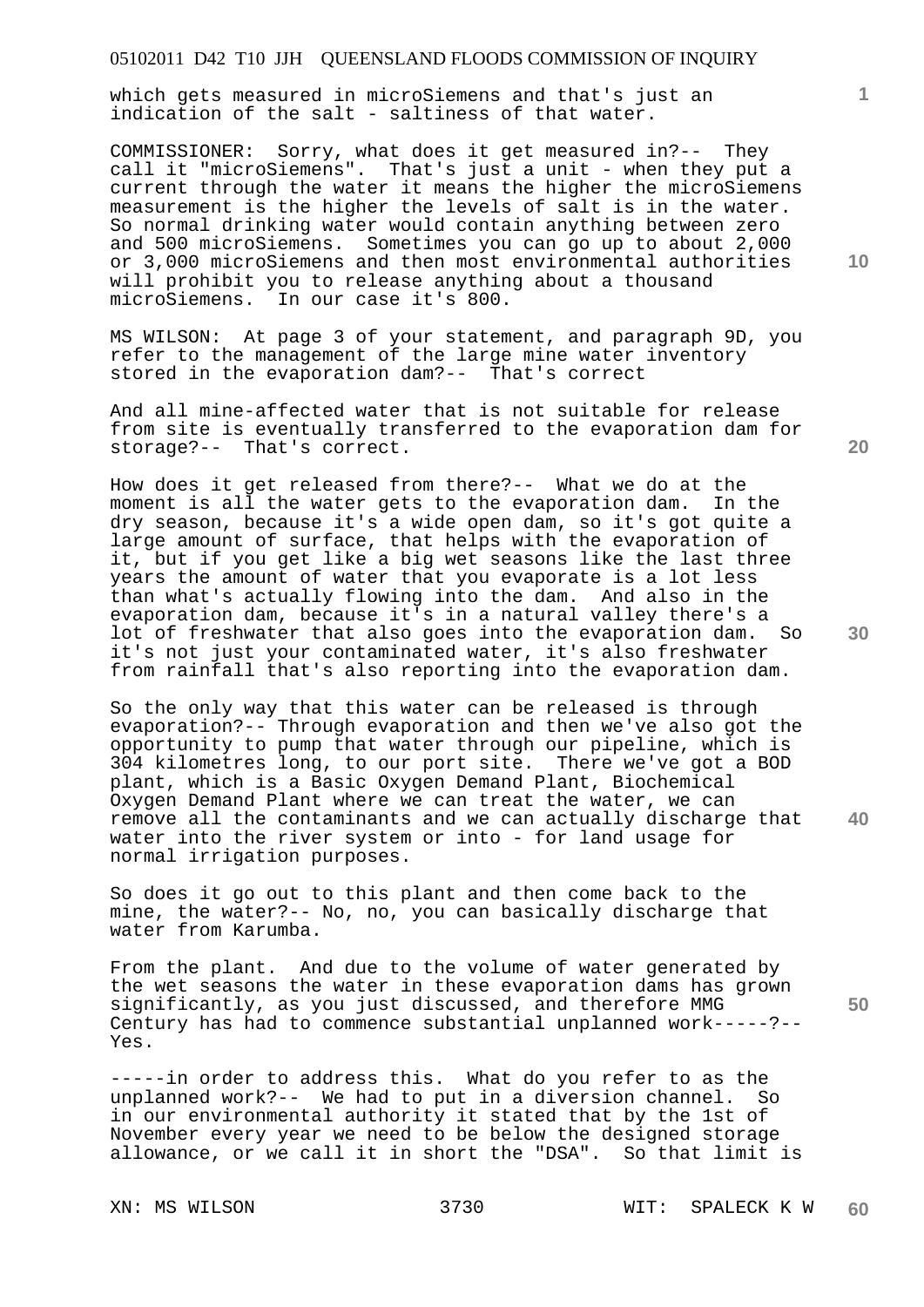the maximum allowable limit where your water level can be in the dam and that basically compensates or a one in 100 year annual rainfall event so that you won't overtop that evaporation dam and that water will then be released into the nearby creek which is just behind the evaporation dam. So in this instance after the wet season we were - the dam were pretty full but there was still a lot of capacity in there so what we did was we put a diversion channel in to divert all possible clean water that can get into that dam and by doing that you actually - reduces the amount of water that can come into the next wet season through your water balancing models and then by doing that you actually lift the design storage allowance and that will give us then the licence to operate the mine. If you can't do that then you cannot operate.

In terms of the wet season just gone, the 2010/2011 wet season, the mine was aware of general advice from the Bureau of Meteorology about the upcoming wet season?-- Yes, as in every other year before that as well.

You did not receive any specific advice?-- No.

And, in any event, such advice would be of little use to mine operation - operators unless such information could be provided at least 12 months in advance. Why such a significant lead-in time?-- Because when it's being basically advised to you it's almost like living at the weather bureau. You can basically then see there's big clouds forming two weeks in advance, or maybe one week, where the bureau can predict the weather, but at that stage you can't really do anything. Like, you can't build a dam within a week, you can't build excess storage capacity, you can't do any big earthmoving works in that short period of time, so, you know, preferably you would at least have a long lead time to be able to do those type of things.

Informal - you received some informal advice - "informal" advice from DERM officers that TEPs and/or EDs would not be granted for the purpose of achieving compliance with EAs in respect of wet season releases during the 2010/2011 wet season?-- That's correct.

Who did you receive this informal advice from?-- From Rebecca McAuley, the office there. She's one of the ladies there, and also Dean Sharp. What they basically say is you shouldn't use a TEP to try and negotiate a non-compliance event in advance. We should actually be prepared to minimise harm as much as we can in any case, which is in compliance with our environment amendment. So it's no use for us to just apply for a TEP before an event mainly because you can't really predict anything what will happen there, so, I mean, it's almost like asking for something that you're not sure is going to happen.

What about during an event?-- In our case, you know, it was not really necessary to ask for a TEP. What we did was with for the diversion drain, that's where - that's the only transitional environmental plan we asked for and mainly because of the date, that is the 1st of November, to give us

**10** 

**1**

**20** 

**30** 

**40**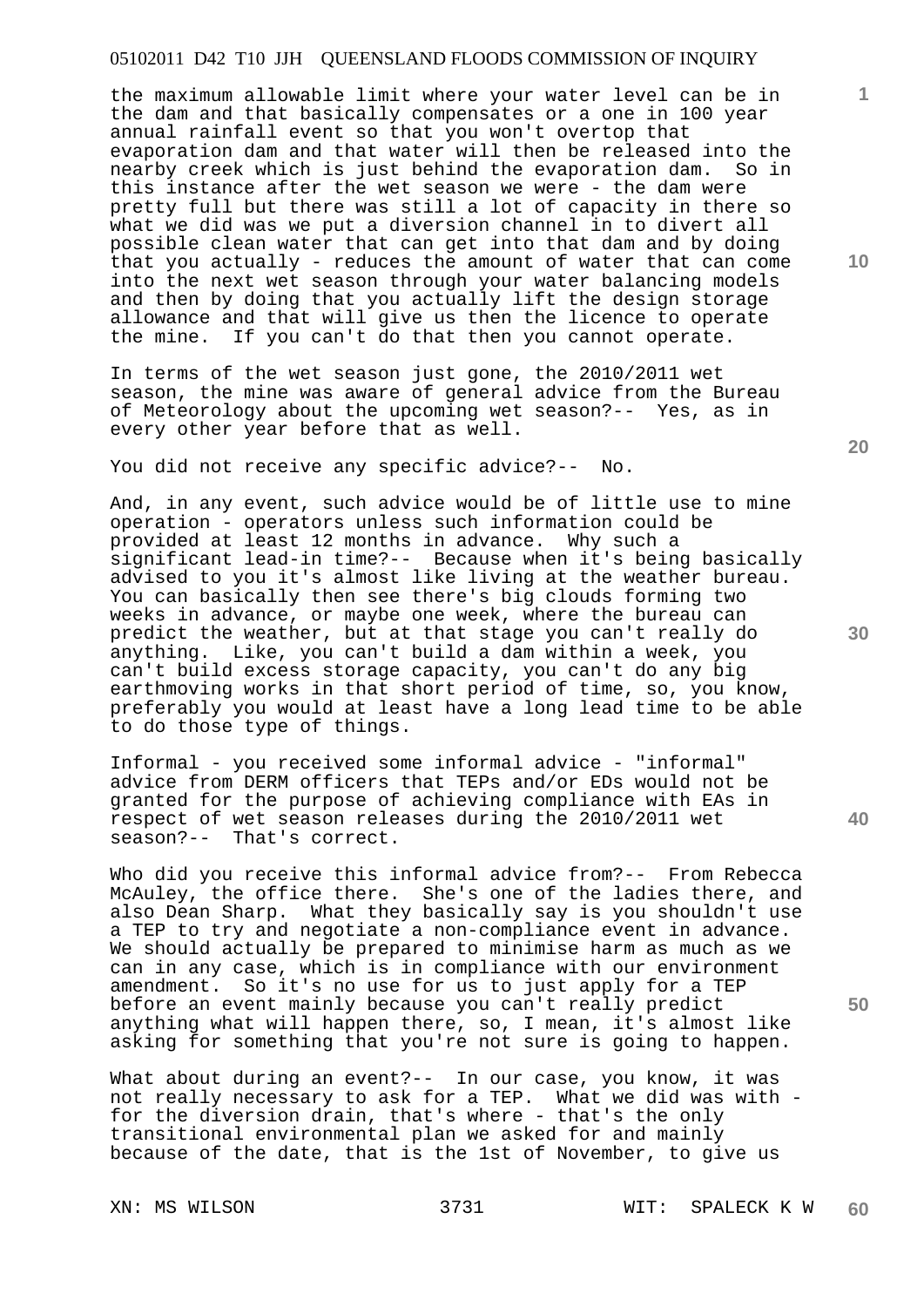that little bit of extra grace so that we can actually make sure the diversion channel is in place and we don't have to stop operations because the real wet season only starts late December, early - the next three months of the next year, so that will give us sufficient time to do that. In this case with the massive rainfall coming through on that day, on the second day as well, we just need to do everything we can to minimise harm, and that's why we took the opportunity to put the water inside the main pit and did not release everything into the Page Creek.

And can I take you to page 8 of your statement, and in particular paragraph 44?-- That's correct.

Paragraph 42 and 43 discusses the issues that you just referred to?-- That's correct.

I'm interested in paragraph 44 where, "MMG Century believes that there is inconsistency in the application of this expectation across the Queensland jurisdiction"?-- I think it's more the issue around coal mines and us. People were releasing water into waterways and in our instance we decided not to do that.

Is there any way that any of these - this inconsistency can be resolved?-- I guess what's been happening lately is that people are working through that. At the end of the day we need to make sure that we did not cause any environmental harm to the areas where we are mining, so it's better to be prepared beforehand than trying to resolve these matters, you know, at number 99 or at the eleventh hour.

COMMISSIONER: But how feasible is that for other mines to do as you have done, build a diversion dam or take steps in advance?-- I think what we've done in the case is we've put the environment, and which we also do with our safety programs, we put that before production, and at the end of the day that's why we are here, that's why we need to be miners, not just to - we need to minimise harm to the environment to show the community around us that we are doing absolutely everything possible and not just trying to produce more and more and rather be in harmony with our environment and put those things in place. So we try to be as proactive as we can but it's very difficult if you have a one in 150 year event and then two years later you get another one in 200 year event.

Do you perceive, though, that other miners don't take that approach?-- I'm not sure what they do. It's just what we see with the granting of TEPs. In some instances they say you can apply for a TEP and then when you say, "Okay, I want to apply  $\frac{\alpha_{\text{F}}}{\beta}$  for a TEP," there's certain conditions. It just makes it difficult to understand what you really do and don't.

MS WILSON: So could this process be assisted by a standardisation of-----?-- Yes

-----when you could apply and the criteria that you need to

**10** 

**1**

**20** 

**30** 

**40**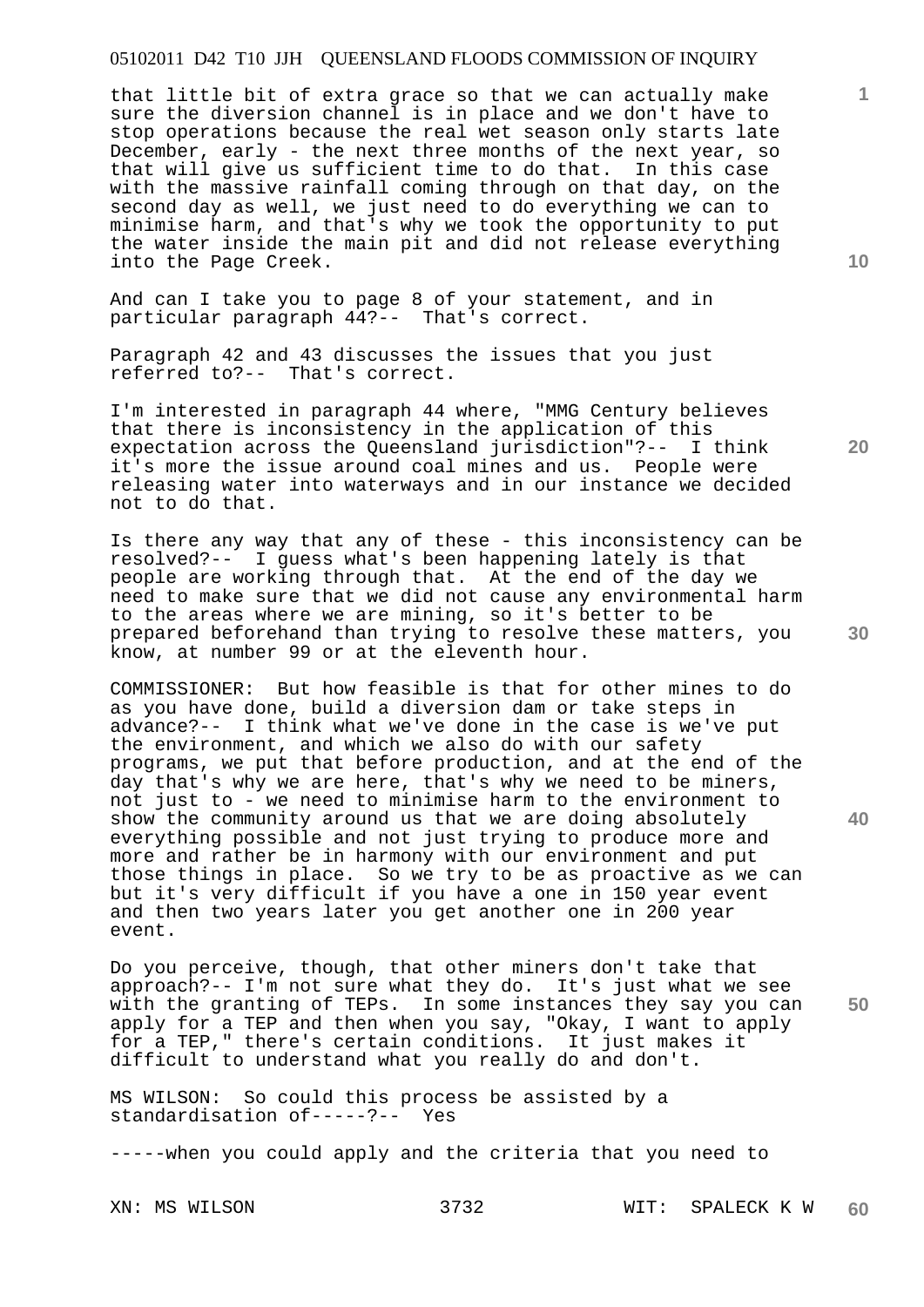meet?-- Yes, and also the timeline in which the TEP's gets granted as well so if they can streamline that process, which I believe they've done, and that might help the industry.

You've got Mr Lawrence's statement there?-- That's correct.

Can I take you to an Exhibit CM0103. Have you got that there? It's the environmental authority schedule?-- Oh, yeah. Got it open.

Okay, and can you actually go it - you've got the schedule in front of you?-- Is that, "Our environmental authority"-----

Yes?-- -----"that's applicable at the Century Mine during the  $2010"---$ 

Yes, that's it?-- Yep.

Go to the second page and take you to some of these matters that are addressed in the schedule?-- Correct.

C1-1 on page 2, it deals the monitoring requirement for contaminated water?-- That's correct.

And that applies to all discharges made by Century Mine?-- That's correct.

On the next page we have-----?-- Gives you the limits.

**30**  Yep, and - does that relate to Page Creek?-- That's correct. Also that's the receiving water contaminant limits. That's what we measure at Page Creek at a certain location, which is the first one PSW03 underscore REC.

So can you assist me with what that-----?-- Just on the previous page, the table underneath C1-1-----

Yes?-- -----that basically tells you where the-----

Sets out where you get the readings from?-- Where you're actually monitoring. So this coordinates where you actually have to monitor the -

Okay?-- -----or take the samples there.

If we turn the page to C1-3. That's the end of the pipe release limits. Do You see that?-- Yes, that's the end of pipe, that's at the dam itself.

**50**  And that's excluding wet weather spillway releases?-- That's correct.

Is there any definition of "wet weather spillway releases" to your knowledge?-- Well, the thing was wet weather spillway releases sometimes you can't measure there and the other issue is we don't actually release when it's not wet weather, so for us we take this guidance as whenever we release out of one of the sediment dams, that's when it's applicable to us.

**20** 

**10**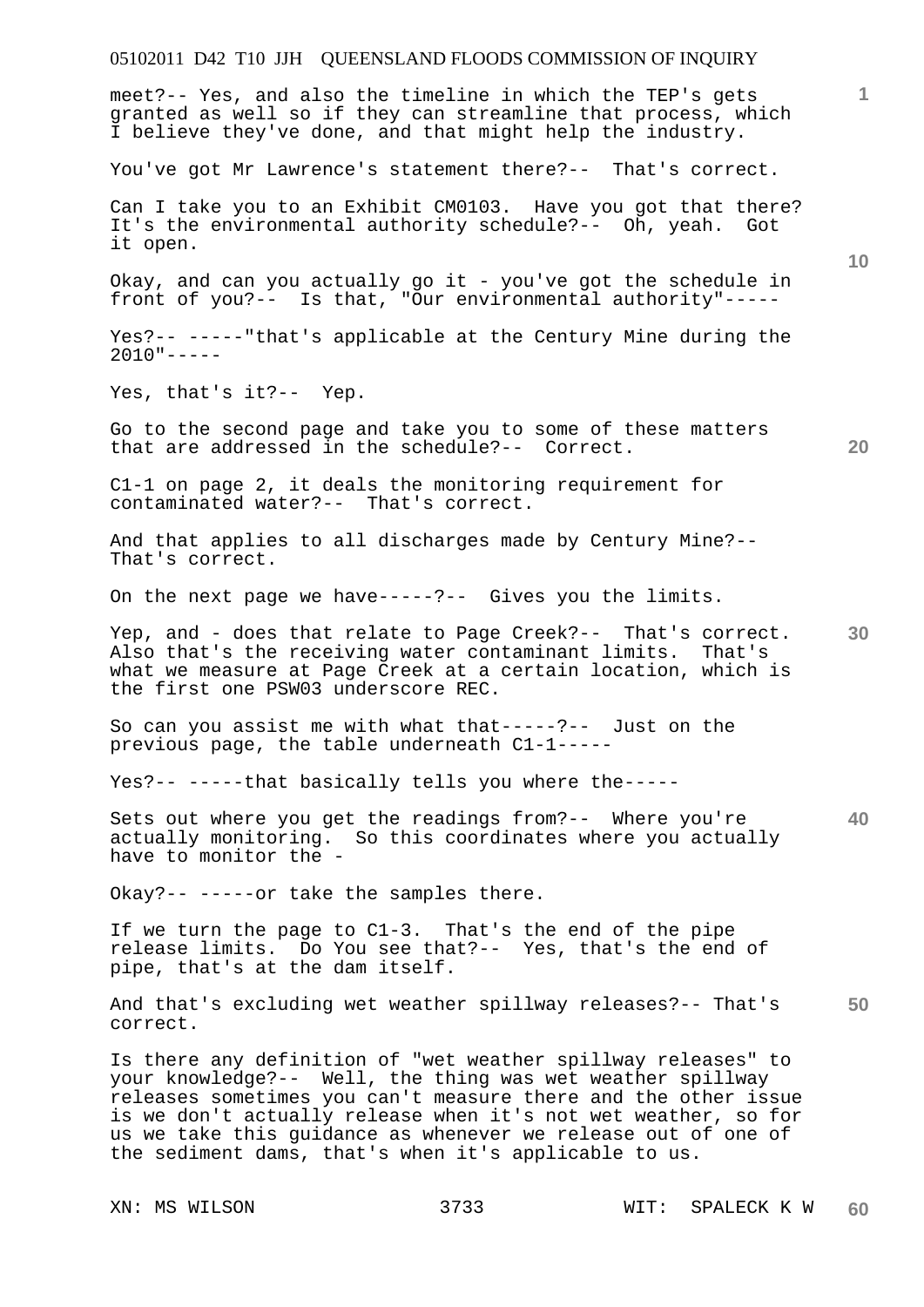Sorry, I didn't quite catch you. You "don't" release or you "do" release?-- No, we do not release outside wet weather.

Outside wet weather?-- Yes.

And C1-5 refers to periods of wet weather. Following wet weather-----?-- So that's when you go back - that's when you go back to this previous table, two, and that's the criteria that you have to measure your receiving waters if you release just outside the dam.

Is there any requirement, as far as you know, that Page Creek has a certain minimum flow before discharges could be made?-- No, we haven't got that really in here but what we do is whenever you measure the Page Creek when it's - it's either a flow or a no flow and out of our learnings from previous wet seasons we know - we've got flow metres installed now on Page Creek and we basically know when we do not release water into Page Creek.

So during large flows from rainfall could it be the case that Century Mine could release much more water from the sediment dams?-- Yes, we can, but only release from sediment dam three, so all the other sediment dams we can't release from because they are actually not licensed. So sediment dam 10 has been built after the 2008/9 wet season as a precautionary need and environmental amendment was submitted but it hasn't been approved yet so we don't take sediment 10 as a organised release point.

Now, to comply with this environmental authority Century Mine has taken some significant steps over a number of years?-- That's correct.

And you've set that out in your statement, and we can see that at paragraph 9. 9C talks about the pumping water into the active pit?-- That's correct. We've also spent about \$21 million in the last three years.

And Century Mine has had to undertake some infrastructure changes to cope with excess water?-- That's correct. We've also upgraded all our pumping facilities and also the pipe network. We've also improved our water balance model, so when you look at the actual rainfall and you compare that with what you actually see, water that's reporting to your sediment dams. So to make sure that the balance you've got the model is actually comparable with what happens in reality as well.

You refer to the capping of the rock dump?-- Yes, we've capped the south-west - south-west waste rock dump. That was a cost in the order of about four and a half million dollars, and we are continuing to busily revegetating that dump at the moment and currently we've still got west waste rock dump open because we are still currently using that dump and that's the next one we will start to work on that.

The remediation works within Page Creek?-- We - after the

**10** 

**1**

**20** 

**40** 

**30**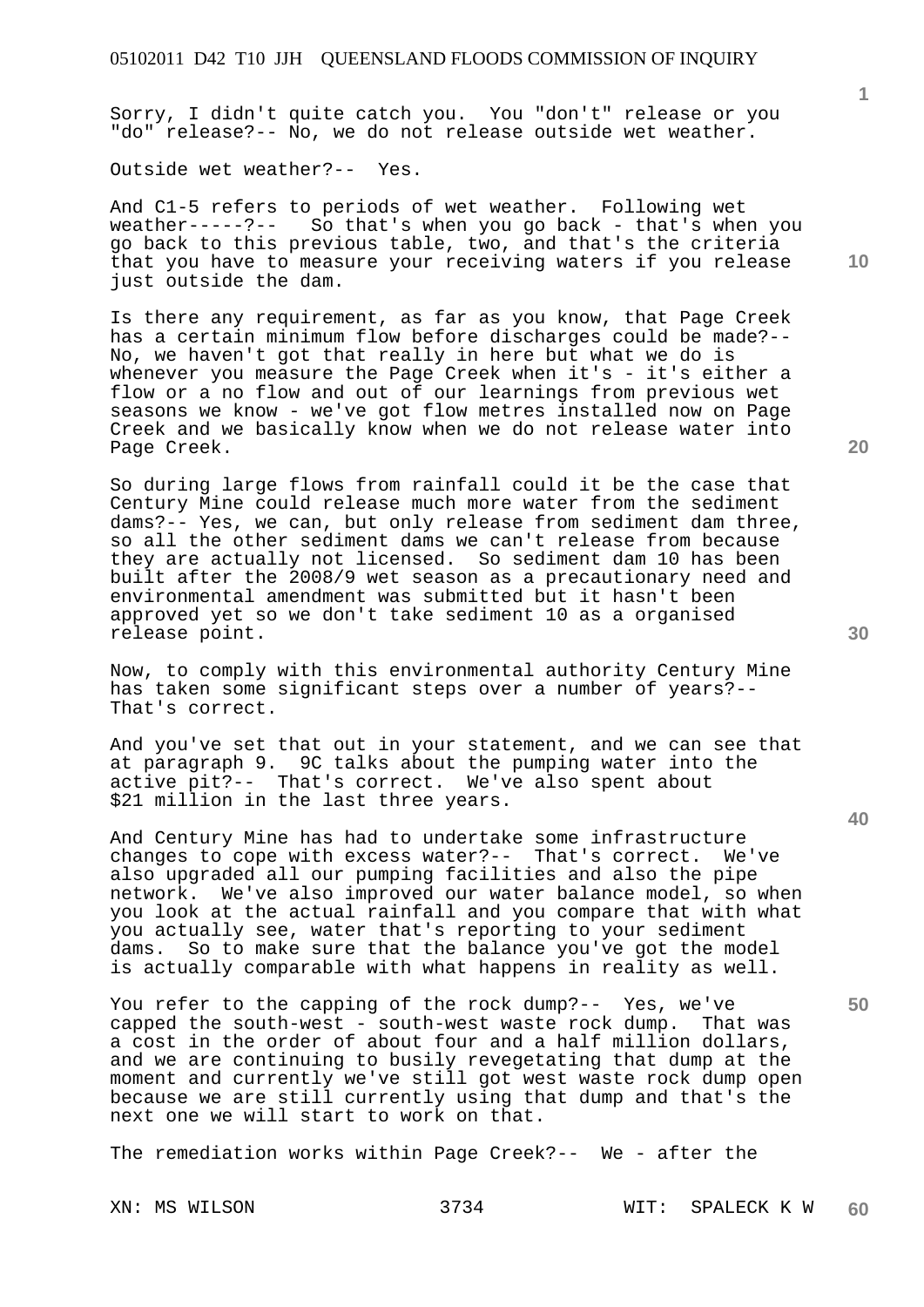2008/9 event there was about 11 kilometres of Page Creek that we cleaned up, so we basically went in there with small equipment and we've cleaned up all sediment - visible sediment that's in there. We took measurements before and after.

Your statement also deals with indications from DERM that it wishes to amend the EA, the environmental authority?-- Yeah, because after the 2008/9 event-----

Perhaps if I can just - I don't really want to go through-----?-- Yeah. What happens is you do - you need to do an environmental evaluation and then in accordance to that negotiation starts again to amend the environmental authority.

What I am interested in, are you aware whether these - any new conditions that is being considered deal with flooding?-- I don't - I'm not aware of anything in there that deals with flooding in such or massive rainfall events, it's more around - again around the end of the receiving water limits and changing those numbers then.

Is there anything that you would like to see that would deal with flooding that could be included in it?-- Yes, that would be good because also we've designed our sediment dams and our pumping infrastructure in accordance to the proposed hazardous dam guidelines. So although those guidelines hasn't been approved yet we've already looked at it. In there they ask you to look at one in 20 year annual rainfall event and we've been to a little bit bigger than that and did a one in 25 year event, and we've actually got the proof now in the 2009/10 rainfall event, which was a one in 20 year, we actually managed to maintain the water, and in 10/11 we were tracking quite well up until that certain 72 hour event which basically just ensured that everything-----

Are there any conditions, though, in the EA that needs to be particularised in relation to flooding?-- Yes, I think so. We need to look at that.

**40 50**  And if you could just tell me what they are?-- What we can do in a flooding event, what we deem as environmental harm and how can we minimise that and get an agreement between ourselves and DERM and get the golden pathway which is suitable for both of us, so what we do at the moment is we've got five years of data where we look at the studies and that's basically a report that's been generated by JCU which tells us what is the state of the health of Page Creek and the river system downstream and is the impact of mining there as well. So we've got a big data set at the moment and I think last year's report came back as basically the best one ever since the start of those studies.

Thank you, Madam Commissioner, I have no further questions.

COMMISSIONER: Mr MacSporran.

**10** 

**1**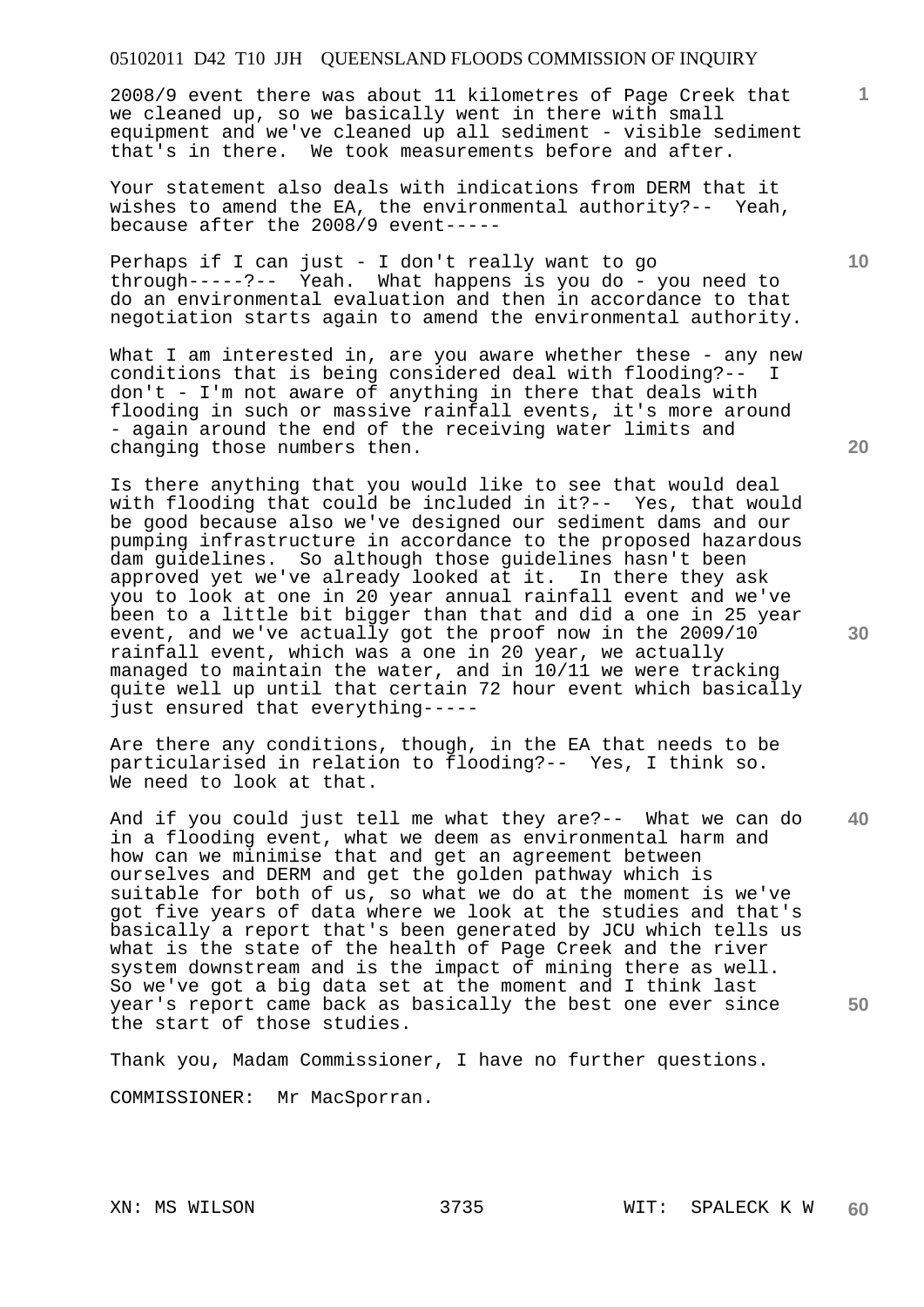MR MacSPORRAN: Thank you, Commissioner. Mr Spaleck, you're currently, as you've told us, in the process of negotiating with DERM to set conditions on your environmental authority; is that so?-- On the new one, that's correct.

The new one?-- Yes.

And that arises out of a background where the company has been in breach of it EA?-- That's correct. In 2008/9 wet season.

Then there's an evaluation done, and environmental evaluation-----?-- That's correct.

-----the process starts over to negotiate new conditions?-- That's correct.

And the breach in 08/09 resulted again from an unusual rainfall event in the wet season?-- That's correct.

**20**  But led to a significant discharge by way of overflow from the dam, storage dams into the creek-----?-- That's correct.

-----system, Page Creek system?-- That's correct.

And the company, to its credit, fully cooperated with the with DERM-----?-- That's correct.

-----during the course of the investigation of that, firstly? The company was prosecuted?-- That's correct.

And ultimately the company pleaded guilty in the Mount Isa Magistrates Court, was it, in March 2010?-- That's correct.

Now, that event was a serious event of contamination of the creek system, wasn't it?-- That's correct, that's-----

There were two offences; were there not? The first of which was unlawfully causing serious environmental harm contrary to section  $437$  sub  $(2)$ -----?-- That's correct.

-----of the Act? And contravening a condition of environmental authority contrary to section 430 sub (3)?-- That's correct.

And that discharge occurred over a period of about 10 weeks between the end of December 2008 and the 1st of April 2009?-- That's correct. I can show you by the graph as well, you can see that.

**50**  That shows the size of the discharge, does it?-- The blue line over there shows the size of the discharge. I can give you a copy of this as well.

Yes. Now, as I've indicated to you, and you've confirmed, that occurred because of the extraordinary nature of the rainfall events around that time? You are nodding. You have to answer so that that it can be taken down?-- Yes.

**40** 

**10**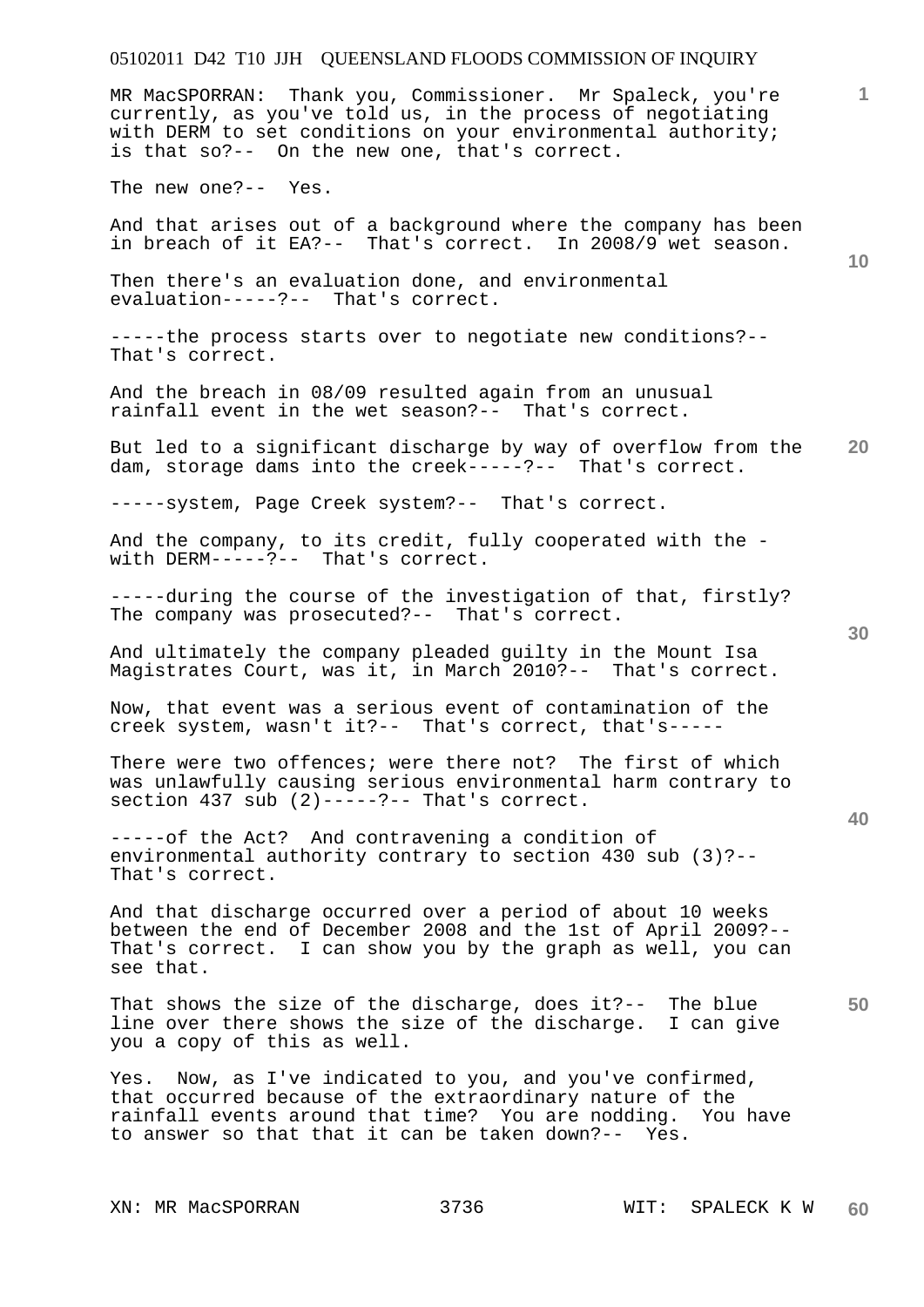And your water management system at the mine, Century Mine, deals with a series of storage areas, doesn't it?-- That's correct.

You transfer contaminated water between various storage facilities on site?-- We basically transfer it from the sediment dams-----

Yes?-- -----to the evaporation dam-----

Yes?-- -----and we also can transfer it into the pit.

Yes, but what you don't have there as part of your water management system is a controlled pumping system to discharge water at various times into the environment in a controlled way?-- We actually got a valve that you can open with a pipe and that's something that you can control. You can open and close the valve as you wish to.

**20**  That hasn't been done in the past, has it?-- Previous years it might have been done previous years but lately what we're doing is we try not to put any water into the river system.

But-----?-- Are you talking specifically 08/09?

Yes, we'll start with there. At that stage you weren't doing that, were you? You weren't releasing water into a controlled way into the environment?-- When I say "controlled way", we will open the pipeline and you can open and close it but when the dam actually overtopped, so when it goes over the spillway, you cannot control that flow.

No. So the idea, in an ideal world, what you would do is release the water in a controlled way to make space in the storage facility to take account of a large rainfall event without overtopping the dam?-- The dams aren't designed for these big rainfall events. They are actually only designed for one in 25 year event. So the problem we had is when you get like a one in 150 year event the dam fills up so quickly that you can't really discharge the water in a controlled way.

But you weren't releasing any in a controlled way back in 08/09, were you-----?-- No-----

-----relying entirely on the storage facility itself?-- That's correct.

Yes. You could have under your EA, as it existed in 2008 and nine, it permitted controlled releases; did it not?-- Yes, we tried to-----

But you didn't use them?-- No, we released some water out of the pipe at sediment three but there wasn't enough - the pipe isn't big enough and if you release too much water then you're going to have an impact on your receiving waters. So what happened there was when the flow of Page Creek comes down, the dam was still overflowing and that's why it went on for 12 weeks, as you can see in this graph.

**10** 

**1**

**40** 

**50**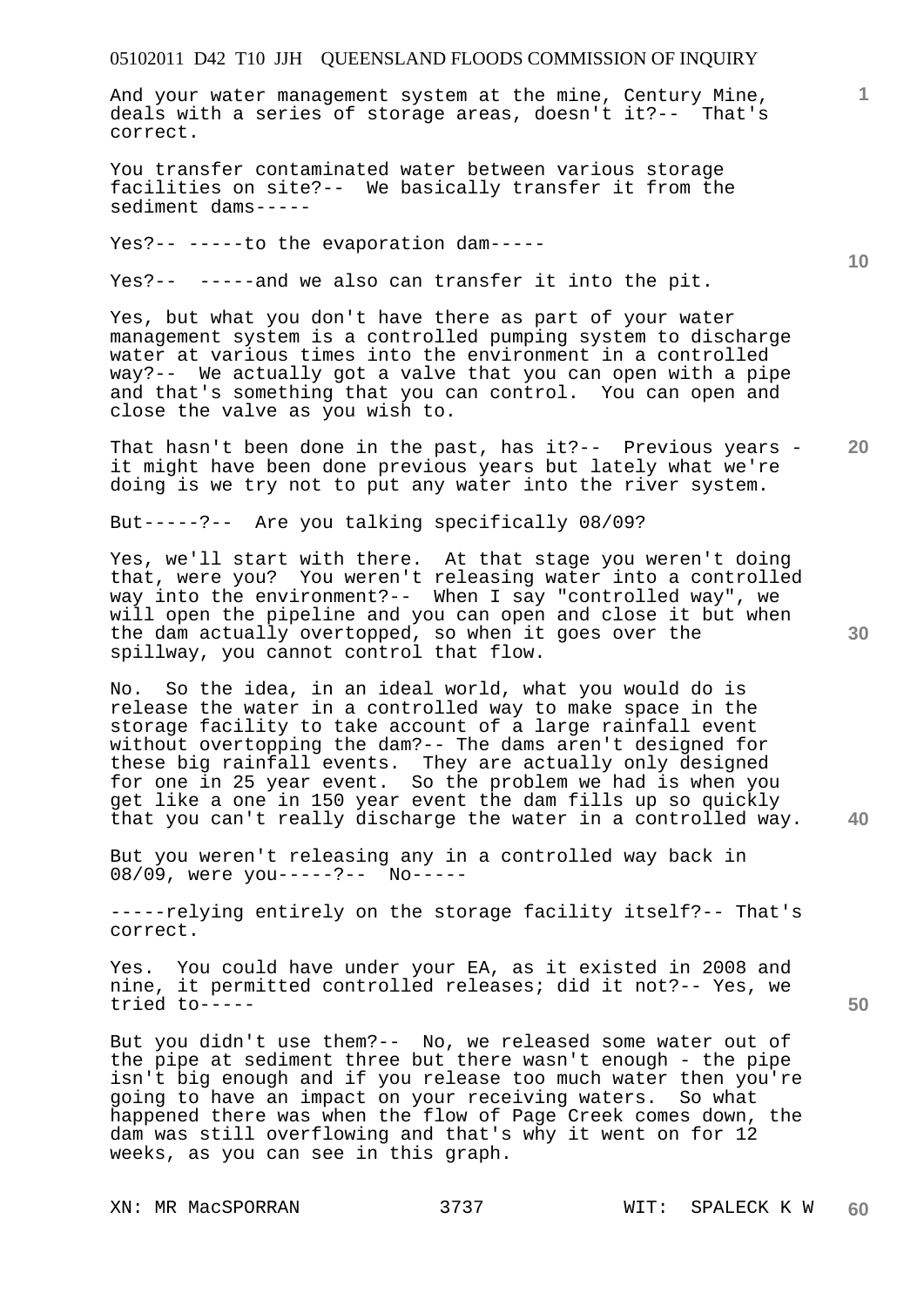Yes?-- Subsequently we have changed our-----

Yes, I understand. You've - what you have to do, of course, when the overflow event occurs, is you need to report it DERM, which you did?-- That's correct, which we did.

And then you do an assessment of where the contaminant has gone in the environment?-- That's correct.

And it's monitored? And it was discovered, was it not, that there was approximately 18 kilometres of Page Creek that was appeared to be contaminated?-- Yes, which of the 11 kilometres which was the more serious part which we cleaned up, yes.

Yes. And-----?-- So what happens there is the water will basically - you will discharge into Page Creek. Page Creek the flow will stop and then that water will sit there and evaporate there and the salt stayed behind-----

Yes?-- -----that's what happens.

And testing of the creek at this stage, that's back in 08/09, following this discharge, revealed that there was 79,990 kilograms of zinc in Page Creek?-- I can't comment on that number, yes.

To be fair to the company, it's not suggested that that entire amount of zinc discovered in the creek was the result of this overflowing of your dam storage-----?-- Correct.

-----but it was clearly part of it?-- Correct, because of the natural occurrence of zinc in that ecosystem as well, so there is a fair bit of background in there and then obviously what would been left over there from any previous discharge events would have been in there.

Now, it's also the case, is it not, that prior to the event we're talking about in 08/09, your company MMG had discovered that its water management systems were deficient as early as '04 and '05?-- I'm not aware of that.

Well, I'm suggesting to you that when the company was sentenced in Mount Isa the Magistrate made remarks about-----?-- I remember that.

Yes. And you remember now, do you, that the company admitted, quite properly, that it had discovered back as far as 2004 and 2005 that its water management system that deals with these contaminants was not up to scratch? It was deficient?-- That might be the case.

And so the company had not done anything to rectify that difficulty because at that stage, rightly or wrongly, the company considered that through its financial position it had other priorities than fixing the water management system?-- I think we built sediment three. Sediment 10 was-----

COURT REPORTER: Sorry?

**30** 

**20** 

**50** 

**10**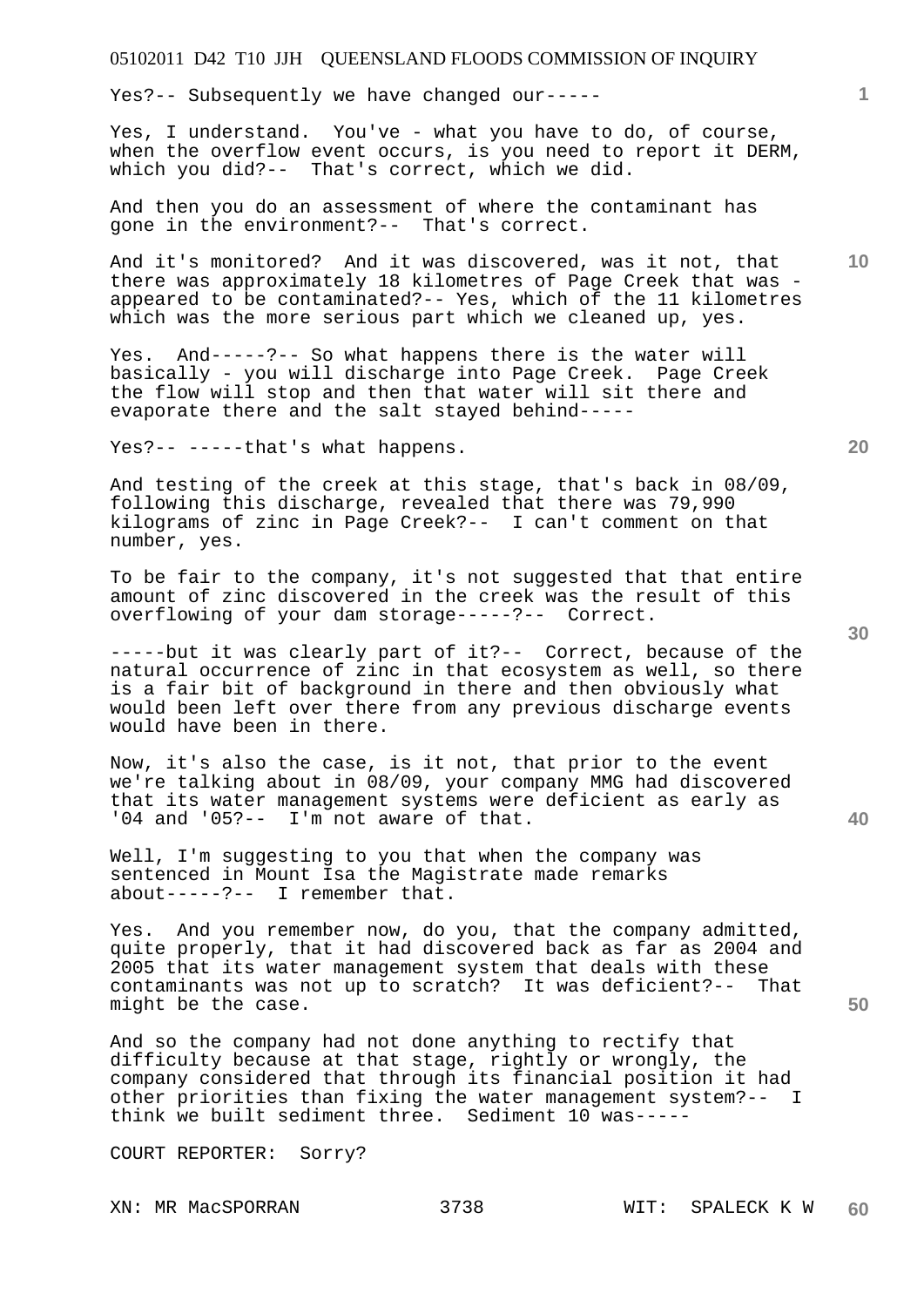WITNESS: Three was built.

MR MacSPORRAN: I think "built". Did you say "built"?-- And sediment 10 was in design phase, which we then built in 2009.

And, in fact, what the Magistrate said was this, I suggest to you: "MMG chose to defer implementation of improvements given the financial pressures it was experiencing during the Global Financial Crisis and given that the existing water management system had adequately coped with prior wet seasons MMG does not dispute that there was a failure of the water management systems in 2004 and 2005"?-- That's correct.

All right. So the company thought it had enough of these systems in place to cope with the usual events but it clearly couldn't cope with the extraordinary events that happened in 08/09 and '10 and '11?-- That's correct.

So you've taken steps to do some remediation of the Page Creek area as well as to improve the water management systems of the company?-- That's correct.

But you do now use, do you, a controlled pumping system as well as your normal storage systems?-- That's correct, that's what we implemented. It's a controlled water management model across the site, so we've got a series of pumps, a series of piping infrastructure across the site and we try to pump most water into the pit and also the rest of it into the evaporation dam, and prior to the wet season there's a certain checklist we need to go through to ensure that all dams are zero, nothing in it, empty, and all the pumps are tried and tested, refurbished, and you need to have the correct pump in the correct location because in certain areas you have to pump with a head and certain areas it's just a flat surface where you pump overland, and you must make - definitely need to ensure that that whole pumping infrastructure complies with your water modelling balance and then you can tie both things in and then you can basically make sure your - when it's start to rain you've got certain trigger levels and everyone needs to know exactly what to do that circumstances-----

**20** 

**1**

**10** 

**40**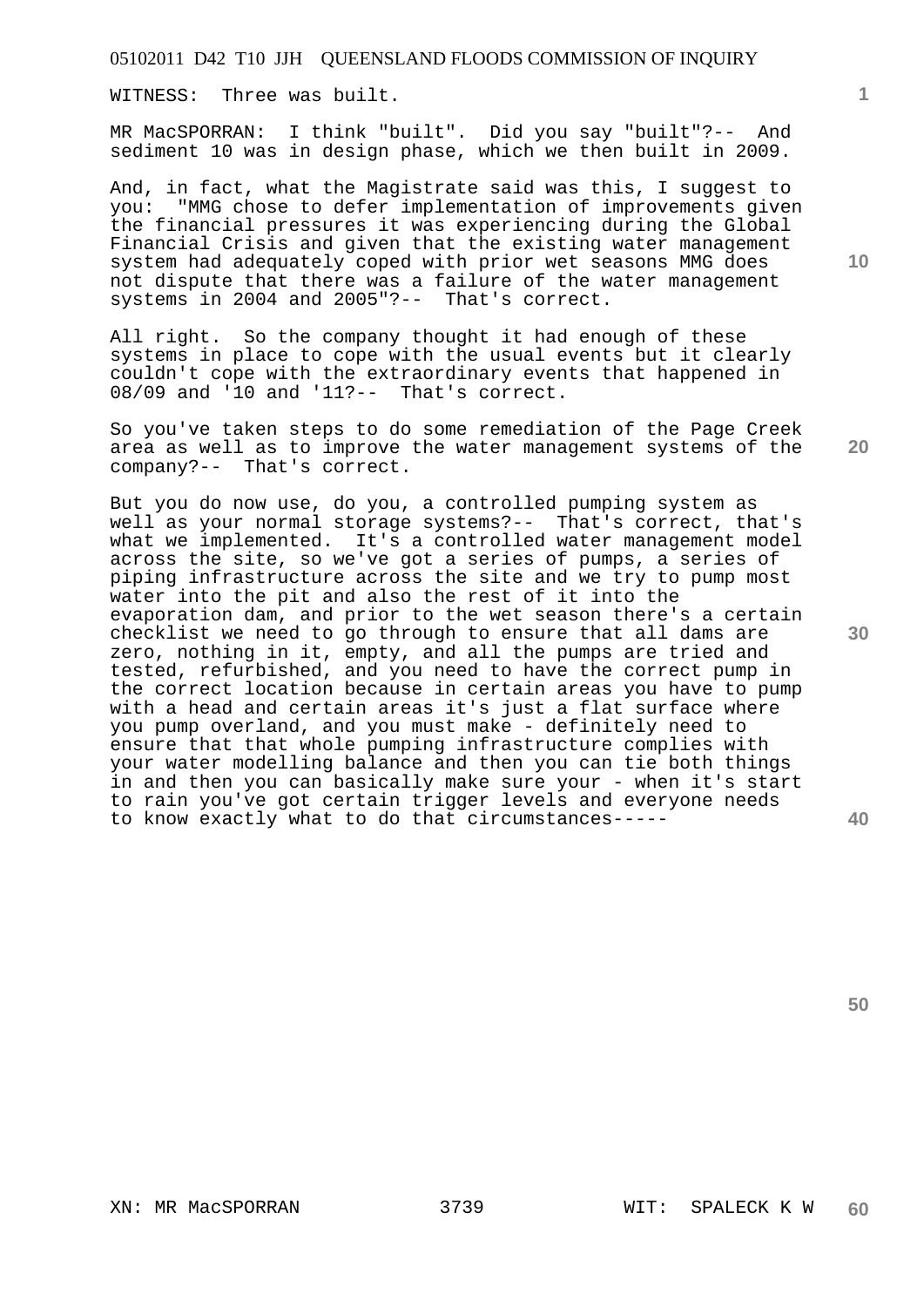Yes?-- -----because of the GM or some of the managers on site, that the guy on the floor knows what to do, which button to press, and no-one doing anything other than what they are supposed to do.

So you would say learned significantly from the breaches that were brought to attention back in early 2010?-- Yes, we've even - that's 2008/9. We've even learned that from 2009/10 as well. So that's when we decided to increase the volume of sediment 3, 8 and 10. So we have almost doubled the size of 2008. If you look at the difference between the two rainfall events, the one in '08/'09 was about 1,040 millimetres of rain, the one we had in '10/'11 was 1,120 millimetres of rain, and you can see the discharge event that we're talking of in the 15th of March-----

2011?-- -----'11 was just touching the line there.

Yes?-- So basically what I'm saying is this whole area underneath this graph, that's what \$21 million buys you.

It also indicates you need to plan well in advance for extraordinary events like the ones that have occurred in the last few years, is that so?-- Yeah, that's correct. And the problem with that is if you had a crystal ball you could have been better prepared maybe, but what you can do is you can do the best for what the money can buy you and then you can't go and build dams because Wivenhoe, or anything else other than that-----

You might need it bigger than Wivenhoe perhaps?-- But it is difficult. There comes a stage where you can only go that big.

In any event, on this occasion back in 2008/2009, as you acknowledge, the company pleaded guilty in March of 2010?-- That's correct.

It was fined \$130,000?-- Plus expenses.

Plus expenses. And you believe currently - or the company seems to believe, according to your statement, that DERM is too tough in imposing stringent conditions to protect the environment?-- It is about negotiating these conditions.

Yes?-- So I think we need to be fair to each other saying, you know, the way we negotiate, we need to be careful not for DERM not to be too proscriptive.

Yes?-- And we also need to look at the ecosystem and, you know, what is the level of environmental harm we cause as well.

Yes?-- We need to remember as well it is a zinc mine and zinc is one of the most natural occurred minerals on earth as well. So at what level do we breach the authority levels and limits.

**10** 

**1**

**20** 

**40**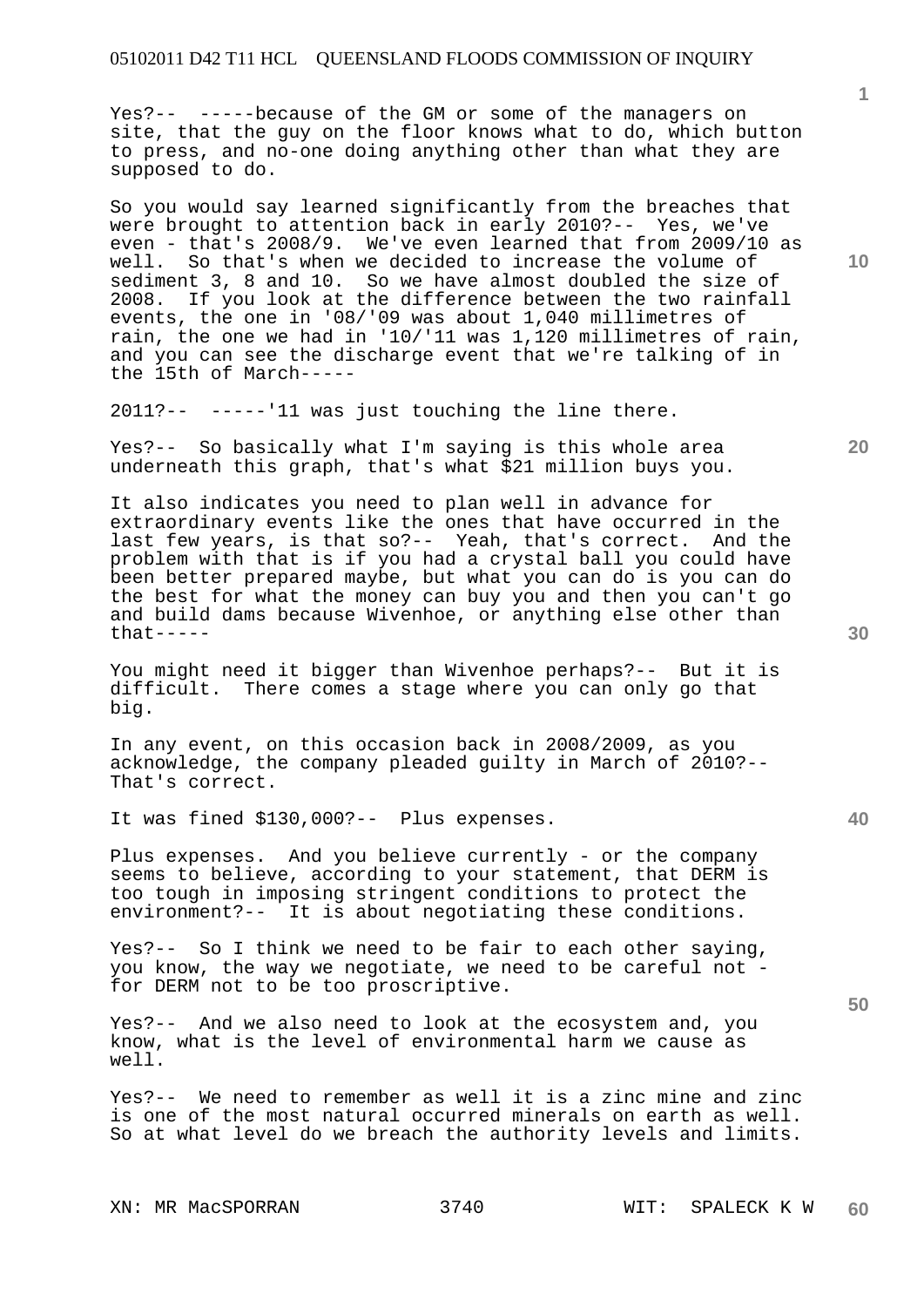It is a balancing exercise?-- Yes. I cannot sign off on saying that I know I am going to be in breach of. That's almost holding a knife against my neck.

Yes?-- So it is all about negotiating things. And we also need to prove to DERM as well that we do not cause environmental harm, and then the actions we take is actually to minimise everything we can.

But you'd be the first to admit, I suppose, in light of this background, that DERM might need to see you prove yourself given the background of these breaches we're talking about, to see whether you are incapable of preventing environmental harm?-- Yes. That's why we tried to work in accordance of ISO 14001 of our water management system and our water management plans to show the due diligence. That's why we're basically an open book with them. When this event occurred in '10/'11, we had DERM out there the very next day after this event-----

Yes?-- -----showing them around and asking them to help us as well. We worked together, you know, towards a greater solution.

Yes, work together and cooperate, and at the end of the day come to an acceptable solution to protect the environment but promote the economic viability of your mine?-- I agree with that.

Yes. Thank you.

COMMISSIONER: Mr Dunning?

MR DUNNING: I don't know that I've got leave but in any event no questions.

COMMISSIONER: You might have had some warm sentiment to express.

MS McLEOD: No questions, thank you.

COMMISSIONER: Mr Glynn?

MR GLYNN: No thank you, your Honour.

MS WILSON: May the witness be excused, Madam Commissioner?

COMMISSIONER: Yes, thanks Mr Spaleck, you are excused.

WITNESS EXCUSED

**20** 

**10** 

**1**

**40**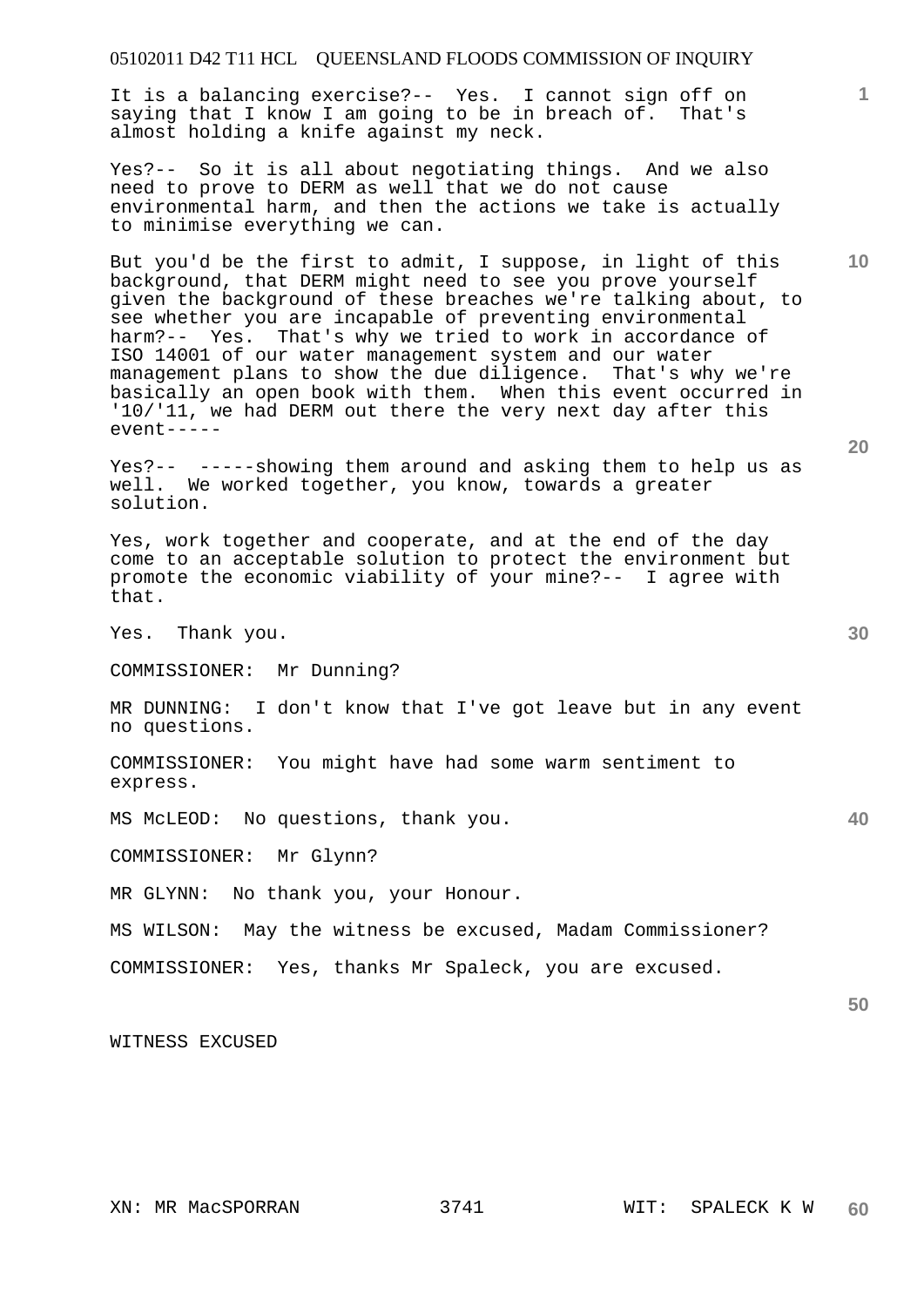MR DUNNING: Commissioner, can I raise another matter? I understand there are no further witnesses, and I appreciate the time.

COMMISSIONER: Is that right? Have we finished?

MS WILSON: That is the case.

MR DUNNING: Commissioner, I make application for you to convene a directions hearing tomorrow morning before the Commission starts. We wish to make an application in relation to the appropriate directions to deal with the expert evidence, particularly that surrounding Mr Babister's most recent report.

COMMISSIONER: I thought you already had received your outlined - I thought that had already been sent to the counsel?

MR DUNNING: It had, and we corresponded and indicated the concerns we have in relation to it, and it is that upon which I'd like the hearing, Commissioner.

COMMISSIONER: Well, I'm not sure why because there has been a procedure set down if you have some issues with it, why don't you put them into writing. Why do we need-----

**30**  MR DUNNING: We've done that, and we've exhausted that avenue, it seems. I can pass you the correspondence, if you would like to have a look at it.

COMMISSIONER: All right.

MR DUNNING: What I'm passing to you, Commissioner, is a letter from Ms Moynihan of the Commission at 4 October, our response of this morning, and the Commission's response of this afternoon.

COMMISSIONER: All right. I think I won't make these an exhibit, Mr Dunning, for the moment-----

MR DUNNING: Certainly.

**50**  COMMISSIONER: -----because I imagine there are matters that are still under discussion, and it probably isn't necessary that they be part of the Inquiry's records at this stage. If you want to tender them provisionally in some way, perhaps you can do that, but I won't formally make them an exhibit to be published on the website.

MR DUNNING: Very good, Commissioner.

COMMISSIONER: So at the moment we're debating about whether you have a directions hearing.

MR DUNNING: Yes, that's all we want, is to have a directions

**1**

**20** 

**10**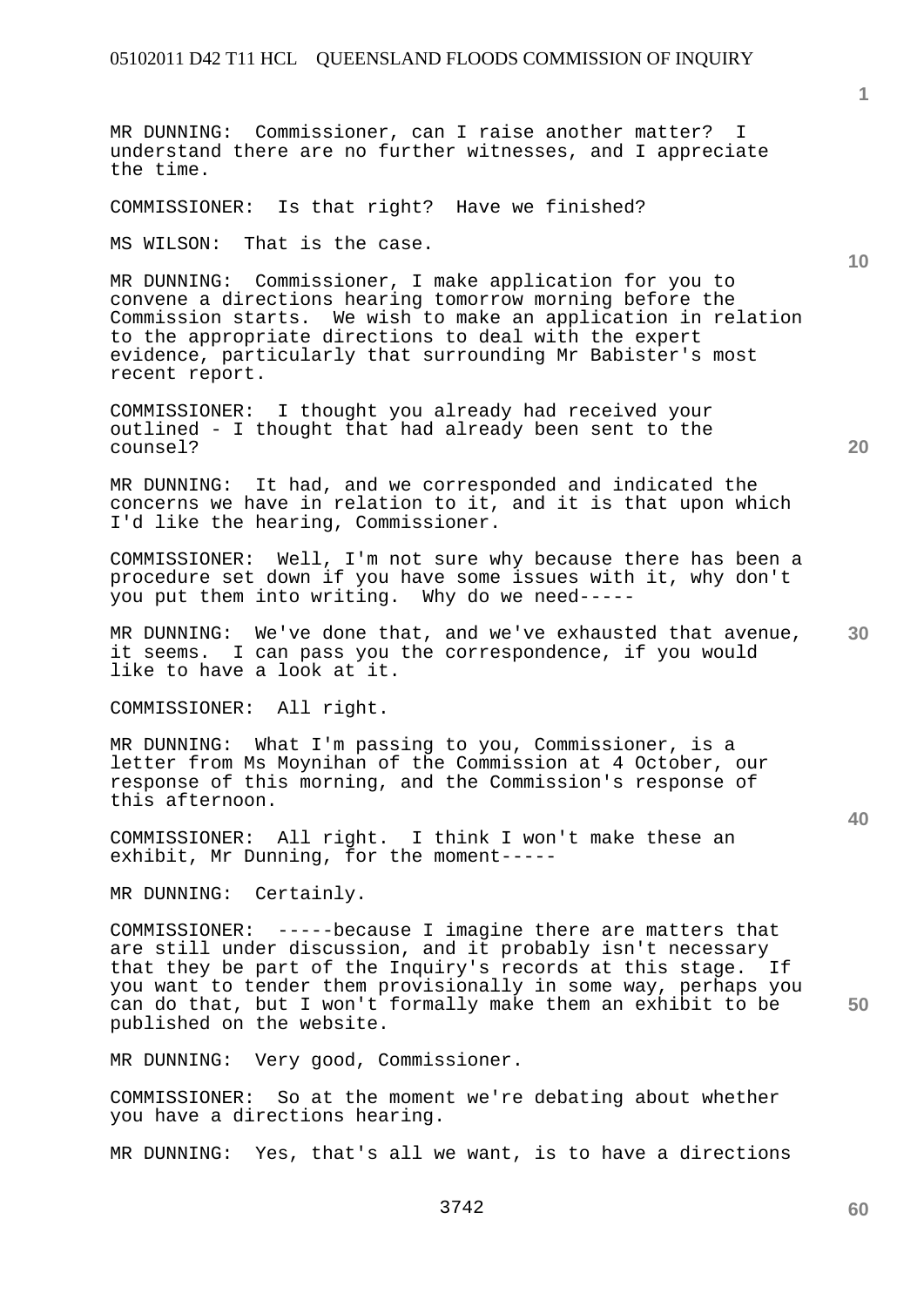**1** hearing before you, ventilate these issues that we consider to be significant issues, and have appropriate directions made.

COMMISSIONER: I just need to get the sequence of this correspondence.

MR DUNNING: Certainly, the 4 October letter from the Commission is the first one, the Clayton Utz letter is the second one, and the 5 October Commission letter is the third.

COMMISSIONER: What is it exactly in your letter of 5th of October that needs a directions hearing?

MR DUNNING: Commissioner, it is those matters that are listed under the words "in particular". I could really summarise them for you briefly, if you want me to?

COMMISSIONER: Well, I will just get myself oriented. Now, you've got Ms Moynihan's letter saying if you want to elaborate or advance any further reasons, do so in writing. Why can't you do that?

MR DUNNING: Well, we can, Commissioner, but there are aspects - perhaps I could take you to some of Ms Moynihan's letter. I must confess when I read it, I wasn't sure whether it was serious or ironic. Like, for example, to suggest as it does in the second paragraph that there will be ample time, I must confess I found a surprising thing to say.

We can rehearse the matters further in writing, Commissioner, but we set out to, in our letter of this morning, limit ourselves to only those things that we considered critical and without which a fair hearing in respect of our client wouldn't ensue.

COMMISSIONER: You're getting peer reviews on 14 October, according to this timetable, and it is envisaged that the evidence will be heard on the 26th. That doesn't seem too constrained, I must say.

MR DUNNING: But, Commissioner, it is not, in our respectful submission, a game. If the peer reviews exist and we're being asked to prepare this issue on short notice, and view this to the backdrop, in our respectful submission, of the fact that in our respectful submission the proper course would have been to have told us that Mr Babister had been tasked with this, we could then have started our own expert looking at it. Rather, we got a couple of weeks' notice on something that's a big issue. And it is not just a big issue for my client as a corporate organisation, but it is a big issue for our ratepayers and our residents.

COMMISSIONER: I think that's the idea of getting everybody together, to try and reach some consensus about where to go next, really.

MR DUNNING: Well-----

**10** 

**20** 

**40** 

**30** 

**60**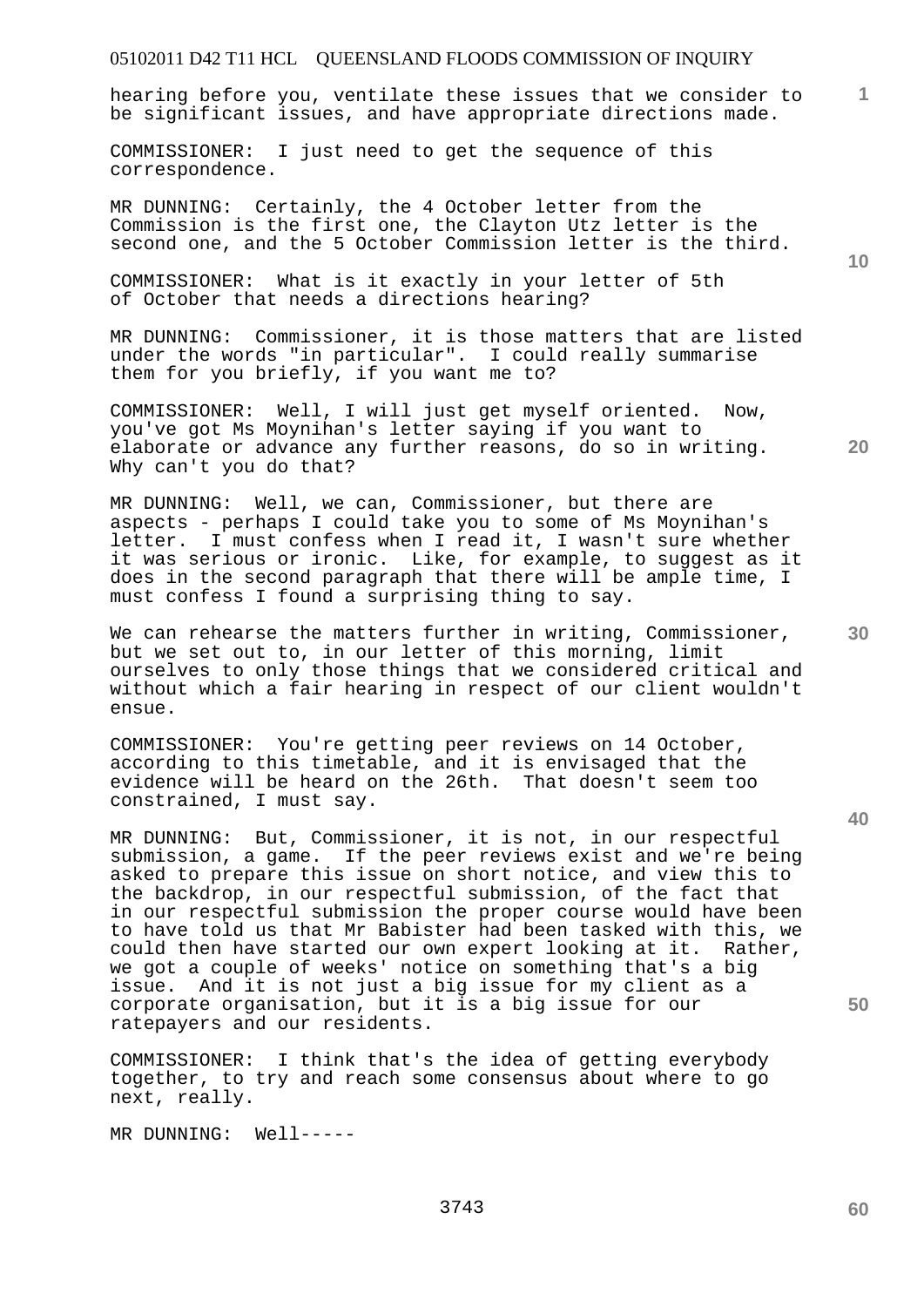COMMISSIONER: But I think the point of you not getting the peer reviews earlier is that any further reports actually will be done entirely independently without regard to those peer reviews.

MR DUNNING: But it simply means that in terms of us addressing ourselves to the issue, we won't have the advantage of reading what the peer review has to say.

COMMISSIONER: But why is it an advantage - you will have it 12 days before the hearing. I don't see why it is an advantage in terms of getting any further report that you want to.

MR DUNNING: Because at the moment, Commissioner, we are looking at Mr Babister's report, and preparing what response as we're intending to bring in relation to it, but it appears there is other relevant information to this that's going to be given to us on the 14th, which in our respectful submission really presents itself as a somewhat arbitrary date.

COMMISSIONER: But these are reviews. These are not fresh reports. You do understand that?

MR DUNNING: I do.

COMMISSIONER: These are other people having a look at Mr Babister's report and saying, "We think this and we think that."

You are being invited to produce reports saying, "We think this and we think that." It is preferable if you don't just jump on the bandwagon and adopt everything that the existing peer review report say, and the best way of doing that, I should have thought, was for your experts to make their comments quite independently of anybody else's.

MR DUNNING: It wasn't our intention to jump on the bandwagon, Commissioner, quite the opposite. It was our intention, and is our intention, that once we receive the peer review to review it as carefully as we're going to have time to be able to do, and critically analyse it in the same way we're endeavouring to critically analyse Mr Babister's report.

COMMISSIONER: You will be criticising and analysing an analysis and a criticism. Do you appreciate that?

MR DUNNING: I do, Commissioner, yes.

COMMISSIONER: I am not sure that that's such a fruitful exercise, really. It would be more to the point to analyse and criticise Mr Babister's report, I should have thought.

MR DUNNING: And that, I accept, is the main point of inquiry, but we're being asked to be prepared to deal with what is a very important issue. As I say, it is not just my client's own interests at stake here, but it is the residents and ratepayers who if they come within and affect the existing

**30** 

**40** 

**10** 

**1**

**20**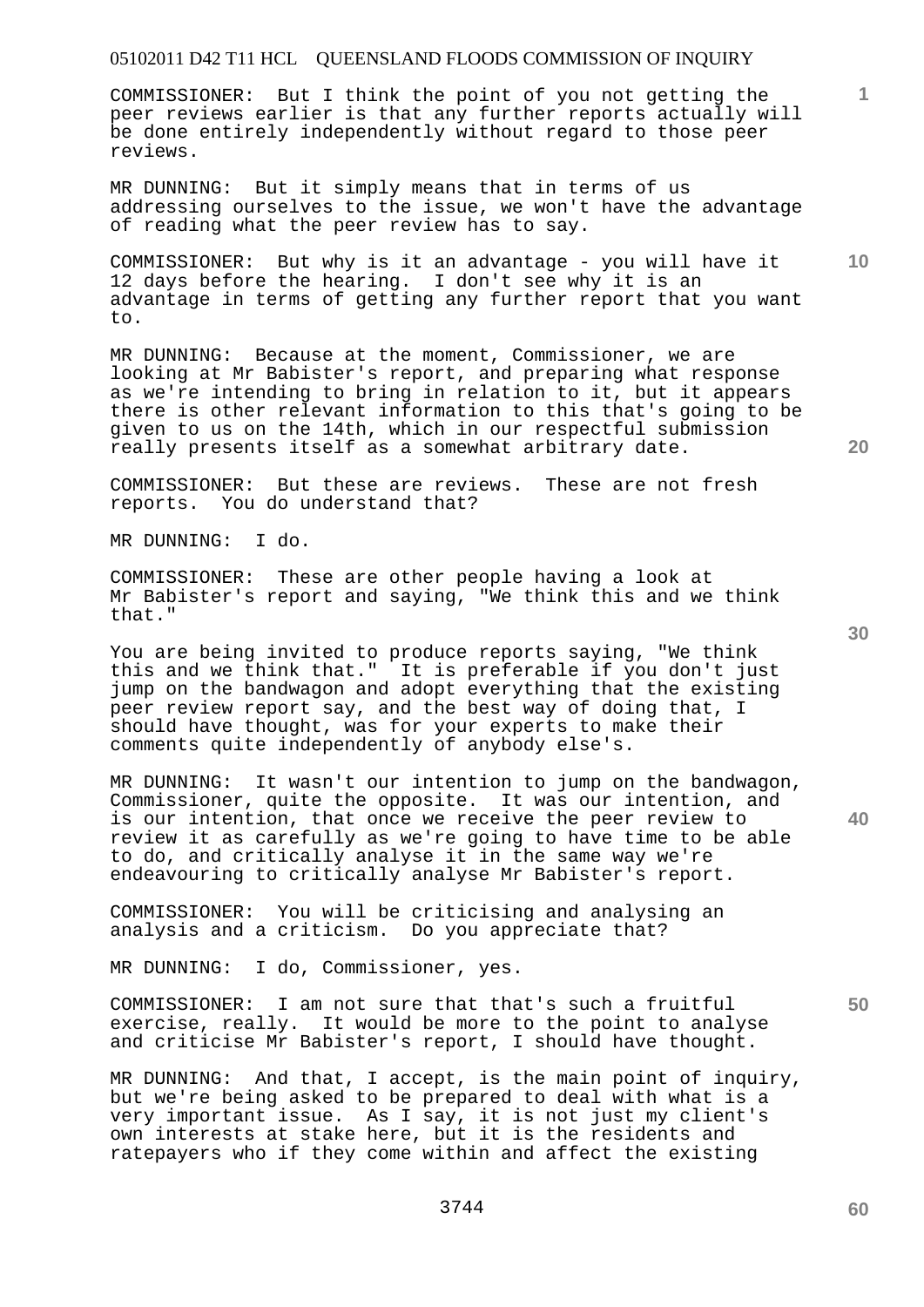Q100, and what Mr Babister - and at this stage Mr Babister alone asserts - will have real impact on the - I would prefer not to articulate them, but I think you can obviously enough see the consequences for individual ratepayers and residents. All-----

COMMISSIONER: I think the whole point of having what we like to call a hot tub, is to get a divergence of views rather than to arrive at one concluded view about anything, just to see what the spectrum of views is. You seem to be a bit alarmed about Mr Babister, but it is not as if he's likely to carry greater weight than any other expert in this forum.

MR DUNNING: Commissioner, the only thing I am alarmed about is having proper opportunity to test the propositions that are put against me, and we're not complaining about the hot tub. I am not suggesting that I think it is the most efficient way to do it, respectfully, but we're not complaining about the hot tub. All we're complaining about are matters that relate to our ability to be properly prepared when this issue is to be ventilated before the Commission.

COMMISSIONER: It might be, Mr Callaghan, if you have made your points - and we're still just arguing about whether you have a directions hearing, I gather, at the moment?

MR DUNNING: Well, Commissioner, the peer review point is probably the least - we accept it is important, but the requirement that we deliver our questions for cross-examination in draft in advance of the hearing is probably the single most critical matter, and the timing. But the time is one you can deal with on the day, but we think the suggestion that we limit it to a day, when you look at the course of the expert evidence in the past-----

COMMISSIONER: I am sorry, just say that again. I am not sure I heard you correctly.

MR DUNNING: The idea of limiting the cross-examination of the experts to one day-----

COMMISSIONER: Well, yeah, it may be that it has to go over. And we'll just have to see how that plays.

MR DUNNING: If that's the attitude taken to it, then that concern is allayed; if it is not going to be a rigid one day whether we're finished or not?

COMMISSIONER: I can't see that.

MR DUNNING: Well, that's not, respectfully, what one might glean from the correspondence.

COMMISSIONER: I am sure the aspiration is to finish it in a day.

MR DUNNING: We don't want to do it any longer than it has got to be done either, but we're respectfully mindful of what's

**10** 

**1**

**20** 

**50**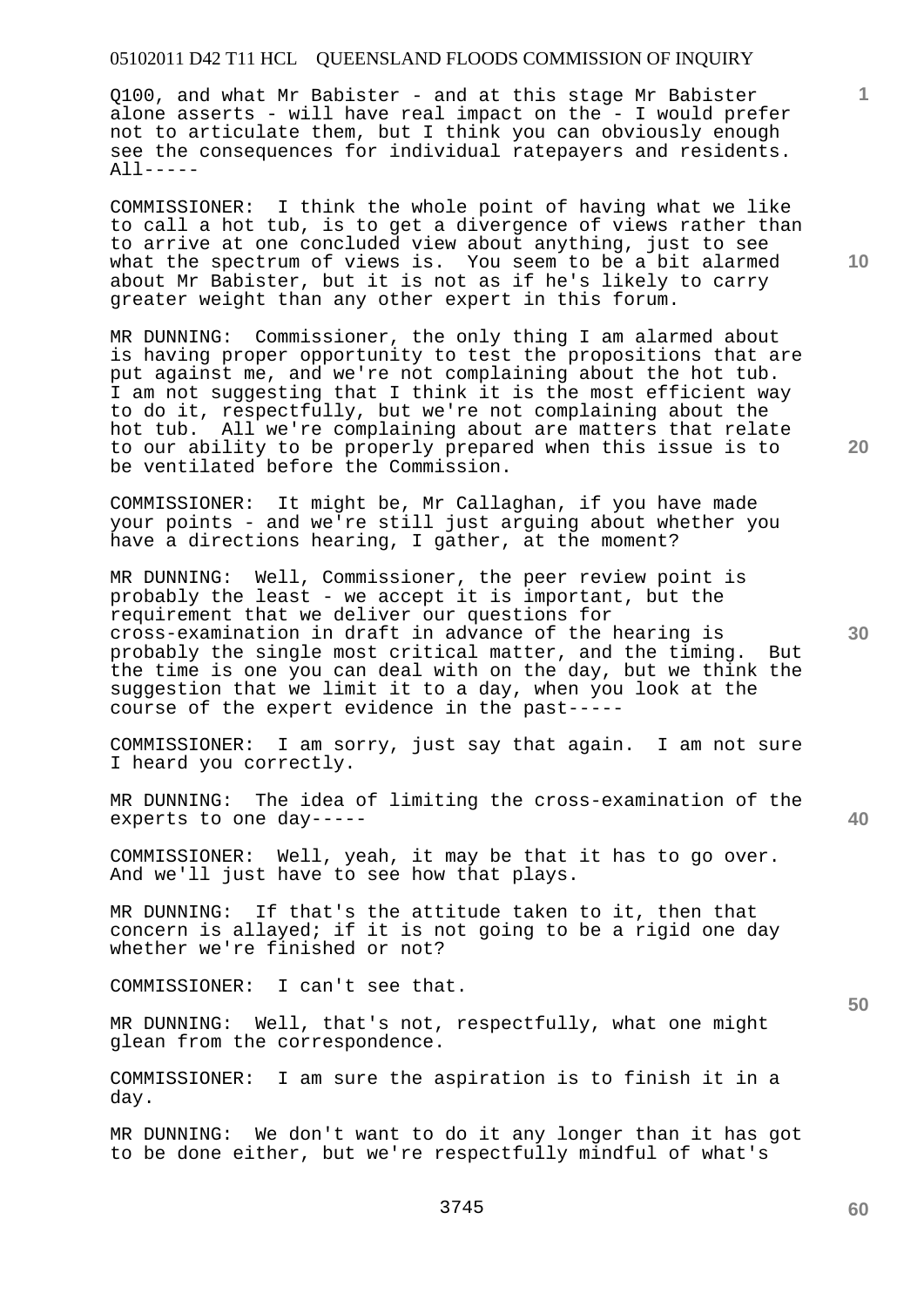happened. Well, that really leaves us then with this notion that we should reduce our question - we, not the Commission that we should reduce our questions in draft in advance of the cross-examination.

Now, that's really to render the ability to have an effectual cross-examination virtually to naught.

COMMISSIONER: Again, I think the idea is to try and identify what the expert opinions are, and whether there are areas of convergence and areas of divergence.

So the adversarial approach might not really be the appropriate one for that kind of result. I think that's the general idea.

Perhaps I better stop talking and ask Mr Callaghan what he wants to say about the idea of having a directions hearing, first of all, I suppose.

MR DUNNING: Thank you.

MR CALLAGHAN: Well, I don't see what purpose would be served of it. The timetable has been issued. We perceive value in the process and propose to continue, subject to any ruling, that you, Madam Commissioner, might make, and we will proceed if only with the three experts that we've identified and on the basis of the directions as drafted.

If the sole concern is that - or if the major concern is that parties be provided to indicate the nature of cross-examination before it occurs, then that is, I'd suggest, a method which is not without precedent and not without value in circumstances where the whole purpose is to - the whole point of this proceeding is precisely because it is so important. We don't want things left to the last minute. We don't want anyone to be ambushed with questions which might require detailed consideration. We want the process to be meaningful and that's one way of ensuring that it is.

The rest of the concerns have been addressed in correspondence and I don't, with respect, see the value of a directions hearing, that it would achieve anything other than a reiteration of that which has been said in writing or articulated this afternoon.

COMMISSIONER: Mr Dunning, it does seem to me with the cross-examination question that there is a lot to be said for having it out upfront what the questions are going to be, because you can certainly put a witness on the spot and sometimes get them confused and affect the value of their evidence by asking them things they are not expecting.

But it isn't a particularly constructive approach and I think that's what the Commission wants to achieve on this, to actually find out the considered opinions of this group.

MR DUNNING: Commissioner, may I make this submission with the

**20** 

**10** 

**1**

**40**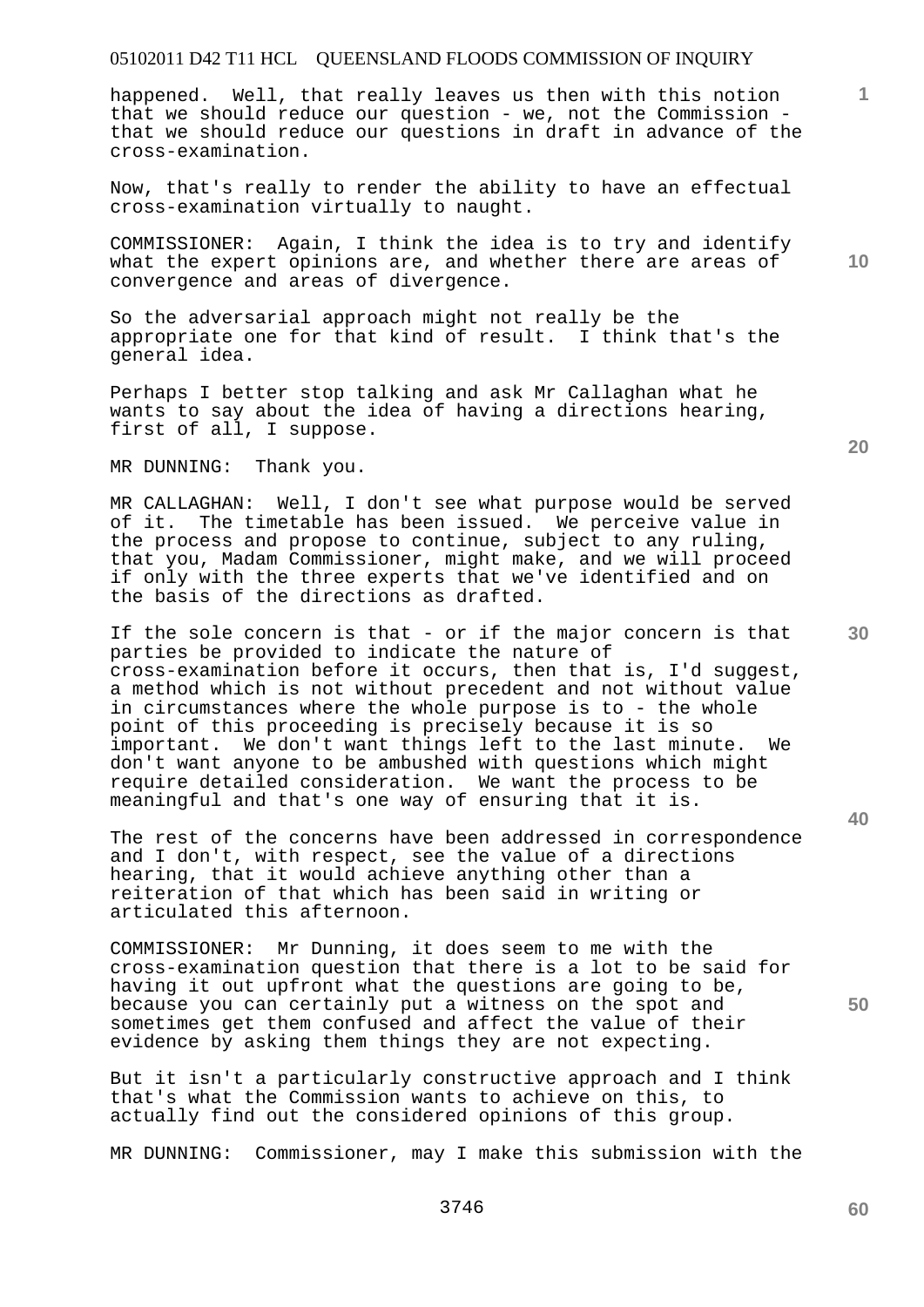utmost respect? As a barrister your Honour was an entirely effectual cross-examiner-----

COMMISSIONER: Flattery is great. Don't stop there.

MR DUNNING: I may not. Your Honour was a very effectual cross-examiner. Your Honour is well placed, as, may I respectfully submit, a retired Police Commissioner and very experienced engineer, to identify on the one hand cross-examination that is simply good quality text book cross-examination that confuses a witness and doesn't really add much to the insight into whether what the expert says is right.

On the other hand, there is cross-examination that does properly test whether what a witness says is right that is not about technique and is about substance, and the effect of that is substantially lost if you are required to prevent your questions in draft.

What our learned friend submitted to your Honour is different to what's contained in the correspondence. The correspondence requires the draft questions in advance. Now, that's a complete novelty. It would render the cross-examination nugatory, in our respectful submission. The identification of areas is one thing but to be asked to deliver in draft your questions for cross-examination-----

COMMISSIONER: I think the word "draft" probably implies that you are not really stuck with those words. It is to isolate the areas, rather than literally require you to ask that very question. I think it is aiming at a bit of precision in what it is you want to address, and I will ask Mr Callaghan about that in a minute.

But these are expert witnesses. So it is a bit difficult to see that provision of questions in advance should make a difference in their giving considered answers. It shouldn't make any difference to the conclusion they arrive at accept to give them the opportunity to give considered answers. But bear with me and I will just ask Mr Callaghan.

How draft are these draft questions that are contemplated? What's-----

MR CALLAGHAN: Well, the precise - they are just that. The precise form of words may vary but the import of the area about which the question - or to which the question is directed should be contained in the draft.

COMMISSIONER: I am wondering if there is a better way of wording that, because I must say when I was at the bar, as Mr Dunning reminds me, I probably would have found it a bit offensive to actually have to give a list of questions.

On the other hand, I imagine what is not wanted is just a general reference to a topic with no specifics about just what aspect of it is to be addressed.

**20** 

**10** 

**40** 

**50** 

**60**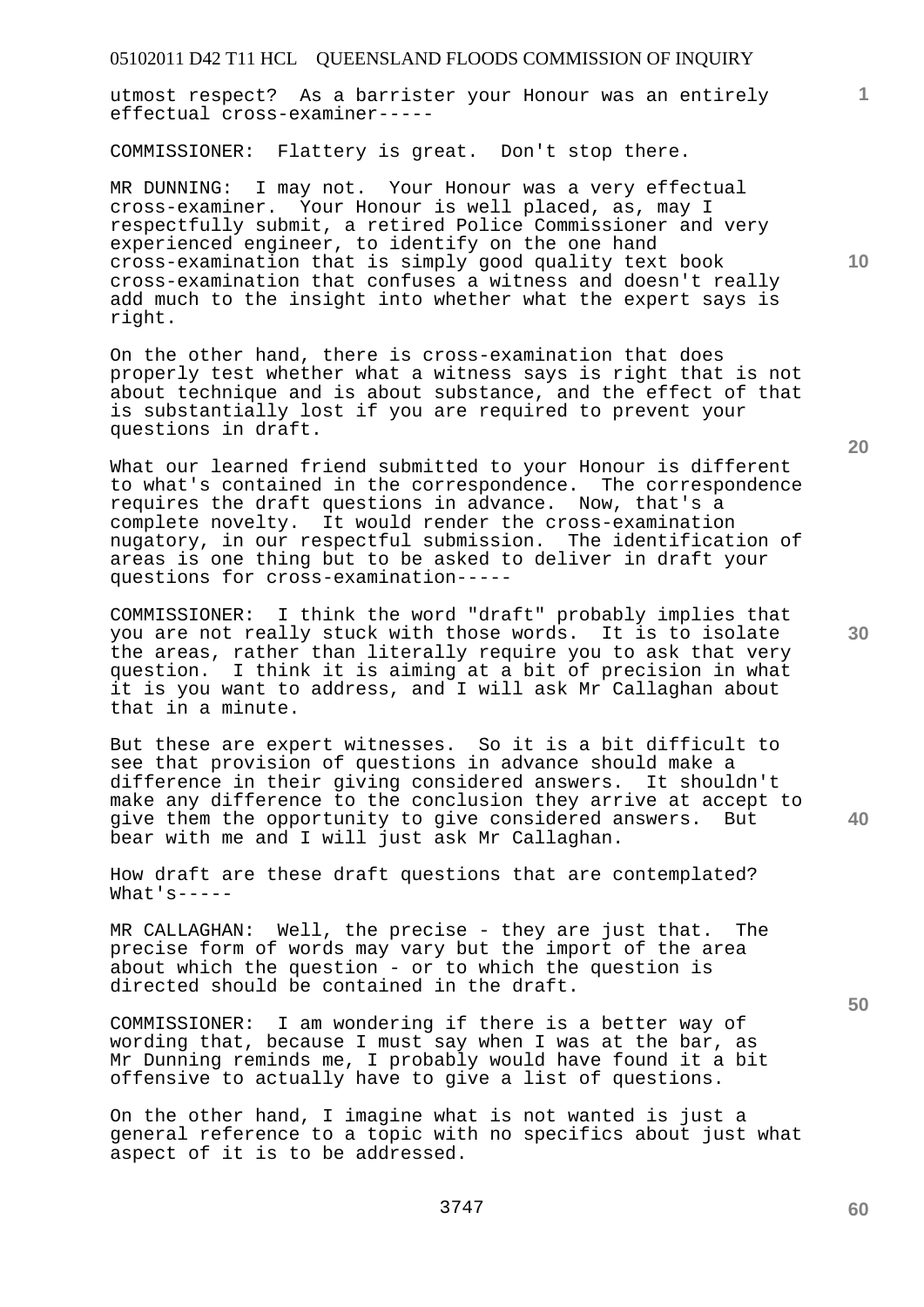MR CALLAGHAN: I might be wrong but it is not without - I didn't think it was without precedent, and in areas where there is a special concern that cross-examination be meaningful, and I thought that there was a reference in the one of the provisions relating to the cross-examination of child witnesses which placed an obligation on counsel to do such a thing at a committal proceeding.

**10**  So it is not - the concern that we do things the way they have always been done is not one that I would suggest we can entertain.

COMMISSIONER: I am not worried about that. I am more concerned about whether there is some way of being a bit more specific about what's wanted in terms of cross-examination topics, and it may be that it should be expressed as a requirement that the parties provide the list of topics with specificity for cross-examination rather than draft questions, and you might have to leave it up to me if I think that things haven't been clearly identified in the first place as being something that questions are to be asked about.

But the whole point, Mr Dunning, is that everybody knows where this is going and everybody has a chance to think about it and deal with it.

MR DUNNING: On that topic, Commissioner, we have no issue. In fact, you will observe from my earlier submission that, frankly, there were things that could have been done which would have better promoted that before now. We have no difficulty with that.

The issues we raised do seem to largely be addressed in our -I don't want to use the expression our favour, but the concerns we have do seem to have been addressed, principally the non-provision of draft questions and also the issue of the limitation of the hearing to a day.

**40**  COMMISSIONER: Mmm. It requires some good faith on the draft - on the topics for cross-examination, that people don't just give some broad-brush answer and say, "Oh, well, that really covered everything." What's indicated needs to give a clear idea of what it is that's going to be addressed to these witnesses. If we can perhaps leave it on that basis, perhaps this can be rearticulated and sent to the parties.

As to the other things, as I've indicated, I don't really see there is a difficulty about the peer reviews. Was there anything else?

MR DUNNING: The hearing - the length of hearing.

COMMISSIONER: If that has to go over, it goes over. So that's that. But we should try and avoid it and keep it tight.

**30** 

**20** 

**50**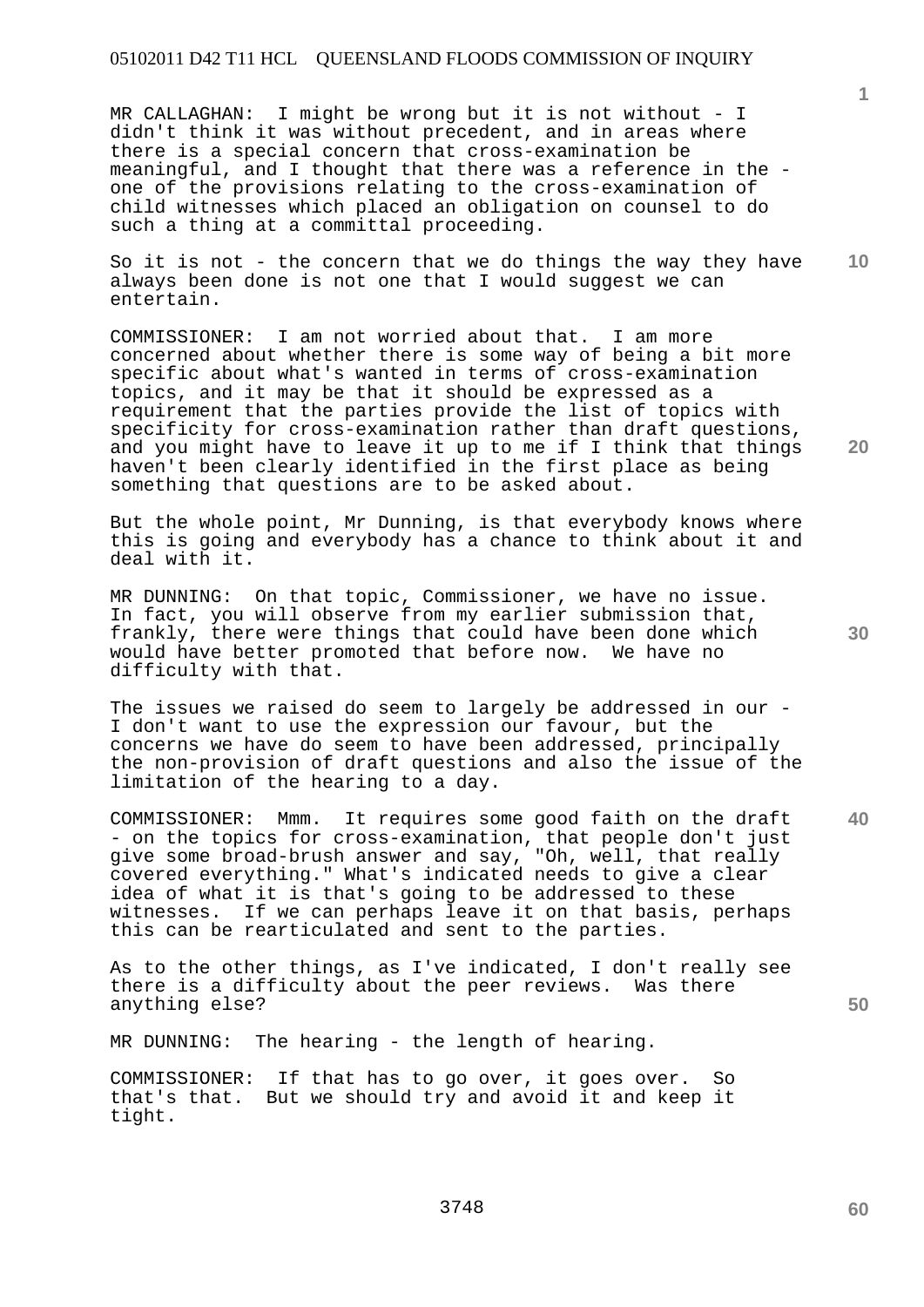MR DUNNING: Yes, and I don't understand that there was any criticism of the cross-examination of the experts last time as either being inefficient or ineffectual.

COMMISSIONER: Well, I could have made it, I must say, because it seemed to me there was a lot of cross-examination that was really just dedicated to putting the perspective of various parties out there in the media, but let's not revisit old times.

MR DUNNING: Certainly.

COMMISSIONER: This is supposed to be, as I keep saying, a constructive exercise in getting the experts, trying to see what's the best way of working out a good way for the future for flood lines.

MR DUNNING: We appreciate all of that, but in the end if the wrong decision is made it is not constructive.

COMMISSIONER: Yes, but it may just be a decision about approach rather than anything very conclusive, but we will have to see how all this pans out.

Mr Callaghan, how are you faring with that?

MR CALLAGHAN: The only thing I'd perhaps add, and perhaps I will reflect on it, but foreshadow is that on that date, the 20th of October, we might revise this process and parties should perhaps leave open the possibility of a directions hearing on that date if the - we might insert a time by which the topics be provided being some time on the first half of the day, and if it's perceived that the requirement hasn't satisfied our needs, then we might have to convene in the second half of the day in order to seek directions on that.

COMMISSIONER: All right. So, if the good faith doesn't come through, we have another directions hearing.

Mr Dunning, I think you have effectively got a directions hearing now, so you might just leave it at that, I think.

MR DUNNING: Certainly, Commissioner, and in light of that is it appropriate that we do take up the intimation in the letter to correspond with the Commission at least on this topic of what announcement or intimation is going to be made of topics of cross-examination?

COMMISSIONER: Well-----

MR DUNNING: Because as matters stand - I didn't see it fruitful to go through it. As matters stand, the correspondance is quite different to where we have arrived at.

COMMISSIONER: Well, the proposed topics remains, draft questions not, but we will see if something can be got to you that makes it clear exactly what's wanted.

**10** 

**1**

**20** 

**40**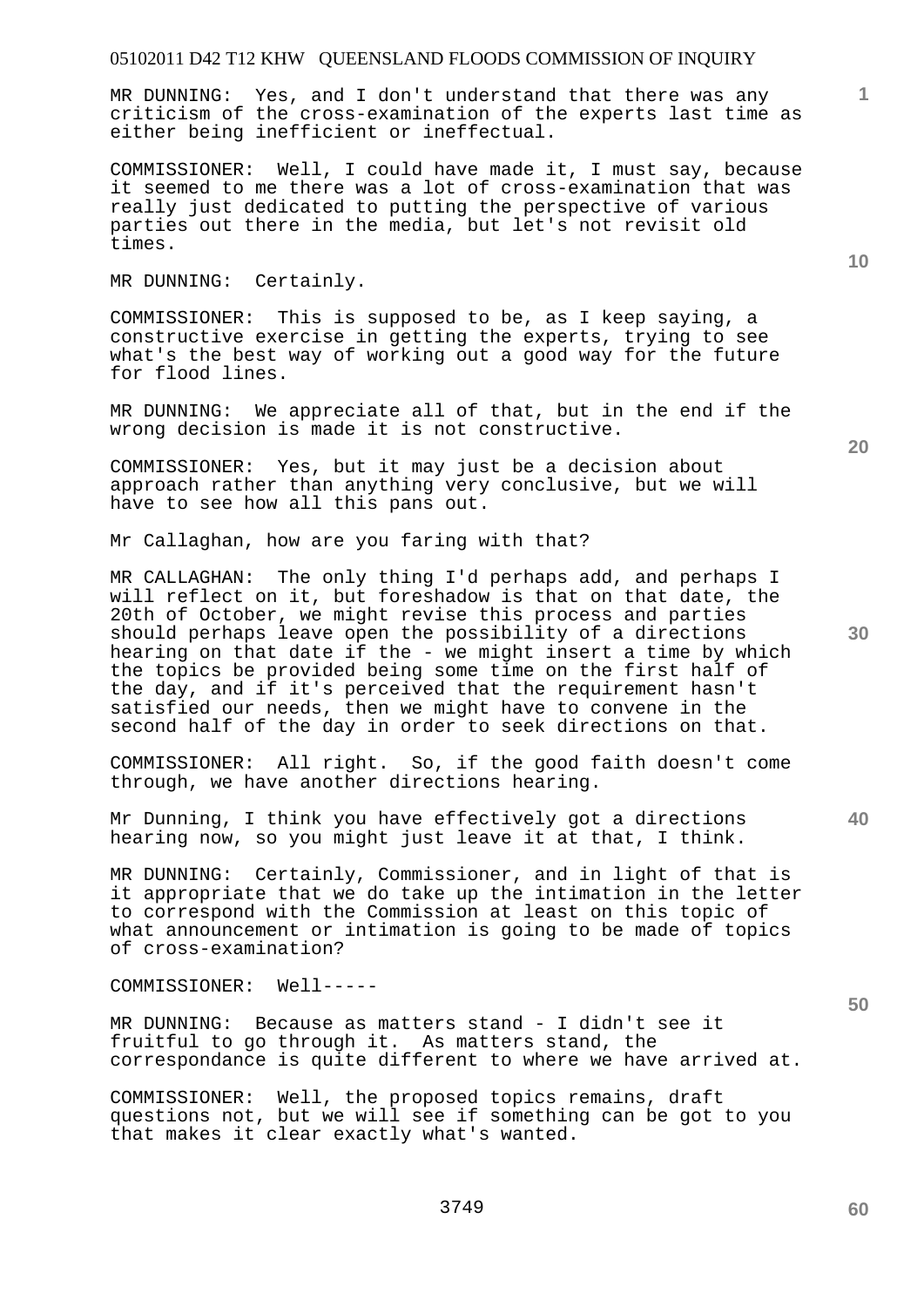MR DUNNING: Certainly, Commissioner. Thank you.

COMMISSIONER: All right. Thank you.

MR MacSPORRAN: Commissioner, can I make a brief submission about the same topic? We wrote a letter today as well.

COMMISSIONER: I don't think I have seen that.

MR MacSPORRAN: No, you may not have.

COMMISSIONER: Are you tendering it? What do you want me to do with these? I am a little hesitant, as I say, to put them on the public record at this stage. Do you want me to make them an exhibit for identification which will be a novelty for us?

MR MacSPORRAN: That would cover it.

**20**  COMMISSIONER: I will put them altogether. I will make them Exhibit A for identification. If anybody remembers further on in the proceedings, you are welcome to tender them.

MARKED "A" FOR IDENTIFICATION

**30**  MR MacSPORRAN: Yes, thank you. You will see that our letter is the first in line. We received a copy of the reply to Mr Dunning's client.

COMMISSIONER: Sorry, you received what?

MR MacSPORRAN: A reply to Mr Dunning's client. It was sent to all the parties apparently, and we have got that. We haven't yet, unless it's happened recently, given a reply to our letter directly. Our letter raises similar kinds of issues and I won't go over those again. The main issue that we are still concerned about is the question of the deadline of this Friday, the 7th, "to advise the Commission in writing as to whether they intend to participate in the calling of concurrent expert evidence." May participate by obtaining an expert report", and so on, and the requirement to nominate an expert report , and bo on, and one request meaning in mind we<br>expert report to testify on the 26th. Now, bearing in mind we only received notification of the report itself on the 21st of September and annexure C to it on the 28th, or the 27th whatever I think it was, and only yesterday that this protocol was to be brought in-----

COMMISSIONER: But I'd suspect you probably had somebody looking at that report.

MR MacSPORRAN: It's still a very short timeframe, with respect, Commissioner.

COMMISSIONER: Well, you don't have to do it, Mr MacSporran,

**60** 

**1**

**10** 

**40**